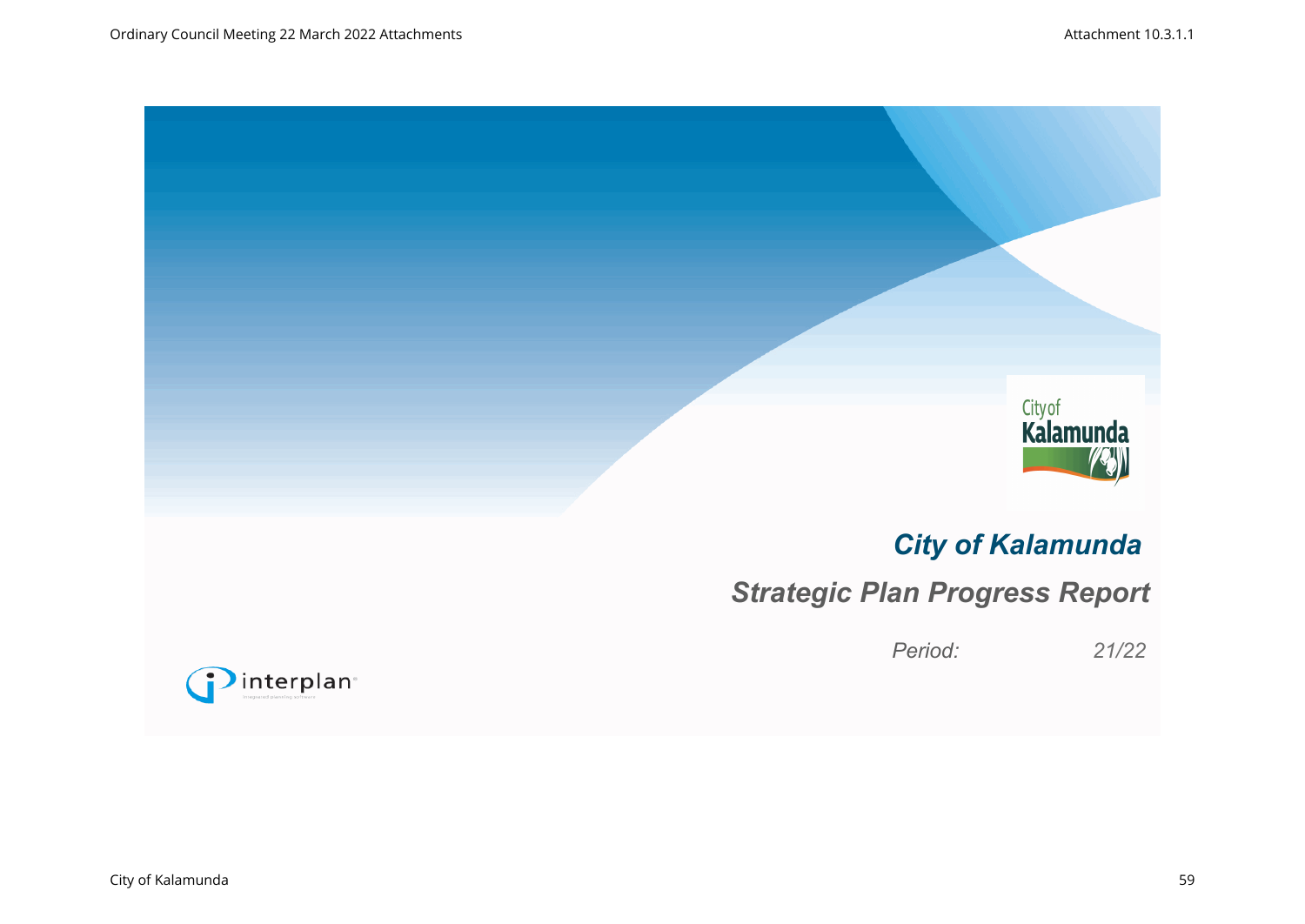## *Strategic Plan Progress Report*

#### *Goal: 1 Kalamunda Cares & Interacts*

#### *Outcome: 1.1 To be a community that advocates, facilitates and provides quality lifestyle choices*

| <b>Actions</b>                                                                                                        | <b>RISK</b> | <b>STATUS</b> | % COMP | <b>PROGRESS COMMENTS</b>                                                                                                                                                                                                                                                                                                                                                                                                                                                                                                                                                                                                                                                                                                                           | <b>RESP. OFFICER</b>                                 | <b>COMP DATE</b> |  |  |  |  |
|-----------------------------------------------------------------------------------------------------------------------|-------------|---------------|--------|----------------------------------------------------------------------------------------------------------------------------------------------------------------------------------------------------------------------------------------------------------------------------------------------------------------------------------------------------------------------------------------------------------------------------------------------------------------------------------------------------------------------------------------------------------------------------------------------------------------------------------------------------------------------------------------------------------------------------------------------------|------------------------------------------------------|------------------|--|--|--|--|
| 1.1.1 Ensure the entire community has access to information, facilities, and services.<br>Strategy:                   |             |               |        |                                                                                                                                                                                                                                                                                                                                                                                                                                                                                                                                                                                                                                                                                                                                                    |                                                      |                  |  |  |  |  |
| 1.1.1.5 Facilitate the release of land and<br>development assessments for the<br>development of aged care facilities. | None        | In Progress   | 80%    | Heidelberg Park currently being marketed for<br>aged residential care land uses.<br>Details regarding the Cambridge Reserve<br>purchase agreed in-principle between the City<br>and Department of Planning Lands and<br>Heritage. The finalisation of this purchase is<br>subject to the Local Government Act 1995<br>requirements for Major Land Transactions.<br>Offer to purchase Cambridge Reserve<br>accepted by the Council December 2021.<br>Offer being considered by the Minister for<br>Lands Q1 2022.                                                                                                                                                                                                                                   | Manager Strategic<br>Planning (TO00041)              | 30/06/2025       |  |  |  |  |
| 1.1.1.6 Work with seniors' groups to<br>provide age friendly support and<br>initiatives.                              | None        | In Progress   | 50%    | City staff have developed Inclusive<br>Kalamunda - Social Inclusion Plan 2021-2025<br>which incorporates deliverables from the<br>previous Age Friendly Plan. The following<br>activities have recently been undertaken in<br>support of our Seniors:<br>- Outdoors October First Aid Demonstration<br>19 October Zig Zag Function Room. 16<br>participants. Outcome - Seniors learnt basic<br>first aid, how to apply CPR and how to treat a<br>snakebite and spider bite.<br>- COTA WA (Council of The Aging)<br>Presentation 3 November Darling Range Hub.<br>31 participants. Outcome - participants learnt<br>about activities, support and advocacy<br>services available in Perth for Seniors.<br>- Ageing Well Festival 5 November Zig Zag | <b>Manager Community</b><br>Development<br>(DE00007) | 30/06/2025       |  |  |  |  |



### City of Kalamunda 60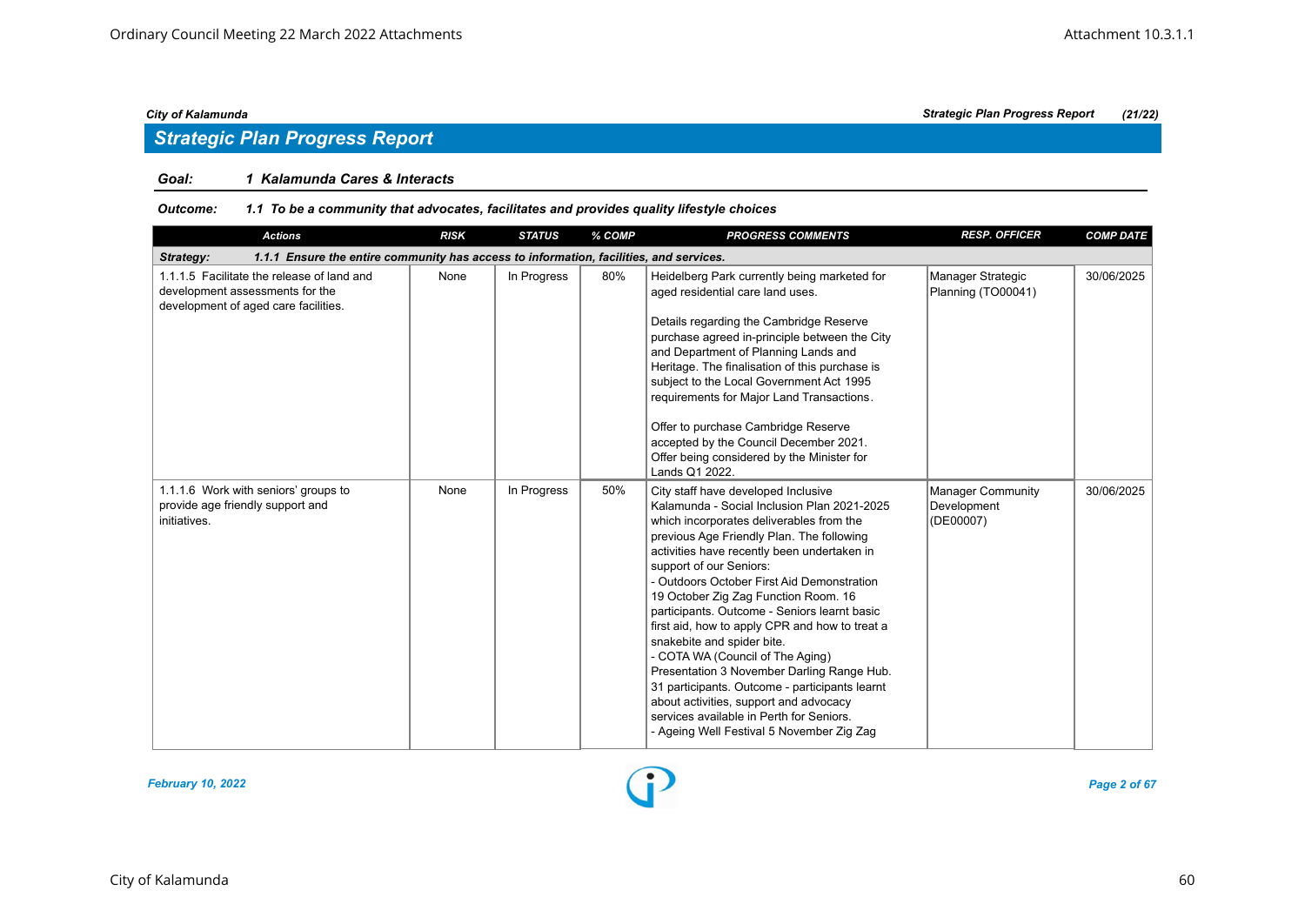### *Goal: 1 Kalamunda Cares & Interacts*

#### *Outcome: 1.1 To be a community that advocates, facilitates and provides quality lifestyle choices*

| <b>Actions</b>                                                                                      | <b>RISK</b> | <b>STATUS</b> | % COMP | <b>PROGRESS COMMENTS</b>                                                                                                                                                                                                                                                                                                                                                                                                                                                                                                                                                                                                                                                                                                                                                                                                                                                                                                                                                                                                                                                                                                                                                                                                                                                                                                                                                    | <b>RESP. OFFICER</b> | <b>COMP DATE</b> |  |  |  |
|-----------------------------------------------------------------------------------------------------|-------------|---------------|--------|-----------------------------------------------------------------------------------------------------------------------------------------------------------------------------------------------------------------------------------------------------------------------------------------------------------------------------------------------------------------------------------------------------------------------------------------------------------------------------------------------------------------------------------------------------------------------------------------------------------------------------------------------------------------------------------------------------------------------------------------------------------------------------------------------------------------------------------------------------------------------------------------------------------------------------------------------------------------------------------------------------------------------------------------------------------------------------------------------------------------------------------------------------------------------------------------------------------------------------------------------------------------------------------------------------------------------------------------------------------------------------|----------------------|------------------|--|--|--|
| 1.1.1 Ensure the entire community has access to information, facilities, and services.<br>Strategy: |             |               |        |                                                                                                                                                                                                                                                                                                                                                                                                                                                                                                                                                                                                                                                                                                                                                                                                                                                                                                                                                                                                                                                                                                                                                                                                                                                                                                                                                                             |                      |                  |  |  |  |
|                                                                                                     |             |               |        | Precinct. Supported Darling Range Hub in the<br>advertising and organisation of this inaugural<br>event. Outcome - increased community<br>capacity building and strengthening of<br>partnerships. The Smoothie bike was a great<br>success and promotional material on services<br>the City provides for Seniors were distributed.<br>- Seniors Week 7 to 14 November. Supported<br>Darling Range Hub and Woodlupine Family<br>Centre in the advertising and organisation of<br>their Senior Week events. Ensured the<br>website was updated with all the weeks<br>events. Outcome - increased community<br>capacity building and opportunities for other<br>organisations to conduct activities during<br>Seniors week.<br>- Intergenerational Christmas Craft Activity 8<br>December Hartfield Park Recreation Centre.<br>254 participants attended. Outcome - great<br>opportunity for the City to be seen conducting<br>intergenerational activities out in the<br>community.<br>- Mental Health Workshop 13 December<br>Darling Range Hub. 8 participants. Facilitated<br>for Direction Psychology to run a free mental<br>wellbeing session for the members at Darling<br>Range Hub. Outcome - strengthening of<br>partnerships and connecting community.<br>- Partnerships formed with Dome and Building<br>Friendships.<br>- Partnerships strengthened with Darling |                      |                  |  |  |  |



#### *City of Kalamunda Strategic Plan Progress Report (21/22)*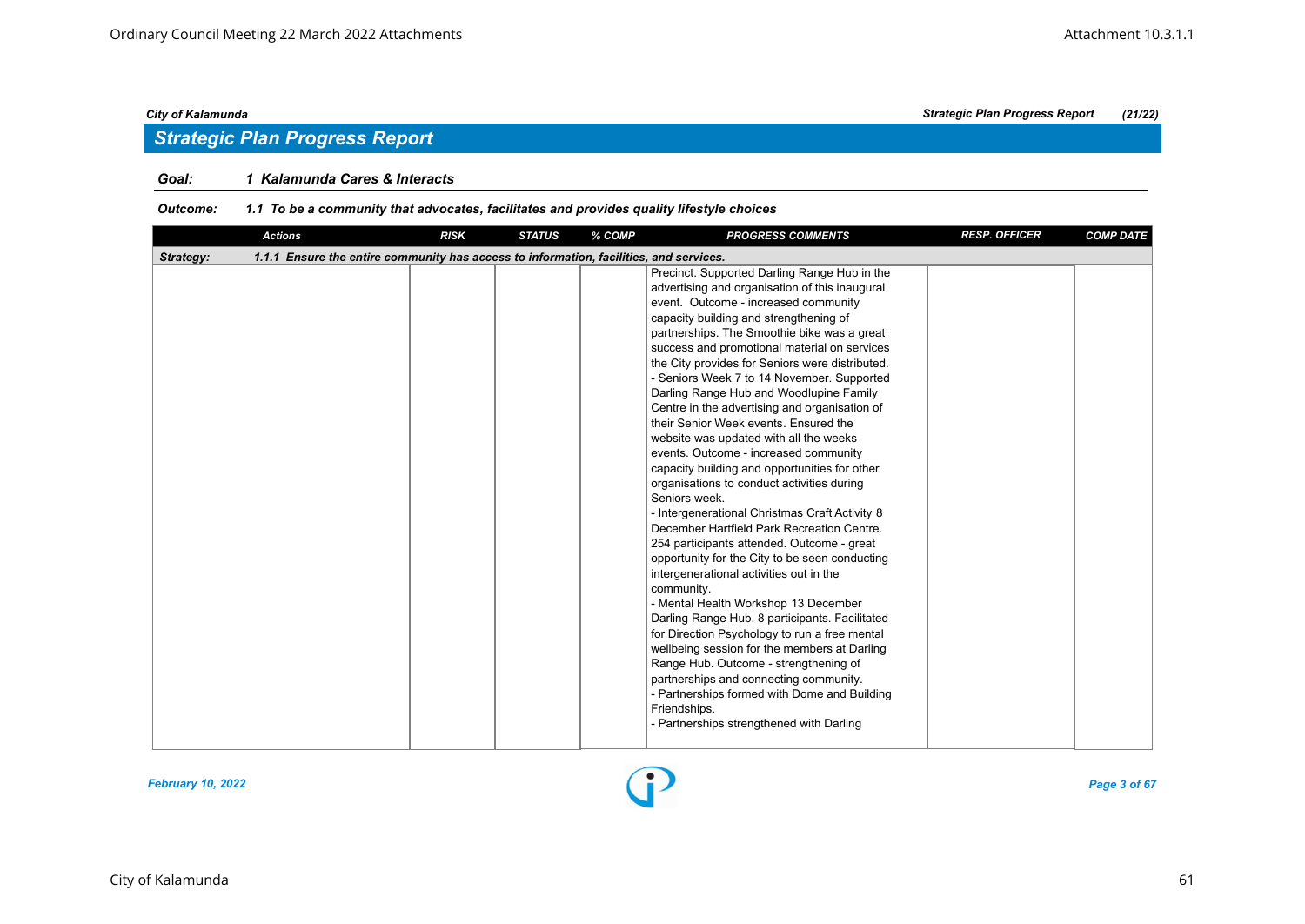## *Strategic Plan Progress Report*

### *Goal: 1 Kalamunda Cares & Interacts*

| <b>Actions</b>                                                                                      | <b>RISK</b> | <b>STATUS</b> | % COMP | <b>PROGRESS COMMENTS</b>                                                                                                                                                                                                                                                                                                                                                                                                                                                                                                                                                                                                                                                                                                                                              | <b>RESP. OFFICER</b>                                 | <b>COMP DATE</b> |  |  |  |
|-----------------------------------------------------------------------------------------------------|-------------|---------------|--------|-----------------------------------------------------------------------------------------------------------------------------------------------------------------------------------------------------------------------------------------------------------------------------------------------------------------------------------------------------------------------------------------------------------------------------------------------------------------------------------------------------------------------------------------------------------------------------------------------------------------------------------------------------------------------------------------------------------------------------------------------------------------------|------------------------------------------------------|------------------|--|--|--|
| 1.1.1 Ensure the entire community has access to information, facilities, and services.<br>Strategy: |             |               |        |                                                                                                                                                                                                                                                                                                                                                                                                                                                                                                                                                                                                                                                                                                                                                                       |                                                      |                  |  |  |  |
|                                                                                                     |             |               |        | Range Hub, Probus Club,<br>Forget-Me-Not-Cafe, National Seniors and<br>Seniors Coffee Lounge to support their<br>organisation and promote their events.                                                                                                                                                                                                                                                                                                                                                                                                                                                                                                                                                                                                               |                                                      |                  |  |  |  |
| 1.1.1.7 Finalise consolidation of social<br>plans and commence implementation.                      | None        | In Progress   | 50%    | City staff began the initial stages of<br>implementing year one of the Social Inclusion<br>Plan (2021-2025).<br>Staff workshops were conducted in December<br>to discuss the goals, deliverables and action<br>plans with each business unit who have<br>reporting obligations to the plan.                                                                                                                                                                                                                                                                                                                                                                                                                                                                           | <b>Manager Community</b><br>Development<br>(DE00007) | 30/06/2025       |  |  |  |
| <b>Actions</b>                                                                                      | <b>RISK</b> | <b>STATUS</b> | % COMP | <b>PROGRESS COMMENTS</b>                                                                                                                                                                                                                                                                                                                                                                                                                                                                                                                                                                                                                                                                                                                                              | <b>RESP. OFFICER</b>                                 | <b>COMP DATE</b> |  |  |  |
| Strategy:<br>1.1.2 Empower, support, and engage all of the community.                               |             |               |        |                                                                                                                                                                                                                                                                                                                                                                                                                                                                                                                                                                                                                                                                                                                                                                       |                                                      |                  |  |  |  |
| 1.1.2.1 Review and deliver the Youth<br>Plan.                                                       | None        | In Progress   | 50%    | City staff have commenced year five of the<br>Youth Plan (2017-2022), delivering several<br>projects to the City of Kalamunda community<br>including:<br>- Skate, Scooter, BMX Clinic facilitated by<br>Freestyle Now at Forrestfield Skate Park.<br>8/10/21, 15 attendees. Outcome - health and<br>wellbeing promotion and youth plan<br>consultation.<br>- Mental Health Week: Zero to Hero Senior<br>School Workshop at Kalamunda SHS.<br>13/10/21. 10 attendees. Outcome- young<br>people engaged for Mental Health Week 2021<br>to learn about self-care surrounding<br>friendships, exercise, nutrition and sleep.<br>- Youth and Community Assistant Position<br>2022 Recruitment. 44 Applications. Outcome -<br>selected school graduate for 2022 contract to | <b>Manager Community</b><br>Development<br>(DE00007) | 30/06/2025       |  |  |  |

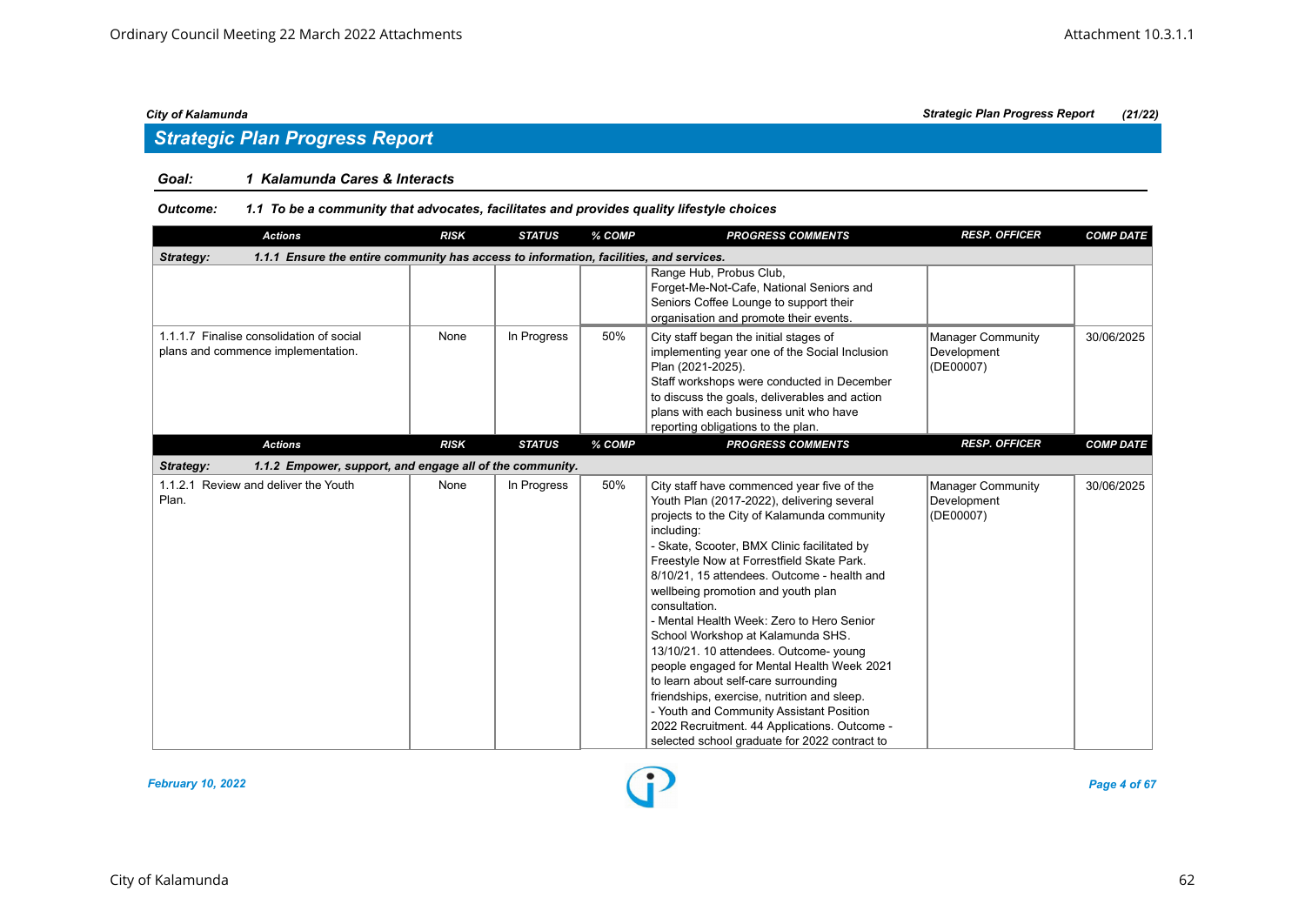## *Strategic Plan Progress Report*

#### *Goal: 1 Kalamunda Cares & Interacts*

| 1.1.2 Empower, support, and engage all of the community.<br>Strategy:<br>gain new ideas and maintain connection to<br>young people in the community, interests and<br>priorities.<br>- Barista Workshops with Dome Kalamunda.<br>Youth Workshop 25/10/21. 4 attendees.<br>Outcome - improving employability skills for<br>youth job-seekers.<br>- Stirk Park Teddy Bears Picnic Pop Up Play<br>Day. 29/10/21. 150 attendees. Outcome -<br>activated local park and connected community<br>with early years providers.<br>- Anti-theft Screw Crime Prevention Workshop<br>Assistance, Bunnings Kalamunda. 13/10/21.<br>10 Cars, 1 Youth Action Kalamunda (YAK)<br>Volunteer. Outcome - improving awareness in<br>community about City of Kalamunda offerings,<br>YAK volunteering opportunities and crime<br>prevention initiatives.<br>- Zig Zag Early Years Partnership Meeting.<br>16/11/21. | <b>Actions</b> | <b>RISK</b> | <b>STATUS</b> | % COMP | <b>PROGRESS COMMENTS</b> | <b>RESP. OFFICER</b> | <b>COMP DATE</b> |  |  |  |  |
|------------------------------------------------------------------------------------------------------------------------------------------------------------------------------------------------------------------------------------------------------------------------------------------------------------------------------------------------------------------------------------------------------------------------------------------------------------------------------------------------------------------------------------------------------------------------------------------------------------------------------------------------------------------------------------------------------------------------------------------------------------------------------------------------------------------------------------------------------------------------------------------------|----------------|-------------|---------------|--------|--------------------------|----------------------|------------------|--|--|--|--|
|                                                                                                                                                                                                                                                                                                                                                                                                                                                                                                                                                                                                                                                                                                                                                                                                                                                                                                |                |             |               |        |                          |                      |                  |  |  |  |  |
| - Faire & Co Celebrate Central Christmas<br>Activation 19/11/21, 25 attendees, Outcome -<br>creating excitement and connection to the<br>Central Mall upgrade project.<br>- Thank a Volunteer Day 3/12/21. 5 attendees.<br>Outcome - acknowledgement and<br>appreciation to committee members for their<br>continued efforts in the community.<br>- SEED Young Entrepreneurs Program<br>Participation Evaluation Session. 6/12/21.<br>Outcome - feedback from 2021 program and                                                                                                                                                                                                                                                                                                                                                                                                                 |                |             |               |        |                          |                      |                  |  |  |  |  |

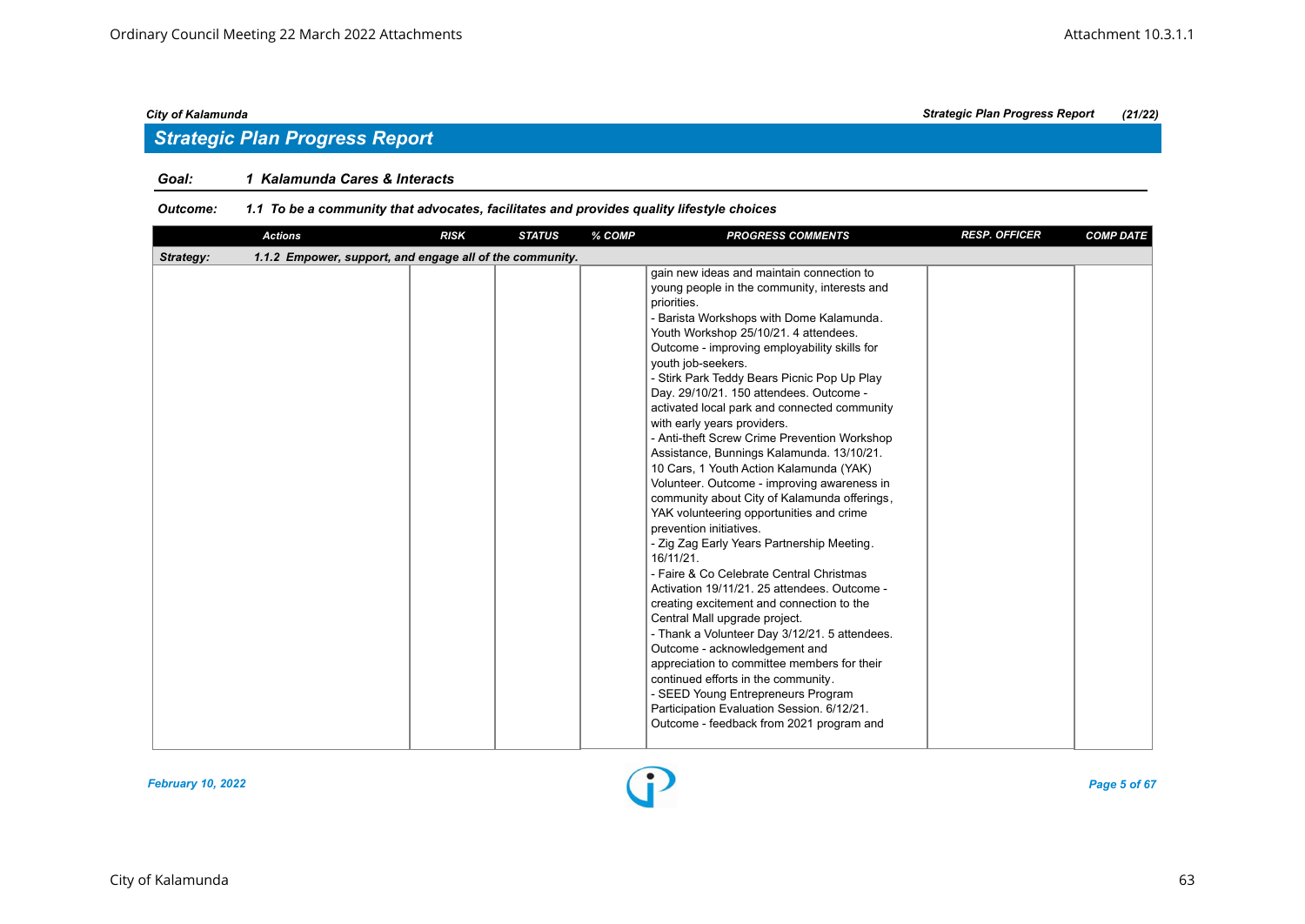## *Strategic Plan Progress Report*

#### *Goal: 1 Kalamunda Cares & Interacts*

| <b>Actions</b>                                                        | <b>RISK</b> | <b>STATUS</b> | % COMP | <b>PROGRESS COMMENTS</b>                                                                                                                                                                                                                                                                                                                                                                                                                                                                                                                                                                                                                                                                                                                                                                                                                                                                                                                                                                                                                                                                                                                                                                                                                                                                                          | <b>RESP. OFFICER</b> | <b>COMP DATE</b> |
|-----------------------------------------------------------------------|-------------|---------------|--------|-------------------------------------------------------------------------------------------------------------------------------------------------------------------------------------------------------------------------------------------------------------------------------------------------------------------------------------------------------------------------------------------------------------------------------------------------------------------------------------------------------------------------------------------------------------------------------------------------------------------------------------------------------------------------------------------------------------------------------------------------------------------------------------------------------------------------------------------------------------------------------------------------------------------------------------------------------------------------------------------------------------------------------------------------------------------------------------------------------------------------------------------------------------------------------------------------------------------------------------------------------------------------------------------------------------------|----------------------|------------------|
| 1.1.2 Empower, support, and engage all of the community.<br>Strategy: |             |               |        |                                                                                                                                                                                                                                                                                                                                                                                                                                                                                                                                                                                                                                                                                                                                                                                                                                                                                                                                                                                                                                                                                                                                                                                                                                                                                                                   |                      |                  |
|                                                                       |             |               |        | idea brainstorming to improve the project in<br>2022.<br>- Crafty Christmas Workshop, Hartfield Park<br>Junior Christmas Event, 8/12/21, 254<br>participants attended. Outcome -<br>intergenerational engagement and enhancing<br>community connection.<br>- Schools Out! Pool Party. 16/12/21. Outcome<br>- youth recreation and connection to local<br>facility at Kalamunda Water Park.<br>- Student Citizenship Awards Program 29<br>schools participated. \$40 book voucher and<br>certificate for selected student from each<br>school. Outcome - young excelling students<br>nominated by school and receive recognition<br>for their efforts.<br>- Youth Action Kalamunda: 3x meetings<br>(12/10, 16/11, 7/12). Networking Event 14/11.<br>Volunteers at Anti-theft screws workshop,<br>Faire & Co workshop, Thank a Volunteer Day,<br>School's Out Pool Party. Outcome - local<br>leaders and changemakers supported to<br>improve community through events,<br>volunteering and advocacy.<br>- Youth Plan 2023-2028 Development:<br>Forrestfield Night Market Engagement (8/10)<br>10 engaged, (12/11) 20 engaged, Kalamunda<br>SHS 'Kalamunda Day' (22/10) 100 youth,<br>Kalamunda Library Pop Up (10/11) 10<br>engaged, Kalamunda Secondary Education<br><b>Support Centre Council Chambers Visit</b> |                      |                  |

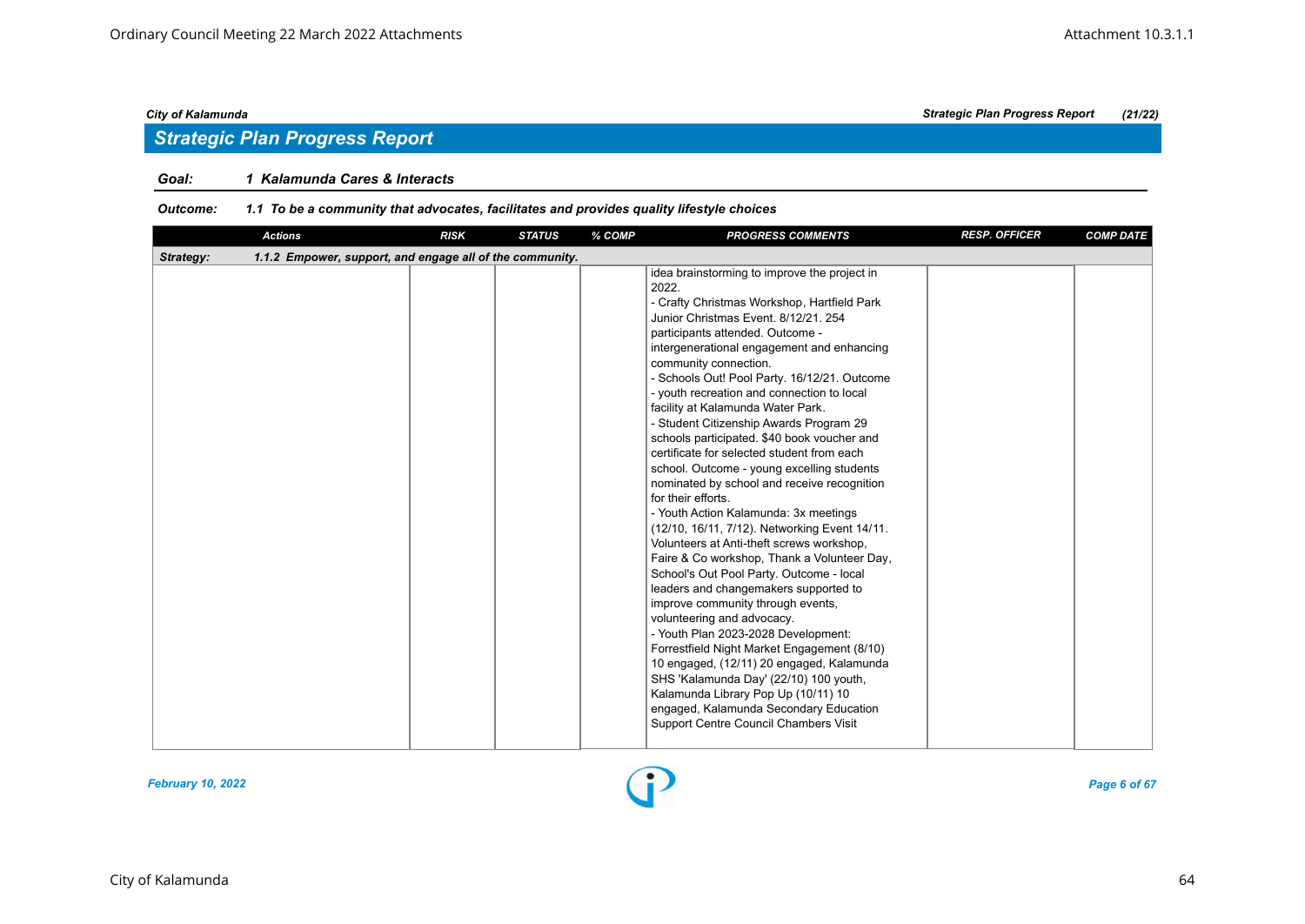## *Strategic Plan Progress Report*

#### *Goal: 1 Kalamunda Cares & Interacts*

| <b>Actions</b>                                                           | <b>RISK</b> | <b>STATUS</b> | % COMP | <b>PROGRESS COMMENTS</b>                                                                                                                                                                                                                                                                                                                                                                                                                                                                                                                                                            | <b>RESP. OFFICER</b>                                | <b>COMP DATE</b> |  |  |  |  |
|--------------------------------------------------------------------------|-------------|---------------|--------|-------------------------------------------------------------------------------------------------------------------------------------------------------------------------------------------------------------------------------------------------------------------------------------------------------------------------------------------------------------------------------------------------------------------------------------------------------------------------------------------------------------------------------------------------------------------------------------|-----------------------------------------------------|------------------|--|--|--|--|
| 1.1.2 Empower, support, and engage all of the community.<br>Strategy:    |             |               |        |                                                                                                                                                                                                                                                                                                                                                                                                                                                                                                                                                                                     |                                                     |                  |  |  |  |  |
|                                                                          |             |               |        | (26/11) 3 youth, online survey (140+), artwork<br>commission 'Youth of the Future' by Leah<br>Addison. Outcome - gathering data about the<br>priorities and interests of the new generation<br>of youth in the community.                                                                                                                                                                                                                                                                                                                                                           |                                                     |                  |  |  |  |  |
| 1.1.2.2 Review and deliver the<br>Reconciliation Action Plan.            | None        | In Progress   | 50%    | Continued engagement with Reference Group<br>- Excellent NAIDOC week celebrations led by<br>local elder Nick Abrahams and Little Durum<br>Dancers. NAIDOC celebrations ran for the<br>week and the Visitor Centre showcased<br>aboriginal art for sale with a central display.<br>One Reference Group meeting held, these<br>have been scheduled for every two months.<br>City RAP has reached the end of its two year<br>period. We have commenced negotiations to<br>produce a new RAP with Reconciliation<br>Australia. Cost of \$1500 - this will be a further<br>Innovate RAP. | Manager Economic &<br>Cultural Services<br>(CSS001) | 30/06/2025       |  |  |  |  |
| 1.1.2.47 Review and implement the<br>Disability Access & Inclusion Plan. | None        | In Progress   | 50%    | City staff have developed a new Inclusive<br>Kalamunda Social Inclusion Plan 2021-2025<br>and this plan incorporates deliverables from<br>the previous Disability Access and Inclusion<br>Plan (DAIP). Progress has subsequently<br>been made on the following:<br>- Seven Disability and Carers Advisory<br>Committee (DACAC) nominations received (5<br>individuals and 2 local organisations)<br>endorsed by Council at the December OCM.<br>- Mental Health Week - 12 October, 45<br>participants. Visit to Kalamunda Secondary<br>Education Support Centre (KSESC). Mental     | Manager Community<br>Development<br>(DE00007)       | 30/06/2025       |  |  |  |  |

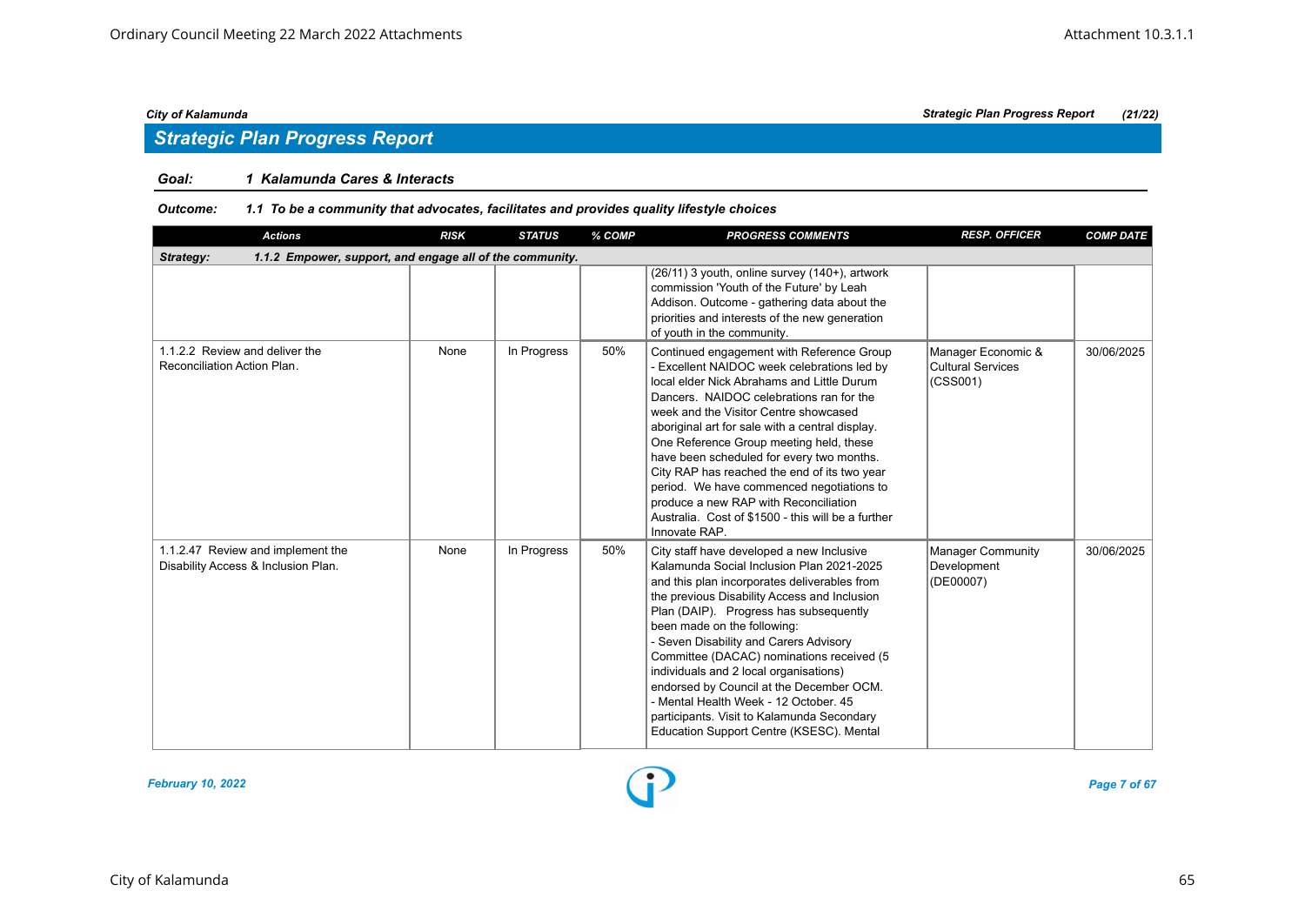#### *Goal: 1 Kalamunda Cares & Interacts*

#### *Outcome: 1.1 To be a community that advocates, facilitates and provides quality lifestyle choices*

| <b>Actions</b>                                                        | <b>RISK</b> | <b>STATUS</b> | % COMP | <b>PROGRESS COMMENTS</b>                                                                                                                                                                                                                                                                                                                                                                                                                                                                                                                                                                                                                                                                                                                                                                                                                                                                                                                                                                                                                                                                                                                                                                                                                                                   | <b>RESP. OFFICER</b> | <b>COMP DATE</b> |  |  |  |
|-----------------------------------------------------------------------|-------------|---------------|--------|----------------------------------------------------------------------------------------------------------------------------------------------------------------------------------------------------------------------------------------------------------------------------------------------------------------------------------------------------------------------------------------------------------------------------------------------------------------------------------------------------------------------------------------------------------------------------------------------------------------------------------------------------------------------------------------------------------------------------------------------------------------------------------------------------------------------------------------------------------------------------------------------------------------------------------------------------------------------------------------------------------------------------------------------------------------------------------------------------------------------------------------------------------------------------------------------------------------------------------------------------------------------------|----------------------|------------------|--|--|--|
| 1.1.2 Empower, support, and engage all of the community.<br>Strategy: |             |               |        |                                                                                                                                                                                                                                                                                                                                                                                                                                                                                                                                                                                                                                                                                                                                                                                                                                                                                                                                                                                                                                                                                                                                                                                                                                                                            |                      |                  |  |  |  |
|                                                                       |             |               |        | wellbeing activities were conducted and the<br>smoothie bike was a great success. Outcome:<br>Connection to the community and<br>strengthening of partnership with KSESC.<br>- Carers Week 14 October. Funding was<br>obtained to conduct a Carers Wellbeing Walk<br>followed by a picnic lunch. 15 participants.<br>Stirk Park. Outcome: Carers were able to<br>network, share ideas, meet new Carers,<br>connect and support each other.<br>- Barista Workshop 15 December. Partnership<br>with Dome. 3 participants living with a<br>disability along with their support worker.<br>Outcome: participants gained the skills and<br>confidence to move forward for potential<br>employment in the Barista industry.<br>- International Day of People with Disability 3<br>December. City staff disability awareness<br>training. Five guest speakers from Building<br>Friendships spoke to staff about what their<br>day is like living with a disability. Staff were<br>given the opportunity to ask questions.<br>Outcome: staff learnt about the struggles<br>faced by people with a disability on a daily<br>basis. A great way to raise awareness and<br>educate staff on inclusivity.<br>- The Accessible Event Guide is currently<br>being developed by Officers. |                      |                  |  |  |  |
| <b>Actions</b>                                                        | <b>RISK</b> | <b>STATUS</b> | % COMP | <b>PROGRESS COMMENTS</b>                                                                                                                                                                                                                                                                                                                                                                                                                                                                                                                                                                                                                                                                                                                                                                                                                                                                                                                                                                                                                                                                                                                                                                                                                                                   | <b>RESP. OFFICER</b> | <b>COMP DATE</b> |  |  |  |
| 1.1.3 Facilitate opportunities to pursue learning.<br>Strategy:       |             |               |        |                                                                                                                                                                                                                                                                                                                                                                                                                                                                                                                                                                                                                                                                                                                                                                                                                                                                                                                                                                                                                                                                                                                                                                                                                                                                            |                      |                  |  |  |  |
|                                                                       |             |               |        |                                                                                                                                                                                                                                                                                                                                                                                                                                                                                                                                                                                                                                                                                                                                                                                                                                                                                                                                                                                                                                                                                                                                                                                                                                                                            |                      |                  |  |  |  |
|                                                                       |             |               |        |                                                                                                                                                                                                                                                                                                                                                                                                                                                                                                                                                                                                                                                                                                                                                                                                                                                                                                                                                                                                                                                                                                                                                                                                                                                                            |                      |                  |  |  |  |

*February 10, 2022 Page 8 of 67*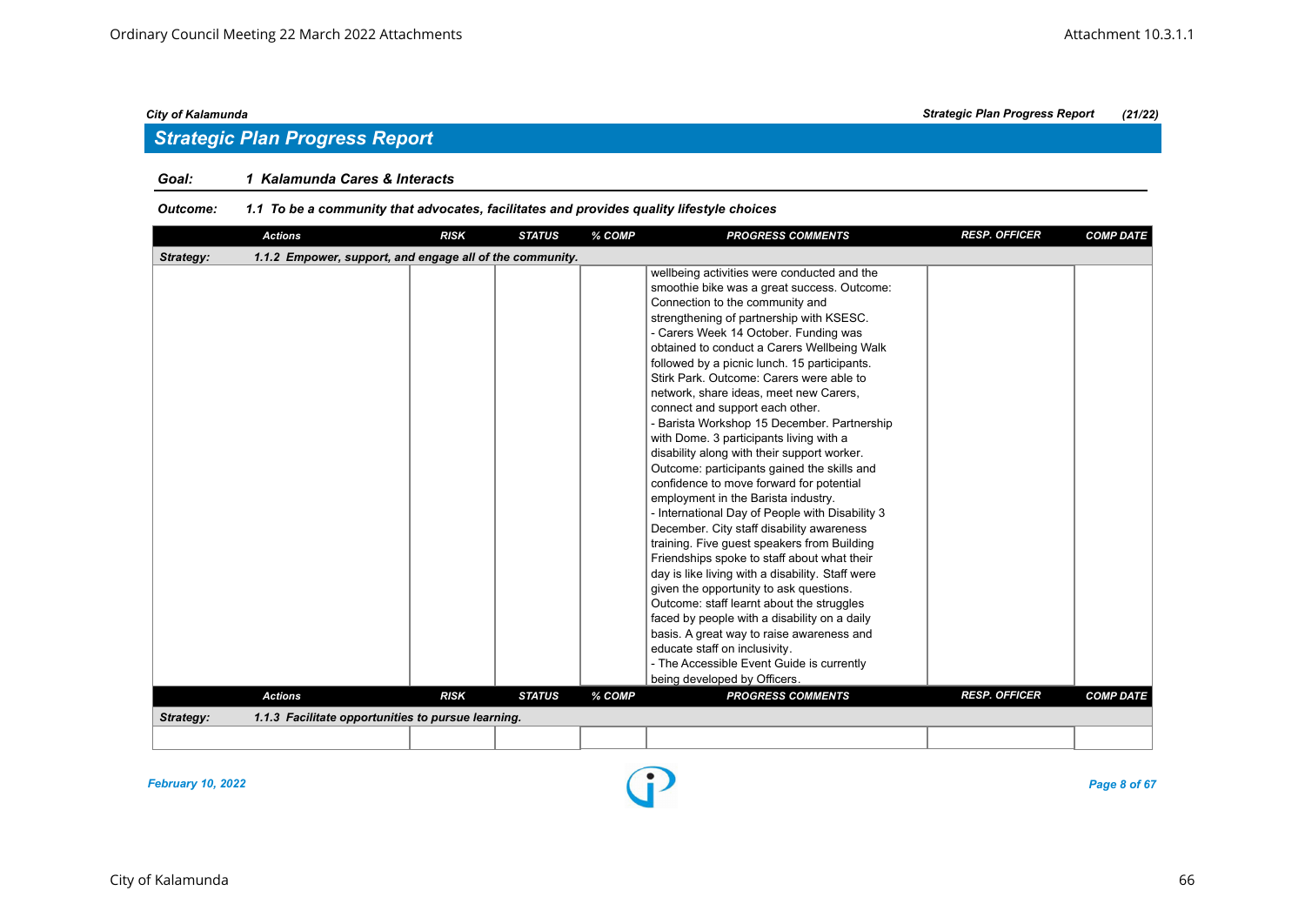### *Goal: 1 Kalamunda Cares & Interacts*

#### *Outcome: 1.1 To be a community that advocates, facilitates and provides quality lifestyle choices*

| <b>Actions</b>                                                                                                             | <b>RISK</b> | <b>STATUS</b>      | % COMP | <b>PROGRESS COMMENTS</b>                                                                                                                                                                                                                                                                                                                                                                                                  | <b>RESP. OFFICER</b>                                | <b>COMP DATE</b> |  |  |  |  |
|----------------------------------------------------------------------------------------------------------------------------|-------------|--------------------|--------|---------------------------------------------------------------------------------------------------------------------------------------------------------------------------------------------------------------------------------------------------------------------------------------------------------------------------------------------------------------------------------------------------------------------------|-----------------------------------------------------|------------------|--|--|--|--|
| 1.1.3 Facilitate opportunities to pursue learning.<br>Strategy:                                                            |             |                    |        |                                                                                                                                                                                                                                                                                                                                                                                                                           |                                                     |                  |  |  |  |  |
| 1.1.3.3 Implement strategic review<br>recommendations for enhancement to<br>library services.                              | None        | In Progress        | 55%    | The City has recently completed upgrades to<br>Library software which will improve efficiency<br>and provide a more streamlined experience<br>for checking in books.                                                                                                                                                                                                                                                      | Manager Economic &<br>Cultural Services<br>(CSS001) | 30/06/2025       |  |  |  |  |
| 1.1.3.5 Coordinate the relocation of the<br>Forrestfield Library to release the current<br>site for sale.                  | None        | In Progress        | 60%    | Project Group has been established and<br>weekly actions are being managed. Brief and<br>scope delivered to the Assets team for<br>creation and procurement of architectural<br>brief. Business Case produced for the<br>relocation with associated costs, Alternative<br>valuation received from Savilles - work on<br>agreement for progression of sale. Lease<br>documentation from Hawaiian under Director<br>review. | Manager Economic &<br>Cultural Services<br>(CSS001) | 30/06/2022       |  |  |  |  |
| 1.1.3.6 Commence planning and<br>advocacy for relocation of a new library in<br>the High Wycombe South hub<br>development. | None        | <b>Not Started</b> | $0\%$  | Hold                                                                                                                                                                                                                                                                                                                                                                                                                      | Manager Economic &<br>Cultural Services<br>(CSS001) | 30/06/2025       |  |  |  |  |

| <b>Actions</b>                                                             | <b>RISK</b> | <b>STATUS</b> | % COMP | <b>PROGRESS COMMENTS</b>                                                                                                                                                                                                                                                                                                           | <b>RESP. OFFICER</b>                                               | <b>COMP DATE</b> |  |  |
|----------------------------------------------------------------------------|-------------|---------------|--------|------------------------------------------------------------------------------------------------------------------------------------------------------------------------------------------------------------------------------------------------------------------------------------------------------------------------------------|--------------------------------------------------------------------|------------------|--|--|
| 1.2.1 Facilitate a safe community environment.<br>Strategy:                |             |               |        |                                                                                                                                                                                                                                                                                                                                    |                                                                    |                  |  |  |
| 1.2.1.1 Implement the Community Safety<br>& Crime Prevention Plan 2020-25. | None        | In Progress   | 50%    | Actions and strategies addressed in the<br>Community Safety and Crime Prevention Plan<br>are being actioned as per the plan dictates,<br>and some of these for the last quarter include:<br>- Bunnings Kalamunda, Forrestfield Police<br>Station, and the City of Kalamunda came<br>together on Saturday 13/11/2021 to run a drive | Manager<br>Environmental Health &<br>Community Safety<br>(AC00064) | 30/06/2025       |  |  |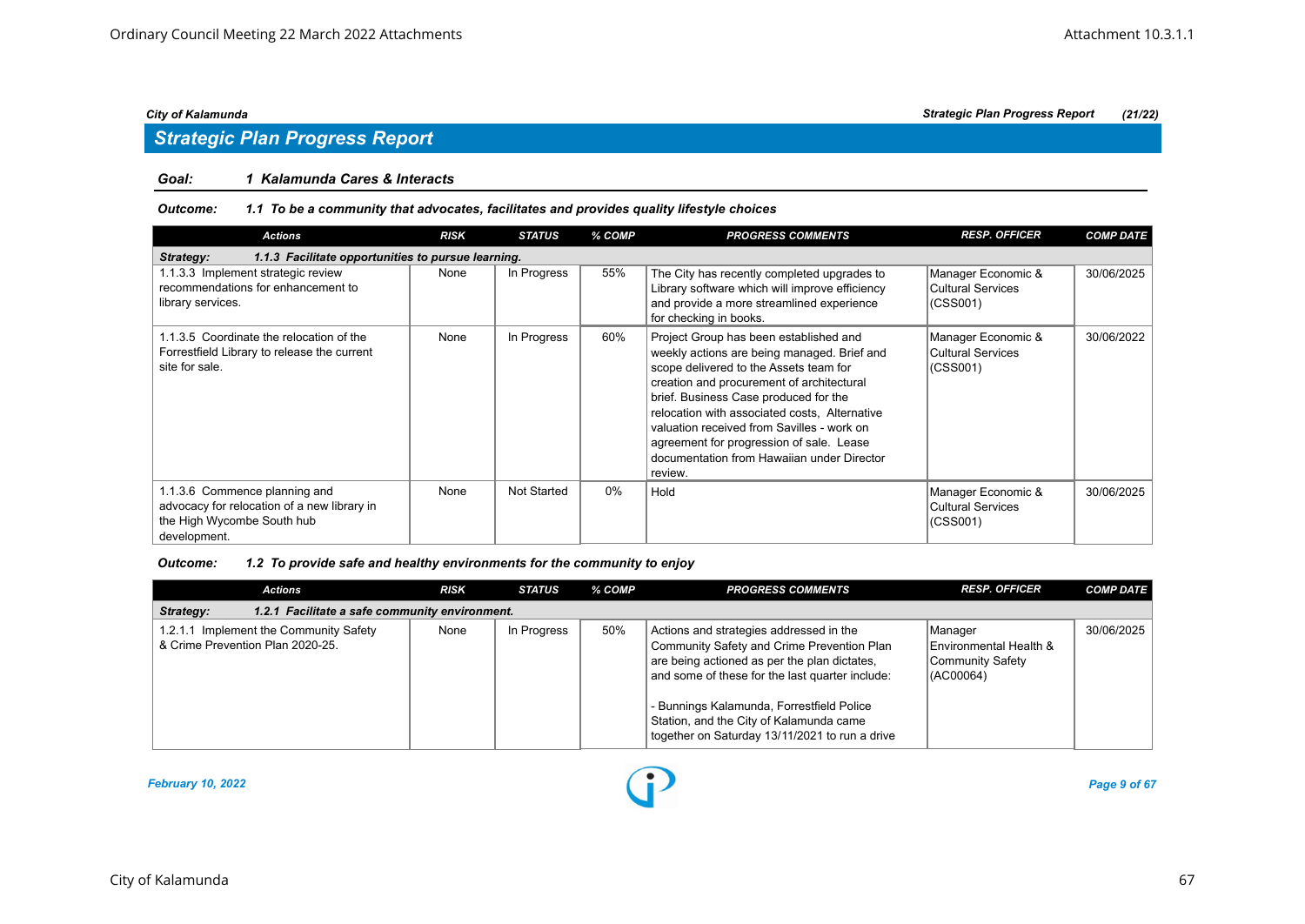## *Strategic Plan Progress Report*

### *Goal: 1 Kalamunda Cares & Interacts*

| <b>Actions</b>                                                          | <b>RISK</b> | <b>STATUS</b> | % COMP | <b>PROGRESS COMMENTS</b>                                                                                                                                                                                                                                                                                                                                                                                                                                                                                                                                                                                                                                                  | <b>RESP. OFFICER</b>                      | <b>COMP DATE</b> |  |  |  |  |
|-------------------------------------------------------------------------|-------------|---------------|--------|---------------------------------------------------------------------------------------------------------------------------------------------------------------------------------------------------------------------------------------------------------------------------------------------------------------------------------------------------------------------------------------------------------------------------------------------------------------------------------------------------------------------------------------------------------------------------------------------------------------------------------------------------------------------------|-------------------------------------------|------------------|--|--|--|--|
| Strategy:<br>1.2.1 Facilitate a safe community environment.             |             |               |        |                                                                                                                                                                                                                                                                                                                                                                                                                                                                                                                                                                                                                                                                           |                                           |                  |  |  |  |  |
|                                                                         |             |               |        | through Anti-Theft Screw Project.<br>- Contributed support for the daily vaccinations<br>sub committee.<br>- Man-Up Workshops: Forrestfield public<br>library and Lesmurdie Library 28th of October<br>and 2nd November: Approx. 5 People<br>attended.<br>- Deployment of variable message boards to<br>address hooning and anti-social behaviour.                                                                                                                                                                                                                                                                                                                        |                                           |                  |  |  |  |  |
| 1.2.1.2 Undertake Annual Bushfire<br>Readiness and Assessments Program. | None        | In Progress   | 61%    | The Fire Hazard Reduction Notice (FHRN)<br>was gazetted and issued with the rates in July<br>2021.<br>The 2021/22 Fire Hazard Assessment Plan<br>started in August, with pre-season inspection<br>appointments provided by the City's Fire<br>Control Officers (FCO's) with Compliance<br>inspections starting 1 November 2021,<br>concluding 31 March 2022.<br>The City's communication plan continues.<br>Inspections commenced 1 November 2021<br>and concluded 23 December 2021 for the<br>Christmas break and recommenced in<br>January 2022.<br>This reporting period (1 October 2021 - 31<br>December 2021)<br>Total inspections - 2890<br>Work orders issued -732 | Coordinator Community<br>Safety (AC00018) | 30/06/2025       |  |  |  |  |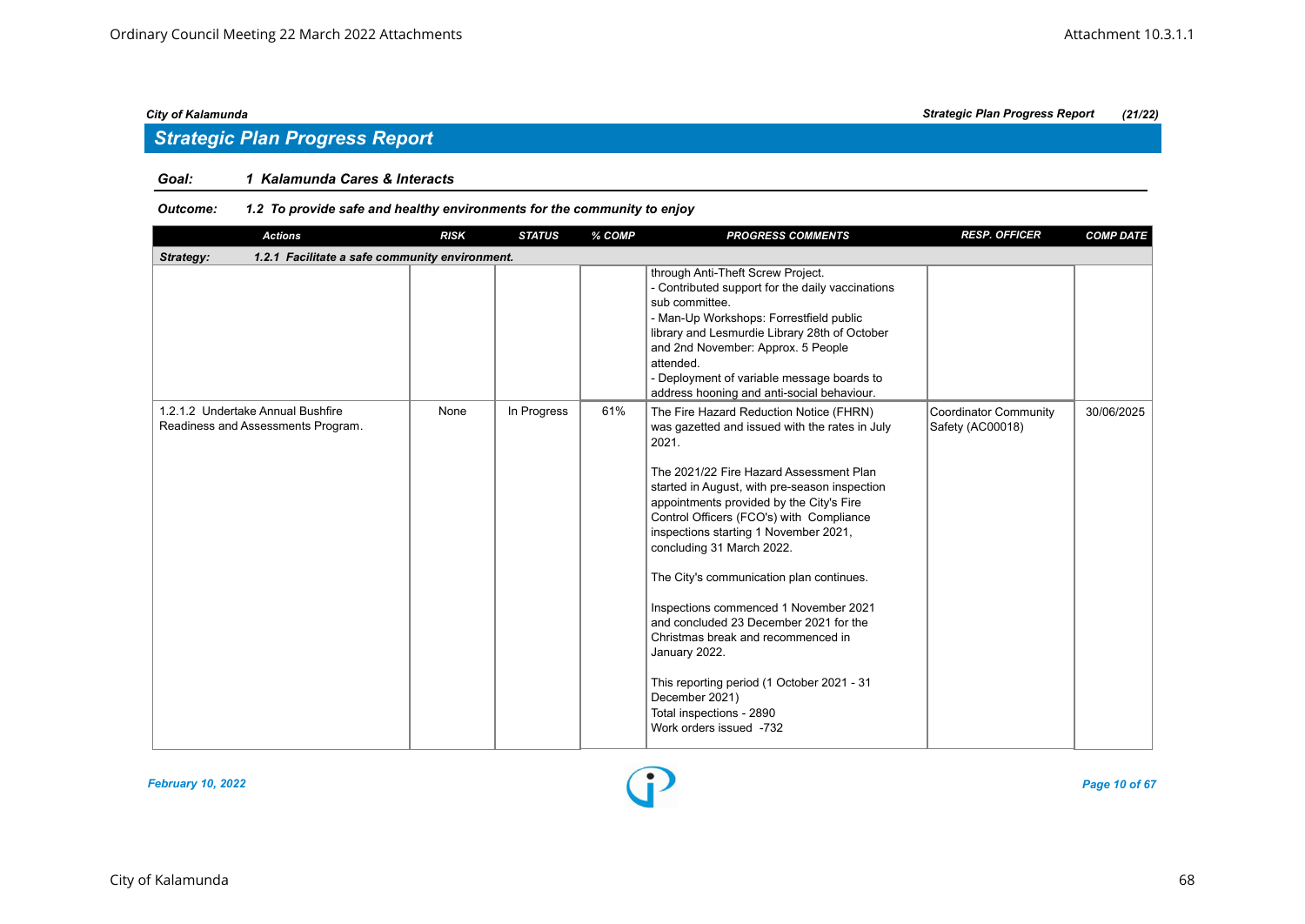## *Strategic Plan Progress Report*

### *Goal: 1 Kalamunda Cares & Interacts*

| <b>Actions</b>                                                                     | <b>RISK</b> | <b>STATUS</b> | % COMP | <b>PROGRESS COMMENTS</b>                                                                                                                                                                                                                                                                                                                                                                                                                                                                                                                                                                                                                                                                                                                                                                                                                                                                                                                               | <b>RESP. OFFICER</b>                             | <b>COMP DATE</b> |  |  |  |  |  |
|------------------------------------------------------------------------------------|-------------|---------------|--------|--------------------------------------------------------------------------------------------------------------------------------------------------------------------------------------------------------------------------------------------------------------------------------------------------------------------------------------------------------------------------------------------------------------------------------------------------------------------------------------------------------------------------------------------------------------------------------------------------------------------------------------------------------------------------------------------------------------------------------------------------------------------------------------------------------------------------------------------------------------------------------------------------------------------------------------------------------|--------------------------------------------------|------------------|--|--|--|--|--|
| 1.2.1 Facilitate a safe community environment.<br>Strategy:                        |             |               |        |                                                                                                                                                                                                                                                                                                                                                                                                                                                                                                                                                                                                                                                                                                                                                                                                                                                                                                                                                        |                                                  |                  |  |  |  |  |  |
|                                                                                    |             |               |        | Follow up inspections - 2853<br>Infringements issued - 47<br>Inspections requiring no further action - 2151<br>Total number of Variations issued - 152<br>Permits issued from 1 October 2021 to 30<br>November - 106                                                                                                                                                                                                                                                                                                                                                                                                                                                                                                                                                                                                                                                                                                                                   |                                                  |                  |  |  |  |  |  |
| 1.2.1.3 Local Emergency Management<br>Arrangements are reviewed and<br>maintained. | None        | In Progress   | 51%    | It is a requirement that all Local Governments<br>are required to review their Local Emergency<br>Management Arrangements (LEMA) each<br>year, or after any major incident occurring. As<br>a result of the COVID-19 pandemic, the City<br>will conduct a review once the pandemic crisis<br>passes. A major review is undertaken at least<br>every 5 years. The next LEMA major review is<br>due to be completed by 2025.<br>The City has conducted its Local Emergency<br>Management Committee meetings as<br>required, with the next meeting scheduled to<br>be conducted in November 2021.<br>The City also completed its requirement to<br>conduct a training exercise, which was a<br>Hazmat scenario involving the LEMC and<br>some other external agencies relevant to the<br>incident. The exercise was conducted at the<br>City on 26 August 2021.<br>The City continues to review and update its<br>Local Emergency Management Arrangements | <b>Coordinator Community</b><br>Safety (AC00018) | 30/06/2025       |  |  |  |  |  |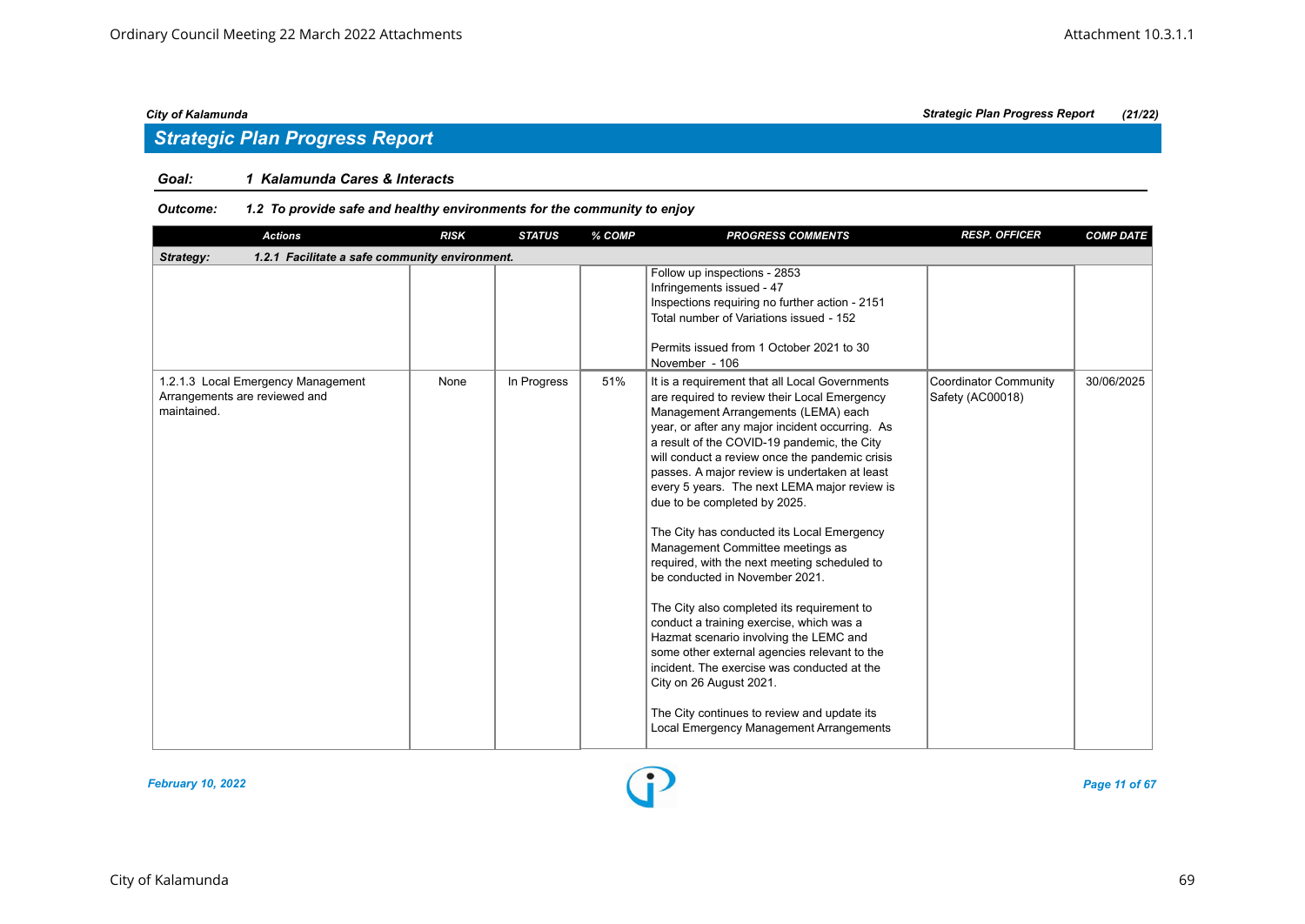#### *Goal: 1 Kalamunda Cares & Interacts*

| <b>Actions</b>                                                                                                   | <b>RISK</b> | <b>STATUS</b> | % COMP | <b>PROGRESS COMMENTS</b>                                                                                                                                                                                                                                                                                                                                                                                                                                                                                                                                                                                                                                                                                                                                                                                                                                                                                                                                                                                                                                                                                                                                                     | <b>RESP. OFFICER</b>                                          | <b>COMP DATE</b> |  |  |  |  |
|------------------------------------------------------------------------------------------------------------------|-------------|---------------|--------|------------------------------------------------------------------------------------------------------------------------------------------------------------------------------------------------------------------------------------------------------------------------------------------------------------------------------------------------------------------------------------------------------------------------------------------------------------------------------------------------------------------------------------------------------------------------------------------------------------------------------------------------------------------------------------------------------------------------------------------------------------------------------------------------------------------------------------------------------------------------------------------------------------------------------------------------------------------------------------------------------------------------------------------------------------------------------------------------------------------------------------------------------------------------------|---------------------------------------------------------------|------------------|--|--|--|--|
| Strategy:<br>1.2.1 Facilitate a safe community environment.                                                      |             |               |        |                                                                                                                                                                                                                                                                                                                                                                                                                                                                                                                                                                                                                                                                                                                                                                                                                                                                                                                                                                                                                                                                                                                                                                              |                                                               |                  |  |  |  |  |
|                                                                                                                  |             |               |        | (LEMA) as required. The last amendment to<br>the arrangements was to update the<br>Emergency Contacts Directory which was<br>completed in December 2021. The next<br>update to this document is due in late March<br>2022.<br>The City has also made a grant submission<br>(Preparing Australian Communities Grant<br>Application), which was submitted in January<br>2022. Community Safety aims to receive<br>funding to upgrade its community engagement<br>fire truck to a more fit for purpose trailer, that<br>can be used in the field to better promote<br>emergency preparedness, building resilience<br>and aiding recovery.<br>The City has also provided a letter of support<br>to a joint application for a Preparing Australian<br>Communities Grant Application with Swan,<br>Mundaring and Eastern Metropolitan Regional<br>Council (EMRC). This application is seeking<br>funds to produce a series of audio visual<br>product, which will be designed to educate the<br>community on our biggest threat, BUSHFIRE.<br>These products will aim to further educate the<br>community on identifying the threat and how<br>to mitigate that particular threat. |                                                               |                  |  |  |  |  |
| 1.2.1.5 Deliver upon the City's approved<br>Bushfire Risk Mitigation Plan.<br>Develop a 10 year works program on | None        | In Progress   | 50%    | Fire Break improvements and ancillary works<br>funded by DFES for 2020/21 have been<br>completed.                                                                                                                                                                                                                                                                                                                                                                                                                                                                                                                                                                                                                                                                                                                                                                                                                                                                                                                                                                                                                                                                            | Manager Parks &<br><b>Environmental Services</b><br>(TO00019) | 30/06/2025       |  |  |  |  |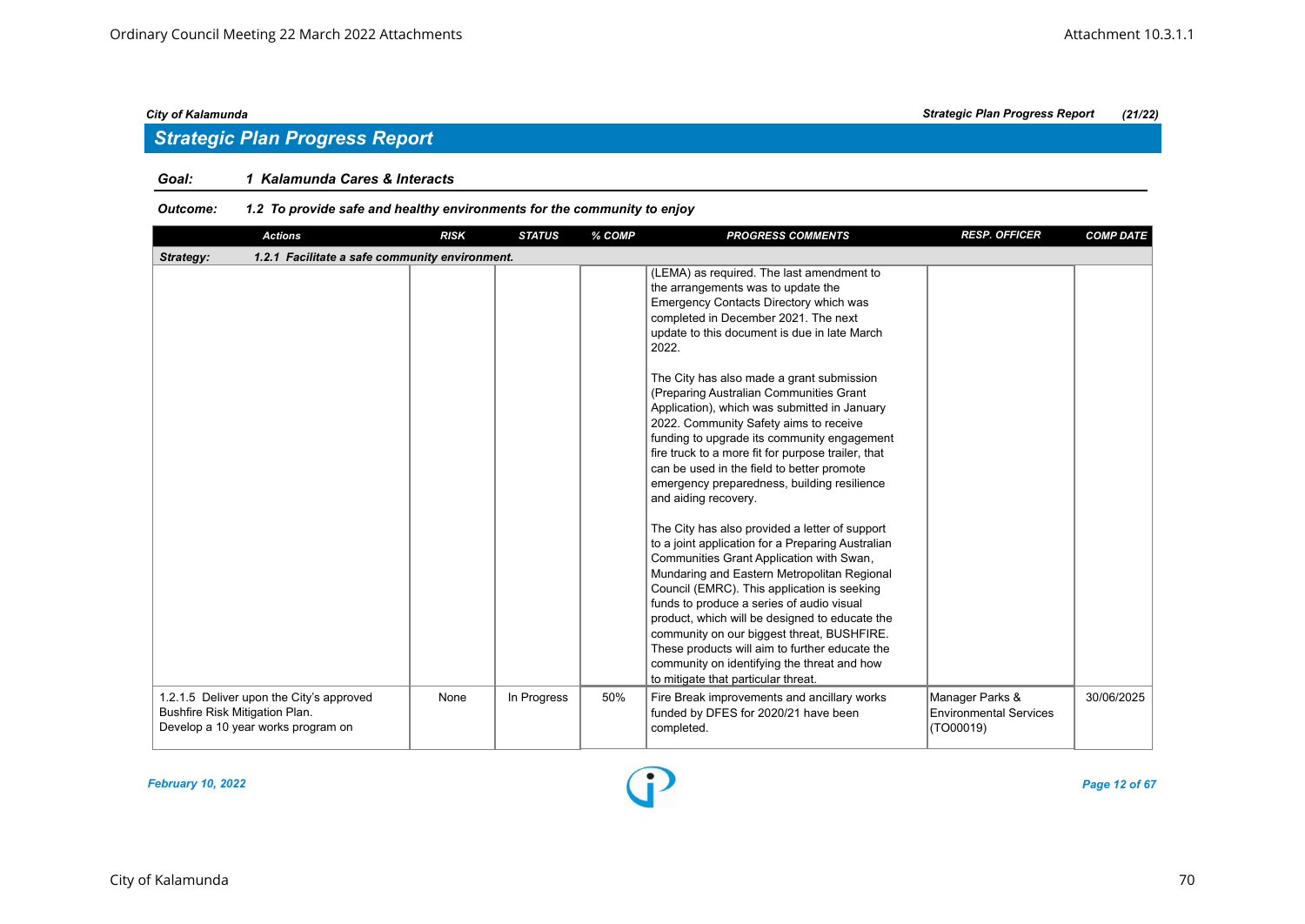## *Strategic Plan Progress Report*

#### *Goal: 1 Kalamunda Cares & Interacts*

| <b>Actions</b>                                                                                                                                  | <b>RISK</b> | <b>STATUS</b> | % COMP | <b>PROGRESS COMMENTS</b>                                                                                                                                                                                                                                                                                                                                                                                                                                                                                                                                                                                                                                                                                                                                                                                             | <b>RESP. OFFICER</b>                             | <b>COMP DATE</b> |  |  |  |
|-------------------------------------------------------------------------------------------------------------------------------------------------|-------------|---------------|--------|----------------------------------------------------------------------------------------------------------------------------------------------------------------------------------------------------------------------------------------------------------------------------------------------------------------------------------------------------------------------------------------------------------------------------------------------------------------------------------------------------------------------------------------------------------------------------------------------------------------------------------------------------------------------------------------------------------------------------------------------------------------------------------------------------------------------|--------------------------------------------------|------------------|--|--|--|
| Strategy:<br>1.2.1 Facilitate a safe community environment.                                                                                     |             |               |        |                                                                                                                                                                                                                                                                                                                                                                                                                                                                                                                                                                                                                                                                                                                                                                                                                      |                                                  |                  |  |  |  |
| premise of ongoing external supporting<br>grants from the Emergency Services<br>Levy.                                                           |             |               |        | Senior Fire Mitigation Officer scheduled to<br>commence program development early in<br>2022, after the current fire season.<br>Grant funds have been received to complete<br>additional fire mitigation works on reserves.                                                                                                                                                                                                                                                                                                                                                                                                                                                                                                                                                                                          |                                                  |                  |  |  |  |
| 1.2.1.402 Provide a Ranger service to<br>uphold community and public safety<br>through education and implementation of<br>state and local laws. | None        | In Progress   | 51%    | Maintain and provide Ranger services, to<br>ensure all Ranger related matters are<br>attended to.<br>Update 1 October 2021 - 31 December 2021<br>Cat Local Law update - In December<br>2021 council approved to give local public<br>notification to make a new local Law.<br>Kalamunda Keeping and Control of Cats Local<br>Law 2022 to be advertised for public<br>Comment. The advertising is due to be<br>released in January and submissions close 25<br>February 2022.<br>Dog Local Law update - As a result of the<br>JSC review and decision to reject the City Of<br>Kalamunda Dog Local Law 2019. Community<br>Safety have prepared the Local Law and<br>report to be presented to OCM in February<br>2022 for council to approve for the local law<br>to be re advertised and open for public<br>comment. | <b>Coordinator Community</b><br>Safety (AC00018) | 30/06/2025       |  |  |  |

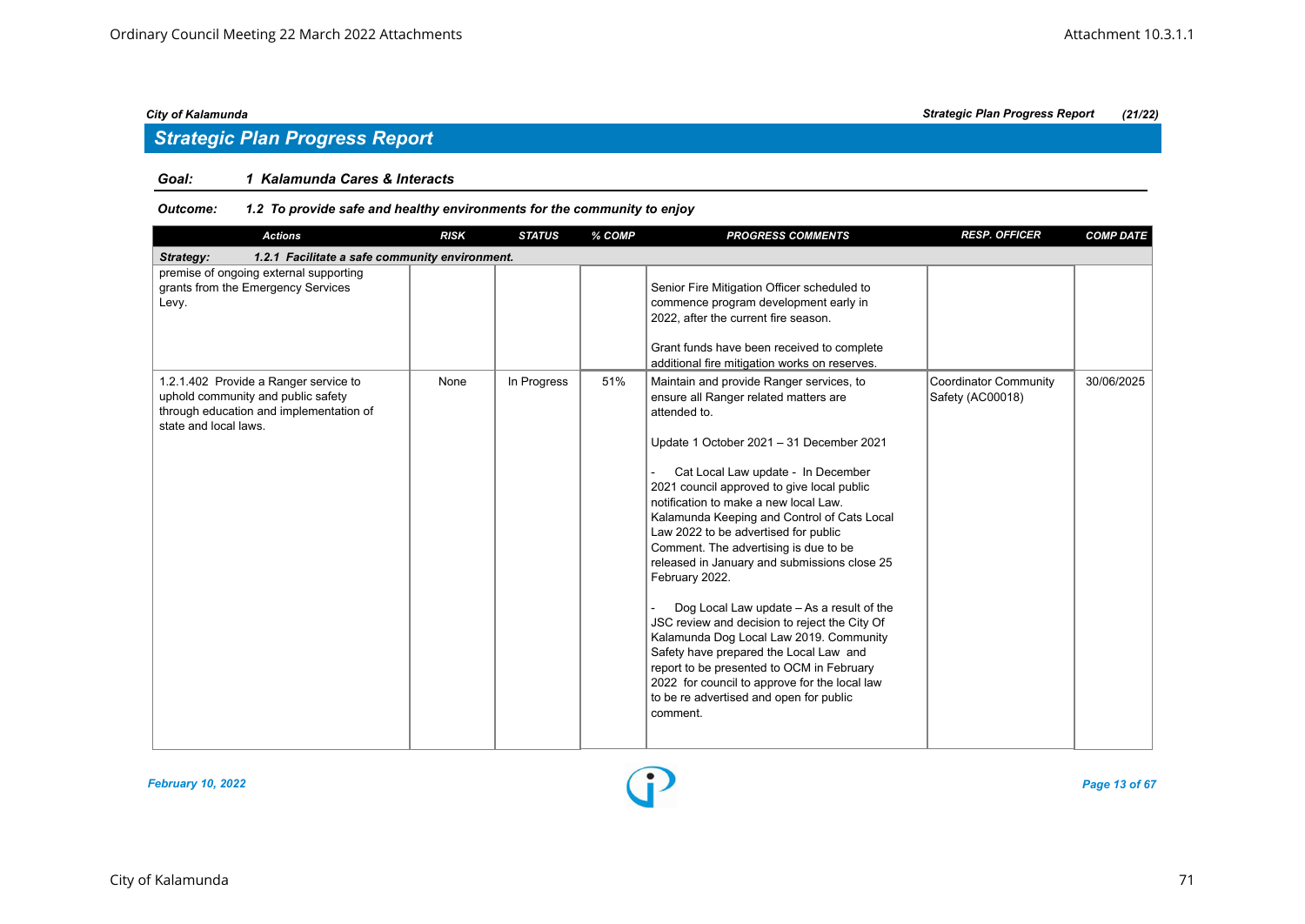## *Strategic Plan Progress Report*

#### *Goal: 1 Kalamunda Cares & Interacts*

| <b>Actions</b>                                                                                                       | <b>RISK</b> | <b>STATUS</b> | % COMP | <b>PROGRESS COMMENTS</b>                                                                                                                                                                                                                                                                                                                                                                                                                                                                                                                                                                                                                                | <b>RESP. OFFICER</b>                                                      | <b>COMP DATE</b> |  |  |  |
|----------------------------------------------------------------------------------------------------------------------|-------------|---------------|--------|---------------------------------------------------------------------------------------------------------------------------------------------------------------------------------------------------------------------------------------------------------------------------------------------------------------------------------------------------------------------------------------------------------------------------------------------------------------------------------------------------------------------------------------------------------------------------------------------------------------------------------------------------------|---------------------------------------------------------------------------|------------------|--|--|--|
| 1.2.1 Facilitate a safe community environment.<br>Strategy:                                                          |             |               |        |                                                                                                                                                                                                                                                                                                                                                                                                                                                                                                                                                                                                                                                         |                                                                           |                  |  |  |  |
|                                                                                                                      |             |               |        | Operational statistics from 1 October 2021 -<br>31 December 2021<br>Dog attacks - 27<br>$\sim$<br>Parking issues - 115<br>Cat related issues - 39<br>Dog registrations - 8470<br>Cat registration - 1456<br>Other vehicle related - 42<br>Total customer service requests received -<br>$\blacksquare$<br>1783<br>Fire complaints Rangers - 109<br>$\overline{\phantom{a}}$<br>Total infringements issued - 116<br>Total cautions issued - 285<br>$\sim$<br>CCTV requests - 16<br>$\blacksquare$<br>Dangerous Dogs current - 12<br>Other Ranger related matters - 270<br>$\sim$<br>Prosecutions - Total 3 with 2 of those<br>pending trial Feb and July |                                                                           |                  |  |  |  |
| 1.2.1.403 Review and implement the<br>City's CCTV Strategy to ensure it aligns<br>with current Australian Standards. | None        | In Progress   | 50%    | The Closed Circuit Television (CCTV) strategy<br>continue to be implemented.<br>Actions this quarter include:<br>- 11 requests from Western Australia Police<br>Force for CCTV footage<br>Sites include:<br>- 4 x Hale Rd / Hartfield Roundabout,<br>Forrestfield<br>- 1 x Kalamunda Community Centre,<br>Kalamunda                                                                                                                                                                                                                                                                                                                                     | Manager<br>Environmental Health &<br><b>Community Safety</b><br>(AC00064) | 30/06/2025       |  |  |  |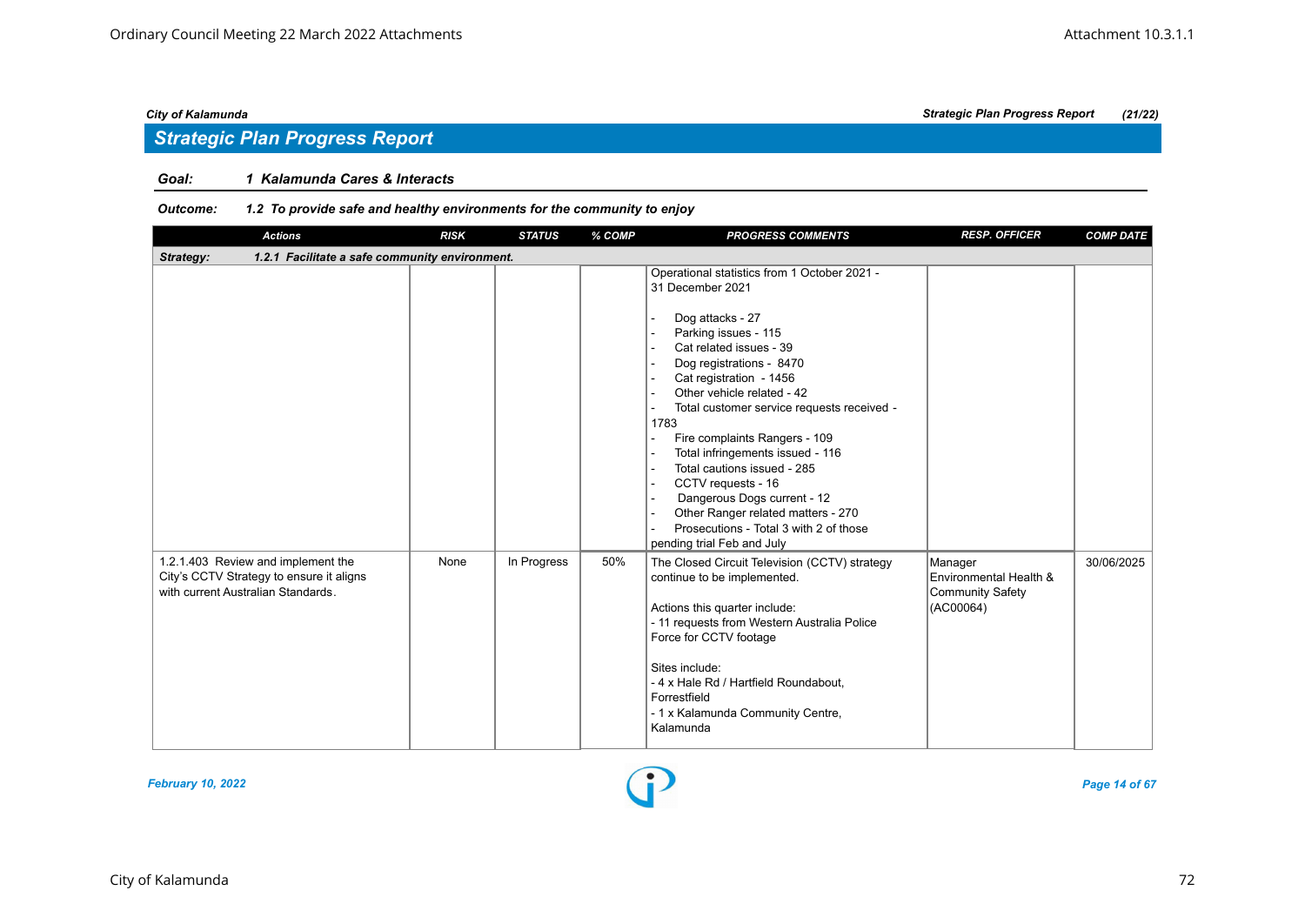## *Strategic Plan Progress Report*

#### *Goal: 1 Kalamunda Cares & Interacts*

| <b>Actions</b>                                                                                                                 | <b>RISK</b> | <b>STATUS</b> | % COMP | <b>PROGRESS COMMENTS</b>                                                                                                                                                                                                                                                                                                                                                                                                                                                                                                                                                                                                                                                                                                                                                                                                                                                                              | <b>RESP. OFFICER</b>                                             | <b>COMP DATE</b> |  |  |  |
|--------------------------------------------------------------------------------------------------------------------------------|-------------|---------------|--------|-------------------------------------------------------------------------------------------------------------------------------------------------------------------------------------------------------------------------------------------------------------------------------------------------------------------------------------------------------------------------------------------------------------------------------------------------------------------------------------------------------------------------------------------------------------------------------------------------------------------------------------------------------------------------------------------------------------------------------------------------------------------------------------------------------------------------------------------------------------------------------------------------------|------------------------------------------------------------------|------------------|--|--|--|
| 1.2.1 Facilitate a safe community environment.<br>Strategy:                                                                    |             |               |        |                                                                                                                                                                                                                                                                                                                                                                                                                                                                                                                                                                                                                                                                                                                                                                                                                                                                                                       |                                                                  |                  |  |  |  |
|                                                                                                                                |             |               |        | - 1 x Zig Zag carpark, Gooseberry Hill<br>- 2 x Haynes / Railway, Kalamunda<br>- 1 x Lions Lookout. Lesmurdie<br>- 1 x Kalamunda Road, High Wycombe<br>- 1 x Ranger body camera footage, following<br>joint operation with WAPOL.<br>- The City's CCTV Variable message board<br>has also been deployed to the Forrestfield<br>Light Industrial Area / High Wycombe South<br>area due to reports of hooning.<br>- 1 incident of hooning has been reported to<br>the City which was recorded on camera and<br>provided to WAPOL.<br>- Service Policy 15: Closed-Circuit Television<br>(CCTV) Surveillance was endorsed by Council<br>on the 12 October 2021<br>- Positive feedback received from Glenn<br>South, Acting Officer in Charge Forrestfield<br>Police regarding the City's CCTV and<br>Community Safety staff mentioned at the<br>November Local Emergency Management<br>Committee meeting. |                                                                  |                  |  |  |  |
| 1.2.1.405 Provide an Environmental<br>Health Service that protects and<br>enhances the safety and amenity of the<br>community. | None        | In Progress   | 50%    | Environmental Health continue to monitor and<br>investigate public health risks within the<br>community.<br>Key result for this quarter include;<br>- 2,055 records completed<br>- 18 on-site wastewater applications received<br>- 42 public buildings assessed<br>- 53 other health premises assessed<br>(including caravan parks, skin penetration etc)                                                                                                                                                                                                                                                                                                                                                                                                                                                                                                                                            | Coordinator<br><b>Environmental Health</b><br>Services (CS00006) | 30/06/2025       |  |  |  |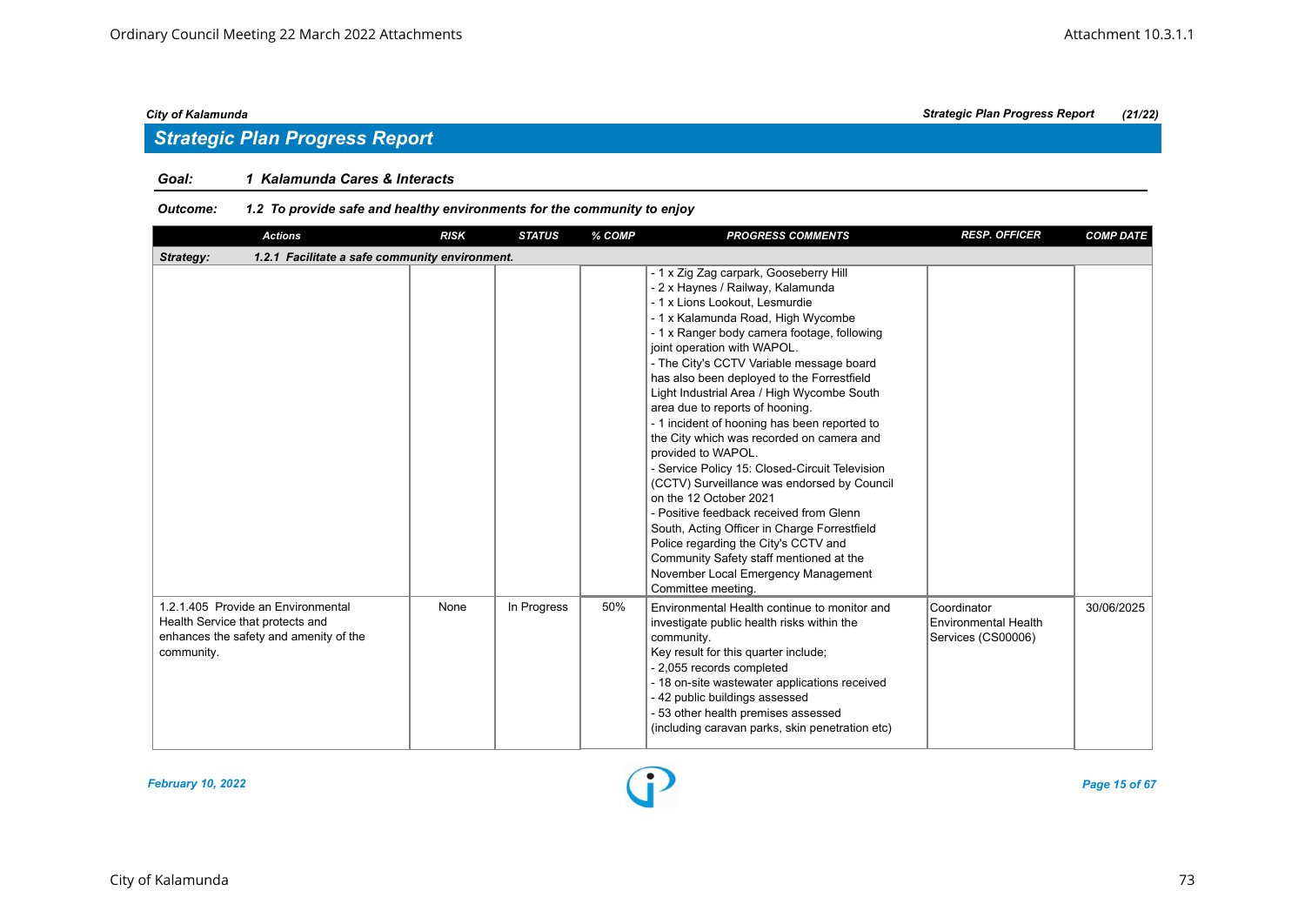## *Strategic Plan Progress Report*

#### *Goal: 1 Kalamunda Cares & Interacts*

| <b>Actions</b>                                                    | <b>RISK</b> | <b>STATUS</b> | % COMP | <b>PROGRESS COMMENTS</b>                                                                                                                                                                                                                                                                                                                                                                                                                                                                                                                                                                                                                             | <b>RESP. OFFICER</b>                                             | <b>COMP DATE</b> |  |  |  |
|-------------------------------------------------------------------|-------------|---------------|--------|------------------------------------------------------------------------------------------------------------------------------------------------------------------------------------------------------------------------------------------------------------------------------------------------------------------------------------------------------------------------------------------------------------------------------------------------------------------------------------------------------------------------------------------------------------------------------------------------------------------------------------------------------|------------------------------------------------------------------|------------------|--|--|--|
| Strategy:<br>1.2.1 Facilitate a safe community environment.       |             |               |        |                                                                                                                                                                                                                                                                                                                                                                                                                                                                                                                                                                                                                                                      |                                                                  |                  |  |  |  |
|                                                                   |             |               |        | - 93 Health related applications approved such<br>as management plans, licences, registrations<br>and permits.<br>- 184 Aerobic treatment unit service reports<br>received<br>- 8 event application reviewed<br>- 19 water samples undertaken<br>- Mosquito control program commenced in<br>November, including adult mosquito trapping<br>and 450 storm water drains treated with<br>larvicide.<br>- Asbestos awareness month was promoted<br>with a stall outside Bunnings with information<br>on handling asbestos.<br>- Currently liaising with Department of Water<br>and Environmental Regulation in establishing<br>a light industry program. |                                                                  |                  |  |  |  |
| 1.2.1.470 Prepare and implement a Food<br>Safety Assessment Plan. | None        | In Progress   | 50%    | The Environmental Health team continue to<br>provide a food safety service to the<br>community<br>- Food Safety Assessment Plan has been<br>completed and ready to implement.<br>- 23 food business registration applications<br>approved<br>- 161 Food Safety assessments have been<br>completed this quarter<br>- 39 food stalls permits issued<br>- 20 additional food stall at the City's markets<br>approved.<br>- 10 Food complaints received.                                                                                                                                                                                                 | Coordinator<br><b>Environmental Health</b><br>Services (CS00006) | 30/06/2025       |  |  |  |

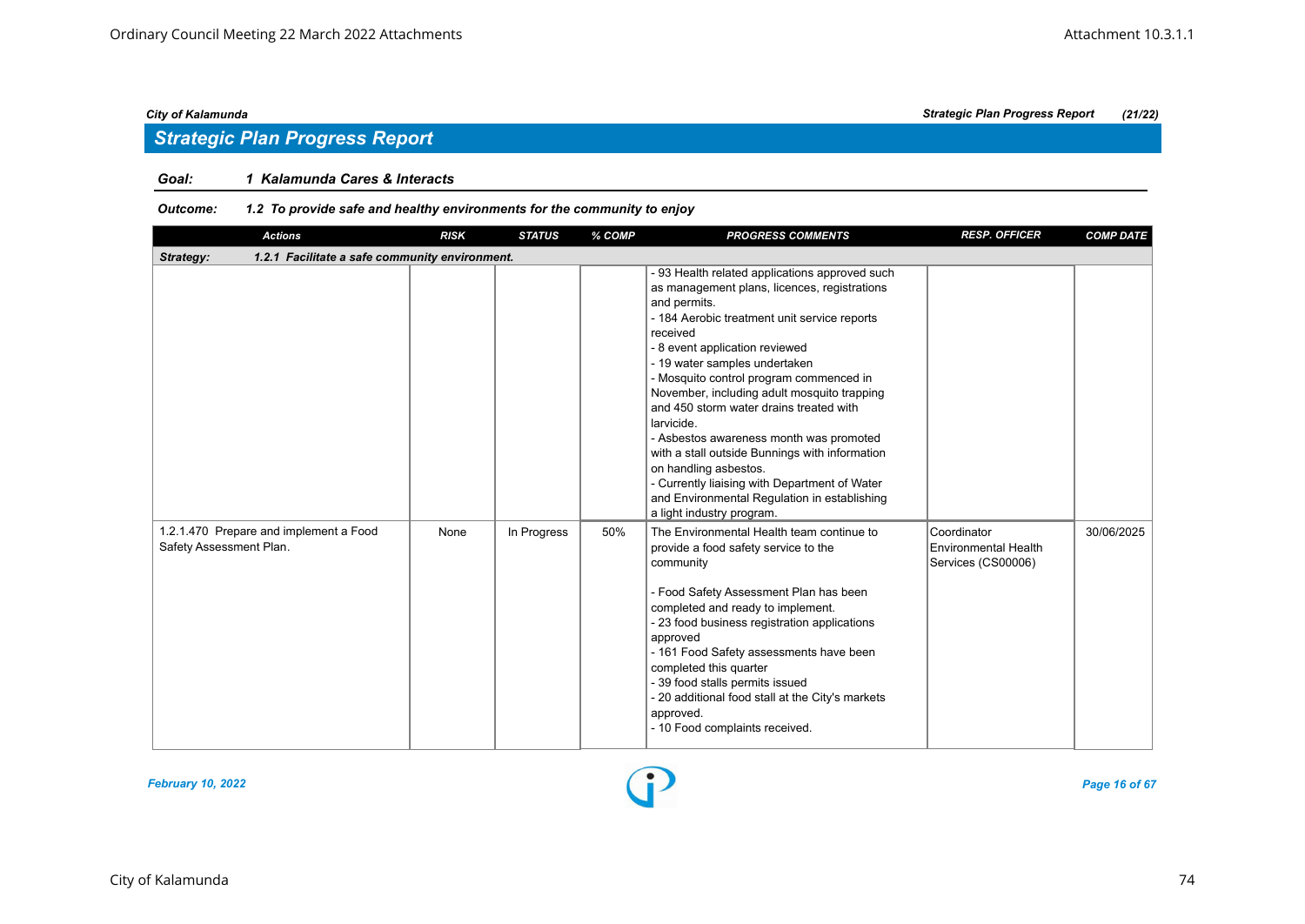## *Strategic Plan Progress Report*

#### *Goal: 1 Kalamunda Cares & Interacts*

| <b>Actions</b>                                                                                       | <b>RISK</b> | <b>STATUS</b> | % COMP | <b>PROGRESS COMMENTS</b>                                                                                                                                                                                                                                                                                                                                                                                                                                                                                                                                                                                                                                                                                                                                                                                                                                                                                                                     | <b>RESP. OFFICER</b>                                                      | <b>COMP DATE</b> |
|------------------------------------------------------------------------------------------------------|-------------|---------------|--------|----------------------------------------------------------------------------------------------------------------------------------------------------------------------------------------------------------------------------------------------------------------------------------------------------------------------------------------------------------------------------------------------------------------------------------------------------------------------------------------------------------------------------------------------------------------------------------------------------------------------------------------------------------------------------------------------------------------------------------------------------------------------------------------------------------------------------------------------------------------------------------------------------------------------------------------------|---------------------------------------------------------------------------|------------------|
| 1.2.1 Facilitate a safe community environment.<br>Strategy:                                          |             |               |        |                                                                                                                                                                                                                                                                                                                                                                                                                                                                                                                                                                                                                                                                                                                                                                                                                                                                                                                                              |                                                                           |                  |
|                                                                                                      |             |               |        | - Continue to promote online foodsafe training<br>- Streamlined processes for mobile food<br>vendors trading at events<br>- Increased presence at events monitoring<br>food safety                                                                                                                                                                                                                                                                                                                                                                                                                                                                                                                                                                                                                                                                                                                                                           |                                                                           |                  |
| <b>Actions</b>                                                                                       | <b>RISK</b> | <b>STATUS</b> | % COMP | <b>PROGRESS COMMENTS</b>                                                                                                                                                                                                                                                                                                                                                                                                                                                                                                                                                                                                                                                                                                                                                                                                                                                                                                                     | <b>RESP. OFFICER</b>                                                      | <b>COMP DATE</b> |
| Strategy:                                                                                            |             |               |        | 1.2.2 Advocate and promote healthy lifestyle choices by encouraging the community to become more active citizens.                                                                                                                                                                                                                                                                                                                                                                                                                                                                                                                                                                                                                                                                                                                                                                                                                            |                                                                           |                  |
| 1.2.2.1 Implement the Community Health<br>& Wellbeing Plan 2018-2022 and review<br>the Plan in 2022. | None        | In Progress   | 50%    | Actions and strategies addressed in the<br>Community Health and Wellbeing Plan are<br>being actioned as per the plan and some of<br>the highlights for last quarter include:<br>- Ageing Well festival: Developed and run by<br>the Darling Range Seniors Hub. The City held<br>a stall with the smoothie bike. Approximately<br>350 people attended.<br>- On the 30th of October 2021 two City<br>Officers from Environmental Health were<br>involved in supporting Kanyana Wildlife<br>Rehabilitation Centre bat night fundraiser.<br>Approx 50 people came.<br>- Outdoors October First Aid Course: 11<br>attendees.<br>- Schools Out pool party: Kalamunda Water<br>park and Smoothie Bike: Approx. 50 plus<br>people attended.<br>- Food Sensations 4-week free cooking class<br>Forrestfield library: 12 people attended.<br>- Asbestos Awareness Stall Bunnings 13th of<br>November.<br>- Public Health Advocacy Institute of Western | Manager<br>Environmental Health &<br><b>Community Safety</b><br>(AC00064) | 30/06/2025       |

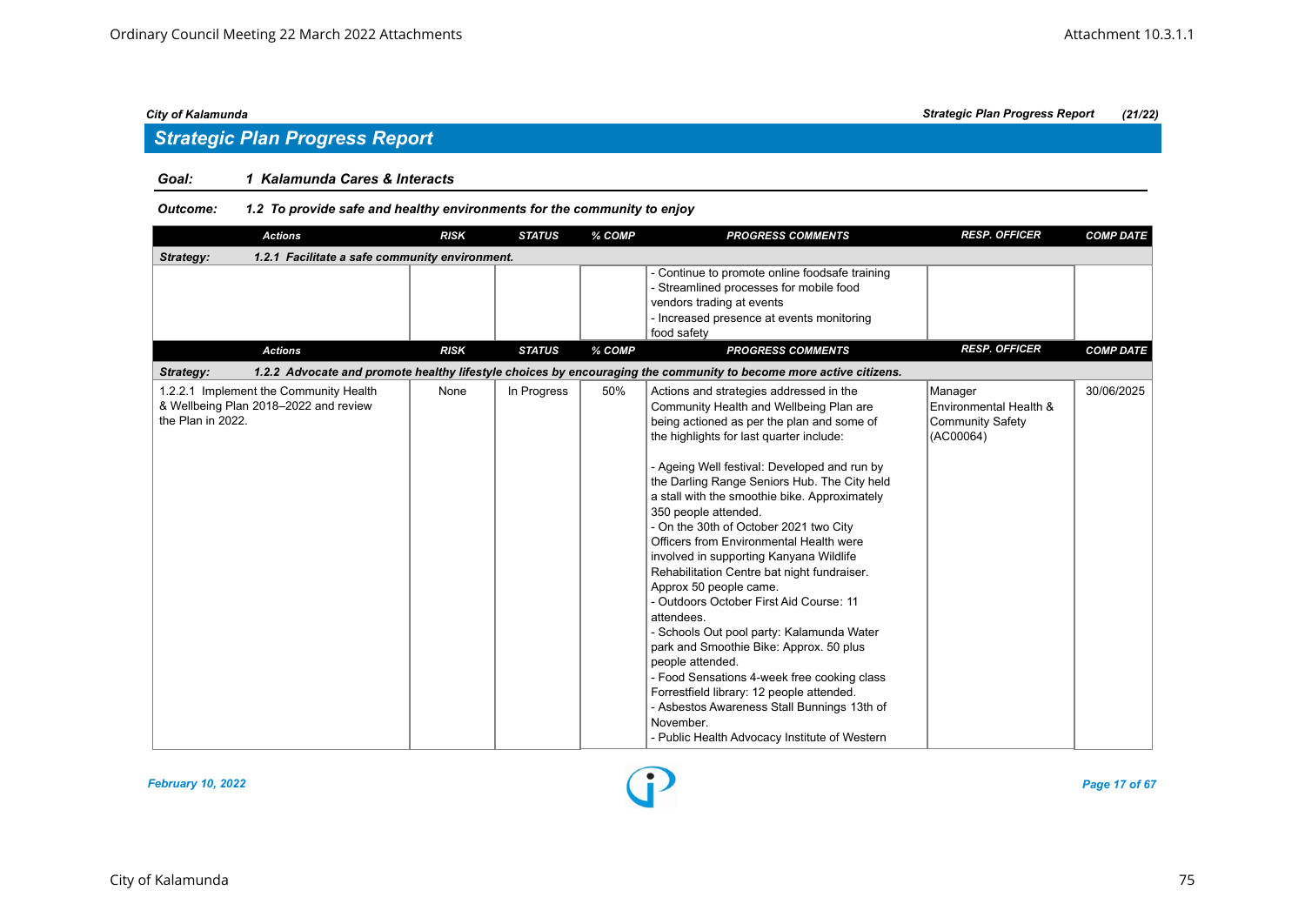## *Strategic Plan Progress Report*

### *Goal: 1 Kalamunda Cares & Interacts*

| <b>Actions</b>                                                                                                                                                            | <b>RISK</b> | <b>STATUS</b> | % COMP | <b>PROGRESS COMMENTS</b>                                                                                                                                                                                                                                                                                                                                                                                                                                                                                                                                                                                                  | <b>RESP. OFFICER</b>                                 | <b>COMP DATE</b> |  |  |  |
|---------------------------------------------------------------------------------------------------------------------------------------------------------------------------|-------------|---------------|--------|---------------------------------------------------------------------------------------------------------------------------------------------------------------------------------------------------------------------------------------------------------------------------------------------------------------------------------------------------------------------------------------------------------------------------------------------------------------------------------------------------------------------------------------------------------------------------------------------------------------------------|------------------------------------------------------|------------------|--|--|--|
| 1.2.2 Advocate and promote healthy lifestyle choices by encouraging the community to become more active citizens.<br>Strategy:                                            |             |               |        |                                                                                                                                                                                                                                                                                                                                                                                                                                                                                                                                                                                                                           |                                                      |                  |  |  |  |
|                                                                                                                                                                           |             |               |        | Australia, Children's public health awards:<br>Commendable award for COVID Innovation<br>grants for children's mental health.                                                                                                                                                                                                                                                                                                                                                                                                                                                                                             |                                                      |                  |  |  |  |
| 1.2.2.3 Ensure maximum community<br>utilisation of the City's Recreation<br>Facilities by providing high quality,<br>affordable and sustainable programs and<br>services. | None        | In Progress   | 50%    | The City's Recreation Centres offered a<br>diverse range of activities across their four<br>main facilities, including, fitness classes,<br>holiday programs, sport competitions, junior<br>programs, gym and active seniors classes.<br>Participant growth has been seen in Junior<br>Volleyball and Yoga classes.<br>Attendances at the Recreation Centres for the<br>second quarter (to 15 Dec) were:<br>Hartfield Park Recreation Centre - 30.282<br>High Wycombe Recreation Centre - 10,514<br>Maida Vale Netball Centre (360 Fitness<br>Program)-88<br>Ray Owen Sports Centre (Live Active Seniors<br>Fitness) - 61 | <b>Manager Community</b><br>Development<br>(DE00007) | 30/06/2025       |  |  |  |
| 1.2.2.4 Produce information promoting<br>City of Kalamunda Sporting Clubs and<br>recreational opportunities.                                                              | None        | In Progress   | 50%    | The City produces a variety of information to<br>our community to promote local sporting clubs<br>and recreational opportunities as follows:<br>- Clubs 4 Life Monthly E-news sent with 257<br>sporting and community groups reached;<br><b>Recreation Facilities</b><br>- Recreation Facilities E-news sent out<br>monthly;<br>- Flyers handed out at Junior Christmas Event<br>to promote Junior Programs & Creche;<br>- Regular Social Media posts telling stories<br>about what is happening at the Recreation<br>Facilities;                                                                                         | <b>Manager Community</b><br>Development<br>(DE00007) | 30/06/2025       |  |  |  |

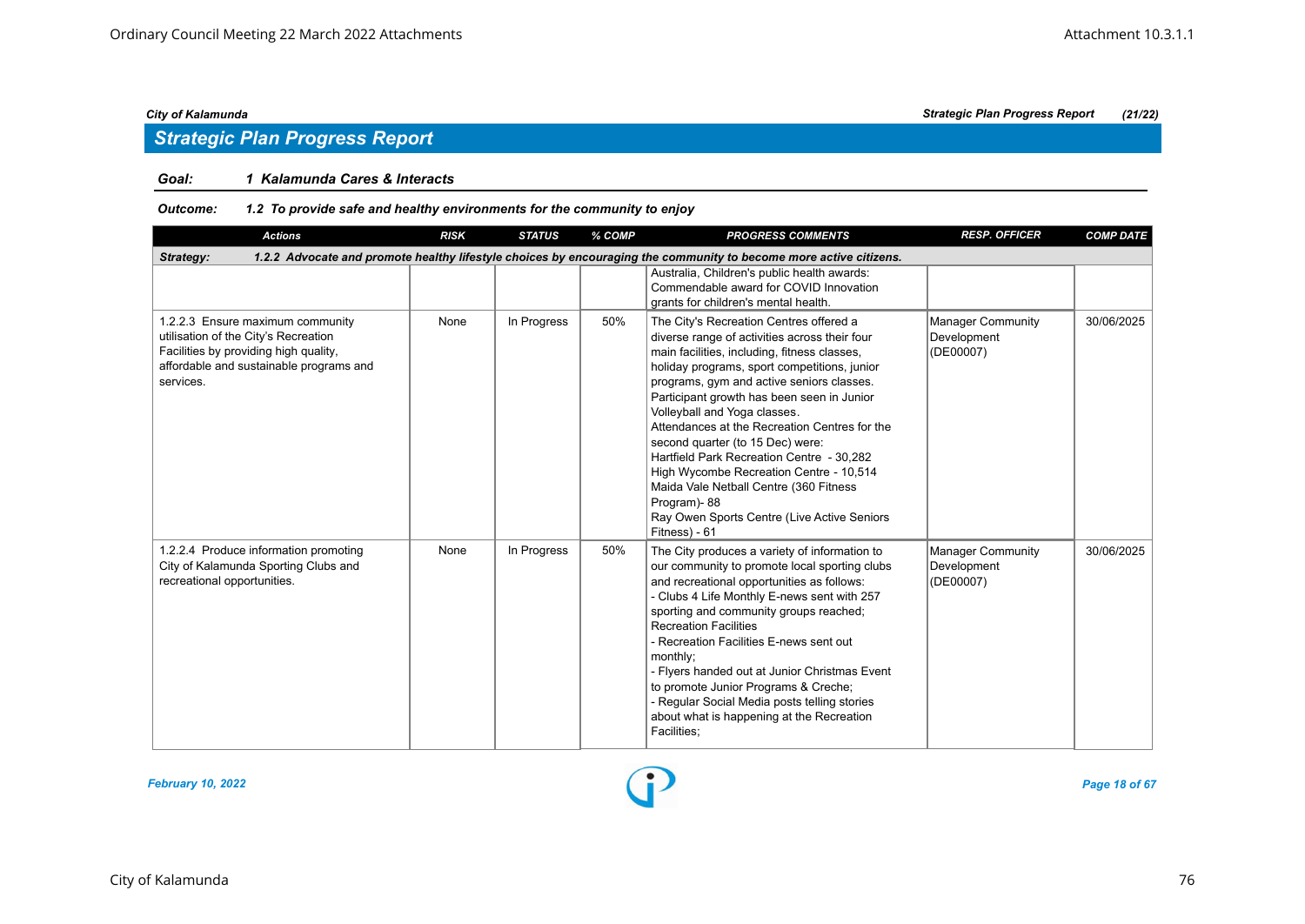### *Goal: 1 Kalamunda Cares & Interacts*

| <b>Actions</b>                                                                                        | <b>RISK</b> | <b>STATUS</b> | % COMP | <b>PROGRESS COMMENTS</b>                                                                                                                                                                                                                                                                                                                                                                                                                                                                                                                                                                                                                                                                                                             | <b>RESP. OFFICER</b>                                 | <b>COMP DATE</b> |
|-------------------------------------------------------------------------------------------------------|-------------|---------------|--------|--------------------------------------------------------------------------------------------------------------------------------------------------------------------------------------------------------------------------------------------------------------------------------------------------------------------------------------------------------------------------------------------------------------------------------------------------------------------------------------------------------------------------------------------------------------------------------------------------------------------------------------------------------------------------------------------------------------------------------------|------------------------------------------------------|------------------|
| Strategy:                                                                                             |             |               |        | 1.2.2 Advocate and promote healthy lifestyle choices by encouraging the community to become more active citizens.                                                                                                                                                                                                                                                                                                                                                                                                                                                                                                                                                                                                                    |                                                      |                  |
|                                                                                                       |             |               |        | - Flyers promoting Activities for Seniors<br>delivered to local residents in letterbox drop in<br>late October. 17, 937 flyers were distributed.                                                                                                                                                                                                                                                                                                                                                                                                                                                                                                                                                                                     |                                                      |                  |
| <b>Actions</b>                                                                                        | <b>RISK</b> | <b>STATUS</b> | % COMP | <b>PROGRESS COMMENTS</b>                                                                                                                                                                                                                                                                                                                                                                                                                                                                                                                                                                                                                                                                                                             | <b>RESP. OFFICER</b>                                 | <b>COMP DATE</b> |
| 1.2.3 Provide high quality and accessible recreational and social spaces and facilities.<br>Strategy: |             |               |        |                                                                                                                                                                                                                                                                                                                                                                                                                                                                                                                                                                                                                                                                                                                                      |                                                      |                  |
| 1.2.3.1 Implement and deliver the Scott<br>Reserve Master Plan.                                       | None        | In Progress   | 50%    | The Scott Reserve Master Plan was adopted<br>by Council in June 2020. The identified<br>projects within the Master Plan are now part of<br>the City's ongoing advocacy strategy to attract<br>external funding.<br>- An advocacy poster has been developed and<br>distributed to the relevant sporting clubs.<br>- During the 2021 State Election, a funding<br>commitment of \$2m was made to the City<br>towards the replacement of Scott Reserve<br>Pavilion, as per the Scott Reserve Master<br>Plan. A funding agreement has been<br>executed between the City and State<br>Government.<br>- The City is currently developing a brief to<br>engage Architectural Services to design and<br>cost the new Scott Reserve Pavilion. | <b>Manager Community</b><br>Development<br>(DE00007) | 30/06/2025       |
| 1.2.3.2 Continue to progress the Trails<br>Loop Plan.                                                 | None        | In Progress   | 50%    | During the 2020/2021 financial year, Stage<br>One of the plan, linking the centre of<br>Kalamunda to Pickering Brook was<br>completed.<br>Discussions continue with relevant land<br>owners and authorities in regards to the<br>progression of the remaining stages of the<br>Perth Hills Trail Loop.                                                                                                                                                                                                                                                                                                                                                                                                                               | <b>Manager Community</b><br>Development<br>(DE00007) | 30/06/2025       |

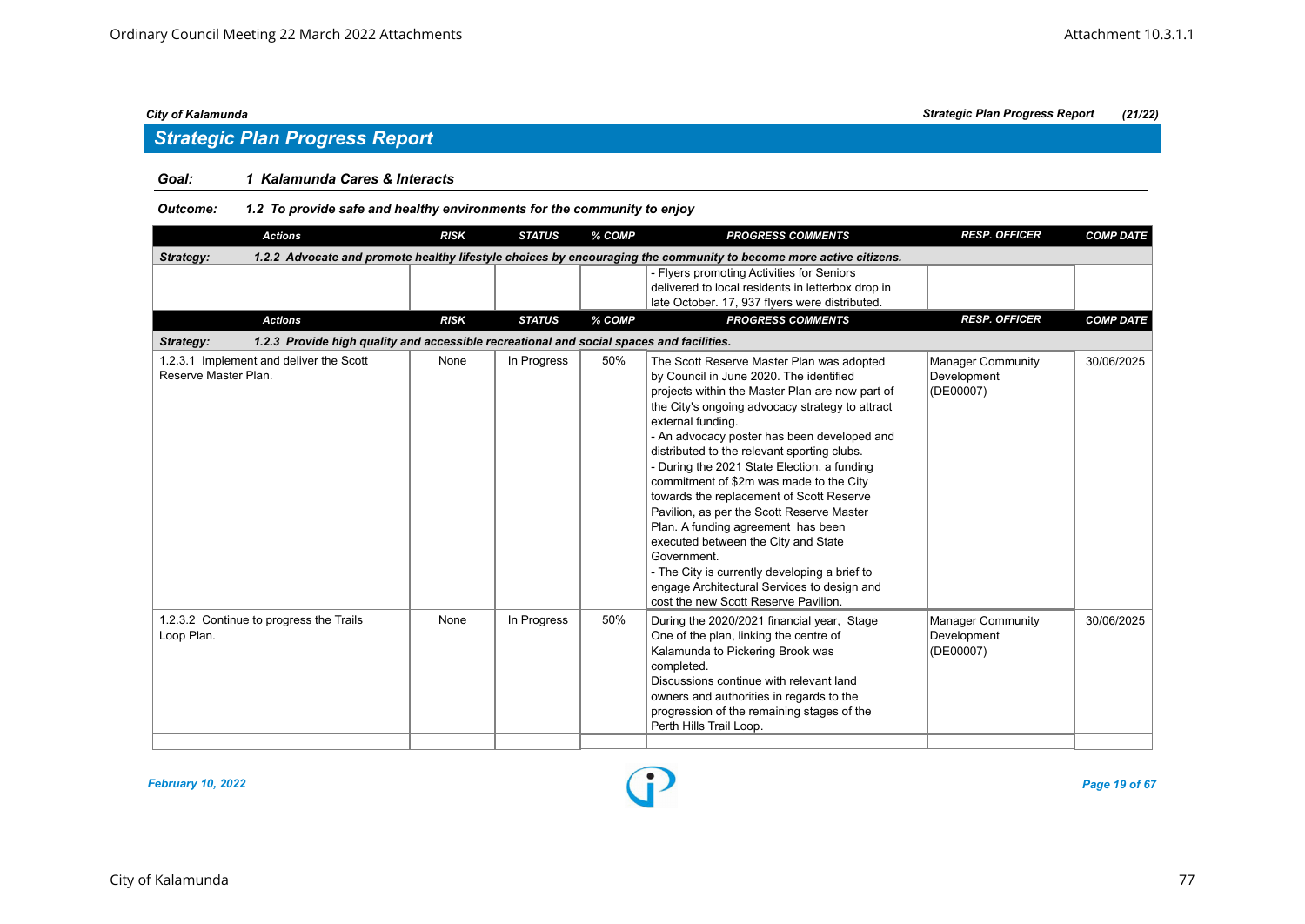## *Strategic Plan Progress Report*

#### *Goal: 1 Kalamunda Cares & Interacts*

| <b>Actions</b>                                                                                        | <b>RISK</b> | <b>STATUS</b> | $%$ COMP | <b>PROGRESS COMMENTS</b>                                                                                                                                                                                                                                                                                                                                                                                                                                                                                                                                                                                                                                                                                                                                                                                                                                                                                                                                                                                                                                                                                                                                                                                                                                                                                                                   | <b>RESP. OFFICER</b>                          | <b>COMP DATE</b> |  |  |  |
|-------------------------------------------------------------------------------------------------------|-------------|---------------|----------|--------------------------------------------------------------------------------------------------------------------------------------------------------------------------------------------------------------------------------------------------------------------------------------------------------------------------------------------------------------------------------------------------------------------------------------------------------------------------------------------------------------------------------------------------------------------------------------------------------------------------------------------------------------------------------------------------------------------------------------------------------------------------------------------------------------------------------------------------------------------------------------------------------------------------------------------------------------------------------------------------------------------------------------------------------------------------------------------------------------------------------------------------------------------------------------------------------------------------------------------------------------------------------------------------------------------------------------------|-----------------------------------------------|------------------|--|--|--|
| 1.2.3 Provide high quality and accessible recreational and social spaces and facilities.<br>Strategy: |             |               |          |                                                                                                                                                                                                                                                                                                                                                                                                                                                                                                                                                                                                                                                                                                                                                                                                                                                                                                                                                                                                                                                                                                                                                                                                                                                                                                                                            |                                               |                  |  |  |  |
| 1.2.3.3 Implement and deliver the Maida<br>Vale Master Plan.                                          | None        | In Progress   | 50%      | The Maida Vale Reserve Master Plan was<br>adopted by Council in December 2018. The<br>identified projects within the Master Plan are<br>now part of the City's ongoing advocacy<br>strategy to attract external funding in the<br>Long Term Financial Plan.<br>The following projects are currently being<br>progressed:<br>- The upgrade of the sports floodlighting on<br>the eastern oval is funded in the 2021/22<br>financial year, with a grant funding contribution<br>of \$148,333 from the State Government<br>through the Community Sporting and<br>Recreation Facilities Fund. The successful<br>contractor for the project is Kalamunda<br>Electrical, with works to commence in the new<br>year.<br>- During the 2021 State Election, a funding<br>commitment of \$2.4m was made to the City<br>towards the upgrade of the Norm Sadler<br>Pavilion as per the Maida Vale Reserve<br>Master Plan. A draft funding agreement for the<br>project, is currently awaiting execution by the<br>Minister for Sport and Recreation. The City's<br>previous planning for additional female<br>(unisex) changerooms at Norm Sadler<br>Pavilion, will now need to be coordinated with<br>the \$2.4m State Government commitment,<br>and an architectural brief is currently being<br>prepared.<br>- The City's advocacy approach remains | Manager Community<br>Development<br>(DE00007) | 30/06/2025       |  |  |  |

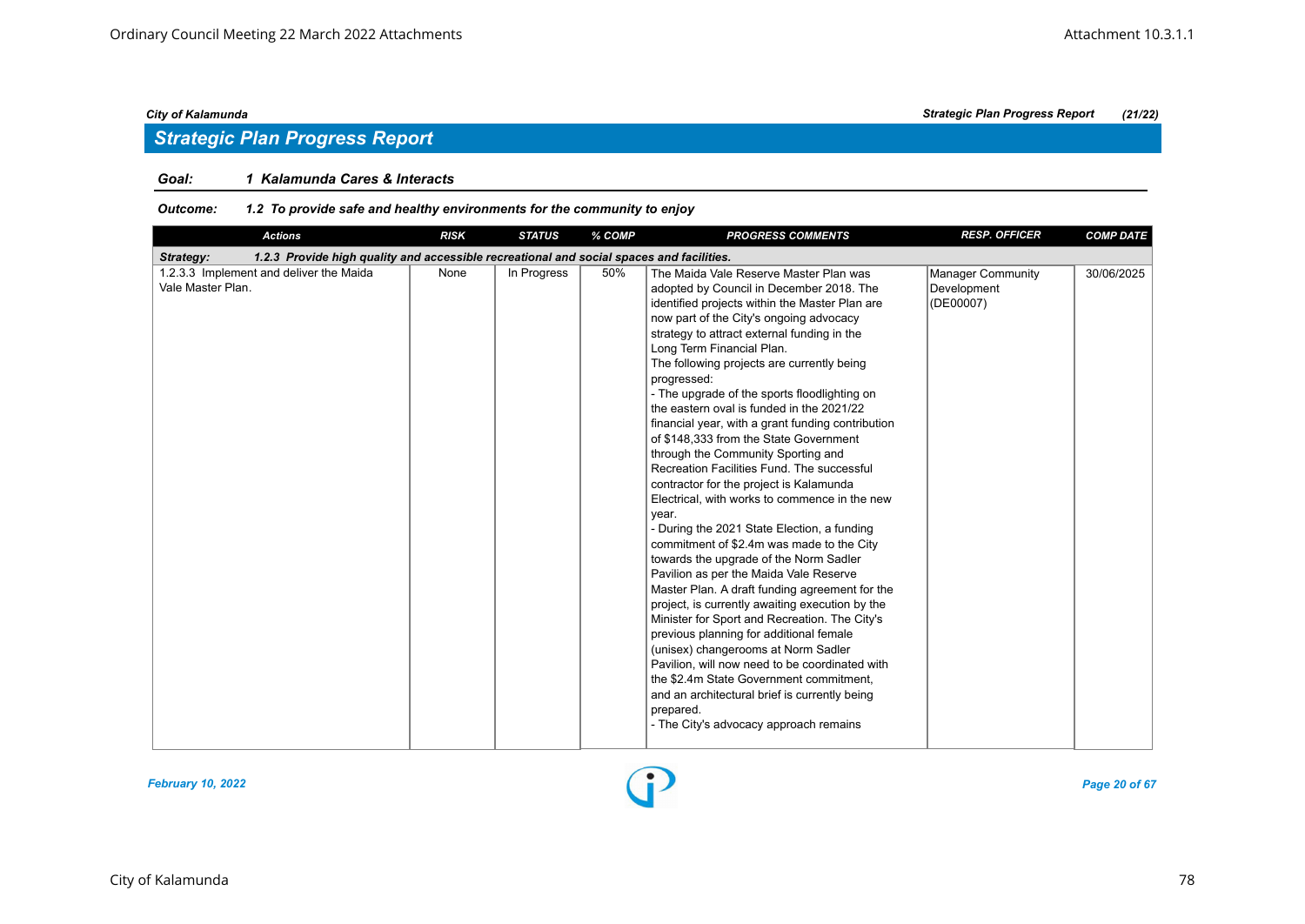#### *Goal: 1 Kalamunda Cares & Interacts*

| <b>Actions</b>                                                                                        | <b>RISK</b> | <b>STATUS</b> | % COMP | <b>PROGRESS COMMENTS</b>                                                                                                                                                                                                                                                                                                                                                                                                                                                                                                                                                                                                                                                                                                                                                                                                                                                                                                                                                                                                                                                                                                 | <b>RESP. OFFICER</b>                                 | <b>COMP DATE</b> |  |  |  |  |
|-------------------------------------------------------------------------------------------------------|-------------|---------------|--------|--------------------------------------------------------------------------------------------------------------------------------------------------------------------------------------------------------------------------------------------------------------------------------------------------------------------------------------------------------------------------------------------------------------------------------------------------------------------------------------------------------------------------------------------------------------------------------------------------------------------------------------------------------------------------------------------------------------------------------------------------------------------------------------------------------------------------------------------------------------------------------------------------------------------------------------------------------------------------------------------------------------------------------------------------------------------------------------------------------------------------|------------------------------------------------------|------------------|--|--|--|--|
| 1.2.3 Provide high quality and accessible recreational and social spaces and facilities.<br>Strategy: |             |               |        |                                                                                                                                                                                                                                                                                                                                                                                                                                                                                                                                                                                                                                                                                                                                                                                                                                                                                                                                                                                                                                                                                                                          |                                                      |                  |  |  |  |  |
|                                                                                                       |             |               |        | ongoing to secure further funding with the<br>Master Plan now being included as part of the<br>Growth Areas Perth and Peel (GAPP)<br>business case to Infrastructure Australia and<br>engagement with candidates in the lead up to<br>the 2022 Federal Election.                                                                                                                                                                                                                                                                                                                                                                                                                                                                                                                                                                                                                                                                                                                                                                                                                                                         |                                                      |                  |  |  |  |  |
| 1.2.3.4 Implement and deliver the Ray<br>Owen Reserve Master Plan.                                    | None        | In Progress   | 50%    | The Ray Owen Master Plan was adopted by<br>Council in February 2015. As part of the State<br>Governments COVID-19 Recovery Plan, the<br>City received a grant of \$5 million towards the<br>extension of a new playing field, sports<br>floodlighting and a water source through the<br>Hartfield Park Aquifer Recharge Project. The<br>City's advocacy approach remains ongoing to<br>secure further funding including through the<br>Growth Areas Perth and Peel (GAPP)<br>business case to Infrastructure Australia and<br>engagement with candidates in the lead up to<br>the 2022 Federal Election.<br>The following projects are currently being<br>progressed:<br>- Detailed concept designs have now been<br>completed for the four court extension at Ray<br>Owen Sports Stadium.<br>- A funding agreement for the \$5m has been<br>executed between the City and State<br>Government. Detailed designs for the oval<br>expansion and water source are currently<br>being progressed by the relevant Consultants.<br>- Stage one of the car parking works have<br>been awarded to Bos Civil, with site works to | <b>Manager Community</b><br>Development<br>(DE00007) | 30/06/2025       |  |  |  |  |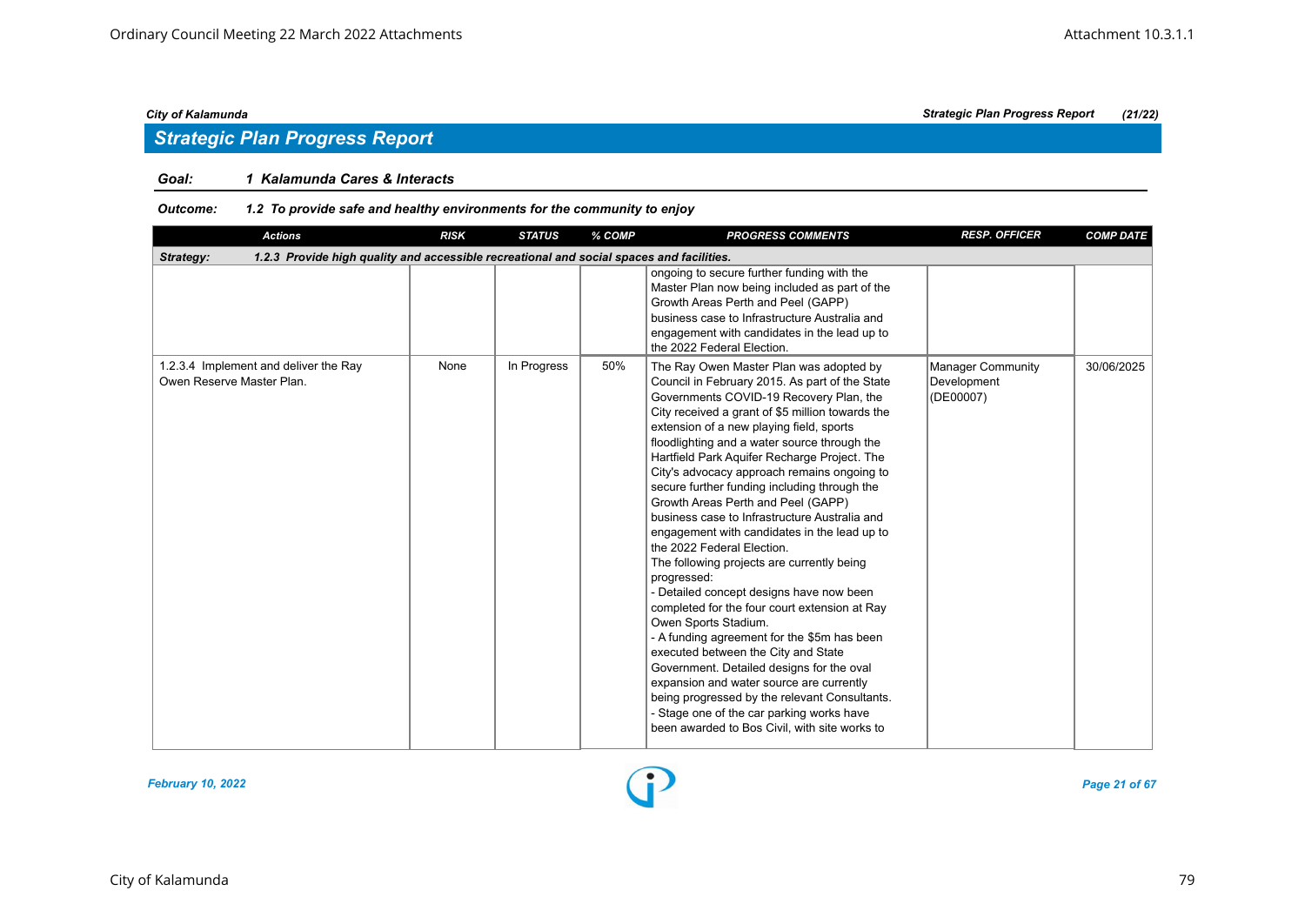### *Goal: 1 Kalamunda Cares & Interacts*

| <b>Actions</b>                                                                                        | <b>RISK</b> | <b>STATUS</b> | % COMP | <b>PROGRESS COMMENTS</b>                                                                                                                                                                                                                                                                                                                                                                                                                                                                                                                                                                                                                                                                                                                                                                                                                                                                                      | <b>RESP. OFFICER</b>                                 | <b>COMP DATE</b> |  |  |  |  |
|-------------------------------------------------------------------------------------------------------|-------------|---------------|--------|---------------------------------------------------------------------------------------------------------------------------------------------------------------------------------------------------------------------------------------------------------------------------------------------------------------------------------------------------------------------------------------------------------------------------------------------------------------------------------------------------------------------------------------------------------------------------------------------------------------------------------------------------------------------------------------------------------------------------------------------------------------------------------------------------------------------------------------------------------------------------------------------------------------|------------------------------------------------------|------------------|--|--|--|--|
| 1.2.3 Provide high quality and accessible recreational and social spaces and facilities.<br>Strategy: |             |               |        |                                                                                                                                                                                                                                                                                                                                                                                                                                                                                                                                                                                                                                                                                                                                                                                                                                                                                                               |                                                      |                  |  |  |  |  |
|                                                                                                       |             |               |        | commence in early January 2022 with an<br>anticipated completion in early March 2022.<br>- Within the City's 2020/21 budget, \$2 million<br>has been included for additional female<br>(unisex) changerooms at four sites, one of<br>which is located at Ray Owen Pavilion, Ray<br>Owen Reserve. The detailed designs have<br>now been finalised and is currently reviewing<br>the final cost estimates for the project.                                                                                                                                                                                                                                                                                                                                                                                                                                                                                      |                                                      |                  |  |  |  |  |
| 1.2.3.5 Progress the Aquatic Facility<br>Study.                                                       | None        | In Progress   | 50%    | In September 2019, CCS Strategic were<br>appointed to develop a business case for a<br>future aquatic facility within the City. Progress<br>to date includes:<br>- A detailed community consultation process<br>including an initial community survey and<br>workshops in late 2019 with over 700<br>responses and attendees.<br>- A needs assessment has been undertaken<br>based on the community consultation and<br>current industry trends and research.<br>- This above information and potential<br>development opportunities and draft Business<br>Case have been workshopped with<br>Councillors.<br>- The Consultants Needs Assessment and<br>draft Business Case, was endorsed at the<br>June 2021, Ordinary Council Meeting for the<br>purposes of public advertising for a minimum<br>of 90-days.<br>- The public advertising period closed on 8<br>October with a strong response rate from the | <b>Manager Community</b><br>Development<br>(DE00007) | 30/06/2022       |  |  |  |  |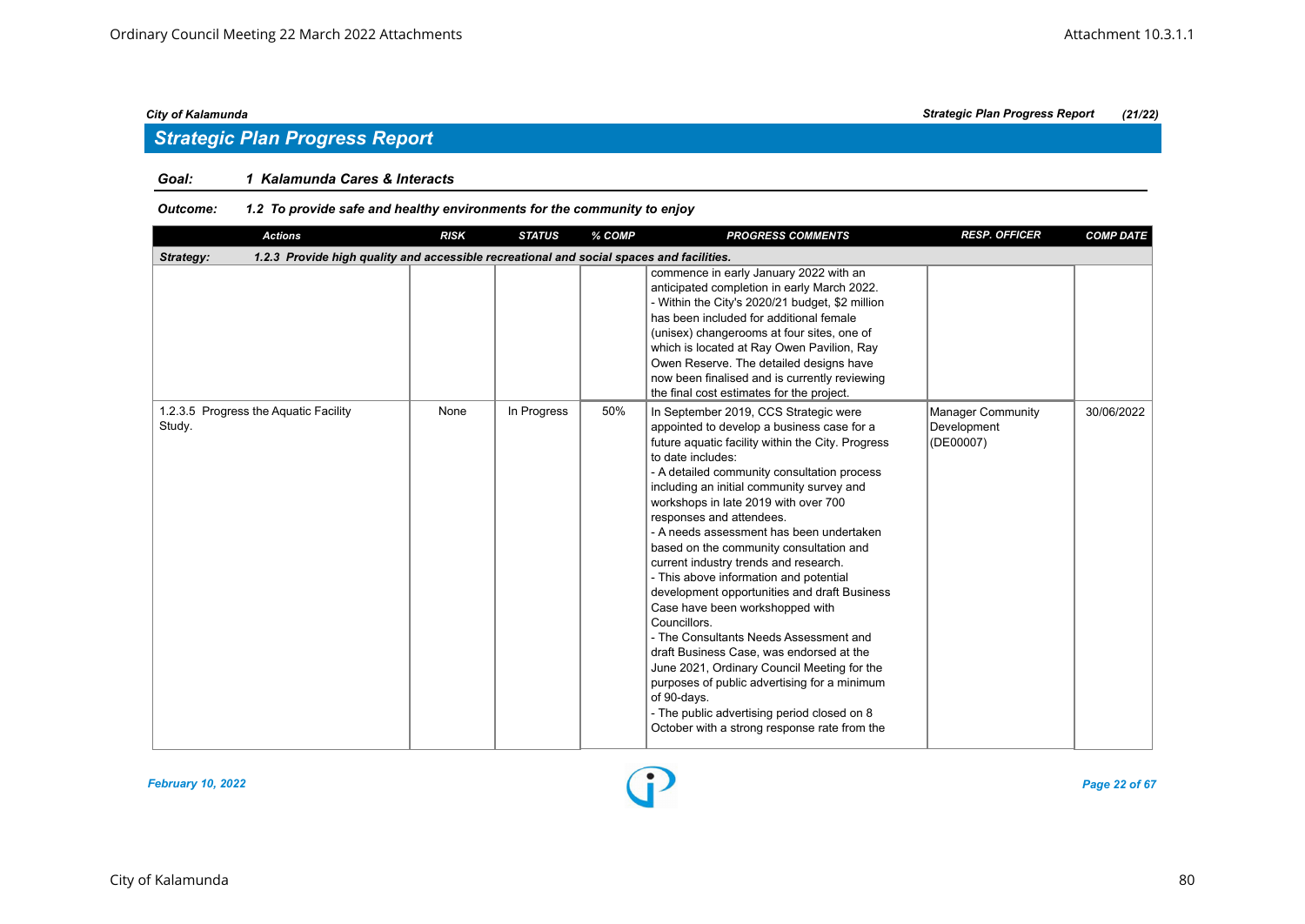## *Strategic Plan Progress Report*

#### *Goal: 1 Kalamunda Cares & Interacts*

| <b>Actions</b>                                                                                        | <b>RISK</b> | <b>STATUS</b> | % COMP | <b>PROGRESS COMMENTS</b>                                                                                                                                                                                                                                                                                                                                                                                                                                                                                                                                                                                                                                                                                                                                                                                                                                                                                                                                                                                                                                                                          | <b>RESP. OFFICER</b>                          | <b>COMP DATE</b> |  |  |  |  |
|-------------------------------------------------------------------------------------------------------|-------------|---------------|--------|---------------------------------------------------------------------------------------------------------------------------------------------------------------------------------------------------------------------------------------------------------------------------------------------------------------------------------------------------------------------------------------------------------------------------------------------------------------------------------------------------------------------------------------------------------------------------------------------------------------------------------------------------------------------------------------------------------------------------------------------------------------------------------------------------------------------------------------------------------------------------------------------------------------------------------------------------------------------------------------------------------------------------------------------------------------------------------------------------|-----------------------------------------------|------------------|--|--|--|--|
| 1.2.3 Provide high quality and accessible recreational and social spaces and facilities.<br>Strategy: |             |               |        |                                                                                                                                                                                                                                                                                                                                                                                                                                                                                                                                                                                                                                                                                                                                                                                                                                                                                                                                                                                                                                                                                                   |                                               |                  |  |  |  |  |
|                                                                                                       |             |               |        | community. Officers have now reviewed and<br>collated the community feedback received and<br>will present the results to Councillors for final<br>consideration prior to the draft Business Case<br>being finalised.                                                                                                                                                                                                                                                                                                                                                                                                                                                                                                                                                                                                                                                                                                                                                                                                                                                                              |                                               |                  |  |  |  |  |
| 1.2.3.6 Implement and deliver the<br>Hartfield Park Stage 2 Master Plan.                              | None        | In Progress   | 50%    | In August 2021, Council adopted the final<br>Master Plan report following feedback<br>received through the public advertising period<br>on the draft Master Plan. Progress to date<br>includes:<br>- In September 2021, the City submitted a<br>CSRFF application to the State Government<br>seeking funding assistance for Stage 2A. This<br>will also utilise the \$2 million Federal<br>Government commitment as previously<br>endorsed in November 2020 by Council. An<br>outcome for the CSRFF grant application will<br>be known in January/February 2022.<br>- Hartfield Park is a registered Aboriginal<br>Heritage site, meaning projects require<br>approvals in order to comply with the<br>Aboriginal Heritage Act. In order to progress<br>the approval process, the City has engaged<br>the services of an Aboriginal Heritage<br>consultant to undertake consultation with<br><b>Traditional Owners.</b><br>- The City will develop and distribute an<br>Advocacy poster to the user groups to assist<br>with the advocacy efforts in the lead up to the<br>2022 Federal Election. | Manager Community<br>Development<br>(DE00007) | 30/06/2025       |  |  |  |  |
|                                                                                                       |             |               |        |                                                                                                                                                                                                                                                                                                                                                                                                                                                                                                                                                                                                                                                                                                                                                                                                                                                                                                                                                                                                                                                                                                   |                                               |                  |  |  |  |  |

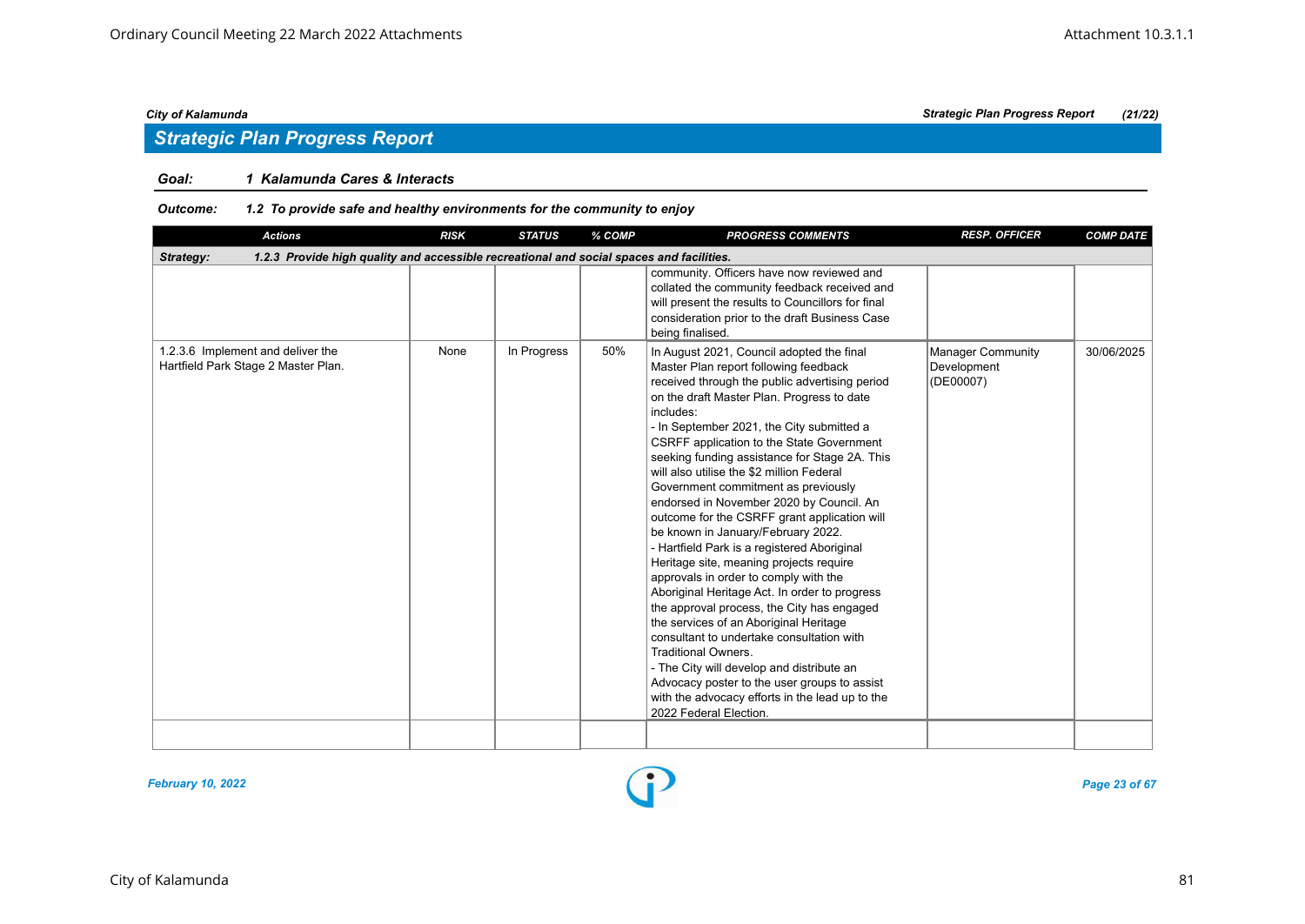## *Strategic Plan Progress Report*

### *Goal: 1 Kalamunda Cares & Interacts*

| <b>Actions</b>                                                                                                                       | <b>RISK</b> | <b>STATUS</b> | % COMP | <b>PROGRESS COMMENTS</b>                                                                                                                                                                                                                                                                                                                                                                                                                                                                                                                                                                                                                                                                                                                                                                                                                                                                                                                                                                                                                                                                                                                                                   | <b>RESP. OFFICER</b>                          | <b>COMP DATE</b> |  |  |  |  |
|--------------------------------------------------------------------------------------------------------------------------------------|-------------|---------------|--------|----------------------------------------------------------------------------------------------------------------------------------------------------------------------------------------------------------------------------------------------------------------------------------------------------------------------------------------------------------------------------------------------------------------------------------------------------------------------------------------------------------------------------------------------------------------------------------------------------------------------------------------------------------------------------------------------------------------------------------------------------------------------------------------------------------------------------------------------------------------------------------------------------------------------------------------------------------------------------------------------------------------------------------------------------------------------------------------------------------------------------------------------------------------------------|-----------------------------------------------|------------------|--|--|--|--|
| 1.2.3 Provide high quality and accessible recreational and social spaces and facilities.<br>Strategy:                                |             |               |        |                                                                                                                                                                                                                                                                                                                                                                                                                                                                                                                                                                                                                                                                                                                                                                                                                                                                                                                                                                                                                                                                                                                                                                            |                                               |                  |  |  |  |  |
| 1.2.3.7 Implement the Stirk Park Master<br>Plan - Stage 1.                                                                           | None        | In Progress   | 50%    | In July 2020, Council endorsed the detailed<br>concept designs for the Stage one priorities<br>for the Stirk Park Master Plan including a new<br>Playground, Youth precinct, Path network<br>upgrade and a Skate Park. Progress to date<br>includes:<br>- In July 2021, the City submitted a Detailed<br>Application for \$2.5 million to Lotterywest for<br>the project, following the grant funding criteria<br>reverting back to its pre-COVID-19 focus on<br>Community Investment. An outcome on the<br>grant application is anticipated to be known in<br>December 2021 / January 2021.<br>- The detailed designs for Stage One are<br>currently underway by the appointed<br>Consultants, and pending a successful<br>funding outcome from Lotterywest will ensure<br>the project can then be progressed to the<br>construction phase.<br>- Rotary Kalamunda has confirmed that they<br>will make a contribution of \$75,000. The City<br>is currently developing a Funding Agreement<br>with Rotary Kalamunda.<br>- The Minister of Planning has approved<br>\$262,000 from Public Open Space Cash in<br>Lieu funding towards the implementation of<br>the project. | Manager Community<br>Development<br>(DE00007) | 30/06/2025       |  |  |  |  |
| 1.2.3.8 Manage the release of funds<br>reserved from 'cash in lieu' of public open<br>space on improvements to local open<br>spaces. | None        | In Progress   | 60%    | Approval received from the Minister for<br>Planning on all Cash in Lieu proposals.<br>Various proposals under community                                                                                                                                                                                                                                                                                                                                                                                                                                                                                                                                                                                                                                                                                                                                                                                                                                                                                                                                                                                                                                                    | Manager Strategic<br>Planning (TO00041)       | 30/06/2025       |  |  |  |  |

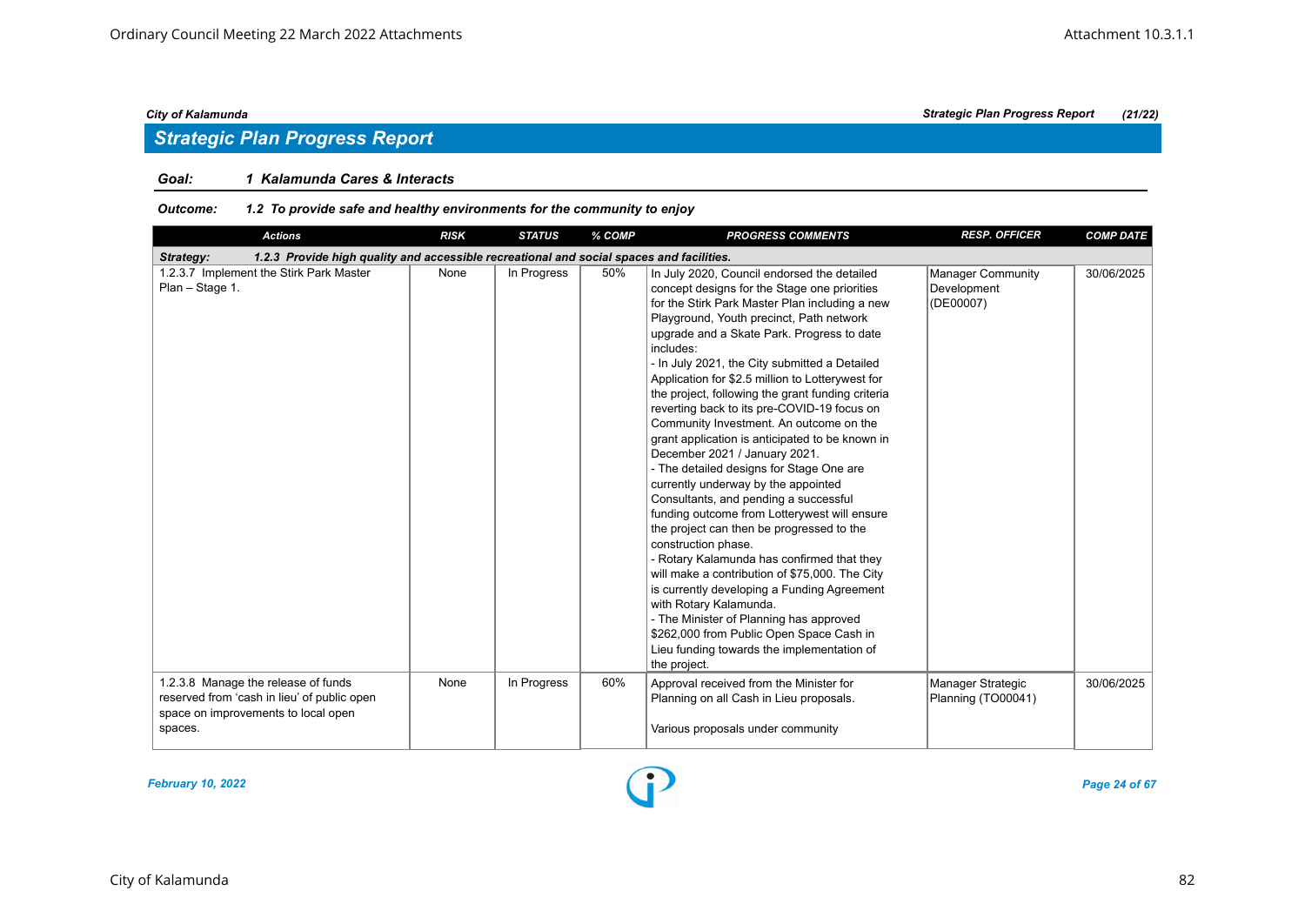## *Strategic Plan Progress Report*

#### *Goal: 1 Kalamunda Cares & Interacts*

*Outcome: 1.2 To provide safe and healthy environments for the community to enjoy*

|           | Actions                                                                                  | RISK | STATUS | % COMP | <b>PROGRESS COMMENTS</b>               | <b>RESP. OFFICER</b> | <b>COMP DATE</b> |
|-----------|------------------------------------------------------------------------------------------|------|--------|--------|----------------------------------------|----------------------|------------------|
| Strategy: | 1.2.3 Provide high quality and accessible recreational and social spaces and facilities. |      |        |        |                                        |                      |                  |
|           |                                                                                          |      |        |        | I engagement or physical construction. |                      |                  |

#### *Outcome: 1.3 To support the active participation of local communities*

| <b>Actions</b>                                                                                                               | <b>RISK</b> | <b>STATUS</b> | % COMP | <b>PROGRESS COMMENTS</b>                                                                                                                                                                                                                                                                                                                                                                                                                                                                                                                                               | <b>RESP. OFFICER</b>                                | <b>COMP DATE</b> |  |  |
|------------------------------------------------------------------------------------------------------------------------------|-------------|---------------|--------|------------------------------------------------------------------------------------------------------------------------------------------------------------------------------------------------------------------------------------------------------------------------------------------------------------------------------------------------------------------------------------------------------------------------------------------------------------------------------------------------------------------------------------------------------------------------|-----------------------------------------------------|------------------|--|--|
| 1.3.1 Support local communities to connect, grow and shape the future of Kalamunda.<br>Strategy:                             |             |               |        |                                                                                                                                                                                                                                                                                                                                                                                                                                                                                                                                                                        |                                                     |                  |  |  |
| 1.3.1.1 Coordinate the City's capital<br>grants program (Strategic Sport and<br>Recreation Committee).                       | None        | In Progress   | 50%    | The Strategic Sport and Recreation<br>Committee (SSRC) considers Capital Grant<br>requests from sport and recreation groups on<br>an annual basis.<br>- Capital Grant applications closed on 30<br>September 2021 with the City receiving two<br>applications, which were initially assessed by<br>the City's relevant Technical Officers.<br>Feedback to refine applications has been<br>provided to the applicants, with applications to<br>be amended by 31 January 22.<br>- The SSRC nomination process was recently<br>undertaken with a new Committee appointed. | Manager Community<br>Development<br>(DE00007)       | 30/06/2025       |  |  |
| 1.3.1.3 Promote opportunities for local<br>communities to connect, grow and shape<br>the future of Kalamunda.                | None        | In Progress   | 59%    | Community engagement campaigns for the<br>financial year to date are published and<br>available at:<br>https://engage.kalamunda.wa.gov.au/                                                                                                                                                                                                                                                                                                                                                                                                                             | Manager Customer &<br>Public Relations<br>(DE00008) | 30/06/2025       |  |  |
| 1.3.1.4 Encourage and support<br>establishment of Town Teams in the City<br>of Kalamunda, and an increase in<br>placemaking. | None        | In Progress   | 59%    | Two town teams are registered. Ongoing<br>promotion in place.                                                                                                                                                                                                                                                                                                                                                                                                                                                                                                          | Manager Customer &<br>Public Relations<br>(DE00008) | 30/06/2025       |  |  |
| <b>Actions</b>                                                                                                               | <b>RISK</b> | <b>STATUS</b> | % COMP | <b>PROGRESS COMMENTS</b>                                                                                                                                                                                                                                                                                                                                                                                                                                                                                                                                               | <b>RESP. OFFICER</b>                                | <b>COMP DATE</b> |  |  |
| Strategy:                                                                                                                    |             |               |        | 1.3.2 Encourage and promote active participation in social and cultural events in the City of Kalamunda.                                                                                                                                                                                                                                                                                                                                                                                                                                                               |                                                     |                  |  |  |
|                                                                                                                              |             |               |        |                                                                                                                                                                                                                                                                                                                                                                                                                                                                                                                                                                        |                                                     |                  |  |  |

*February 10, 2022 Page 25 of 67*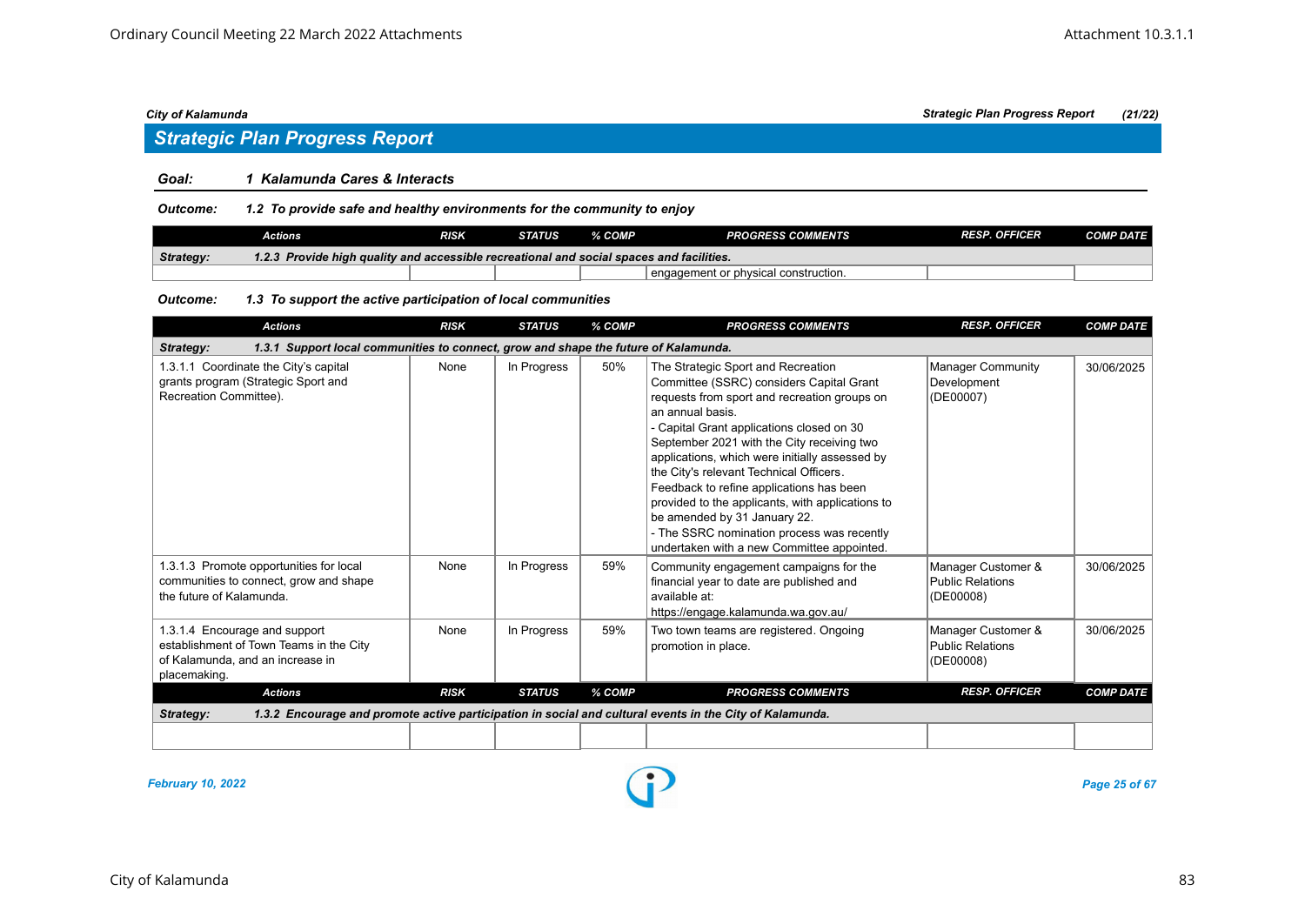## *Strategic Plan Progress Report*

### *Goal: 1 Kalamunda Cares & Interacts*

#### *Outcome: 1.3 To support the active participation of local communities*

| <b>Actions</b>                                                                                                                         | <b>RISK</b> | <b>STATUS</b> | % COMP | <b>PROGRESS COMMENTS</b>                                                                                                                                                                                                                                                                                                                                                                               | <b>RESP. OFFICER</b>                                       | <b>COMP DATE</b> |  |  |  |
|----------------------------------------------------------------------------------------------------------------------------------------|-------------|---------------|--------|--------------------------------------------------------------------------------------------------------------------------------------------------------------------------------------------------------------------------------------------------------------------------------------------------------------------------------------------------------------------------------------------------------|------------------------------------------------------------|------------------|--|--|--|
| 1.3.2 Encourage and promote active participation in social and cultural events in the City of Kalamunda.<br>Strategy:                  |             |               |        |                                                                                                                                                                                                                                                                                                                                                                                                        |                                                            |                  |  |  |  |
| 1.3.2.1 Implement the City's approved<br>community events programs.                                                                    | None        | In Progress   | 59%    | - Perth Hills Spring Festival Completed<br>October - November 2021<br>- Thank a Volunteer Day Completed<br>December 2021<br>- Christmas Festival completed December<br>2021<br>Summer Series planning underway for first<br>quarter 2022.<br>Australia Day Event to be held January 2022.                                                                                                              | Manager Customer &<br><b>Public Relations</b><br>(DE00008) | 30/06/2025       |  |  |  |
| 1.3.2.3 Review and implement the Arts<br>Strategy.                                                                                     | None        | In Progress   | 60%    | Engagement for the Arts Strategy review has<br>been completed - initial working document for<br>draft Art Strategy commenced. Art Strategy<br>Review will progress to Council with input from<br>new Coordinator Culture & Arts who<br>commences on 31 January 2022.                                                                                                                                   | Manager Economic &<br><b>Cultural Services</b><br>(CSS001) | 30/06/2025       |  |  |  |
| 1.3.2.4 Support and promote the<br>Kalamunda History Village to increase<br>patronage.                                                 | None        | In Progress   | 50%    | The City has maintained a strong relationship<br>with the Historical Society.<br>The Education programme has regularly been<br>fully booked. Current focus is on<br>altering current scheduling to move home<br>schooling groups to free up space for extra<br>Education programme spaces.<br>Excellent strong team, working together to<br>identify new opportunities for educational<br>experiences. | Manager Economic &<br><b>Cultural Services</b><br>(CSS001) | 30/06/2025       |  |  |  |
| 1.3.2.5 Implement actions from the<br>Kalamunda Performing Arts Centre review<br>to ensure a more functional asset fit for<br>purpose. | None        | In Progress   | 50%    | Office improvements complete improving<br>functional use.<br>Draft strategic plan developed in conjunction<br>with Circuitwest for KPAC.<br>Draft programming plan developed.                                                                                                                                                                                                                          | Manager Economic &<br><b>Cultural Services</b><br>(CSS001) | 30/06/2025       |  |  |  |

*February 10, 2022 Page 26 of 67*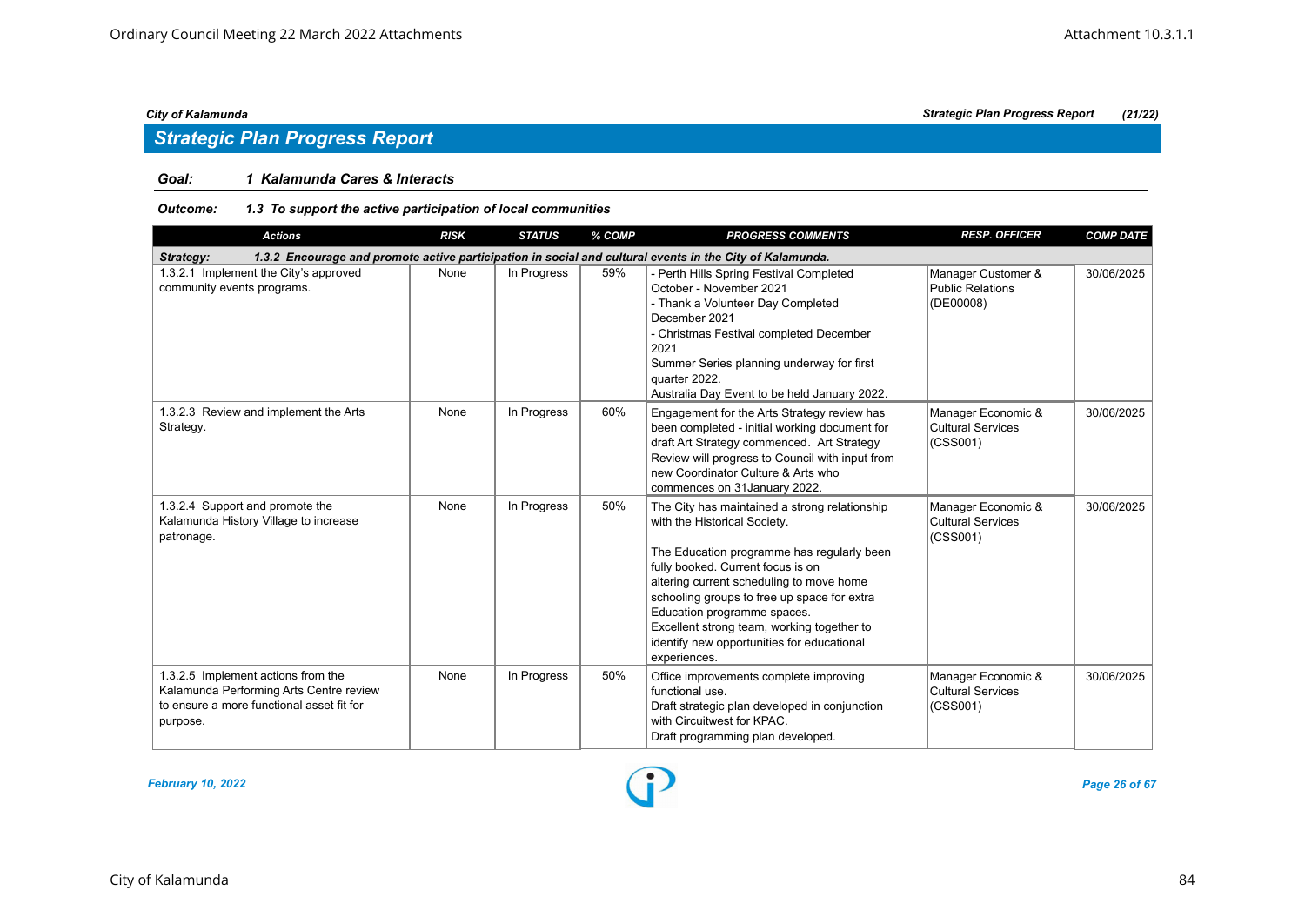## *Strategic Plan Progress Report*

### *Goal: 1 Kalamunda Cares & Interacts*

#### *Outcome: 1.3 To support the active participation of local communities*

| <b>Actions</b>                                                                                                 | <b>RISK</b> | <b>STATUS</b> | % COMP | <b>PROGRESS COMMENTS</b>                                                                                                                                                                                                                                                                                                                                                                                                                                                                                                                              | <b>RESP. OFFICER</b>                                       | <b>COMP DATE</b> |
|----------------------------------------------------------------------------------------------------------------|-------------|---------------|--------|-------------------------------------------------------------------------------------------------------------------------------------------------------------------------------------------------------------------------------------------------------------------------------------------------------------------------------------------------------------------------------------------------------------------------------------------------------------------------------------------------------------------------------------------------------|------------------------------------------------------------|------------------|
| Strategy:                                                                                                      |             |               |        | 1.3.2 Encourage and promote active participation in social and cultural events in the City of Kalamunda.                                                                                                                                                                                                                                                                                                                                                                                                                                              |                                                            |                  |
|                                                                                                                |             |               |        | Outer Metro Funding delivered with diverse<br>audience and exposure.<br>KPAC continues to deliver excellent<br>opportunities for both locals and the wider<br>community. New signage currently underway.<br>New Coordinator of Culture & Arts<br>commencing 31 January.                                                                                                                                                                                                                                                                               |                                                            |                  |
| 1.3.2.6 Implement actions from the Zig<br>Zag Gallery Review.                                                  | None        | Deferred      | 10%    | 0.5 FTE Curator position will be fulfilled upon<br>the appointment of the Arts & Culture<br>Coordinator.                                                                                                                                                                                                                                                                                                                                                                                                                                              | Manager Economic &<br>Cultural Services<br>(CSS001)        | 30/06/2025       |
| 1.3.2.7 Ensure maximum utilisation of<br>KPAC by curating and hosting appealing<br>social and cultural events. | None        | In Progress   | 50%    | Robust programme of events. KPAC<br>continues to be well utilised by community<br>groups and dance schools with many concerts<br>in the run up to Christmas. Exceptionally<br>good attendance at Morning Music Shows<br>with a varying offering including a Christmas<br>special.<br>Programming well advanced to the end of the<br>financial year.                                                                                                                                                                                                   | Manager Economic &<br><b>Cultural Services</b><br>(CSS001) | 30/06/2025       |
| 1.3.2.8 Ensure maximum utilisation of the<br>Zig Zag Gallery via exhibitions and<br>art-based events.          | None        | In Progress   | 51%    | Zig Zag Gallery curation has transferred to<br>Economic & Cultural Services - strong<br>programme of exhibitions which are currently<br>booked through to 2023. New Gallery Curator<br>has been appointed on a temporary contract.<br>Gallery continues to attract strong levels of<br>interest around book launches and author<br>readings which fit neatly in to the overall<br>programme. The recent Esther Foundation<br>exhibition and auction was an overwhelming<br>success and has become a regular annual<br>event in the Gallery programme. | Manager Economic &<br><b>Cultural Services</b><br>(CSS001) | 30/06/2025       |

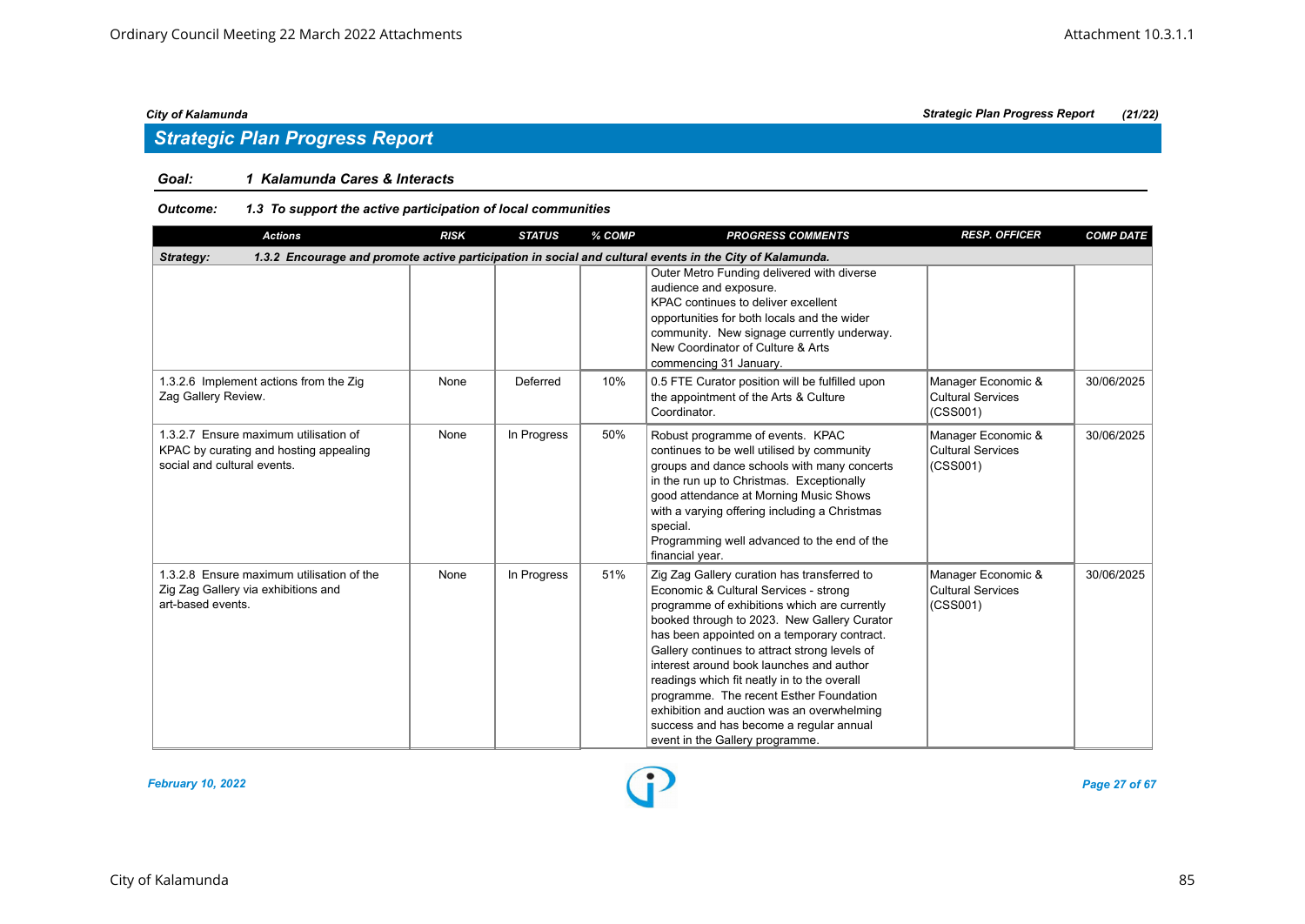## *Strategic Plan Progress Report*

### *Goal: 1 Kalamunda Cares & Interacts*

#### *Outcome: 1.3 To support the active participation of local communities*

| <b>Actions</b>                                                          | <b>RISK</b> | <b>STATUS</b> | % COMP | <b>PROGRESS COMMENTS</b>                                                                                                                                                                                                                                                                                                                                                                                                                                                                                                                                                                                                                                                                                                                                                                                                                                                                                                                                                                                                                                                                                                               | <b>RESP. OFFICER</b>                                       | <b>COMP DATE</b> |
|-------------------------------------------------------------------------|-------------|---------------|--------|----------------------------------------------------------------------------------------------------------------------------------------------------------------------------------------------------------------------------------------------------------------------------------------------------------------------------------------------------------------------------------------------------------------------------------------------------------------------------------------------------------------------------------------------------------------------------------------------------------------------------------------------------------------------------------------------------------------------------------------------------------------------------------------------------------------------------------------------------------------------------------------------------------------------------------------------------------------------------------------------------------------------------------------------------------------------------------------------------------------------------------------|------------------------------------------------------------|------------------|
| Strategy:                                                               |             |               |        | 1.3.2 Encourage and promote active participation in social and cultural events in the City of Kalamunda.                                                                                                                                                                                                                                                                                                                                                                                                                                                                                                                                                                                                                                                                                                                                                                                                                                                                                                                                                                                                                               |                                                            |                  |
| 1.3.2.9 Facilitate, support, and approve<br>community generated events. | None        | In Progress   | 59%    | Applications for events that have been<br>approved and have occurred, along with those<br>received and being processed to date for the<br>October - December include:<br><b>OCTOBER</b><br>"Bush Prelude" Open Gardens, Single Mother<br>Support Group, Forrestfield Night Markets, Mr<br>Perfect BBQ, Australian Masters Games -<br>Cycling, Australian Masters Games - Rugby,<br>Kalamunda Music Festival, John Curtin<br>Orienteering, Walk the Wall Kalamunda,<br>Mental Health Week Event, Intergenerational<br>Picnic, Kalamunda Railway Run, Arts & Crafts<br>Exhibition and Sale of Work, Fergie Day,<br>Harmony Cup, Kalamunda Men's Shed Open<br>Day, Music in the Paddock, Subi Fest WA<br>2021<br><b>NOVEMBER</b><br>Ageing Well Festival, Open Garden- Bob<br>Melville's Rose Garden, , St. Brigids College<br><b>Twilight Fair</b><br>All Things Vintage Carboot Sale, Kidz Artz in<br>the Park ZZCA, Intergenerational picnic,<br>Landcare Networking Event, St Barnabas<br>Church Annual Spring Fete<br>Rotary Club of Kalamunda Inc: Beetle and<br>Abba Tribute Band and Kalamunda Night<br>Market<br><b>DECEMBER</b> | Manager Customer &<br><b>Public Relations</b><br>(DE00008) | 30/06/2025       |

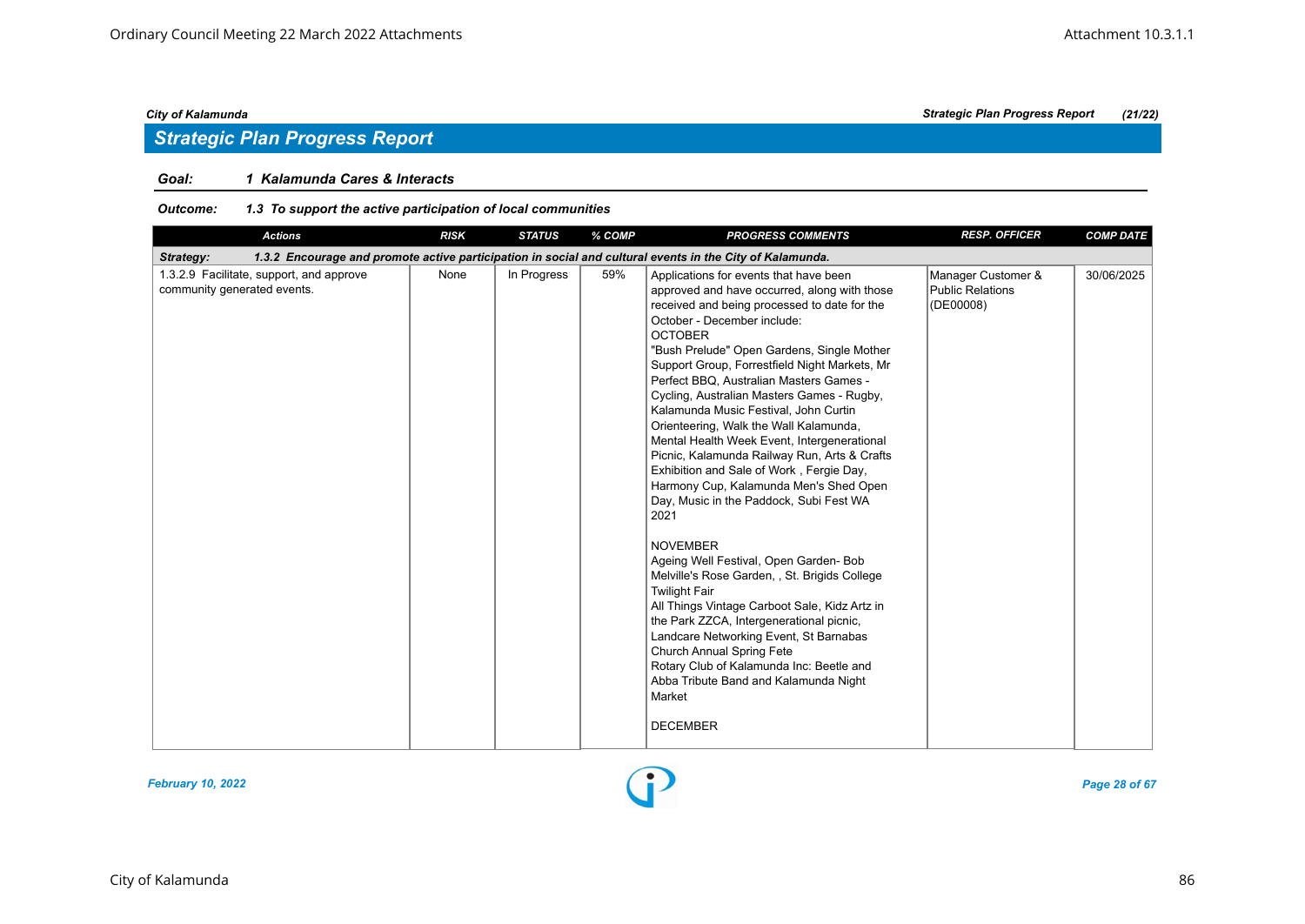## *Strategic Plan Progress Report*

### *Goal: 1 Kalamunda Cares & Interacts*

#### *Outcome: 1.3 To support the active participation of local communities*

| <b>Actions</b>                                                                                                                                                                                 | <b>RISK</b> | <b>STATUS</b> | % COMP | <b>PROGRESS COMMENTS</b>                                                                                                                                                                                                                                                                                                                                                                                                                                                                                                                                                    | <b>RESP. OFFICER</b>                                 | <b>COMP DATE</b> |
|------------------------------------------------------------------------------------------------------------------------------------------------------------------------------------------------|-------------|---------------|--------|-----------------------------------------------------------------------------------------------------------------------------------------------------------------------------------------------------------------------------------------------------------------------------------------------------------------------------------------------------------------------------------------------------------------------------------------------------------------------------------------------------------------------------------------------------------------------------|------------------------------------------------------|------------------|
| Strategy:                                                                                                                                                                                      |             |               |        | 1.3.2 Encourage and promote active participation in social and cultural events in the City of Kalamunda.                                                                                                                                                                                                                                                                                                                                                                                                                                                                    |                                                      |                  |
|                                                                                                                                                                                                |             |               |        | High Wycombe Christmas Picnic, S&R<br>Orchard Fruit Picking Dec-April, Wattle Grove<br>Picnic,, Hills Big Band in the Park, Carols By<br>Candlelight, Reggae at the Park 2021, ZZCA<br>Bush Dance (Note - Cancelled due to<br>COVID-19 restrictions for New Years Eve)                                                                                                                                                                                                                                                                                                      |                                                      |                  |
| <b>Actions</b>                                                                                                                                                                                 | <b>RISK</b> | <b>STATUS</b> | % COMP | <b>PROGRESS COMMENTS</b>                                                                                                                                                                                                                                                                                                                                                                                                                                                                                                                                                    | <b>RESP. OFFICER</b>                                 | <b>COMP DATE</b> |
| Strategy:<br>1.3.3 Empower community groups and sporting organisations to provide for communities.                                                                                             |             |               |        |                                                                                                                                                                                                                                                                                                                                                                                                                                                                                                                                                                             |                                                      |                  |
| 1.3.3.1 In consultation with the Strategic<br>Sport and Recreation Committee,<br>facilitate the provision of the City's<br>Community Funding Program in<br>accordance with set funding rounds. | None        | In Progress   | 50%    | The Strategic Sport and Recreation<br>Committee (SSRC) considers Capital Grant<br>requests from sport and recreation groups on<br>an annual basis.<br>- Capital Grant applications closed on 30<br>September 2021 with the City receiving two<br>applications, which will were initially assessed<br>by the City's relevant Technical Officers.<br>Feedback to refine applications has been<br>provided to the applicants, with applications to<br>be amended by 31 January 22.<br>- The SSRC nomination process was recently<br>undertaken with a new Committee appointed. | <b>Manager Community</b><br>Development<br>(DE00007) | 30/06/2025       |
| 1.3.3.2 Continue to deliver the Clubs for<br>Life program to build leadership skills and<br>sustainability within sporting groups.                                                             | None        | In Progress   | 50%    | The following Clubs for Life programs have<br>been undertaken in the second quarter:<br>- Launch and completion of Round One of the<br>Community Funding program, where Clubs<br>and Community Groups can receive up to<br>\$1,000 for new programs, initiatives, events or<br>equipment. Seven applications were received<br>for the Sports and Recreation development<br>grants stream and seven were received for<br>the Community Development grants stream.                                                                                                            | <b>Manager Community</b><br>Development<br>(DE00007) | 30/06/2025       |

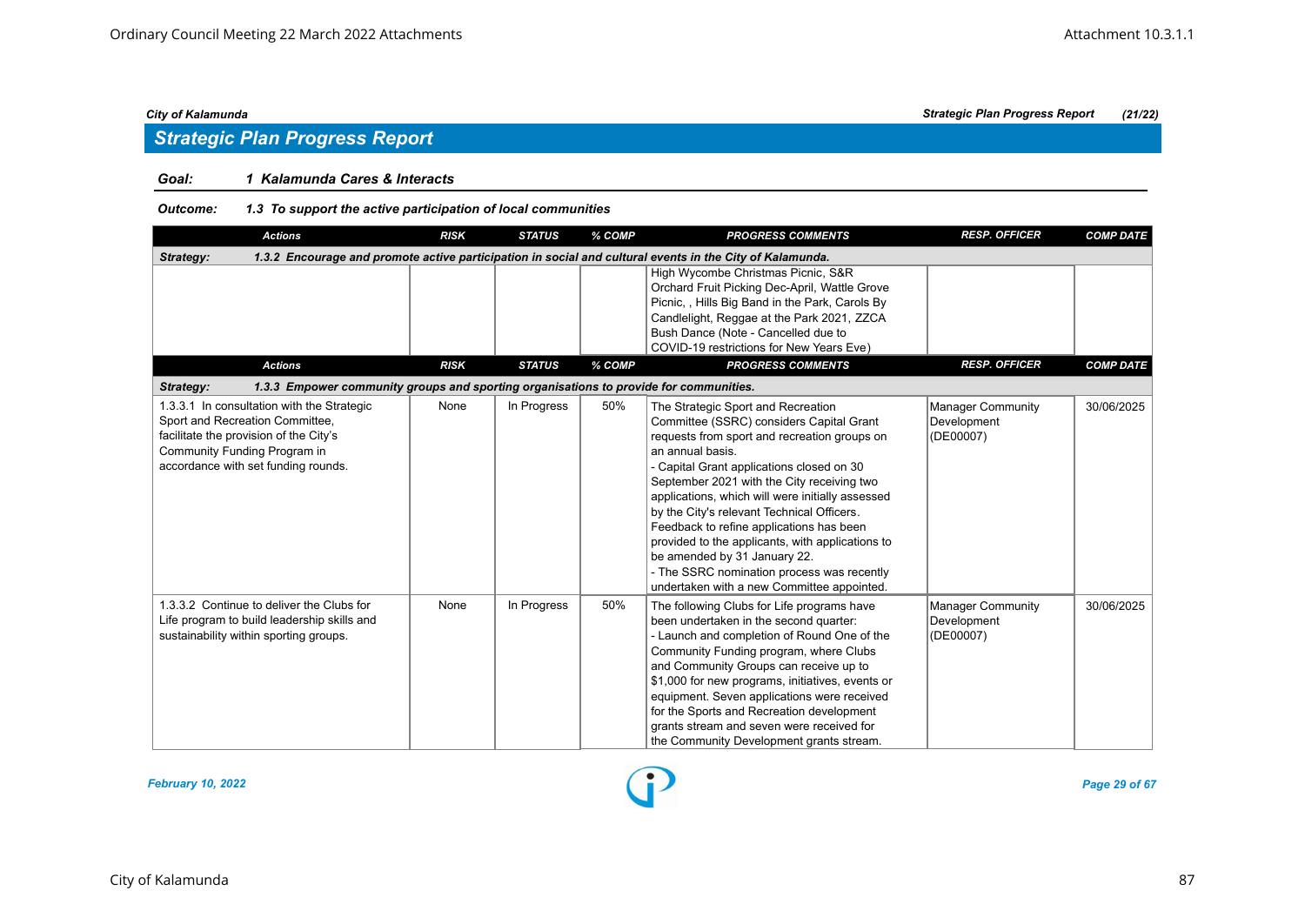### *Goal: 1 Kalamunda Cares & Interacts*

#### *Outcome: 1.3 To support the active participation of local communities*

| <b>Actions</b>                                                                                     | <b>RISK</b> | <b>STATUS</b> | % COMP | <b>PROGRESS COMMENTS</b>                                                                                                                                                                                                                                                                                                                                                                                                                                                                                                                                                                                                                                                                                                                                                                                                                                                                                                                                            | <b>RESP. OFFICER</b>                                 | <b>COMP DATE</b> |
|----------------------------------------------------------------------------------------------------|-------------|---------------|--------|---------------------------------------------------------------------------------------------------------------------------------------------------------------------------------------------------------------------------------------------------------------------------------------------------------------------------------------------------------------------------------------------------------------------------------------------------------------------------------------------------------------------------------------------------------------------------------------------------------------------------------------------------------------------------------------------------------------------------------------------------------------------------------------------------------------------------------------------------------------------------------------------------------------------------------------------------------------------|------------------------------------------------------|------------------|
| 1.3.3 Empower community groups and sporting organisations to provide for communities.<br>Strategy: |             |               |        |                                                                                                                                                                                                                                                                                                                                                                                                                                                                                                                                                                                                                                                                                                                                                                                                                                                                                                                                                                     |                                                      |                  |
|                                                                                                    |             |               |        | The City is currently assessing the grants, with<br>applicants to be notified on the outcome in<br>January 2022.<br>- Funding workshop held in October 2021 with<br>9 Sporting and community groups attending.<br>- Mid season meeting held with Scott Reserve<br>Users.                                                                                                                                                                                                                                                                                                                                                                                                                                                                                                                                                                                                                                                                                            |                                                      |                  |
| 1.3.3.3 Provide support and guidance to<br>community groups as and when required.                  | None        | In Progress   | 50%    | City Officers are regularly required to provide<br>support to community groups with the<br>following examples occurring in the second<br>quarter:<br>- Community Funding Program: \$1000 one-off<br>contributions to assist local community groups<br>and individuals to deliver community projects.<br>Eight project applications currently being<br>assessed, including a Multi-Cultural Australia<br>Day, Purple Bench Project and Carers<br>Support Sessions.<br>- Updating the Community Services Contact<br>Database<br>- Supporting the Darling Range Hub through<br>event support, including the Ageing Well<br>Festival and a Tech Savvy Seniors Workshop,<br>designing and printing of flyers and guidance<br>on how to deliver large scale events.<br>- Regular check ins with the Men's Sheds to<br>keep informed of what is on from the City, and<br>any support they need. Supporting 2<br>community members interested in starting up<br>a She-Shed. | <b>Manager Community</b><br>Development<br>(DE00007) | 30/06/2025       |



*City of Kalamunda Strategic Plan Progress Report (21/22)*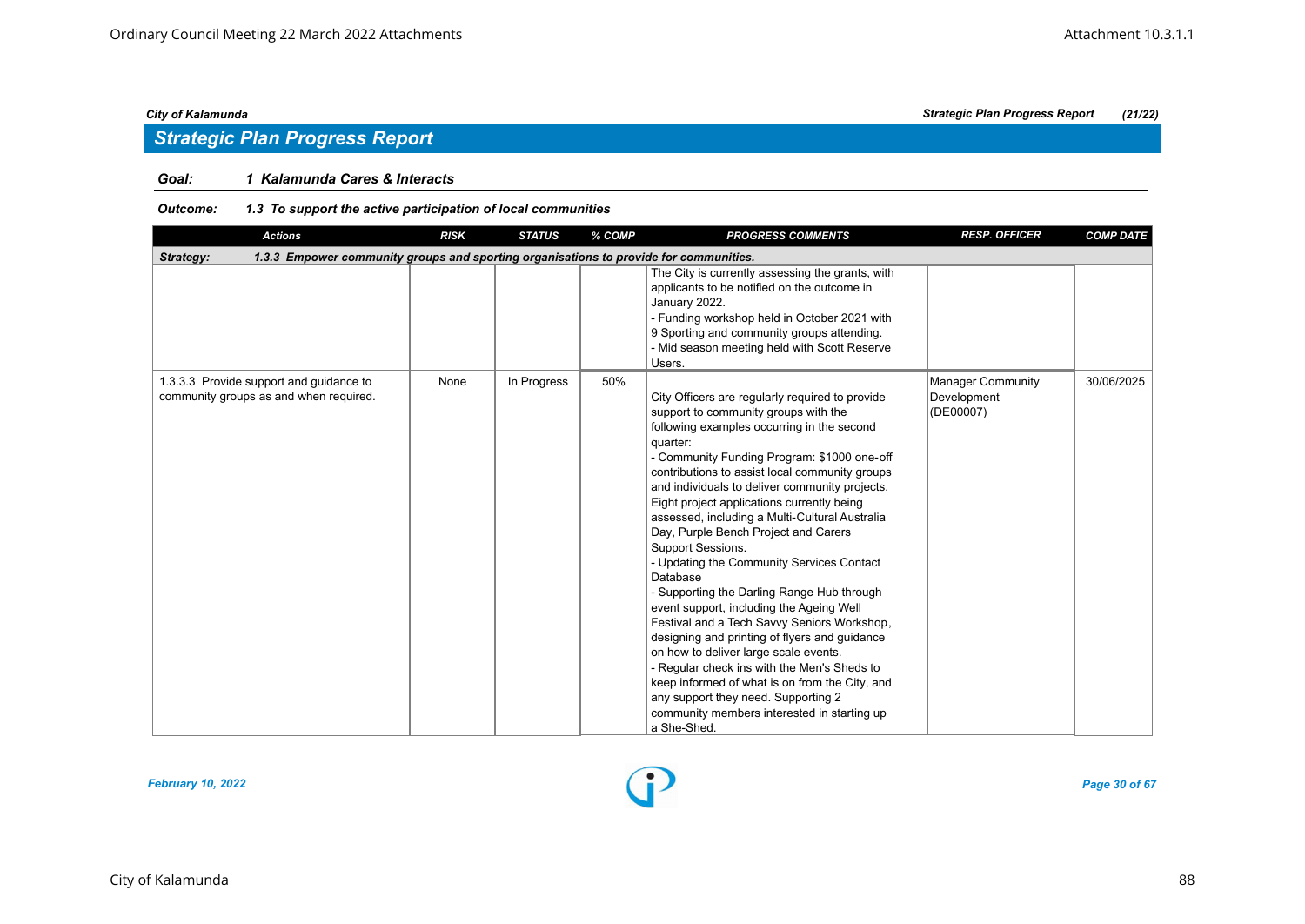#### *Goal: 2 Kalamunda Clean & Green*

#### *Outcome: 2.1 To protect and enhance the environmental values of the City*

| <b>Actions</b>                                                                                                                                                                | <b>RISK</b> | <b>STATUS</b>      | % COMP | <b>PROGRESS COMMENTS</b>                                                                                                                                                                                                                                                                                                                                                                                                                                                                         | <b>RESP. OFFICER</b>                                          | <b>COMP DATE</b> |
|-------------------------------------------------------------------------------------------------------------------------------------------------------------------------------|-------------|--------------------|--------|--------------------------------------------------------------------------------------------------------------------------------------------------------------------------------------------------------------------------------------------------------------------------------------------------------------------------------------------------------------------------------------------------------------------------------------------------------------------------------------------------|---------------------------------------------------------------|------------------|
| 2.1.1 Implementation of the Local Environment Strategy.<br>Strategy:                                                                                                          |             |                    |        |                                                                                                                                                                                                                                                                                                                                                                                                                                                                                                  |                                                               |                  |
| 2.1.1.4 Develop and implement progress<br>reporting of Local Environmental Strategy<br>(LES) actions on the City Website.                                                     | None        | In Progress        | 50%    | Project working group have this action in<br>hand. Progress is satisfactory.<br>Progress reporting of LES actions is already in<br>place within the Kalamunda Environmental<br>Advisory Committee, which will simply<br>translate for public facing website.<br>Significant actions this quarter -<br>Adoption of LPP33 - Trees and LPP34<br>Waterways for public comment<br>Dieback training for selected Friends Groups<br>Progression of Waste Strategy<br>Progression of Climate Change Plan | Manager Parks &<br><b>Environmental Services</b><br>(TO00019) | 30/06/2025       |
| 2.1.1.7 Develop Perth Airport North and<br>Perth Airport South catchment<br>management plans to inform surface<br>water management.                                           | None        | <b>Not Started</b> | 0%     | Project is scheduled to commence at end of<br>March 2022 and take 15 months to complete.                                                                                                                                                                                                                                                                                                                                                                                                         | <b>Manager Asset</b><br>Planning (TO00018)                    | 30/06/2023       |
| <b>Actions</b>                                                                                                                                                                | <b>RISK</b> | <b>STATUS</b>      | % COMP | <b>PROGRESS COMMENTS</b>                                                                                                                                                                                                                                                                                                                                                                                                                                                                         | <b>RESP. OFFICER</b>                                          | <b>COMP DATE</b> |
| 2.1.2 Development and implementation of the Urban Forest Strategy.<br>Strategy:                                                                                               |             |                    |        |                                                                                                                                                                                                                                                                                                                                                                                                                                                                                                  |                                                               |                  |
| 2.1.2.5 Develop a Street Tree Master<br>Plan to target prioritisation of increases in<br>urban canopy, tree replacement program<br>and tree conditioning monitoring protocol. | None        | In Progress        | 50%    | Commenced preliminary scoping and<br>planning. Pick up survey of existing street<br>trees is well underway. Master Plan for<br>Council review will be completed by end June<br>2022.                                                                                                                                                                                                                                                                                                             | Manager Parks &<br><b>Environmental Services</b><br>(TO00019) | 30/06/2022       |
| 2.1.2.6 Implement street tree planting<br>programs.                                                                                                                           | None        | In Progress        | 50%    | 50% of funding allocated for FY2021/22 has<br>been spent or committed in procurement and<br>planting of street trees.<br>WALGA / Water Corporation grant scheme of<br>additional street trees is now in delivery                                                                                                                                                                                                                                                                                 | Manager Parks &<br><b>Environmental Services</b><br>(TO00019) | 30/06/2025       |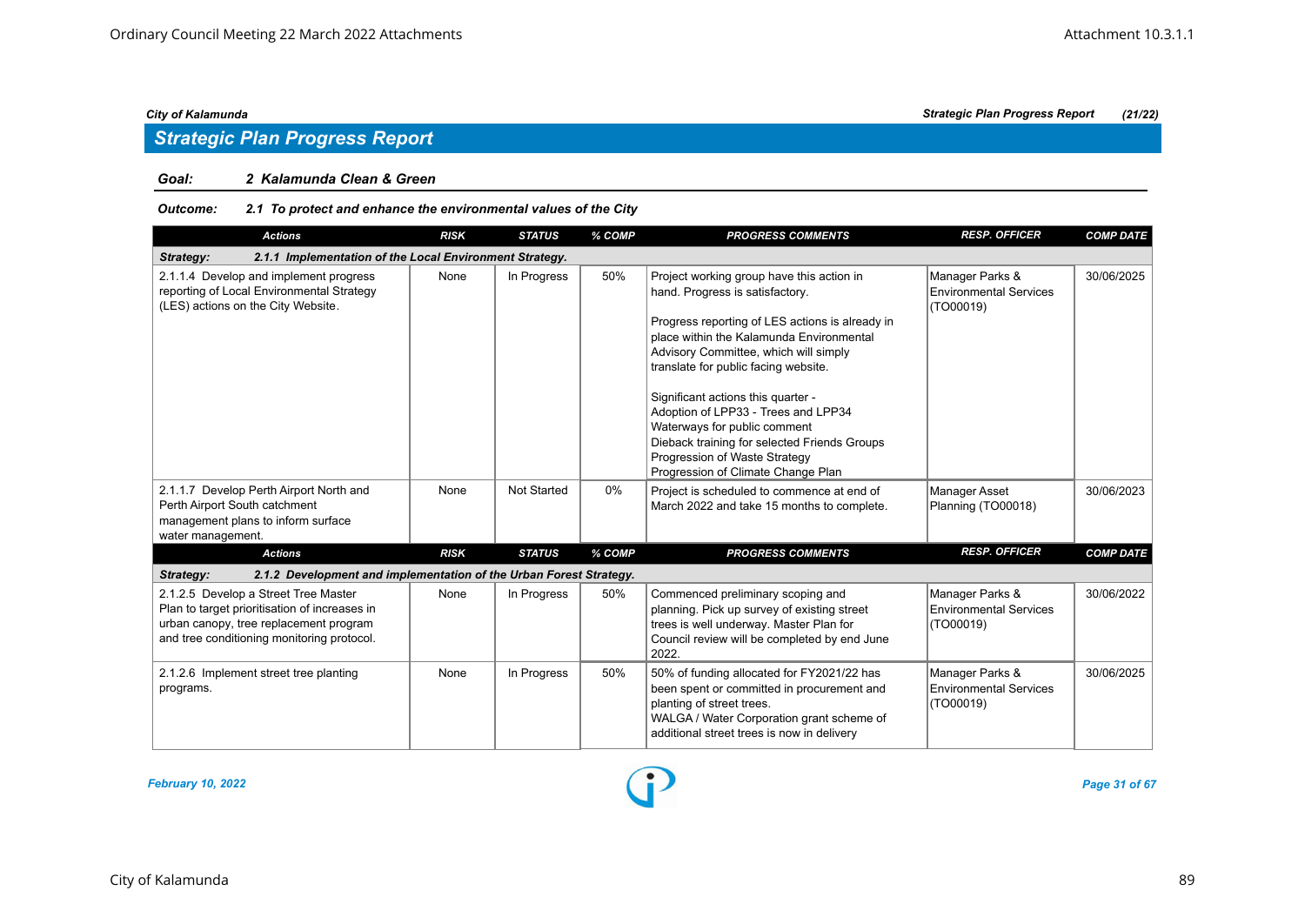#### *Goal: 2 Kalamunda Clean & Green*

#### *Outcome: 2.1 To protect and enhance the environmental values of the City*

| <b>Actions</b>                                                                                        | <b>RISK</b> | <b>STATUS</b> | % COMP | <b>PROGRESS COMMENTS</b>                                                                                                                                                                                                                                                                                                                                                                                                                                                                                                                                                          | <b>RESP. OFFICER</b>                                          | <b>COMP DATE</b> |
|-------------------------------------------------------------------------------------------------------|-------------|---------------|--------|-----------------------------------------------------------------------------------------------------------------------------------------------------------------------------------------------------------------------------------------------------------------------------------------------------------------------------------------------------------------------------------------------------------------------------------------------------------------------------------------------------------------------------------------------------------------------------------|---------------------------------------------------------------|------------------|
| 2.1.2 Development and implementation of the Urban Forest Strategy.<br>Strategy:                       |             |               |        |                                                                                                                                                                                                                                                                                                                                                                                                                                                                                                                                                                                   |                                                               |                  |
|                                                                                                       |             |               |        | phase.                                                                                                                                                                                                                                                                                                                                                                                                                                                                                                                                                                            |                                                               |                  |
| 2.1.2.7 Develop new verge planting<br>(including under powerlines) and<br>streetscape guidelines.     | None        | In Progress   | 50%    | City has completed and rolled out web based<br>advice to residents of water wise plant<br>suggestions for their residences which are<br>aligned to the different suburbs and<br>topography. This will form the basis of a<br>proposed streetscape design quideline.<br>Regulatory directions exist regarding what<br>residents can, and cannot do on verges from<br>a safety perspective.<br>Actions underway now are to prepare a draft<br>Streetscape Policy with accompanying<br>quidelines for Council to consider for adoption.<br>Policy is now being reviewed and amended. | Manager Parks &<br><b>Environmental Services</b><br>(TO00019) | 30/06/2022       |
| <b>Actions</b>                                                                                        | <b>RISK</b> | <b>STATUS</b> | % COMP | <b>PROGRESS COMMENTS</b>                                                                                                                                                                                                                                                                                                                                                                                                                                                                                                                                                          | <b>RESP. OFFICER</b>                                          | <b>COMP DATE</b> |
| 2.1.3 Development and Implementation of the Local Biodiversity Strategy.<br>Strategy:                 |             |               |        |                                                                                                                                                                                                                                                                                                                                                                                                                                                                                                                                                                                   |                                                               |                  |
| 2.1.3.7 Complete the finalisation for<br>Council adoption of the Local Biodiversity<br>Strategy 2021. | None        | In Progress   | 50%    | The City is undertaking a review of the draft<br>Strategy after conclusion of the Public<br>Consultation feedback, and is planning to<br>submit a final Strategy for Council adoption in<br>the first quarter of calendar year 2022.                                                                                                                                                                                                                                                                                                                                              | Manager Parks &<br><b>Environmental Services</b><br>(TO00019) | 30/06/2022       |
| 2.1.3.9 Integrate within Streetscape and<br>Street Tree master planning biodiversity<br>needs.        | None        | In Progress   | 50%    | Development of this action is in conjunction<br>with the Green Links Master Plan, Scheduled<br>for delivery in the 2022 calendar year.<br>Currently defining scope and resource<br>requirements.                                                                                                                                                                                                                                                                                                                                                                                  | Manager Parks &<br><b>Environmental Services</b><br>(TO00019) | 30/06/2022       |
| <b>Actions</b>                                                                                        | <b>RISK</b> | <b>STATUS</b> | % COMP | <b>PROGRESS COMMENTS</b>                                                                                                                                                                                                                                                                                                                                                                                                                                                                                                                                                          | <b>RESP. OFFICER</b>                                          | <b>COMP DATE</b> |
| Strategy:<br>protection into planning processes including schemes, policies, and strategies.          |             |               |        | 2.1.4 Increasing and protecting local biodiversity and conservation, wherever possible, through integrating ecosystem and biodiversity                                                                                                                                                                                                                                                                                                                                                                                                                                            |                                                               |                  |

*February 10, 2022 Page 32 of 67*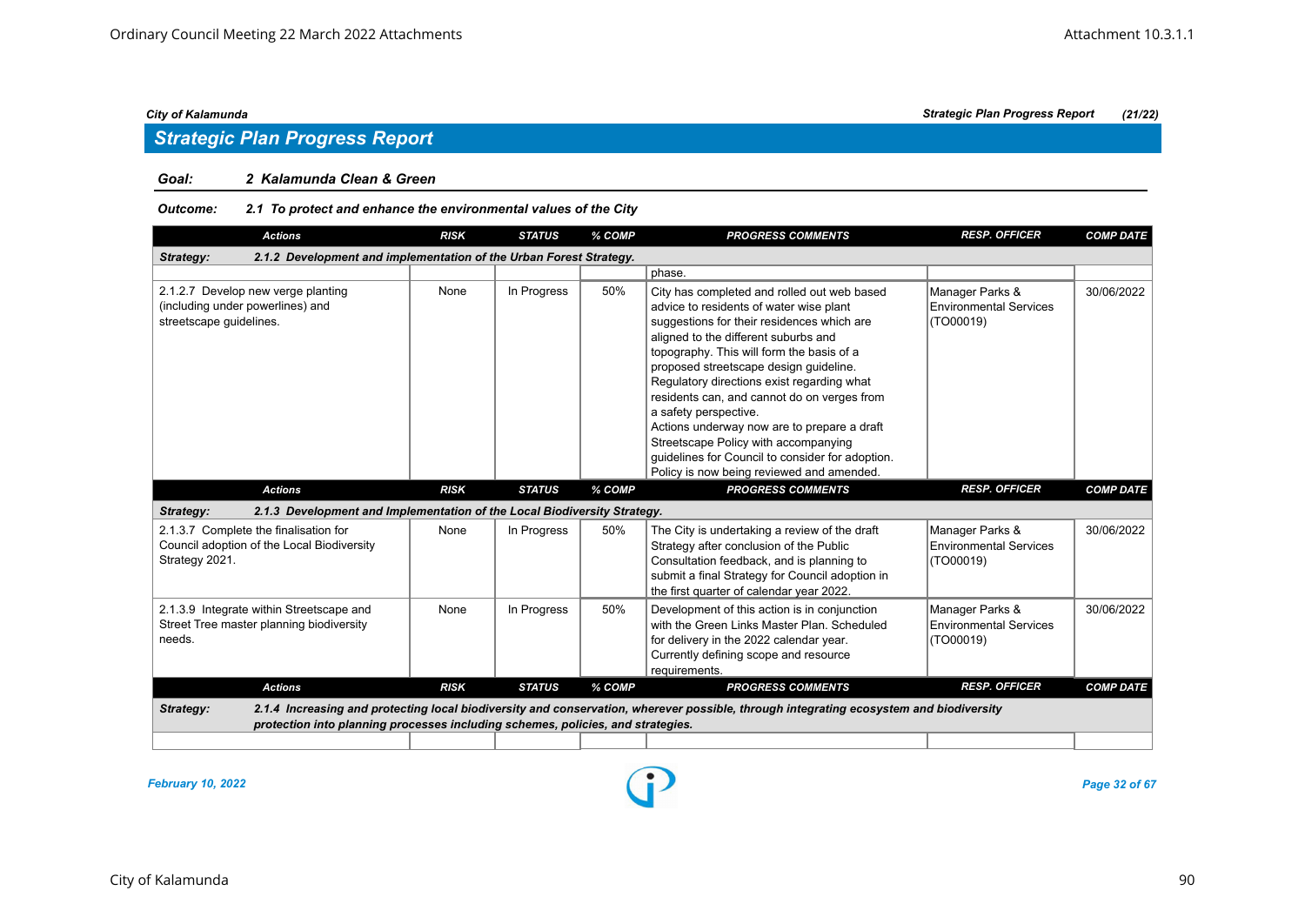## *Strategic Plan Progress Report*

#### *Goal: 2 Kalamunda Clean & Green*

#### *Outcome: 2.1 To protect and enhance the environmental values of the City*

| <b>Actions</b>                                                                                                                                                                                                   | <b>RISK</b> | <b>STATUS</b> | % COMP | <b>PROGRESS COMMENTS</b>                                                                                                                                                                                                                                                                                                                                                                                                                                                                                                                                                                          | <b>RESP. OFFICER</b>                                    | <b>COMP DATE</b> |
|------------------------------------------------------------------------------------------------------------------------------------------------------------------------------------------------------------------|-------------|---------------|--------|---------------------------------------------------------------------------------------------------------------------------------------------------------------------------------------------------------------------------------------------------------------------------------------------------------------------------------------------------------------------------------------------------------------------------------------------------------------------------------------------------------------------------------------------------------------------------------------------------|---------------------------------------------------------|------------------|
| Strategy:                                                                                                                                                                                                        |             |               |        | 2.1.4 Increasing and protecting local biodiversity and conservation, wherever possible, through integrating ecosystem and biodiversity                                                                                                                                                                                                                                                                                                                                                                                                                                                            |                                                         |                  |
| protection into planning processes including schemes, policies, and strategies.<br>2.1.4.1 Prepare a local planning policy for<br>the retention of significant trees on<br>development sites.                    | None        | In Progress   | 60%    | Draft Local Planning Policy 33 - Tree<br>Retention adopted for advertising in<br>September 2021.<br>Finalisation of policy expected by mid 2022.                                                                                                                                                                                                                                                                                                                                                                                                                                                  | Manager Strategic<br>Planning (TO00041)                 | 30/06/2023       |
| 2.1.4.3 Ensure development applications<br>are assessed for biodiversity conservation<br>before approvals are granted.                                                                                           | None        | In Progress   | 60%    | The City now has a dedicated Environmental<br>Planning resource who reviews development<br>applications to improve biodiversity outcomes<br>and compliance with relevant legislation and<br>regulations.                                                                                                                                                                                                                                                                                                                                                                                          | Manager Strategic<br>Planning (TO00041)                 | 30/06/2025       |
| 2.1.4.4 Monitor and implement the<br>various actions of the Environmental Land<br>Use Planning Strategy.                                                                                                         | None        | In Progress   | 50%    | Monitoring occurring on a bi-annual basis.<br>Some key outcomes include:<br>- the City has commenced work to implement<br>a paperless online planning and building<br>approvals process.<br>- Street tree audit for the new tree masterplan<br>is underway.<br>- commenced the preparation of a new Local<br><b>Biodiversity Strategy.</b><br>- Firebreak notice updated to reflect maximum<br>firebreak width.<br>- New policy for tree retention on private land<br>adopted for advertising.<br>- new policy for waterways and wetlands<br>adopted by Council December 2021 for<br>advertising. | Manager Strategic<br>Planning (TO00041)                 | 30/06/2025       |
| 2.1.4.6 Investigate the potential for<br>renewable energy project opportunities in<br>the City. Provide comments and input on<br>planning, compliance, and development<br>processes in relation to environmental | None        | In Progress   | 50%    | Progress is satisfactory in developing<br>renewable energy considerations for<br>upcoming capital works projects. Input to<br>planning processes has been provided upon<br>request.                                                                                                                                                                                                                                                                                                                                                                                                               | Manager Asset &<br><b>Waste Operations</b><br>(TO00017) | 30/06/2025       |

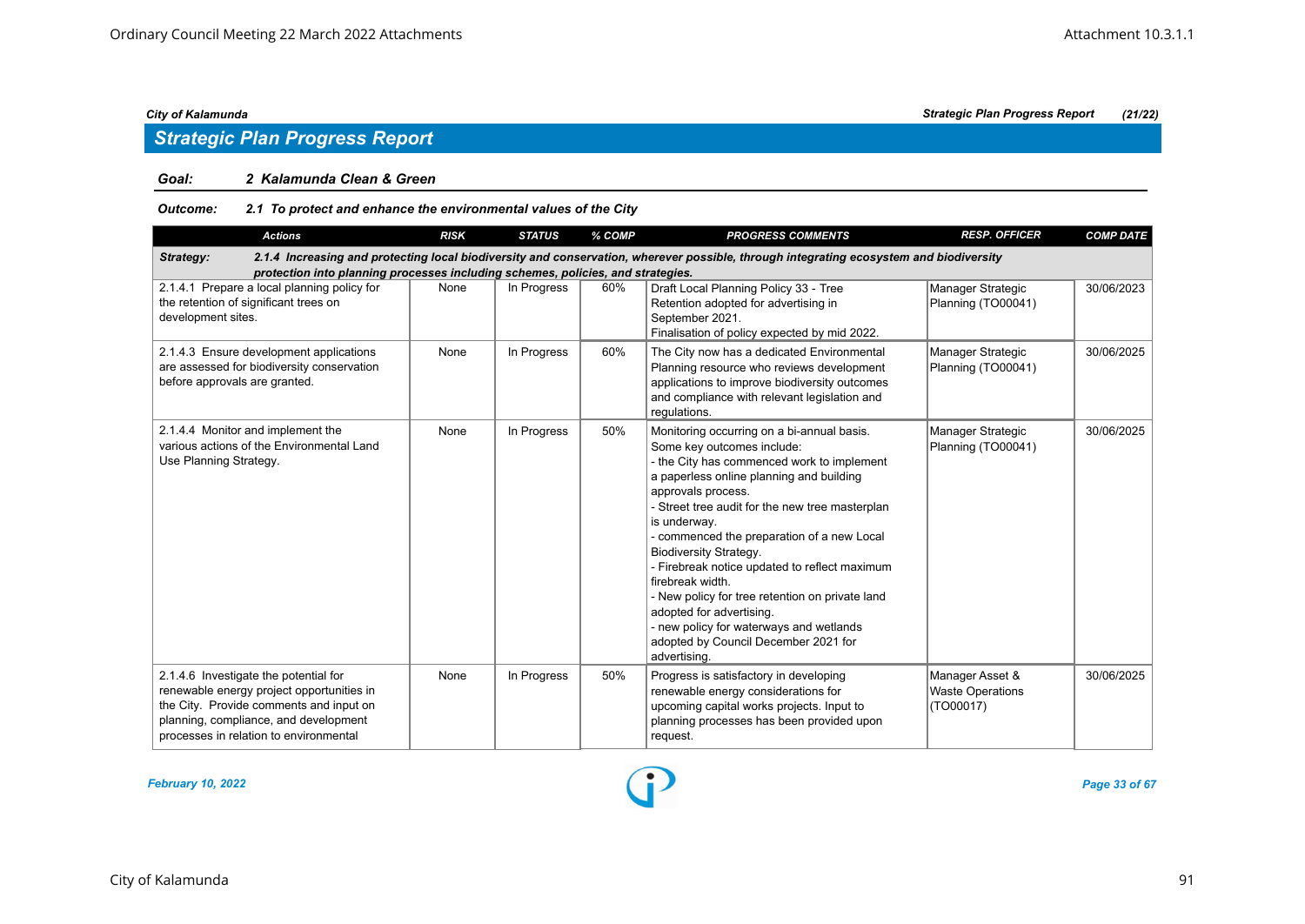#### *Goal: 2 Kalamunda Clean & Green*

| <b>Outcome:</b> | 2.1 To protect and enhance the environmental values of the City |
|-----------------|-----------------------------------------------------------------|
|-----------------|-----------------------------------------------------------------|

| <b>Actions</b>                                                                                                                                                                                                                         | <b>RISK</b> | <b>STATUS</b> | % COMP | <b>PROGRESS COMMENTS</b>                                                                                                                                                                                                                                                                                                                                                                                                                                                           | <b>RESP. OFFICER</b>                                          | <b>COMP DATE</b> |  |  |  |
|----------------------------------------------------------------------------------------------------------------------------------------------------------------------------------------------------------------------------------------|-------------|---------------|--------|------------------------------------------------------------------------------------------------------------------------------------------------------------------------------------------------------------------------------------------------------------------------------------------------------------------------------------------------------------------------------------------------------------------------------------------------------------------------------------|---------------------------------------------------------------|------------------|--|--|--|
| 2.1.4 Increasing and protecting local biodiversity and conservation, wherever possible, through integrating ecosystem and biodiversity<br>Strategy:<br>protection into planning processes including schemes, policies, and strategies. |             |               |        |                                                                                                                                                                                                                                                                                                                                                                                                                                                                                    |                                                               |                  |  |  |  |
| planning-oriented matters.                                                                                                                                                                                                             |             |               |        |                                                                                                                                                                                                                                                                                                                                                                                                                                                                                    |                                                               |                  |  |  |  |
| <b>Actions</b>                                                                                                                                                                                                                         | <b>RISK</b> | <b>STATUS</b> | % COMP | <b>PROGRESS COMMENTS</b>                                                                                                                                                                                                                                                                                                                                                                                                                                                           | <b>RESP. OFFICER</b>                                          | <b>COMP DATE</b> |  |  |  |
| 2.1.5 Community engagement and education in environmental management.<br>Strategy:                                                                                                                                                     |             |               |        |                                                                                                                                                                                                                                                                                                                                                                                                                                                                                    |                                                               |                  |  |  |  |
| 2.1.5.2 Support for community led<br>environmental initiatives (Adopt a Patch,<br>Friends Groups, Clean Up Australia Day).                                                                                                             | None        | In Progress   | 50%    | Program is being rolled out progressively<br>during this Financial Year. Satisfactory<br>progress is being made.                                                                                                                                                                                                                                                                                                                                                                   | Manager Parks &<br><b>Environmental Services</b><br>(TO00019) | 30/06/2025       |  |  |  |
| 2.1.5.3 Targeted community engagement<br>programs regarding waste minimisation<br>and resource recovery.                                                                                                                               | None        | In Progress   | 50%    | During the quarter, programs were focused<br>on:<br>Recycling Contamination,<br>- 3rd Bin/FOGO.<br>- Worm Farms:<br>- Undertaking, in conjunction with the<br>Customer and Public Relations team, targeted<br>internal and external campaigns on waste<br>management as set out in the Recycling and<br>Waste Management Communications &<br>Engagement Plan 2020/21. Plus recent<br>surveys relating to Pensioner Rebate on<br>Waste Charges & naming of Community<br>Reuse Shop. | Manager Asset &<br><b>Waste Operations</b><br>(TO00017)       | 30/06/2025       |  |  |  |
| 2.1.5.4 Targeted community awareness<br>campaigns regarding urban forest,<br>biodiversity, energy management,<br>renewable energy, water management.                                                                                   | None        | In Progress   | 50%    | These actions are progressing well.<br>Community engagement on Climate Change<br>is underway speaking to these issues.                                                                                                                                                                                                                                                                                                                                                             | Manager Parks &<br>Environmental Services<br>(TO00019)        | 30/06/2025       |  |  |  |

### *Outcome: 2.2 To achieve environmental sustainability through effective natural resource management*

|                          | Actions                                                                      | <b>RISK</b> | <b>STATUS</b> | % COMP | <b>PROGRESS COMMENTS</b> | <b>RESP. OFFICER</b> | <b>COMP DATE</b> |
|--------------------------|------------------------------------------------------------------------------|-------------|---------------|--------|--------------------------|----------------------|------------------|
| Strategy:                | 2.2.1 Manage the forecast impacts of a changed climate upon the environment. |             |               |        |                          |                      |                  |
|                          |                                                                              |             |               |        |                          |                      |                  |
|                          |                                                                              |             |               |        |                          |                      |                  |
| <b>February 10, 2022</b> |                                                                              |             |               |        |                          |                      | Page 34 of 67    |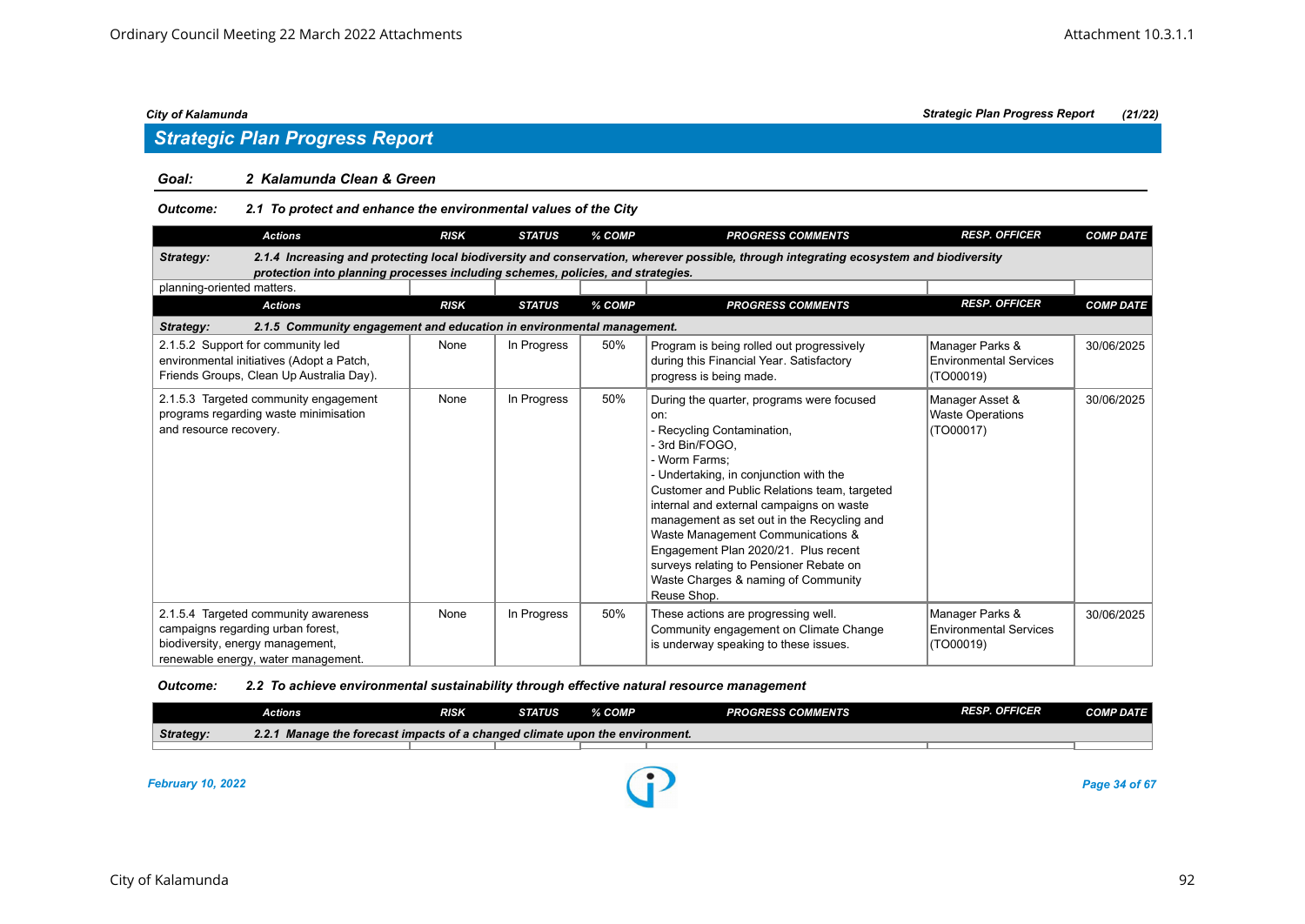## *Strategic Plan Progress Report*

#### *Goal: 2 Kalamunda Clean & Green*

#### *Outcome: 2.2 To achieve environmental sustainability through effective natural resource management*

| <b>Actions</b>                                                                                                                                    | <b>RISK</b> | <b>STATUS</b> | % COMP | <b>PROGRESS COMMENTS</b>                                                                                                                                                                                                                                                                                                                                                                                                                                                                                                                                                                                                                                                                                                                                                 | <b>RESP. OFFICER</b>                        | <b>COMP DATE</b> |  |  |  |  |
|---------------------------------------------------------------------------------------------------------------------------------------------------|-------------|---------------|--------|--------------------------------------------------------------------------------------------------------------------------------------------------------------------------------------------------------------------------------------------------------------------------------------------------------------------------------------------------------------------------------------------------------------------------------------------------------------------------------------------------------------------------------------------------------------------------------------------------------------------------------------------------------------------------------------------------------------------------------------------------------------------------|---------------------------------------------|------------------|--|--|--|--|
| 2.2.1 Manage the forecast impacts of a changed climate upon the environment.<br>Strategy:                                                         |             |               |        |                                                                                                                                                                                                                                                                                                                                                                                                                                                                                                                                                                                                                                                                                                                                                                          |                                             |                  |  |  |  |  |
| 2.2.1.5 Develop a Climate Change Action<br>and Emissions Reduction Plan in<br>accordance with the WALGA template<br>and toolkit.<br>(CEO KPI 4.2) | None        | In Progress   | 15%    | A project team is being formed to develop the<br>draft Climate Change Action Plan.<br>Community feedback on what they see as<br>important has closed. A well attended<br>community workshop on Big Ideas was<br>undertaken on 2 December 2021, attended by<br>over 30 participants.                                                                                                                                                                                                                                                                                                                                                                                                                                                                                      | Director Asset Services<br>(DE00002)        | 30/06/2022       |  |  |  |  |
| 2.2.1.6 Adopt a Renewable Energy<br>Target for the City in line with<br>contemporary targets being used in other<br>local governments.            | None        | In Progress   | 5%     | Action will be a resultant action from any<br>adopted Climate Change Action Plan (CCAP).<br>Works will commence as the CCAP is drafted.<br>Listening watch is also being undertaken in<br>regards to targets as part of Federal Election<br>Campaigns.<br>Literature research is underway.                                                                                                                                                                                                                                                                                                                                                                                                                                                                               | <b>Director Asset Services</b><br>(DE00002) | 30/06/2022       |  |  |  |  |
| 2.2.1.7 Prepare and implement the<br>Kalamunda Flowing Drainage<br>and Waterways Strategy, which includes<br>catchment management plans.          | None        | In Progress   | 50%    | The data collection is nearing completion for<br>the first of the six catchments in the City,<br>being the Lower Helena Catchment. The City<br>will then arrange for hydrological modelling.<br>and collate the information into a catchment<br>management plan. Work on further catchment<br>management plans will be undertaken later in<br>2022 and 2023 subject to funding. The City<br>has also successfully collaborated with Curtin<br>University whereby three students undertook<br>final year studies as part of their engineering<br>degrees, and provided useful reports that can<br>be incorporated into the Kalamunda Flowing<br>strategy. Once all the plans and inputs are<br>completed they will collectively become the<br>Kalamunda Flowing strategy. | Manager Asset<br>Planning (TO00018)         | 30/06/2025       |  |  |  |  |

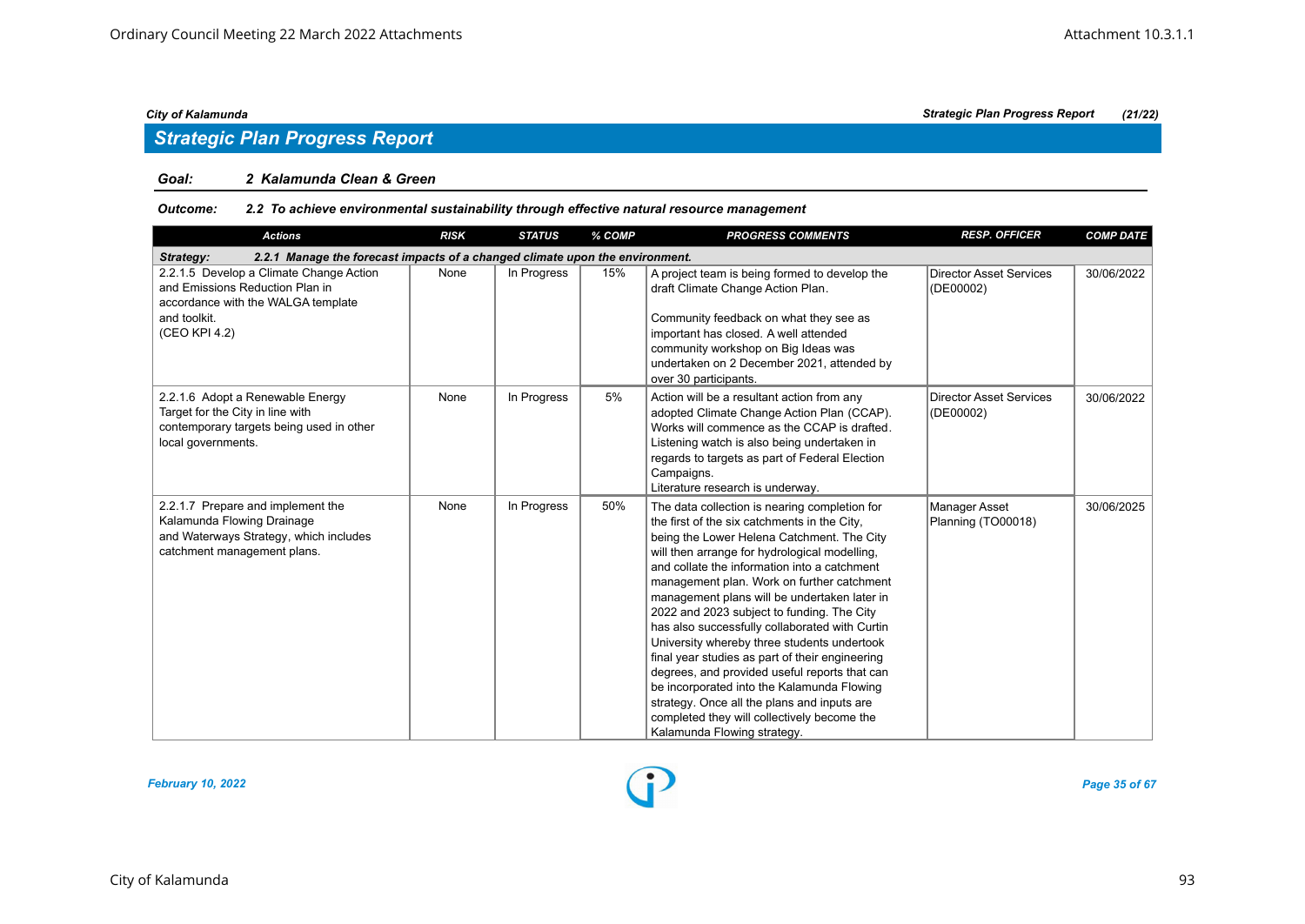#### *Goal: 2 Kalamunda Clean & Green*

#### *Outcome: 2.2 To achieve environmental sustainability through effective natural resource management*

| <b>Actions</b>                                                                                                                                    | <b>RISK</b> | <b>STATUS</b> | % COMP | <b>PROGRESS COMMENTS</b>                                                                                                                                                                                                                                                                                                                                                                                                                                                                                            | <b>RESP. OFFICER</b>                                    | <b>COMP DATE</b> |  |  |  |  |
|---------------------------------------------------------------------------------------------------------------------------------------------------|-------------|---------------|--------|---------------------------------------------------------------------------------------------------------------------------------------------------------------------------------------------------------------------------------------------------------------------------------------------------------------------------------------------------------------------------------------------------------------------------------------------------------------------------------------------------------------------|---------------------------------------------------------|------------------|--|--|--|--|
| 2.2.2 Work towards a Carbon Neutral Footprint of City-operated areas.<br>Strategy:                                                                |             |               |        |                                                                                                                                                                                                                                                                                                                                                                                                                                                                                                                     |                                                         |                  |  |  |  |  |
| 2.2.2.2 Undertake Expressions of<br>Interest from Private Industry to partner<br>with the City in development of a solar<br>farm at Pioneer Park. | None        | In Progress   | 50%    | EOI Submissions were received in December<br>2021, and are currently being evaluated.                                                                                                                                                                                                                                                                                                                                                                                                                               | <b>Director Asset Services</b><br>(DE00002)             | 30/06/2023       |  |  |  |  |
| 2.2.2.3 Continue to replace city owned<br>community leased buildings with solar<br>panels in line with Council Policy.                            | None        | In Progress   | 20%    | Pickering Brook Sports Club have approached<br>the City to access the Funding Scheme<br>provided in the 2021/22 Budget. Agreement<br>document being prepared.<br>This project will add one further building to the<br>list of solar panel enabled City owned<br><b>Community Facilities.</b>                                                                                                                                                                                                                        | <b>Director Asset Services</b><br>(DE00002)             | 30/06/2025       |  |  |  |  |
| 2.2.2.40 Continue conversion of gas<br>discharge streetlights to LED streetlights.                                                                | None        | In Progress   | 50%    | Western Power will be upgrading street lights<br>to LED lighting on all Distributor A roads in the<br>City (covering approximately 648 lights).<br>Although the street lights are Western Power<br>owned, the City pays for the electricity tariff<br>and any upgrades are at our cost. The<br>upgrades commenced on 5 October 2021 and<br>approximately 120 lights were upgraded by<br>the end of December 2021. Only two<br>complaints have been received regarding light<br>glare, and these are being resolved. | Manager Asset<br>Planning (TO00018)                     | 30/06/2025       |  |  |  |  |
| 2.2.2.41 Develop and review business<br>cases annually for roll out of electric<br>vehicles as part of the City fleet.                            | None        | In Progress   | 53%    | Electric Vehicles in Local Government were<br>considered and compared. Success in relation<br>to heavy vehicles is difficult in hilly<br>environments.<br>Installation of Electric Charging Stations<br>required to support Fleet changes and part of<br>Business Case consideration.<br>The 2022/23 Plant replacement program is<br>being developed cognisant of improvements                                                                                                                                      | Manager Asset &<br><b>Waste Operations</b><br>(TO00017) | 30/06/2025       |  |  |  |  |

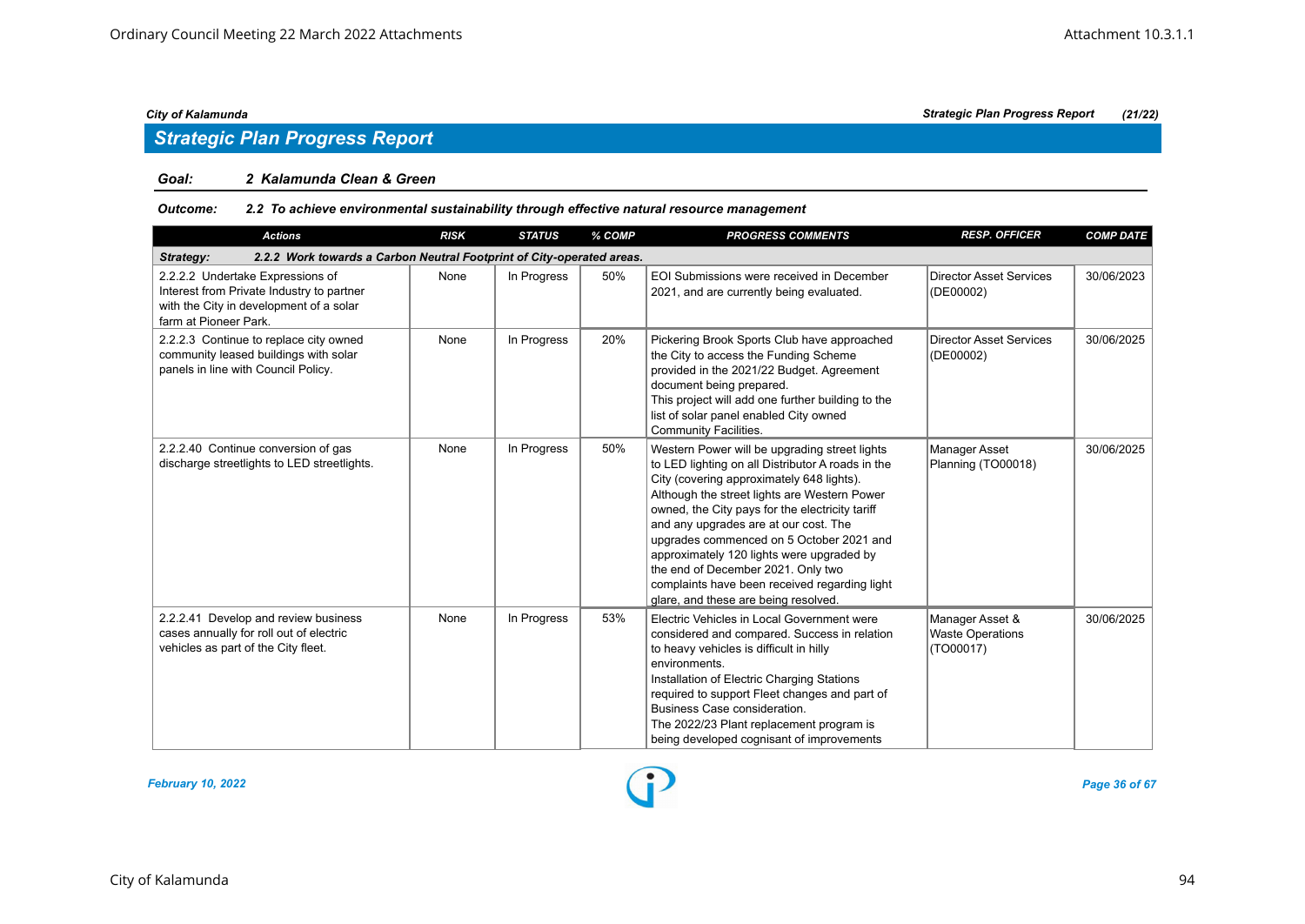## *Strategic Plan Progress Report*

#### *Goal: 2 Kalamunda Clean & Green*

### *Outcome: 2.2 To achieve environmental sustainability through effective natural resource management*

| <b>Actions</b>                                                                                                            | <b>RISK</b> | <b>STATUS</b> | % COMP | <b>PROGRESS COMMENTS</b>                                                                                                                                                                                                                                                         | <b>RESP. OFFICER</b>                                          | <b>COMP DATE</b> |  |  |  |  |
|---------------------------------------------------------------------------------------------------------------------------|-------------|---------------|--------|----------------------------------------------------------------------------------------------------------------------------------------------------------------------------------------------------------------------------------------------------------------------------------|---------------------------------------------------------------|------------------|--|--|--|--|
| 2.2.2 Work towards a Carbon Neutral Footprint of City-operated areas.<br>Strategy:                                        |             |               |        |                                                                                                                                                                                                                                                                                  |                                                               |                  |  |  |  |  |
|                                                                                                                           |             |               |        | and price reductions in Electric Vehicles.                                                                                                                                                                                                                                       |                                                               |                  |  |  |  |  |
| <b>Actions</b>                                                                                                            | <b>RISK</b> | <b>STATUS</b> | % COMP | <b>PROGRESS COMMENTS</b>                                                                                                                                                                                                                                                         | <b>RESP. OFFICER</b>                                          | <b>COMP DATE</b> |  |  |  |  |
| Strategy:                                                                                                                 |             |               |        | 2.2.3 Produce cost effective solutions to reduce the reliance and volume of potable and ground water used by the City.                                                                                                                                                           |                                                               |                  |  |  |  |  |
| 2.2.3.1 Undertake water audits on all City<br>managed buildings identifying and<br>implementing 'quick win' improvements. | None        | In Progress   | 10%    | Program due to commence end of January<br>2022.                                                                                                                                                                                                                                  | Manager Asset &<br><b>Waste Operations</b><br>(TO00017)       | 30/06/2025       |  |  |  |  |
| 2.2.3.2 Undertake audits on the City's<br>irrigation systems to mitigate water loss or<br>inefficient watering schemes.   | None        | In Progress   | 50%    | This is an ongoing process. Recently<br>completed a comprehensive review of high<br>water use reserves, resulting in the inefficient<br>reticulation system at Scott Reserve being<br>listed for renewal.<br>Other reserves are currently being assessed<br>on an ongoing basis. | Manager Parks &<br><b>Environmental Services</b><br>(TO00019) | 30/06/2024       |  |  |  |  |
| 2.2.3.3 Implement an irrigation water<br>supply for Ray Owen Reserve from the<br>Hartfield Park MAR system.               | None        | In Progress   | 50%    | FY2021/22 will result in detail design,<br>documentation and tender for works to be<br>constructed in FY2022/23.<br>Progress on design phase is satisfactory with<br>regulatory approval in principle achieved and<br>consultant selected to undertake design                    | Manager Asset Delivery<br>(PD00004)                           | 30/06/2023       |  |  |  |  |
| 2.2.3.5 Integrate water sensitive design<br>principles with the new Streetscape<br>Guidelines.                            | None        | Completed     | 100%   | Residents now have access via City website<br>to substantial information regarding water<br>sensitive plants tailored to their suburb.<br>Guidelines have been updated and refreshed.                                                                                            | Manager Parks &<br><b>Environmental Services</b><br>(TO00019) | 30/06/2022       |  |  |  |  |

#### *Outcome: 2.3 To reduce the amount of waste produced and increase the amount of reuse and recycling of waste*

|           | Actions                                                                                                    | RISK | STATUS | % COMP | <b>PROGRESS COMMENTS</b> | <b>RESP. OFFICER</b> | <b>COMP DATE</b> |  |  |  |
|-----------|------------------------------------------------------------------------------------------------------------|------|--------|--------|--------------------------|----------------------|------------------|--|--|--|
| Strategy: | 2.3.1 Implement the City's Waste Plan aligned to the State Waste Avoidance and Resource Recovery Strategy. |      |        |        |                          |                      |                  |  |  |  |
|           |                                                                                                            |      |        |        |                          |                      |                  |  |  |  |
|           |                                                                                                            |      |        |        |                          |                      |                  |  |  |  |

*February 10, 2022 Page 37 of 67*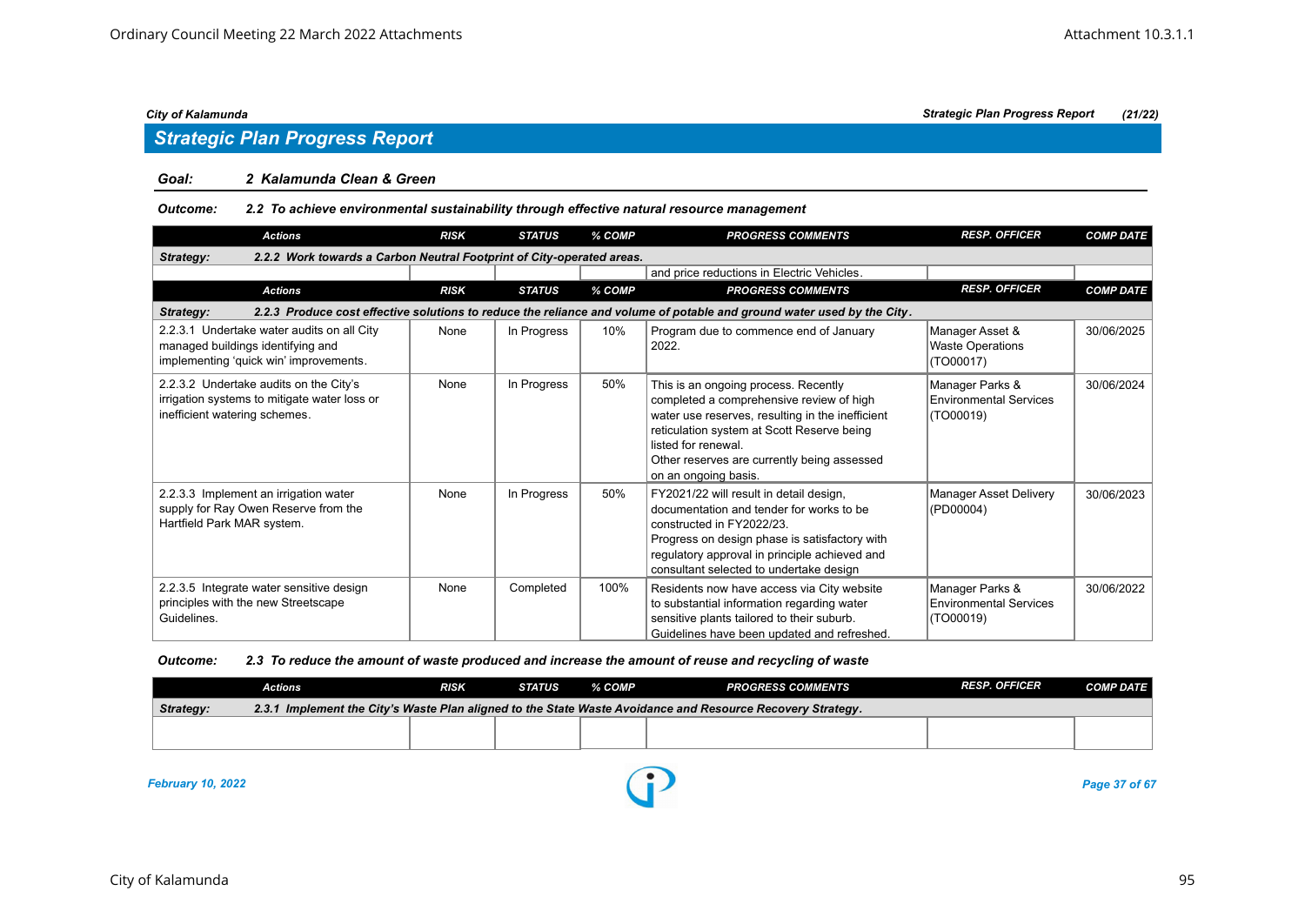## *Strategic Plan Progress Report*

#### *Goal: 2 Kalamunda Clean & Green*

#### *Outcome: 2.3 To reduce the amount of waste produced and increase the amount of reuse and recycling of waste*

| <b>Actions</b>                                                                                                                                                                        | <b>RISK</b> | <b>STATUS</b> | % COMP | <b>PROGRESS COMMENTS</b>                                                                                                                                                                                                                                                                                                                        | <b>RESP. OFFICER</b>                                    | <b>COMP DATE</b> |  |  |  |  |
|---------------------------------------------------------------------------------------------------------------------------------------------------------------------------------------|-------------|---------------|--------|-------------------------------------------------------------------------------------------------------------------------------------------------------------------------------------------------------------------------------------------------------------------------------------------------------------------------------------------------|---------------------------------------------------------|------------------|--|--|--|--|
| 2.3.1 Implement the City's Waste Plan aligned to the State Waste Avoidance and Resource Recovery Strategy.<br>Strategy:                                                               |             |               |        |                                                                                                                                                                                                                                                                                                                                                 |                                                         |                  |  |  |  |  |
| 2.3.1.1 Plan and implement the provision<br>of third kerbside waste bin for FOGO.                                                                                                     | None        | In Progress   | 50%    | This project relies heavily on the effort of<br>EMRC in finalising their FOGO Tender. EMRC<br>have not progressed their works to original<br>timetable. In response, City has explored<br>alternate FOGO supply options.<br>On that basis, it is considered that progress is<br>satisfactory.                                                   | Manager Asset &<br><b>Waste Operations</b><br>(TO00017) | 30/06/2025       |  |  |  |  |
| 2.3.1.2 Improve access and facilities at<br>the Walliston Transfer Station for the<br>community to increase diversion of waste<br>from landfill into recycled or reused<br>materials. | None        | In Progress   | 50%    | 4 Year Project. DWER Licence granted,<br>upgrades ongoing.<br>Access Road completed and operational.<br>Gate House relocated and operational. Works<br>to enable Community Reuse Shop to open in<br>2022 progressed.                                                                                                                            | Manager Asset &<br><b>Waste Operations</b><br>(TO00017) | 30/06/2025       |  |  |  |  |
| 2.3.1.3 Plan and implement the change<br>of kerbside landfill waste bin refuse from<br>Red Hill landfill to East Rockingham<br>Waste to Energy.                                       | None        | Completed     | 100%   | Construction of the East Rockingham Waste<br>to Energy plant commenced on 18th May<br>2020 with an expected<br>commissioning/opening mid 2023.<br>EMRC have determined member costs to<br>utilise a new transfer station at Hazelmere to<br>transport kerbside waste to the East<br>Rockingham facility.<br>Actions are complete for FY2021/22. | Manager Asset &<br><b>Waste Operations</b><br>(TO00017) | 30/06/2023       |  |  |  |  |
| 2.3.1.14 Develop within the new kerbside<br>waste management contract initiatives<br>that promote good waste management<br>behaviours.                                                | None        | In Progress   | 50%    | Following meetings with 3 large waste<br>contractors in respect to understanding<br>innovation initiatives & current issues,<br>specifications for new kerbside contract are<br>being finalised, including matters pertaining to<br>waste management behaviours.                                                                                | Manager Asset &<br><b>Waste Operations</b><br>(TO00017) | 30/06/2022       |  |  |  |  |
|                                                                                                                                                                                       |             |               |        |                                                                                                                                                                                                                                                                                                                                                 |                                                         |                  |  |  |  |  |

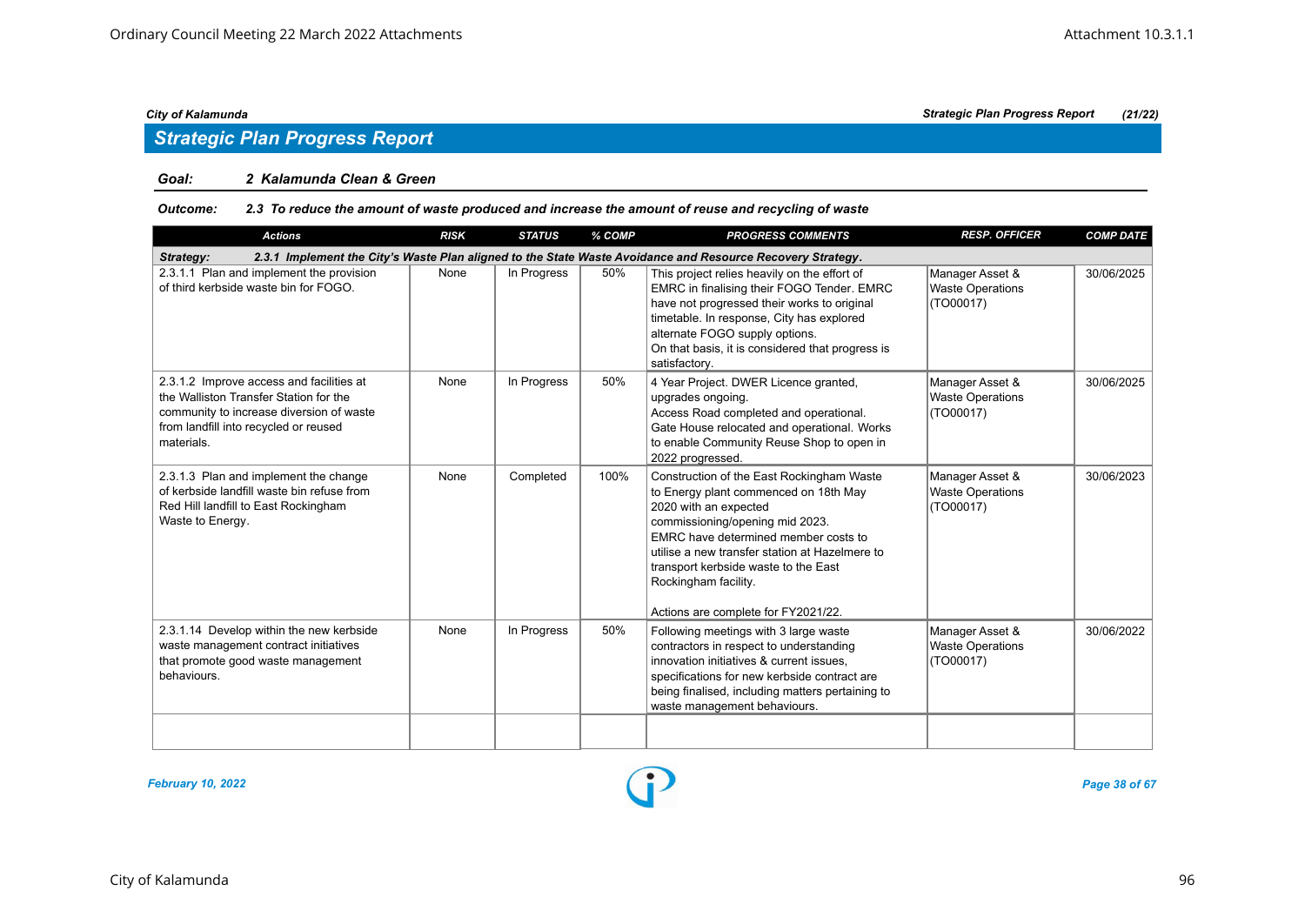## *Strategic Plan Progress Report*

#### *Goal: 2 Kalamunda Clean & Green*

#### *Outcome: 2.3 To reduce the amount of waste produced and increase the amount of reuse and recycling of waste*

| <b>Actions</b>                                                                                                          | <b>RISK</b> | STATUS      | % COMP | <b>PROGRESS COMMENTS</b>                       | <b>RESP. OFFICER</b> | <b>COMP DATE</b> |  |  |  |  |
|-------------------------------------------------------------------------------------------------------------------------|-------------|-------------|--------|------------------------------------------------|----------------------|------------------|--|--|--|--|
| 2.3.1 Implement the City's Waste Plan aligned to the State Waste Avoidance and Resource Recovery Strategy.<br>Strategy: |             |             |        |                                                |                      |                  |  |  |  |  |
| 2.3.1.17 Develop an awareness                                                                                           | None        | In Progress | 50%    | 4 Year Program in conjunction with Keep        | Manager Asset &      | 30/06/2025       |  |  |  |  |
| campaign to gain community support for                                                                                  |             |             |        | Australia Beautiful and the Department of      | Waste Operations     |                  |  |  |  |  |
| monitoring illegal dumping.                                                                                             |             |             |        | Water & Environmental Regulation (DWER).       | $\vert$ (TO00017)    |                  |  |  |  |  |
|                                                                                                                         |             |             |        | During Quarter focused upon issues relating    |                      |                  |  |  |  |  |
|                                                                                                                         |             |             |        | to illegal dumping of commercial quantities of |                      |                  |  |  |  |  |
|                                                                                                                         |             |             |        | mattresses and tyres. Also liaison with        |                      |                  |  |  |  |  |
|                                                                                                                         |             |             |        | WALGA.                                         |                      |                  |  |  |  |  |

#### *Outcome: 2.4 To ensure contaminated sites are safe*

| <b>Actions</b>                                                                                                | <b>RISK</b> | <b>STATUS</b> | % COMP | <b>PROGRESS COMMENTS</b>                                                                                                                                                                                                                                                                                                                                                                                                                                                                                                                                                                                                      | <b>RESP. OFFICER</b>                                               | <b>COMP DATE</b> |  |  |  |  |
|---------------------------------------------------------------------------------------------------------------|-------------|---------------|--------|-------------------------------------------------------------------------------------------------------------------------------------------------------------------------------------------------------------------------------------------------------------------------------------------------------------------------------------------------------------------------------------------------------------------------------------------------------------------------------------------------------------------------------------------------------------------------------------------------------------------------------|--------------------------------------------------------------------|------------------|--|--|--|--|
| 2.4.1 Identify, examine, and manage risk associated with contaminated sites.<br>Strategy:                     |             |               |        |                                                                                                                                                                                                                                                                                                                                                                                                                                                                                                                                                                                                                               |                                                                    |                  |  |  |  |  |
| 2.4.1.1 Investigate all City managed<br>contaminated sites to understand the full<br>extent of contamination. | None        | In Progress   | 50%    | Dawson Ave Sites - Offers being considered<br>for the Dawson Avenue, Forrestfield<br>Contaminated Sites Detailed Site Investigation<br>Tender for the Environmental consultant.<br>Brand Road - Contamination Investigations<br>ongoing. Expanded Evaluation program<br>required by the Regulator. Tenders being<br>drafted to complete the works and consider<br>proactive contaminant management to<br>accommodate strategic land use needs.<br>Other Sites - In-house sampling being carried<br>out or proposed for all other sites, to better<br>understand risks and likely resource<br>requirements for future budgets. | Manager<br>Environmental Health &<br>Community Safety<br>(AC00064) | 30/06/2025       |  |  |  |  |
|                                                                                                               |             |               |        |                                                                                                                                                                                                                                                                                                                                                                                                                                                                                                                                                                                                                               |                                                                    |                  |  |  |  |  |
|                                                                                                               |             |               |        |                                                                                                                                                                                                                                                                                                                                                                                                                                                                                                                                                                                                                               |                                                                    |                  |  |  |  |  |

*February 10, 2022 Page 39 of 67*

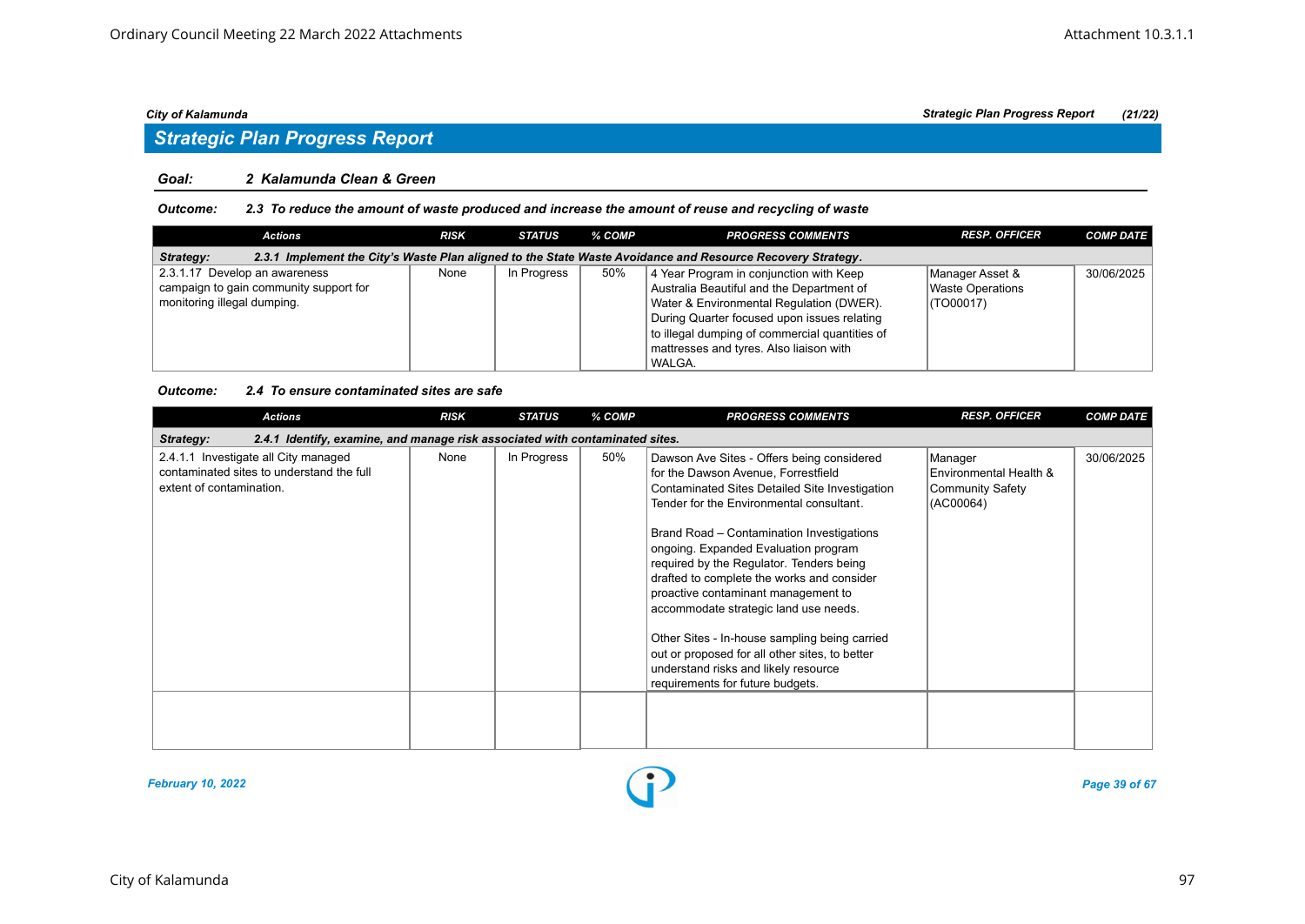### *Goal: 2 Kalamunda Clean & Green*

#### *Outcome: 2.4 To ensure contaminated sites are safe*

| <b>Actions</b>                                                                            | <b>RISK</b> | <b>STATUS</b> | % COMP | <b>PROGRESS COMMENTS</b>                     | <b>RESP. OFFICER</b>    | <b>COMP DATE</b> |  |  |  |  |
|-------------------------------------------------------------------------------------------|-------------|---------------|--------|----------------------------------------------|-------------------------|------------------|--|--|--|--|
| 2.4.1 Identify, examine, and manage risk associated with contaminated sites.<br>Strategy: |             |               |        |                                              |                         |                  |  |  |  |  |
| 2.4.1.2 Manage all contaminated sites to                                                  | None        | In Progress   | 50%    | Key actions for this quarter include:        | Manager                 | 30/06/2025       |  |  |  |  |
| support existing and future land uses.                                                    |             |               |        | - An accredited Contaminated Sites Auditor - | Environmental Health &  |                  |  |  |  |  |
|                                                                                           |             |               |        | contracted to provide quality and compliance | <b>Community Safety</b> |                  |  |  |  |  |
|                                                                                           |             |               |        | advice on all City Contaminated Sites. The   | (AC00064)               |                  |  |  |  |  |
|                                                                                           |             |               |        | expected outcomes of the contract included:  |                         |                  |  |  |  |  |
|                                                                                           |             |               |        | Improved procurement; Contaminated Sites     |                         |                  |  |  |  |  |
|                                                                                           |             |               |        | Risk management; Identification of project   |                         |                  |  |  |  |  |
|                                                                                           |             |               |        | efficiencies and land use opportunities.     |                         |                  |  |  |  |  |
|                                                                                           |             |               |        |                                              |                         |                  |  |  |  |  |
|                                                                                           |             |               |        | - Office of Auditor General – Passed         |                         |                  |  |  |  |  |
|                                                                                           |             |               |        | contaminated sites financial management      |                         |                  |  |  |  |  |
|                                                                                           |             |               |        | practices.                                   |                         |                  |  |  |  |  |
|                                                                                           |             |               |        |                                              |                         |                  |  |  |  |  |
|                                                                                           |             |               |        | - Internal Contaminated Sites Education &    |                         |                  |  |  |  |  |
|                                                                                           |             |               |        | Safety Program - Planning begun for outside  |                         |                  |  |  |  |  |
|                                                                                           |             |               |        | workforce.                                   |                         |                  |  |  |  |  |
|                                                                                           |             |               |        |                                              |                         |                  |  |  |  |  |
|                                                                                           |             |               |        | - New Administration Support Officer -       |                         |                  |  |  |  |  |
|                                                                                           |             |               |        | Commenced in November to assist with         |                         |                  |  |  |  |  |
|                                                                                           |             |               |        | increasing administration and oversight      |                         |                  |  |  |  |  |
|                                                                                           |             |               |        | management requirements.                     |                         |                  |  |  |  |  |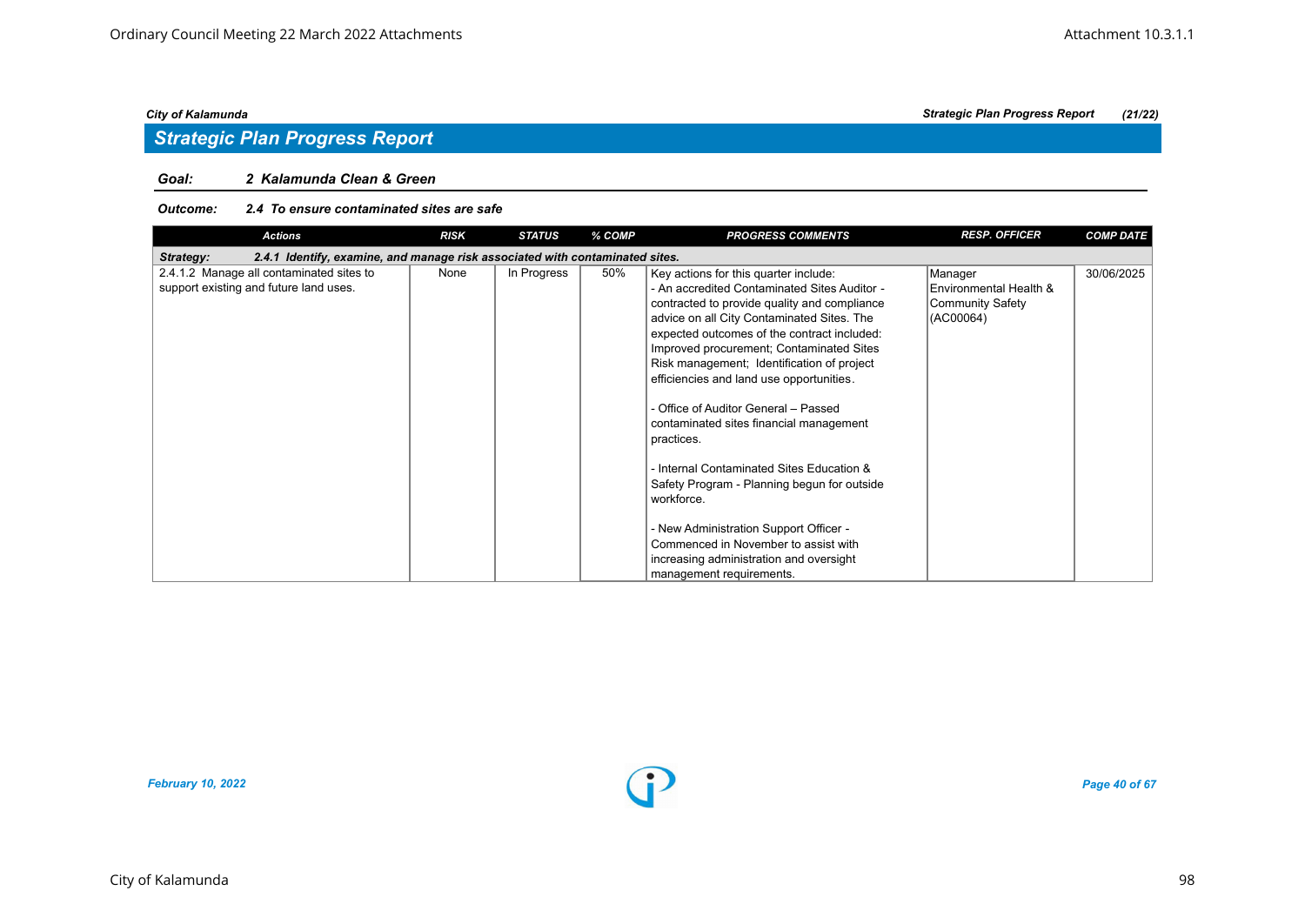## *Strategic Plan Progress Report*

### *Goal: 3 Kalamunda Develops*

| <b>Actions</b>                                                                                                                                                                                                  | <b>RISK</b> | <b>STATUS</b> | % COMP | <b>PROGRESS COMMENTS</b>                                                                                                                                                                                                                                                                                                                                                                                                                                                                                                                                                                                                                                                                                                                                                                                                                                                                                                                               | <b>RESP. OFFICER</b>                    | <b>COMP DATE</b> |  |  |  |  |
|-----------------------------------------------------------------------------------------------------------------------------------------------------------------------------------------------------------------|-------------|---------------|--------|--------------------------------------------------------------------------------------------------------------------------------------------------------------------------------------------------------------------------------------------------------------------------------------------------------------------------------------------------------------------------------------------------------------------------------------------------------------------------------------------------------------------------------------------------------------------------------------------------------------------------------------------------------------------------------------------------------------------------------------------------------------------------------------------------------------------------------------------------------------------------------------------------------------------------------------------------------|-----------------------------------------|------------------|--|--|--|--|
| 3.1.1 Plan for diverse and sustainable activity centres, housing, community facilities and industrial development to meet future growth, and<br>Strategy:<br>changing social, economic and environmental needs. |             |               |        |                                                                                                                                                                                                                                                                                                                                                                                                                                                                                                                                                                                                                                                                                                                                                                                                                                                                                                                                                        |                                         |                  |  |  |  |  |
| 3.1.1.1 Commence preparation of a new<br>Local Planning Strategy to inform Local<br>Planning Scheme No. 4.                                                                                                      | None        | In Progress   | 50%    | Public Open Space Strategy:<br>- Public Open Space Strategy adopted by<br>Council in July 2018 and is currently in<br>implementation phase.<br>Industrial Development Strategy:<br>- Industrial Development Strategy adopted by<br>Council in December 2018 and is currently in<br>implementation phase.<br>Environmental Land Use Planning Strategy:<br>- Environmental Land Use Planning Strategy<br>adopted by Council in July 2019 and is<br>currently in implementation phase.<br><b>Activity Centres Strategy:</b><br>- Council adopted March 2021 and is currently<br>in implementation phase.<br>Housing Strategy:<br>- The draft Housing Strategy was adopted by<br>Council in August 2021 and is currently in<br>implementation phase.<br><b>Rural Strategy:</b><br>- To be assimilated as part of new Local<br>Planning Strategy.<br>- Rural zone rationalisation analysis well<br>underway.<br>- Pending outcomes from Pickering Brook and | Manager Strategic<br>Planning (TO00041) | 30/06/2024       |  |  |  |  |

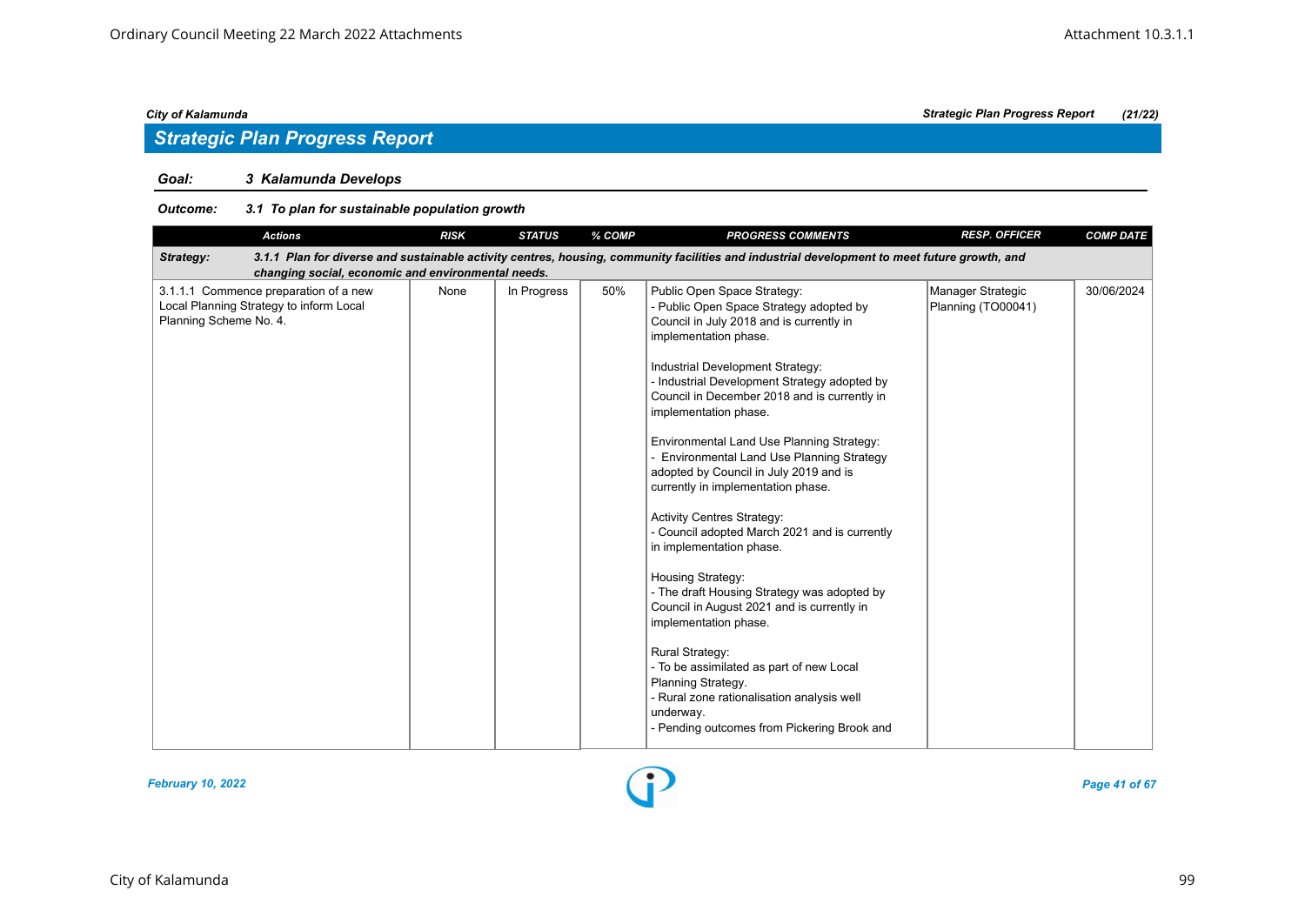### *Goal: 3 Kalamunda Develops*

| <b>Actions</b>                                                                                                                                                            | <b>RISK</b> | <b>STATUS</b> | % COMP | <b>PROGRESS COMMENTS</b>                                                                                                                                                                                                                                                                                                                                                                                                                                                                                                                                | <b>RESP. OFFICER</b>                    | <b>COMP DATE</b> |
|---------------------------------------------------------------------------------------------------------------------------------------------------------------------------|-------------|---------------|--------|---------------------------------------------------------------------------------------------------------------------------------------------------------------------------------------------------------------------------------------------------------------------------------------------------------------------------------------------------------------------------------------------------------------------------------------------------------------------------------------------------------------------------------------------------------|-----------------------------------------|------------------|
| Strategy:<br>changing social, economic and environmental needs.                                                                                                           |             |               |        | 3.1.1 Plan for diverse and sustainable activity centres, housing, community facilities and industrial development to meet future growth, and                                                                                                                                                                                                                                                                                                                                                                                                            |                                         |                  |
|                                                                                                                                                                           |             |               |        | Surrounds taskforce phase 2.<br>Infrastructure and Servicing Strategy:<br>- the final sub-strategy to the above, to be<br>assimilated into the future Local Planning<br>Strategy.<br>Local Planning Strategy:<br>- Project Plan Prepared<br>- Progressing Local Planning Strategy<br>preparation in accordance with Western<br>Australian Planning Commission Guidelines,<br>utilising research, background analysis,<br>community engagement outcomes from sub<br>strategies. Anticipated draft Strategy report<br>will be finalised by Q4 2022.       |                                         |                  |
| 3.1.1.3 Finalise the Transit Oriented<br>Development Precinct Local Structure<br>Plan and supporting Development<br>Contribution Plan(s) for the broader<br>project area. | None        | In Progress   | 80%    | Residential Precinct Local Structure Plan:<br>- Approved by WAPC June 2020.<br>- Draft amendments to the Local Structure<br>Plan adopted for advertising by Council in<br>October 2021 and advertising concluded<br>January 2022. Expected report to the Council<br>with final amendments and responses to<br>submission by mid 2022.<br><b>Transit Oriented Development Precinct Local</b><br>Structure Plan:<br>- TOD Activity Centre Structure Plan was<br>adopted for the purposes of forwarding to the<br>responsible authority, DevelopmentWA, in | Manager Strategic<br>Planning (TO00041) | 30/06/2023       |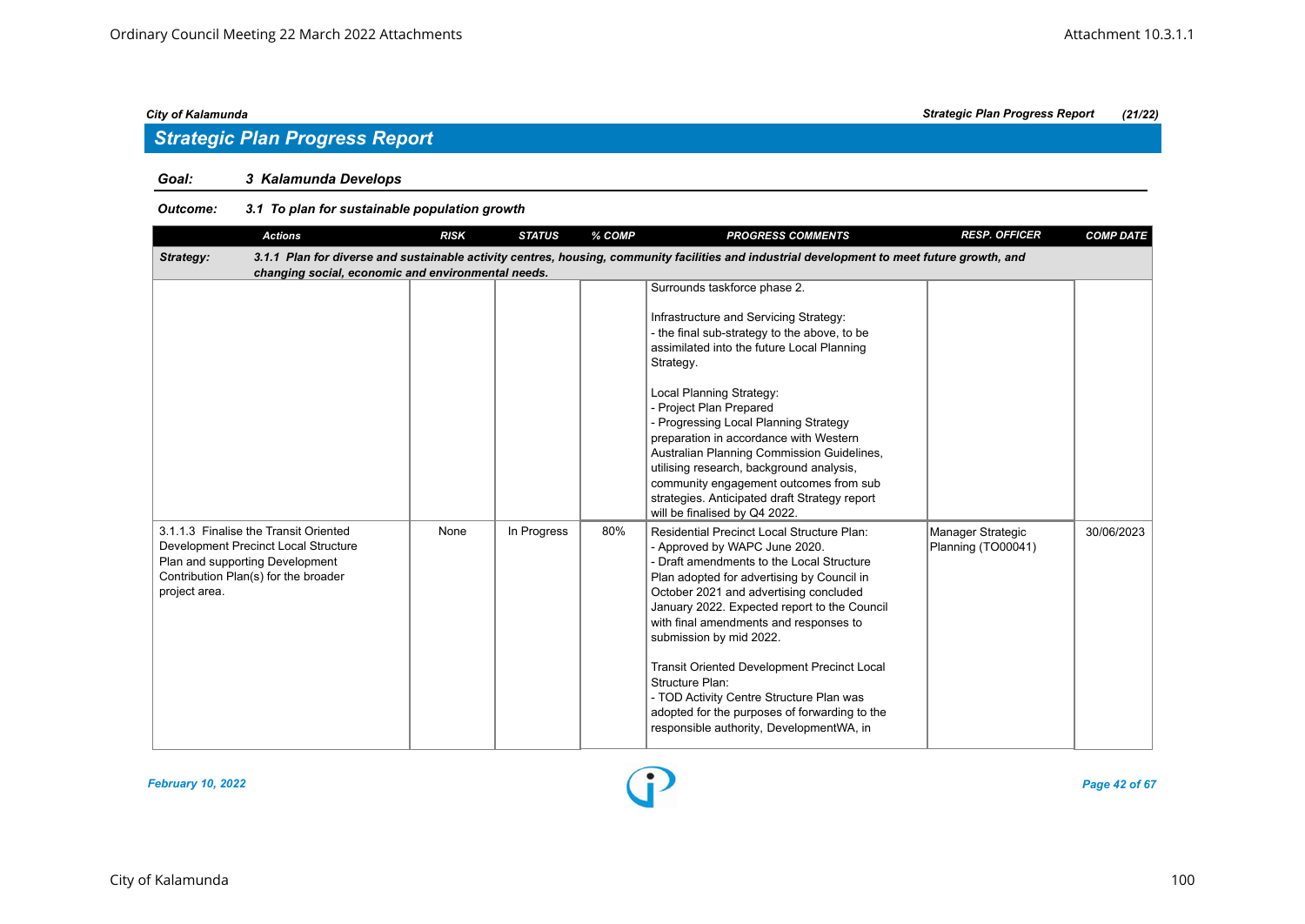### *Goal: 3 Kalamunda Develops*

### *Outcome: 3.1 To plan for sustainable population growth*

| <b>Actions</b>                                                                                                                                   | <b>RISK</b> | <b>STATUS</b> | % COMP | <b>PROGRESS COMMENTS</b>                                                                                                                                                                                                                                                                                                                                                                                                                                                                                                                                                                                                     | <b>RESP. OFFICER</b>                   | <b>COMP DATE</b> |
|--------------------------------------------------------------------------------------------------------------------------------------------------|-------------|---------------|--------|------------------------------------------------------------------------------------------------------------------------------------------------------------------------------------------------------------------------------------------------------------------------------------------------------------------------------------------------------------------------------------------------------------------------------------------------------------------------------------------------------------------------------------------------------------------------------------------------------------------------------|----------------------------------------|------------------|
| Strategy:<br>changing social, economic and environmental needs.                                                                                  |             |               |        | 3.1.1 Plan for diverse and sustainable activity centres, housing, community facilities and industrial development to meet future growth, and                                                                                                                                                                                                                                                                                                                                                                                                                                                                                 |                                        |                  |
|                                                                                                                                                  |             |               |        | October 2021.<br>- Currently pending DevelopmentWA's<br>assessment, consultation and any requests<br>for modifications.                                                                                                                                                                                                                                                                                                                                                                                                                                                                                                      |                                        |                  |
| 3.1.1.7 Biennial review of existing Local<br>Planning Policies and implementation of<br>new Local Planning Policies as required.                 | None        | In Progress   | 50%    | Existing Local Planning Policies identified for<br>review and new Policies to be prepared.<br>LPP 14 - Car Parking revoked by Council at<br>the November OCM.<br>LPP 26 - Public Art Policy review adopted by<br>Council at the December OCM.<br>LPP 34 - Wetlands and Waterways adopted<br>by Council for the public advertising at the<br>December OCM.                                                                                                                                                                                                                                                                    | Manager Approval<br>Services (TO00016) | 30/06/2025       |
| 3.1.1.8 Customer survey form is provided<br>with all planning and building approvals,<br>with survey results reported to Council<br>half yearly. | None        | In Progress   | 50%    | Customer Survey responses for the period<br>October - December 2021 -<br><b>Statutory Planning:</b><br>17 responses to the question of level of<br>service<br>89% (15) of the responses were either<br>satisfied, very satisfied and neutral and 11%<br>(2) either unsatisfied or very unsatisfied with<br>the level of service provided.<br>10 responses to the question of whether staff<br>assessed the planning application within a<br>reasonable period of time.<br>80% (8) indicated that the time taken was<br>either good, or very good whilst 20% (2)<br>indicated the time taken was either poor or<br>very poor. | Manager Approval<br>Services (TO00016) | 30/06/2025       |



*City of Kalamunda Strategic Plan Progress Report (21/22)*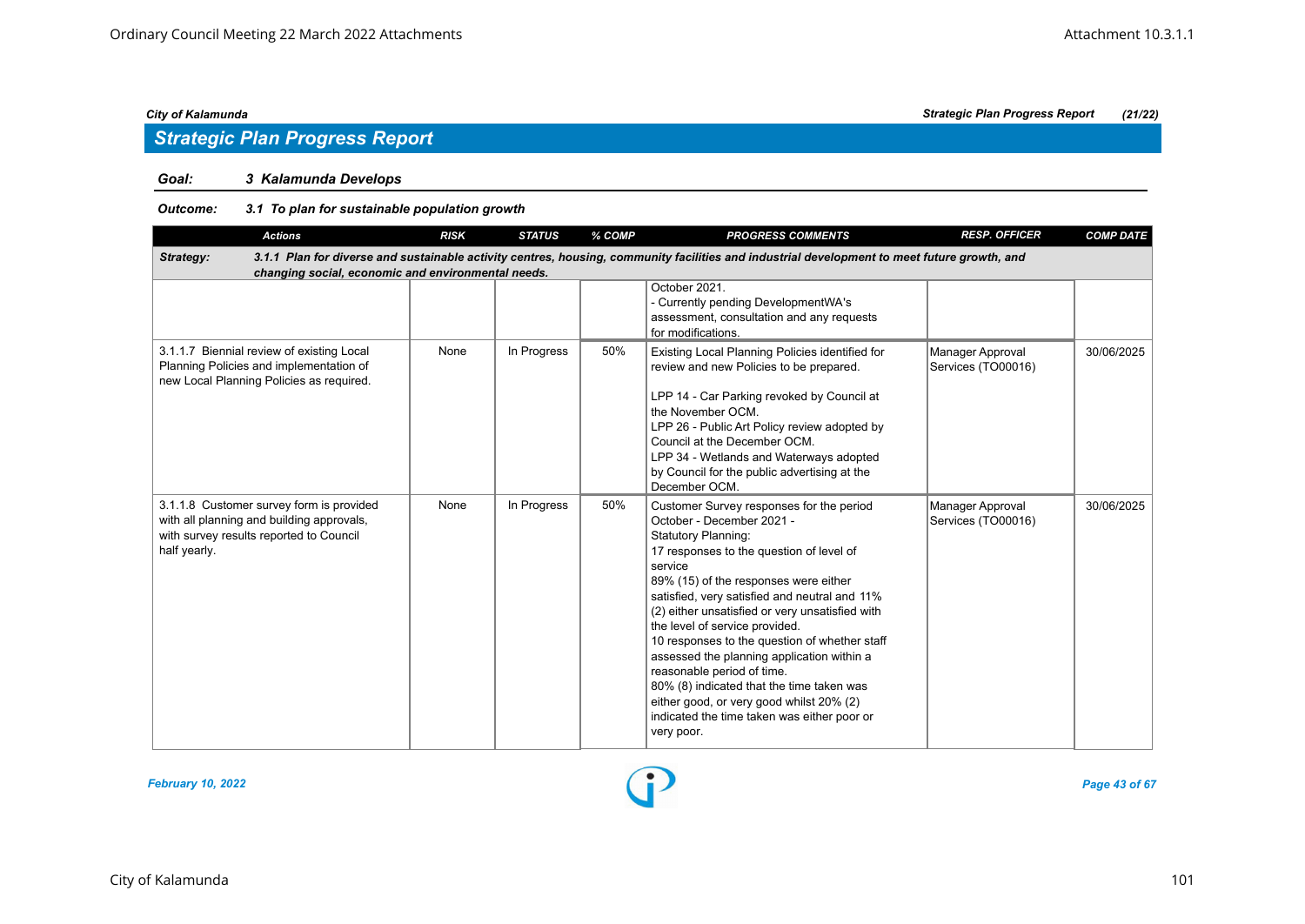### *Goal: 3 Kalamunda Develops*

| <b>Actions</b>                                                                                                                                                                                                  | <b>RISK</b> | <b>STATUS</b> | % COMP | <b>PROGRESS COMMENTS</b>                                                                                                                                                                                                                                                                                                                                                                                                                                                                                                                                                                                                                                         | <b>RESP. OFFICER</b>                   | <b>COMP DATE</b> |  |  |  |  |  |
|-----------------------------------------------------------------------------------------------------------------------------------------------------------------------------------------------------------------|-------------|---------------|--------|------------------------------------------------------------------------------------------------------------------------------------------------------------------------------------------------------------------------------------------------------------------------------------------------------------------------------------------------------------------------------------------------------------------------------------------------------------------------------------------------------------------------------------------------------------------------------------------------------------------------------------------------------------------|----------------------------------------|------------------|--|--|--|--|--|
| 3.1.1 Plan for diverse and sustainable activity centres, housing, community facilities and industrial development to meet future growth, and<br>Strategy:<br>changing social, economic and environmental needs. |             |               |        |                                                                                                                                                                                                                                                                                                                                                                                                                                                                                                                                                                                                                                                                  |                                        |                  |  |  |  |  |  |
|                                                                                                                                                                                                                 |             |               |        | Building:<br>10 responses to the question of level of<br>service<br>90% (10) were either satisfied, very satisfied<br>or neutral and 10% (1) either unsatisfied or<br>very unsatisfied with the level of service<br>provided.<br>5 responses to the question of whether staff<br>assessed the building permit within a<br>reasonable period of time, 80% (4) were<br>satisfied with the period of time taken, with<br>20% (1) unsatisfied.                                                                                                                                                                                                                       |                                        |                  |  |  |  |  |  |
| 3.1.1.10 Ensure planning and building<br>applications are processed within required<br>statutory timeframes.                                                                                                    | None        | In Progress   | 50%    | Planning statistics are reported for Basic (20<br>days), Standard (60 days) and Complex (90<br>days) development applications on a monthly<br>basis. The statistics are reviewed and<br>monitored to ensure compliance with the<br>statutory time frames.<br>Planning Applications processed October -<br>December period:<br>137 development applications processed -<br>97% completed within statutory time frames<br>as follows:<br>Basic development applications (20 days) 40<br>applications, 95% completed on time<br>Standard development applications (60 days)<br>60 applications, 98% completed on time<br>Complex development applications (90 days) | Manager Approval<br>Services (TO00016) | 30/06/2025       |  |  |  |  |  |

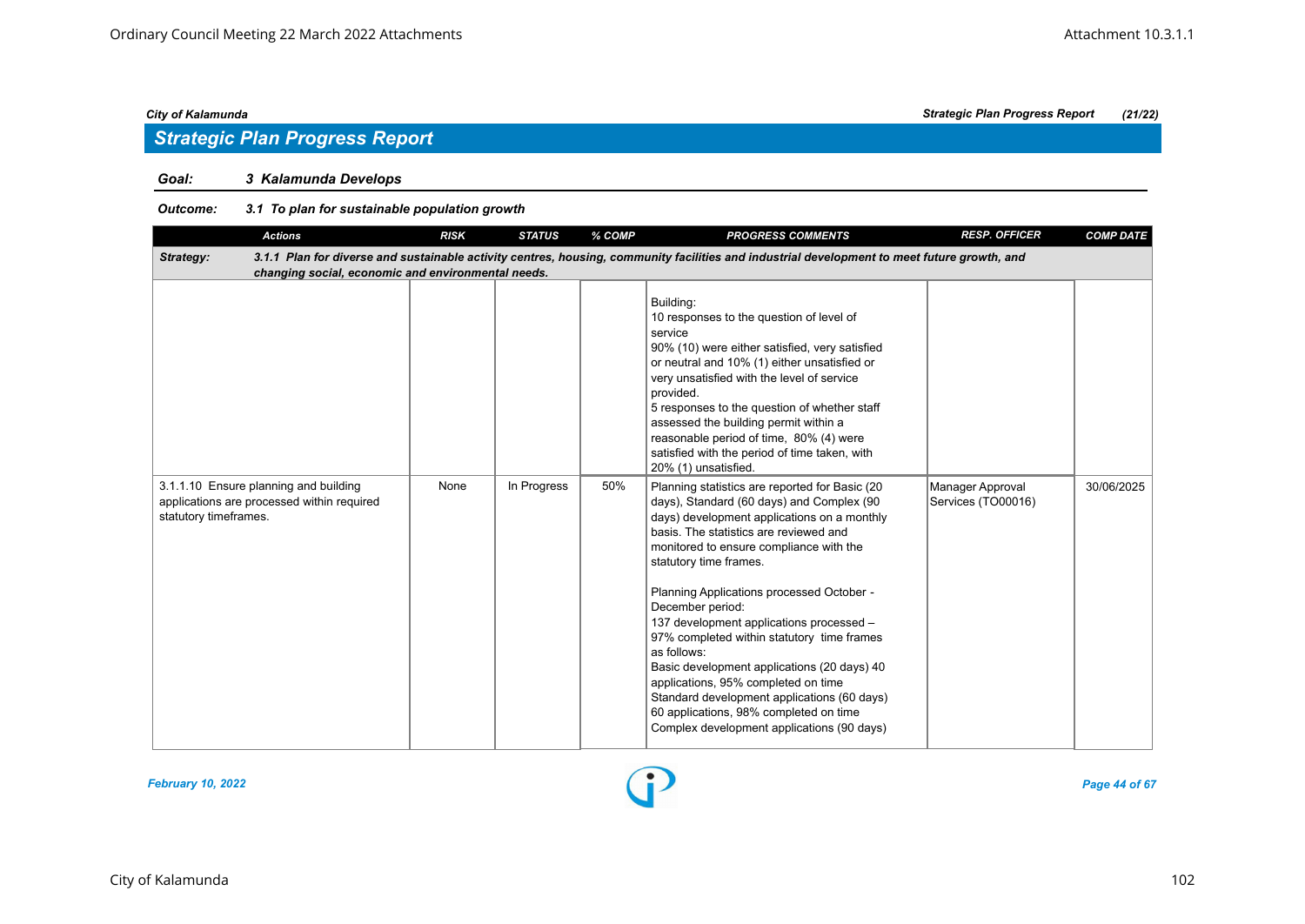## *Strategic Plan Progress Report*

### *Goal: 3 Kalamunda Develops*

| <b>Actions</b>                                                                                                                                                                                                                                                                    | <b>RISK</b> | <b>STATUS</b> | % COMP | <b>PROGRESS COMMENTS</b>                                                                                                                                                                                                                                                                                                                                                                                                                                                                                                                                                                                                                                                  | <b>RESP. OFFICER</b>                    | <b>COMP DATE</b> |  |  |  |  |
|-----------------------------------------------------------------------------------------------------------------------------------------------------------------------------------------------------------------------------------------------------------------------------------|-------------|---------------|--------|---------------------------------------------------------------------------------------------------------------------------------------------------------------------------------------------------------------------------------------------------------------------------------------------------------------------------------------------------------------------------------------------------------------------------------------------------------------------------------------------------------------------------------------------------------------------------------------------------------------------------------------------------------------------------|-----------------------------------------|------------------|--|--|--|--|
| 3.1.1 Plan for diverse and sustainable activity centres, housing, community facilities and industrial development to meet future growth, and<br>Strategy:<br>changing social, economic and environmental needs.                                                                   |             |               |        |                                                                                                                                                                                                                                                                                                                                                                                                                                                                                                                                                                                                                                                                           |                                         |                  |  |  |  |  |
|                                                                                                                                                                                                                                                                                   |             |               |        |                                                                                                                                                                                                                                                                                                                                                                                                                                                                                                                                                                                                                                                                           |                                         |                  |  |  |  |  |
|                                                                                                                                                                                                                                                                                   |             |               |        | 37 applications, 97% completed on time<br>Building Permits July - September period:<br>Certified Building Permits 191 permits<br>processed with 100% completed with the<br>statutory 10 day timeframe.<br>Uncertified Building Permits - 107 processed<br>with 100% completed with the statutory 25 day<br>timeframe.                                                                                                                                                                                                                                                                                                                                                     |                                         |                  |  |  |  |  |
| 3.1.1.11 Finalise and manage the<br>implementation of Local Planning<br>Strategy sub-strategies:<br>- Local Housing Strategy<br>- Activity Centres Strategy<br>- Industrial Development Strategy<br>- Environmental Land Use Planning<br>Strategy<br>- Public Open Space Strategy | None        | In Progress   | 50%    | Public Open Space Strategy:<br>- Public Open Space Strategy adopted by<br>Council in July 2018 and is currently in<br>implementation phase.<br>Industrial Development Strategy:<br>- Industrial Development Strategy adopted by<br>Council in December 2018 and is currently in<br>implementation phase.<br>Environmental Land Use Planning Strategy:<br>- Environmental Land Use Planning Strategy<br>adopted by Council in July 2019 and is<br>currently in implementation phase.<br><b>Activity Centres Strategy:</b><br>- Council adopted March 2021 and is currently<br>in implementation phase.<br>Housing Strategy:<br>- The draft Housing Strategy was adopted by | Manager Strategic<br>Planning (TO00041) | 30/06/2025       |  |  |  |  |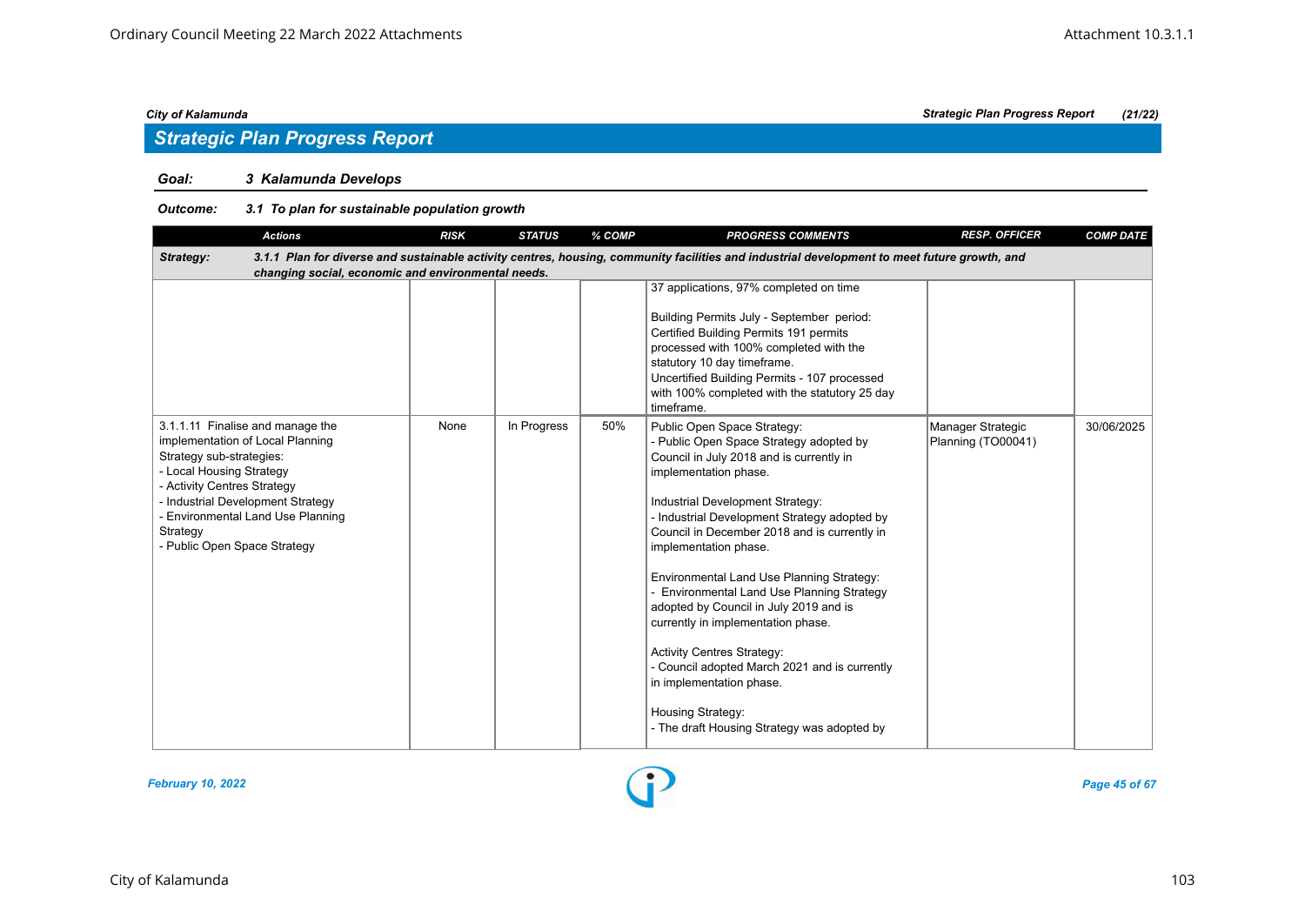## *Strategic Plan Progress Report*

### *Goal: 3 Kalamunda Develops*

| <b>Actions</b>                                     | <b>RISK</b> | <b>STATUS</b> | % COMP | <b>PROGRESS COMMENTS</b>                                                                                                                     | <b>RESP. OFFICER</b> | <b>COMP DATE</b> |
|----------------------------------------------------|-------------|---------------|--------|----------------------------------------------------------------------------------------------------------------------------------------------|----------------------|------------------|
| Strategy:                                          |             |               |        | 3.1.1 Plan for diverse and sustainable activity centres, housing, community facilities and industrial development to meet future growth, and |                      |                  |
| changing social, economic and environmental needs. |             |               |        |                                                                                                                                              |                      |                  |
|                                                    |             |               |        | Council in August 2021 and is currently in                                                                                                   |                      |                  |
|                                                    |             |               |        | implementation phase.                                                                                                                        |                      |                  |
|                                                    |             |               |        |                                                                                                                                              |                      |                  |
|                                                    |             |               |        | <b>Rural Strategy:</b>                                                                                                                       |                      |                  |
|                                                    |             |               |        | - To be assimilated as part of new Local                                                                                                     |                      |                  |
|                                                    |             |               |        | Planning Strategy.                                                                                                                           |                      |                  |
|                                                    |             |               |        | - Rural zone rationalisation analysis well                                                                                                   |                      |                  |
|                                                    |             |               |        | underway.<br>- Pending outcomes from Pickering Brook and                                                                                     |                      |                  |
|                                                    |             |               |        | Surrounds taskforce phase 2.                                                                                                                 |                      |                  |
|                                                    |             |               |        |                                                                                                                                              |                      |                  |
|                                                    |             |               |        | Infrastructure and Servicing Strategy:                                                                                                       |                      |                  |
|                                                    |             |               |        | - the final sub-strategy to the above, to be                                                                                                 |                      |                  |
|                                                    |             |               |        | assimilated into the future Local Planning                                                                                                   |                      |                  |
|                                                    |             |               |        | Strategy.                                                                                                                                    |                      |                  |
|                                                    |             |               |        |                                                                                                                                              |                      |                  |
|                                                    |             |               |        | Local Planning Strategy:                                                                                                                     |                      |                  |
|                                                    |             |               |        | - Project Plan Prepared                                                                                                                      |                      |                  |
|                                                    |             |               |        | - Progressing Local Planning Strategy                                                                                                        |                      |                  |
|                                                    |             |               |        | preparation in accordance with Western                                                                                                       |                      |                  |
|                                                    |             |               |        | Australian Planning Commission Guidelines,                                                                                                   |                      |                  |
|                                                    |             |               |        | utilising research, background analysis,                                                                                                     |                      |                  |
|                                                    |             |               |        | community engagement outcomes from sub                                                                                                       |                      |                  |
|                                                    |             |               |        | strategies. Anticipated draft Strategy report                                                                                                |                      |                  |
|                                                    |             |               |        | will be finalised by Q4 2022.                                                                                                                |                      |                  |
| 3.1.1.12 Undertake a review of Local               | None        | In Progress   | 50%    | Project Plan completed.                                                                                                                      | Manager Approval     | 30/06/2025       |
| Planning Scheme No. 3 in preparation for           |             |               |        |                                                                                                                                              | Services (TO00016)   |                  |
| Local Planning Scheme No.4.                        |             |               |        | Local Planning Scheme review underway,                                                                                                       |                      |                  |
|                                                    |             |               |        | regarding the following elements:                                                                                                            |                      |                  |
|                                                    |             |               |        | Rural analysis;                                                                                                                              |                      |                  |
|                                                    |             |               |        |                                                                                                                                              |                      |                  |

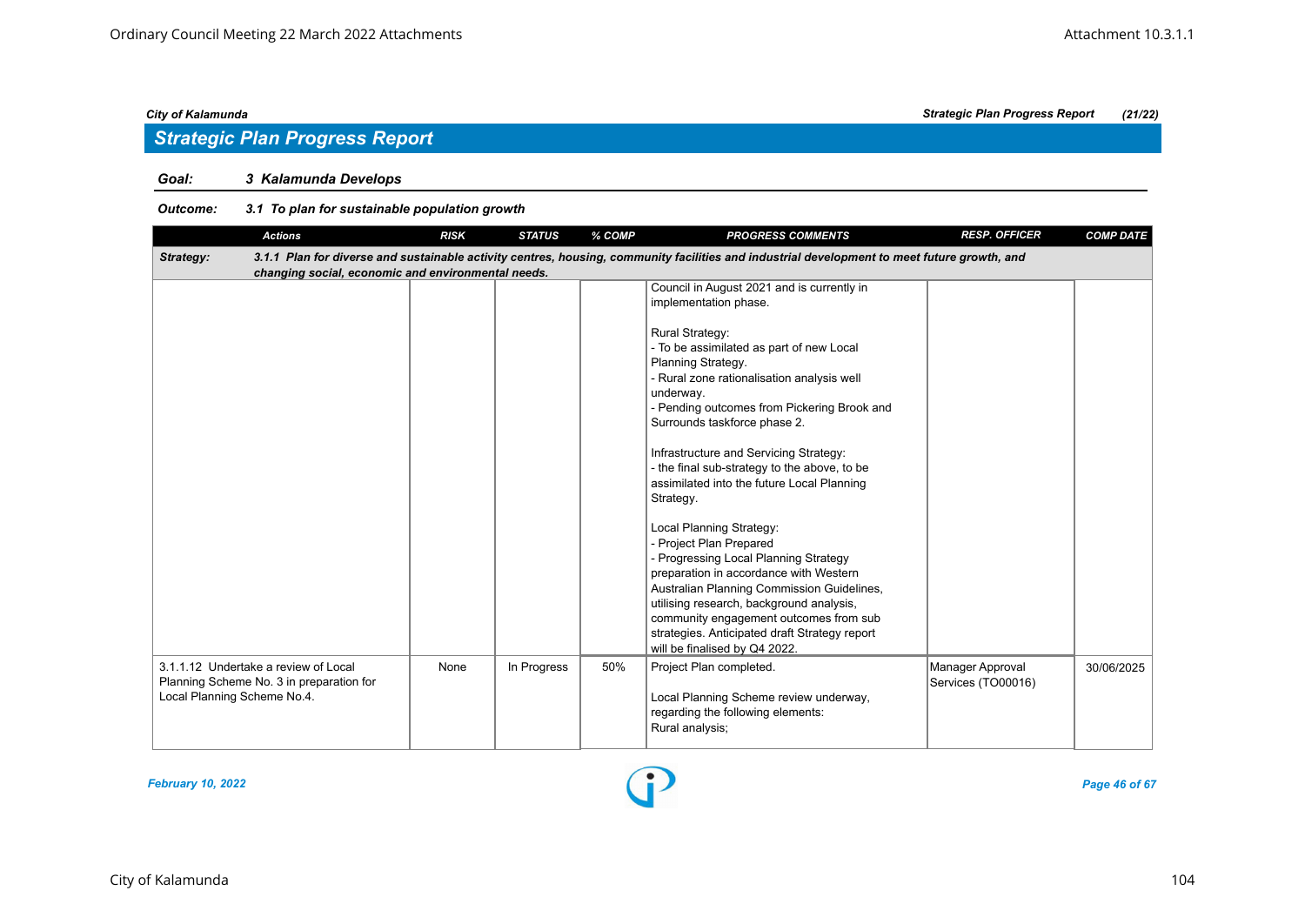### *Goal: 3 Kalamunda Develops*

| <b>Actions</b>                                                                                                                  | <b>RISK</b> | <b>STATUS</b> | % COMP | <b>PROGRESS COMMENTS</b>                                                                                                                                                                                                                                                                                                                              | <b>RESP. OFFICER</b>                    | <b>COMP DATE</b> |
|---------------------------------------------------------------------------------------------------------------------------------|-------------|---------------|--------|-------------------------------------------------------------------------------------------------------------------------------------------------------------------------------------------------------------------------------------------------------------------------------------------------------------------------------------------------------|-----------------------------------------|------------------|
| Strategy:<br>changing social, economic and environmental needs.                                                                 |             |               |        | 3.1.1 Plan for diverse and sustainable activity centres, housing, community facilities and industrial development to meet future growth, and                                                                                                                                                                                                          |                                         |                  |
|                                                                                                                                 |             |               |        | Residential analysis - Dual Density codes;<br>Industrial and commercial:<br>Environmental.<br>Use class table review completed.<br>Work on Scheme text and mapping ongoing.                                                                                                                                                                           |                                         |                  |
| 3.1.1.13 Provide a half yearly report to<br>Council on regulatory planning and<br>building performance of Approval<br>Services. | None        | In Progress   | 50%    | Regulatory Review for the period January -<br>June 2021 presented to Council at the<br>September PAB/OCM.<br>Next review July - December 2021 to be<br>presented to Council at the March OCM.                                                                                                                                                         | Manager Approval<br>Services (TO00016)  | 30/06/2025       |
| 3.1.1.14 Compliance audit of contentious<br>and high-risk planning approvals, as<br>resources permit.                           | None        | In Progress   | 50%    | Ongoing.<br>High risk development applications and<br>associated conditions of approval identified<br>through DCU and planning process for<br>compliance monitoring established.<br>Forrestfield/High Wycombe Stage 1 and<br>associated public art conditions identified as<br>high risk.                                                             | Manager Approval<br>Services (TO00016)  | 30/06/2025       |
| 3.1.1.28 Progress the planning for the<br>Pickering Brook townsite expansion.                                                   | None        | In Progress   | 50%    | Townsite expansion report (Part 1) finalised<br>and issued to the Taskforce for<br>recommendation. Part 1 report and<br>recommendations have now been considered<br>by Council.<br>A Metropolitan Region Scheme (MRS)<br>amendment request was progressed by the<br>Council in March 2021. The Western<br>Australian Planning Commission requires the | Manager Strategic<br>Planning (TO00041) | 30/06/2024       |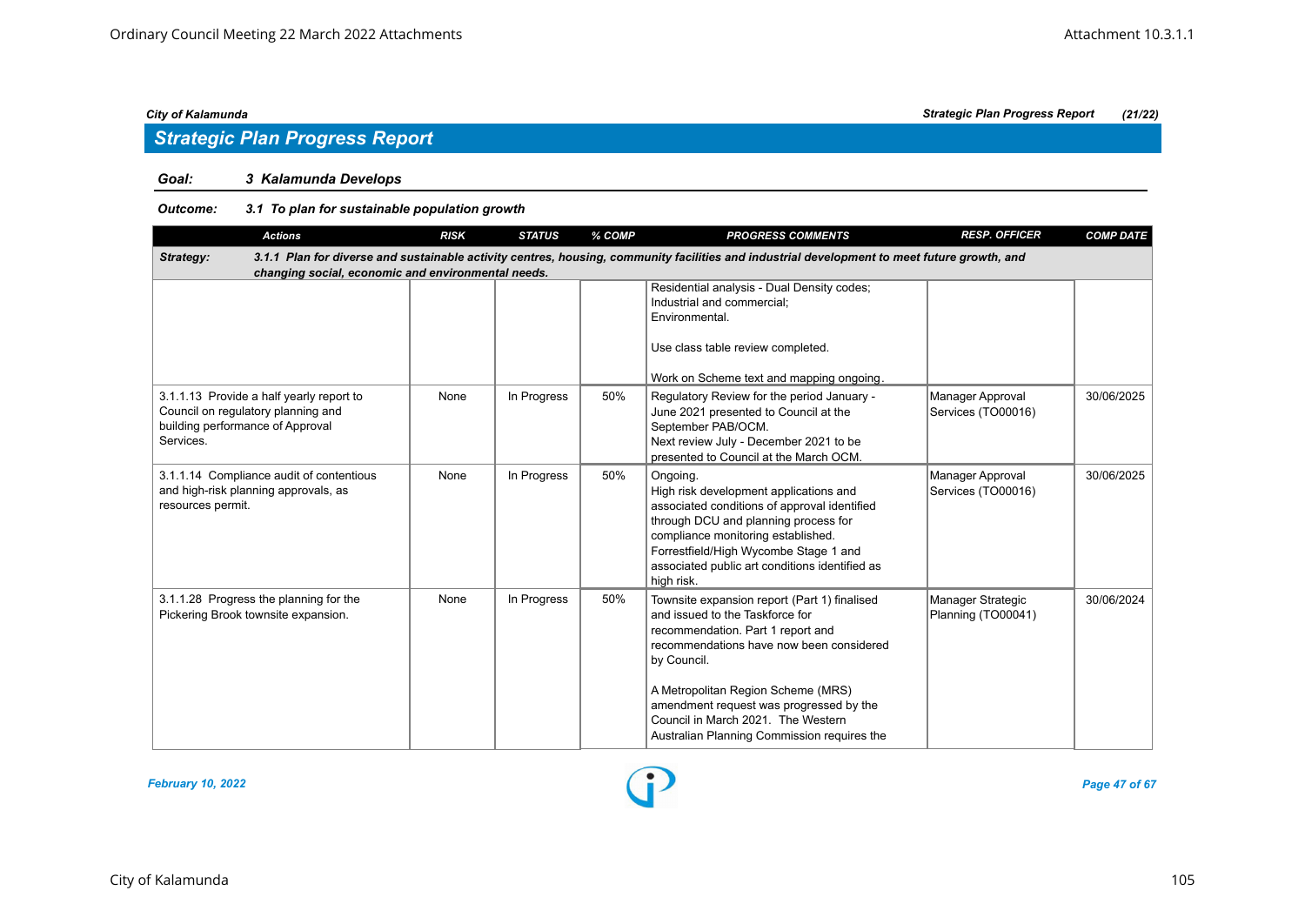## *Strategic Plan Progress Report*

### *Goal: 3 Kalamunda Develops*

| <b>Actions</b>                                                                                                                                                                                                                                                                                                                             | <b>RISK</b> | <b>STATUS</b> | % COMP | <b>PROGRESS COMMENTS</b>                                                                                                                                                                                                                                                                                                                                                                                                                                                                                                                                                                                                                                                                                                                                                                          | <b>RESP. OFFICER</b>                    | <b>COMP DATE</b> |  |  |  |  |  |
|--------------------------------------------------------------------------------------------------------------------------------------------------------------------------------------------------------------------------------------------------------------------------------------------------------------------------------------------|-------------|---------------|--------|---------------------------------------------------------------------------------------------------------------------------------------------------------------------------------------------------------------------------------------------------------------------------------------------------------------------------------------------------------------------------------------------------------------------------------------------------------------------------------------------------------------------------------------------------------------------------------------------------------------------------------------------------------------------------------------------------------------------------------------------------------------------------------------------------|-----------------------------------------|------------------|--|--|--|--|--|
| Strategy:<br>3.1.1 Plan for diverse and sustainable activity centres, housing, community facilities and industrial development to meet future growth, and<br>changing social, economic and environmental needs.                                                                                                                            |             |               |        |                                                                                                                                                                                                                                                                                                                                                                                                                                                                                                                                                                                                                                                                                                                                                                                                   |                                         |                  |  |  |  |  |  |
|                                                                                                                                                                                                                                                                                                                                            |             |               |        | District Water Management Strategy to be<br>updated prior to initiating the amendment.<br>This work is anticipated to be completed in<br>Q2/Q3 2022 and the MRS Amendment<br>formally presented to the WAPC for initiation<br>in the second half of 2022.                                                                                                                                                                                                                                                                                                                                                                                                                                                                                                                                         |                                         |                  |  |  |  |  |  |
| 3.1.1.29 Progress investigations to<br>ensure the highest and best use of the<br>City's freehold land assets for reporting to<br>Council.                                                                                                                                                                                                  | None        | In Progress   | 50%    | Investigations underway for various sites in<br>Kalamunda and Forrestfield.                                                                                                                                                                                                                                                                                                                                                                                                                                                                                                                                                                                                                                                                                                                       | Manager Strategic<br>Planning (TO00041) | 30/06/2025       |  |  |  |  |  |
| 3.1.1.30 Prepare and review<br>Development Contribution Plans for the<br>City's development areas including:<br>a) Forrestfield / High Wycombe Industrial<br>Area (existing).<br>b) Cell 9 Guided Development Scheme<br>(existing).<br>c) Maddington Kenwick Strategic<br>Employment Area (proposed).<br>d) Forrestfield North (proposed). | None        | In Progress   | 50%    | Regarding the Maddington, Kenwick Strategic<br>Employment Area (MKSEA), ongoing liaison<br>with the City of Gosnells and WAPC regarding<br>the future construction and administration of<br>the DCP. Engineering Consultants have<br>prepared detailed design and approvals for<br>the upgrade of the Welshpool Road East and<br>Coldwell Road intersection.<br>For the Forrestfield Industrial Area Stage 1<br>Development Contribution Area, designs were<br>commenced for the upgrade of Milner Road<br>and Sultana Road West, however these are<br>now on hold as they are not funded at this<br>time.<br>Extensive traffic modelling reports, stormwater<br>strategies and community needs assessments<br>have been reviewed for the High Wycombe<br>South Development Area Transit Oriented | Manager Strategic<br>Planning (TO00041) | 30/06/2025       |  |  |  |  |  |

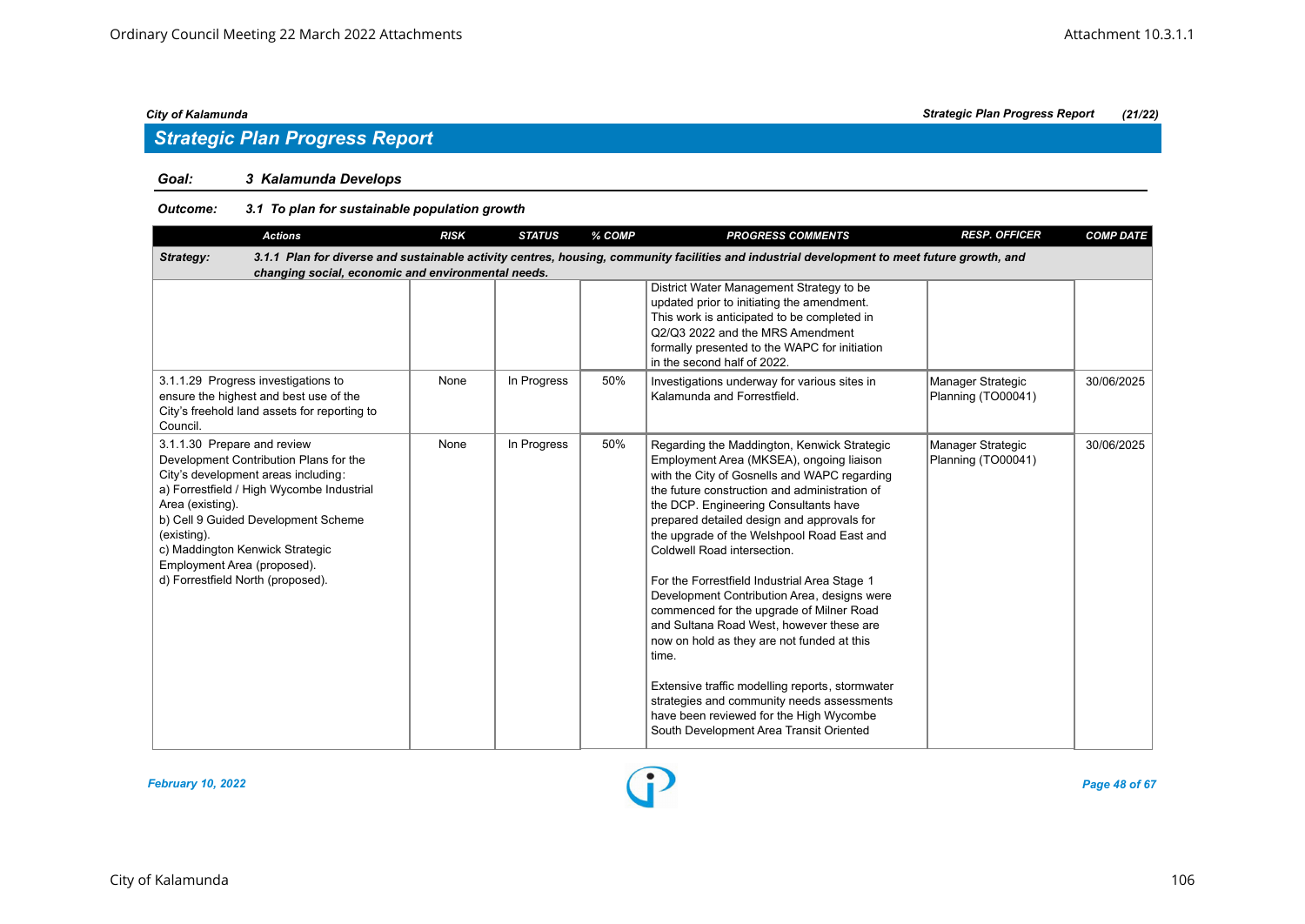## *Strategic Plan Progress Report*

#### *Goal: 3 Kalamunda Develops*

#### *Outcome: 3.1 To plan for sustainable population growth*

|                                                                                                                                                           | Actions                                            | <b>RISK</b> | <b>STATUS</b> | % COMP | <b>PROGRESS COMMENTS</b>                   | <b>RESP. OFFICER</b> | <b>COMP DATE</b> |  |  |  |  |
|-----------------------------------------------------------------------------------------------------------------------------------------------------------|----------------------------------------------------|-------------|---------------|--------|--------------------------------------------|----------------------|------------------|--|--|--|--|
| 3.1.1 Plan for diverse and sustainable activity centres, housing, community facilities and industrial development to meet future growth, and<br>Strategy: |                                                    |             |               |        |                                            |                      |                  |  |  |  |  |
|                                                                                                                                                           | changing social, economic and environmental needs. |             |               |        |                                            |                      |                  |  |  |  |  |
|                                                                                                                                                           |                                                    |             |               |        | Development precinct and the Residential   |                      |                  |  |  |  |  |
|                                                                                                                                                           |                                                    |             |               |        | Precinct.                                  |                      |                  |  |  |  |  |
|                                                                                                                                                           |                                                    |             |               |        |                                            |                      |                  |  |  |  |  |
|                                                                                                                                                           |                                                    |             |               |        | Under the Wattle Grove Cell 9 scheme, Hale |                      |                  |  |  |  |  |
|                                                                                                                                                           |                                                    |             |               |        | Road has been upgraded as reported through |                      |                  |  |  |  |  |
|                                                                                                                                                           |                                                    |             |               |        | the capital works program.                 |                      |                  |  |  |  |  |

#### *Outcome: 3.2 To connect the community to key centres of activity, employment, and quality amenities*

| <b>Actions</b>                                                                               | <b>RISK</b> | <b>STATUS</b> | % COMP | <b>PROGRESS COMMENTS</b>                                                                                                                                                                                                                                                                                                                                                                        | <b>RESP. OFFICER</b>                                    | <b>COMP DATE</b> |  |  |  |  |  |
|----------------------------------------------------------------------------------------------|-------------|---------------|--------|-------------------------------------------------------------------------------------------------------------------------------------------------------------------------------------------------------------------------------------------------------------------------------------------------------------------------------------------------------------------------------------------------|---------------------------------------------------------|------------------|--|--|--|--|--|
| 3.2.1 Ensure existing assets are maintained to meet community expectations.<br>Strategy:     |             |               |        |                                                                                                                                                                                                                                                                                                                                                                                                 |                                                         |                  |  |  |  |  |  |
| 3.2.1.8 Prepare and implement the<br>Strategic Asset Management Plan.                        | None        | In Progress   | 50%    | Internal workshops to determine the City's<br>level of Asset Management Maturity have<br>been completed. Results will be incorporated<br>into a new Strategic Asset Management Plan<br>in early 2022. The work on the plan was<br>delayed due to a key staff vacancy that has<br>now been filled.                                                                                               | Manager Asset<br>Planning (TO00018)                     | 30/06/2025       |  |  |  |  |  |
| 3.2.1.13 Develop maintenance programs<br>aligned to greater focus on planned<br>maintenance. | None        | In Progress   | 15%    | This project will be undertaken over three<br>years, with the following annual milestones -<br>FY2021/22 - Review of current reactive versus<br>planned maintenance activities.<br>FY2022/23 - Development of Business Case<br>to implement new systems and processes.<br>FY2023/24 - Implementation of new systems<br>and processes.<br>FY2021/22 works are due to commence end<br>April 2022. | Manager Asset &<br><b>Waste Operations</b><br>(TO00017) | 30/06/2024       |  |  |  |  |  |

*February 10, 2022 Page 49 of 67*

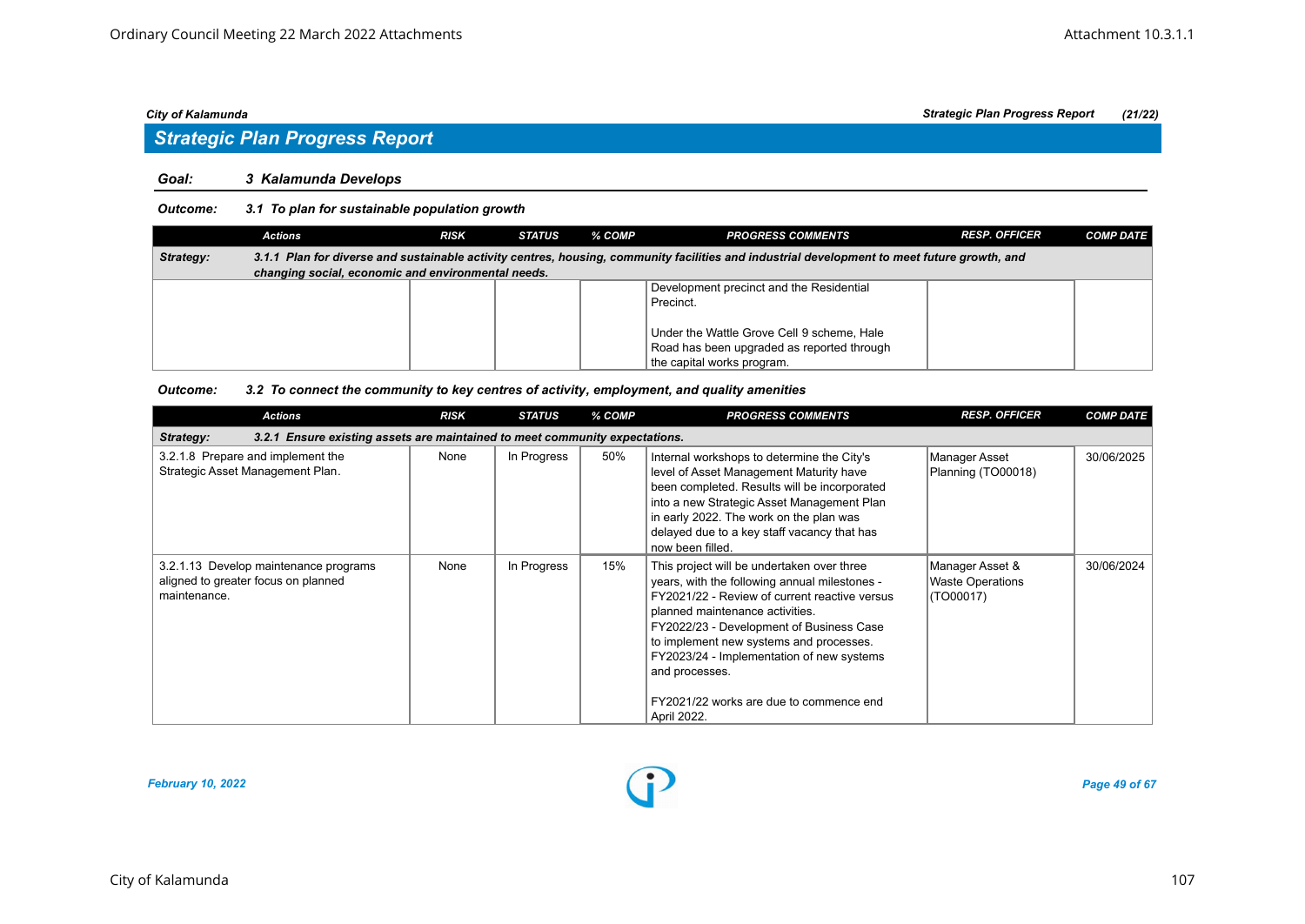## *Strategic Plan Progress Report*

#### *Goal: 3 Kalamunda Develops*

#### *Outcome: 3.2 To connect the community to key centres of activity, employment, and quality amenities*

| <b>Actions</b>                                                                                                                                                | <b>RISK</b> | <b>STATUS</b> | % COMP | <b>PROGRESS COMMENTS</b>                                                                                                                                                                                                                                                                                                                                                                                                                                                                                                                                                                                                                                                                                                                                                                                                                                                                                                                                                                                                                          | <b>RESP. OFFICER</b>                                 | <b>COMP DATE</b> |
|---------------------------------------------------------------------------------------------------------------------------------------------------------------|-------------|---------------|--------|---------------------------------------------------------------------------------------------------------------------------------------------------------------------------------------------------------------------------------------------------------------------------------------------------------------------------------------------------------------------------------------------------------------------------------------------------------------------------------------------------------------------------------------------------------------------------------------------------------------------------------------------------------------------------------------------------------------------------------------------------------------------------------------------------------------------------------------------------------------------------------------------------------------------------------------------------------------------------------------------------------------------------------------------------|------------------------------------------------------|------------------|
| Strategy:<br>community.                                                                                                                                       |             |               |        | 3.2.2 Develop improvement plans for City assets such as parks, community facilities and playgrounds to meet the changing needs of the                                                                                                                                                                                                                                                                                                                                                                                                                                                                                                                                                                                                                                                                                                                                                                                                                                                                                                             |                                                      |                  |
| 3.2.2.2 Review and implement the<br>Community Facilities Plan.                                                                                                | None        | In Progress   | 50%    | Dave Lanfear Consulting (DLC) has been<br>appointed to update the Community Facilities<br>Plan 2019-2039. Progress to date includes:<br>- Completed a literature review and<br>demographic analysis.<br>- Review of usage data, analysing adjoining<br>local government provision and industry<br>trends and benchmarking.<br>- Four consultation sessions have been held,<br>plus a community survey.<br>- Community consultation findings and<br>recommendations were workshopped with<br>City Officers, with a draft report being provided<br>to the City.<br>- During 20/21 a draft report was developed,<br>however was delayed given the need to await<br>the finalisation of key facility planning studies<br>(Aquatics Study, Hartfield Park, Scott Reserve<br>& Libraries Review) within the City that will<br>influence the project.<br>- In 2021/22 the draft report will be reviewed<br>and updated based on the outcome of the<br>various key facility planning studies and<br>subsequently workshopped with Councillors in<br>2022. | Manager Community<br>Development<br>(DE00007)        | 30/06/2023       |
| 3.2.2.3 Undertake community<br>consultation and develop high level<br>concept ideas for redevelopment of<br>district and regional level parks as<br>required. | None        | In Progress   | 50%    | During the 2021 State Election, the City of<br>Kalamunda received \$1m towards an All<br>Inclusive Playground in the Forrestfield area.<br>Progress to date includes:<br>- Officers have undertaken a site options                                                                                                                                                                                                                                                                                                                                                                                                                                                                                                                                                                                                                                                                                                                                                                                                                                | <b>Manager Community</b><br>Development<br>(DE00007) | 30/06/2025       |

*February 10, 2022 Page 50 of 67*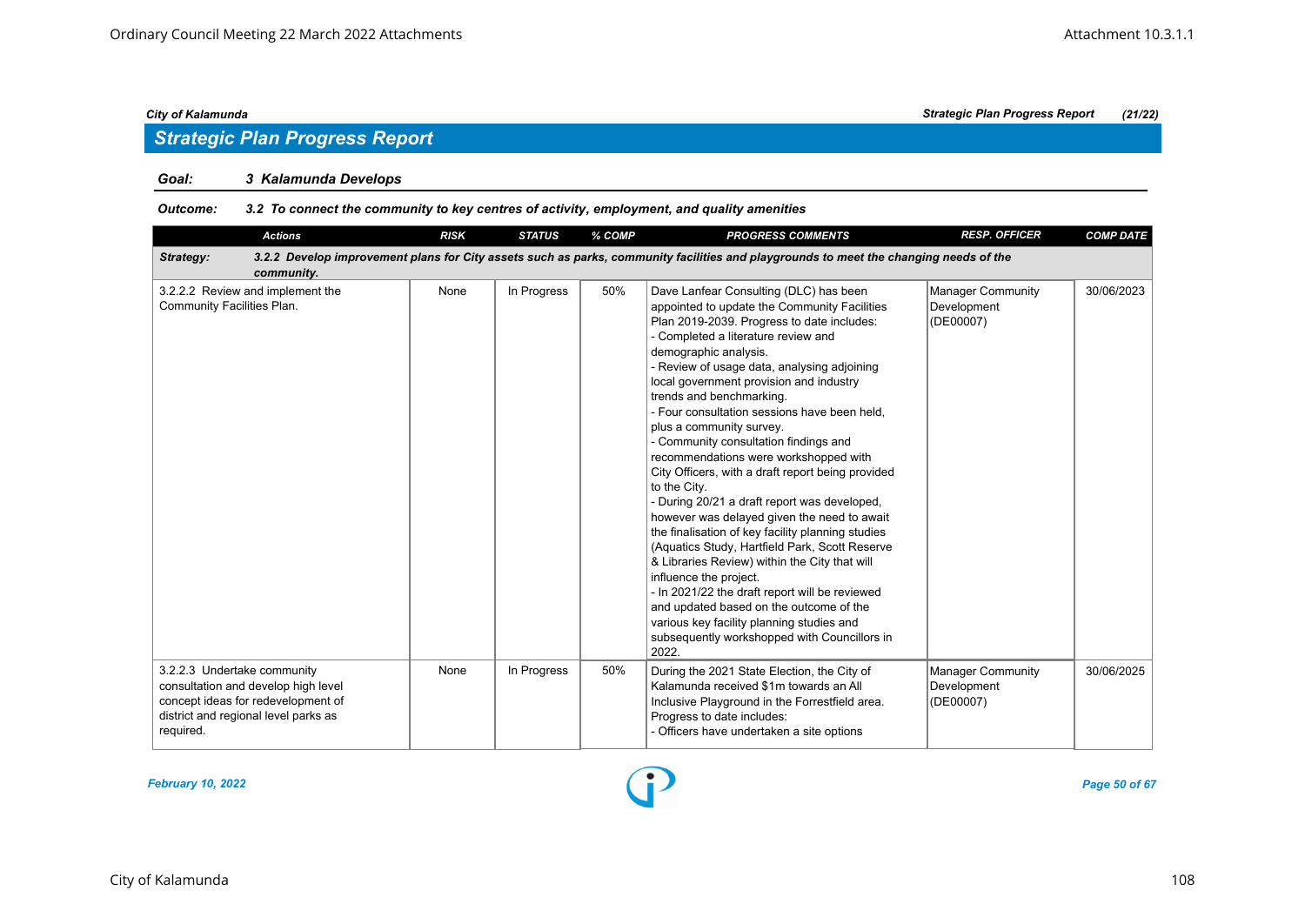## *Strategic Plan Progress Report*

#### *Goal: 3 Kalamunda Develops*

#### *Outcome: 3.2 To connect the community to key centres of activity, employment, and quality amenities*

| <b>Actions</b>                           | <b>RISK</b> | <b>STATUS</b> | % COMP | <b>PROGRESS COMMENTS</b>                                                                                                              | <b>RESP. OFFICER</b>          | <b>COMP DATE</b> |
|------------------------------------------|-------------|---------------|--------|---------------------------------------------------------------------------------------------------------------------------------------|-------------------------------|------------------|
| Strategy:                                |             |               |        | 3.2.2 Develop improvement plans for City assets such as parks, community facilities and playgrounds to meet the changing needs of the |                               |                  |
| community.                               |             |               |        |                                                                                                                                       |                               |                  |
|                                          |             |               |        | analysis to determine location options, with                                                                                          |                               |                  |
|                                          |             |               |        | recommendation to be presented to                                                                                                     |                               |                  |
|                                          |             |               |        | Councillors for consideration. Following                                                                                              |                               |                  |
|                                          |             |               |        | determination by Council of a preferred site,                                                                                         |                               |                  |
|                                          |             |               |        | the City will progress community consultation                                                                                         |                               |                  |
|                                          |             |               |        | with the local community and commence the                                                                                             |                               |                  |
|                                          |             |               |        | detailed design process.                                                                                                              |                               |                  |
|                                          |             |               |        | - Officers are currently working with the State                                                                                       |                               |                  |
|                                          |             |               |        | Government to develop a funding agreement                                                                                             |                               |                  |
|                                          |             |               |        | for this project.                                                                                                                     |                               |                  |
|                                          |             |               |        | - Refer to Action Item: 1.2.3.7 for an update on                                                                                      |                               |                  |
|                                          |             |               |        | Stirk Park (District Level Park).                                                                                                     |                               |                  |
| 3.2.2.4 Undertake concept and detailed   | None        | In Progress   | 75%    | Stirk Park Playground and Skate Park detail                                                                                           | <b>Manager Asset Delivery</b> | 30/06/2025       |
| design and delivery of approved concept  |             |               |        | design is on program to have final designs                                                                                            | (PD00004)                     |                  |
| plans for park and playground upgrades   |             |               |        | and costs by end June 2022.                                                                                                           |                               |                  |
| as required.                             |             |               |        | Gladys Newton Park design is complete and                                                                                             |                               |                  |
|                                          |             |               |        | out for community feedback.                                                                                                           |                               |                  |
|                                          |             |               |        | Fleming Reserve design to commence this                                                                                               |                               |                  |
|                                          |             |               |        | quarter.                                                                                                                              |                               |                  |
|                                          |             |               |        | Mackenzie Park upgrade underway.                                                                                                      |                               |                  |
| <b>Actions</b>                           | <b>RISK</b> | <b>STATUS</b> | % COMP | <b>PROGRESS COMMENTS</b>                                                                                                              | <b>RESP. OFFICER</b>          | <b>COMP DATE</b> |
| Strategy:                                |             |               |        | 3.2.3 Provide and advocate for improved transport solutions and better connectivity through integrated transport planning.            |                               |                  |
| 3.2.3.1 Prepare the transport strategy   | None        | In Progress   | 50%    | The first major action to prepare the strategy                                                                                        | Manager Asset                 | 30/06/2024       |
| 'Kalamunda Moving, A Transport and       |             |               |        | is to prepare a traffic model for the City.                                                                                           | Planning (TO00018)            |                  |
| Road Safety Strategy' as per the project |             |               |        | KCTT, an engineering consultancy company,                                                                                             |                               |                  |
| plan.                                    |             |               |        | have been appointed and will be preparing the                                                                                         |                               |                  |
|                                          |             |               |        | model over the next six months. This will                                                                                             |                               |                  |
|                                          |             |               |        | cover all distributor roads in the City, with                                                                                         |                               |                  |
|                                          |             |               |        | forecast traffic volumes to 2041, and an                                                                                              |                               |                  |
|                                          |             |               |        | assessment of key impacts arising from that                                                                                           |                               |                  |

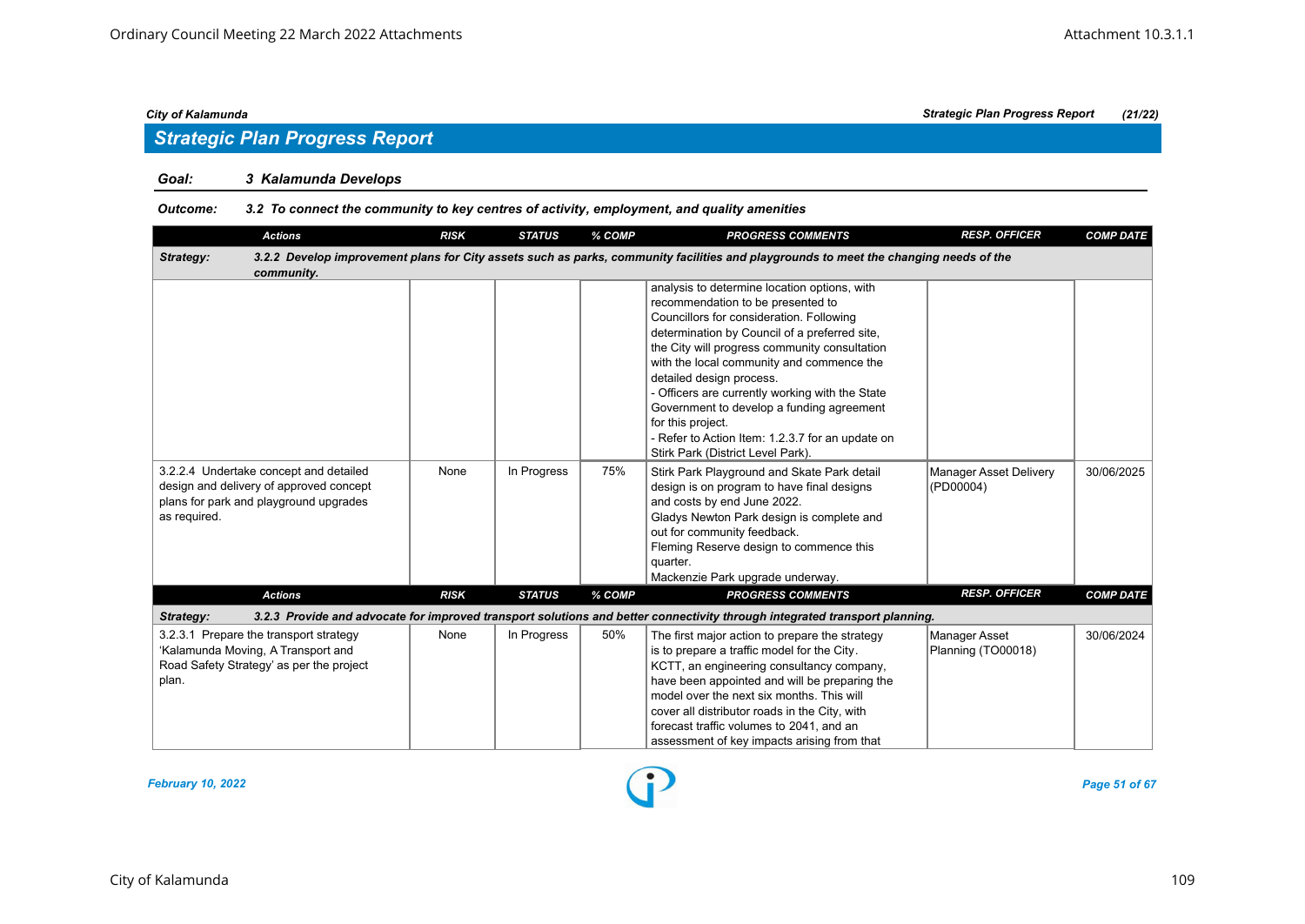#### *Goal: 3 Kalamunda Develops*

#### *Outcome: 3.2 To connect the community to key centres of activity, employment, and quality amenities*

| <b>Actions</b>                                                                                                                                                                                                | <b>RISK</b> | <b>STATUS</b> | % COMP | <b>PROGRESS COMMENTS</b>                                                                                                                                                                                                                                                                                                                                                                                                                                                                                                                                                                                                                                                                                                                                                                 | <b>RESP. OFFICER</b>                | <b>COMP DATE</b> |  |  |  |  |
|---------------------------------------------------------------------------------------------------------------------------------------------------------------------------------------------------------------|-------------|---------------|--------|------------------------------------------------------------------------------------------------------------------------------------------------------------------------------------------------------------------------------------------------------------------------------------------------------------------------------------------------------------------------------------------------------------------------------------------------------------------------------------------------------------------------------------------------------------------------------------------------------------------------------------------------------------------------------------------------------------------------------------------------------------------------------------------|-------------------------------------|------------------|--|--|--|--|
| 3.2.3 Provide and advocate for improved transport solutions and better connectivity through integrated transport planning.<br>Strategy:                                                                       |             |               |        |                                                                                                                                                                                                                                                                                                                                                                                                                                                                                                                                                                                                                                                                                                                                                                                          |                                     |                  |  |  |  |  |
|                                                                                                                                                                                                               |             |               |        | modelling. The model will also be endorsed by<br>Main Roads WA thus enabling developers to<br>reference the information in any applications.                                                                                                                                                                                                                                                                                                                                                                                                                                                                                                                                                                                                                                             |                                     |                  |  |  |  |  |
| 3.2.3.2 Implement, subject to funding, the<br>Bicycle Plan 2017 and its recommended<br>actions and projects, to promote and<br>improve cycling in the City. Undertake a<br>formal five-yearly review in 2022. | None        | In Progress   | 50%    | Projects continue to be identified, scoped,<br>budgeted and delivered as per the original<br>program, subject to capital funding allocation.<br>The City is pleased to have won a Planning<br>Institute of Australia (WA) award for the High<br>Wycombe Local Route, which connects the<br>Kiandra Way area to the train station.<br>Construction of a new shared path along<br>Berkshire Road and Dundas Road connecting<br>to the train station will start in February,<br>subject to tender approval. Concept work with<br>community consultation will also be<br>undertaken through February and March 2022<br>on new proposed cycle routes along Kiandra<br>Way High Wycombe, and Sussex Road<br>Forrestfield. The overall Bicycle Plan is<br>intended to be reviewed in late 2022. | Manager Asset<br>Planning (TO00018) | 30/06/2025       |  |  |  |  |

#### *Outcome: 3.3 To develop and enhance the City's economy*

|                                                                                 | Actions                                                                                                                    | <b>RISK</b> | <b>STATUS</b> | % COMP | <b>PROGRESS COMMENTS</b>                                                                                                                                              | <b>RESP. OFFICER</b>                                | <b>COMP DATE</b> |  |  |  |
|---------------------------------------------------------------------------------|----------------------------------------------------------------------------------------------------------------------------|-------------|---------------|--------|-----------------------------------------------------------------------------------------------------------------------------------------------------------------------|-----------------------------------------------------|------------------|--|--|--|
| 3.3.1 Facilitate and support the success and growth of businesses.<br>Strategy: |                                                                                                                            |             |               |        |                                                                                                                                                                       |                                                     |                  |  |  |  |
|                                                                                 | 3.3.1.1 Deliver the initiatives and targets<br>from the Economic Development Strategy<br>(2017-2022) for the current year. | None        | In Progress   | 50%    | The City continues to collaborate positively<br>with the Kalamunda Chamber of Commerce<br>and is currently focused on the development<br>of an Investment Prospectus. | Manager Economic &<br>Cultural Services<br>(CSS001) | 30/06/2023       |  |  |  |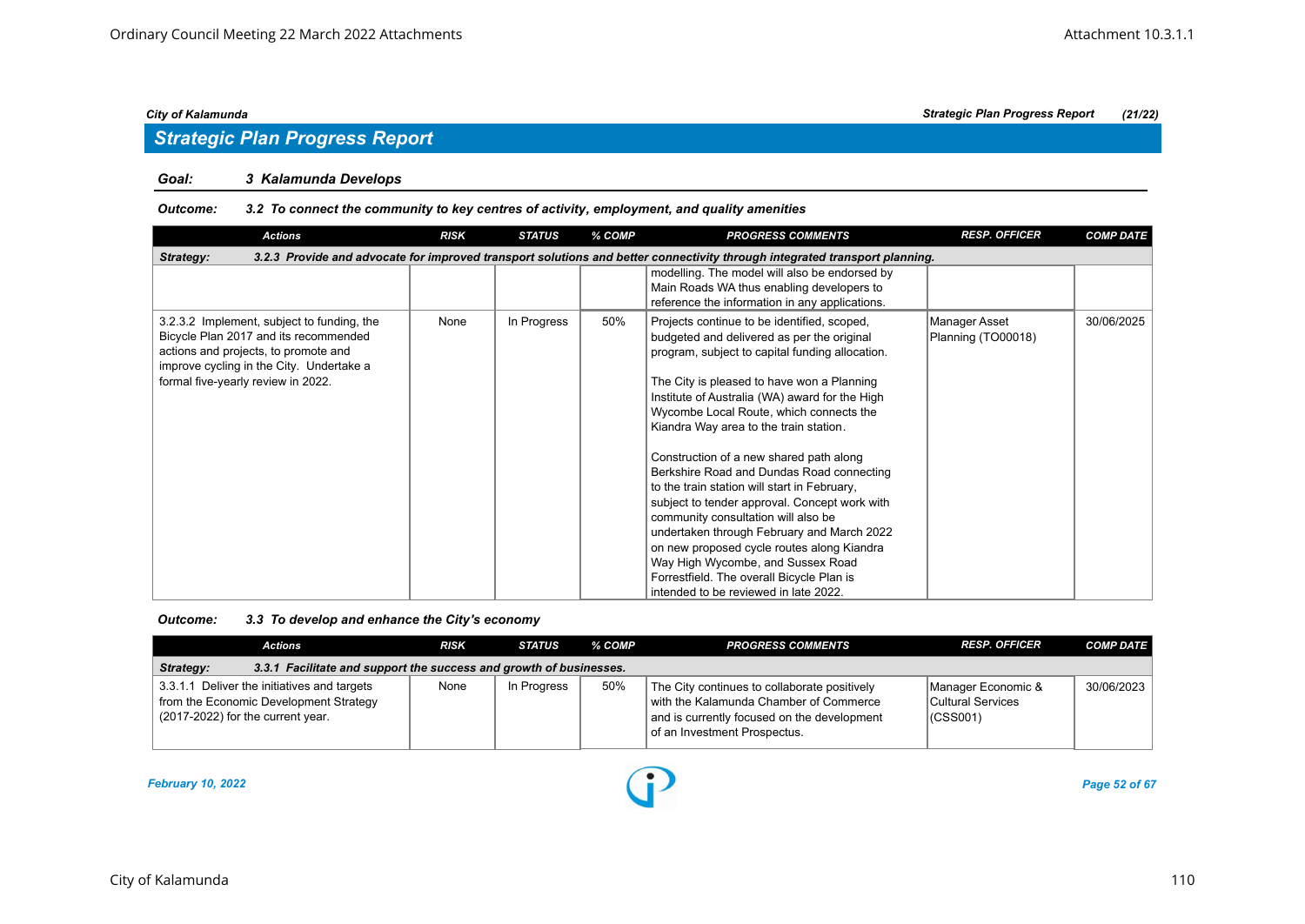#### *Goal: 3 Kalamunda Develops*

#### *Outcome: 3.3 To develop and enhance the City's economy*

| <b>Actions</b>                                                                                                                              | <b>RISK</b> | <b>STATUS</b> | % COMP | <b>PROGRESS COMMENTS</b>                                                                                                                                                                                                                                                                                                                                                                                                                                                                                                                                                                                                                      | <b>RESP. OFFICER</b>                                       | <b>COMP DATE</b> |
|---------------------------------------------------------------------------------------------------------------------------------------------|-------------|---------------|--------|-----------------------------------------------------------------------------------------------------------------------------------------------------------------------------------------------------------------------------------------------------------------------------------------------------------------------------------------------------------------------------------------------------------------------------------------------------------------------------------------------------------------------------------------------------------------------------------------------------------------------------------------------|------------------------------------------------------------|------------------|
| 3.3.1 Facilitate and support the success and growth of businesses.<br>Strategy:                                                             |             |               |        |                                                                                                                                                                                                                                                                                                                                                                                                                                                                                                                                                                                                                                               |                                                            |                  |
|                                                                                                                                             |             |               |        | Buy local continues with input from Chamber<br>and Bendigo Bank.                                                                                                                                                                                                                                                                                                                                                                                                                                                                                                                                                                              |                                                            |                  |
| 3.3.1.4 Commence and complete a<br>review and update the Economic<br>Development Strategy.                                                  | None        | Not Started   | $0\%$  | Not commenced - awaiting new staff member<br>within the Economic arena to facilitate<br>movement on the review. Expected<br>commencement January 2022.                                                                                                                                                                                                                                                                                                                                                                                                                                                                                        | Manager Economic &<br><b>Cultural Services</b><br>(CSS001) | 30/06/2023       |
| <b>Actions</b>                                                                                                                              | <b>RISK</b> | <b>STATUS</b> | % COMP | <b>PROGRESS COMMENTS</b>                                                                                                                                                                                                                                                                                                                                                                                                                                                                                                                                                                                                                      | <b>RESP. OFFICER</b>                                       | <b>COMP DATE</b> |
| 3.3.2 Attract and enable new investment opportunities.<br>Strategy:                                                                         |             |               |        |                                                                                                                                                                                                                                                                                                                                                                                                                                                                                                                                                                                                                                               |                                                            |                  |
| 3.3.2.2 Support and participate in LINK<br>WA Alliance to optimise freight and<br>logistics opportunities.                                  | None        | In Progress   | 55%    | Alliance currently working on an investment<br>prospectus for Freight & Logistics across the<br>region. Monthly meetings continuing.<br>Commitment from Steering Group to support<br>for a further financial year. Director of<br>Corporate Services now Chair of the Steering<br>Committee. Communications plan complete<br>and currently sourcing projects for the next<br>year, however, investment prospectus will<br>remain the key focus.<br>Met with members and visited the Driver<br>Training programme for Heavy Goods Vehicle<br>in freight and logistics park. Investment<br>prospectus ongoing and scoping study in<br>progress. | Manager Economic &<br>Cultural Services<br>(CSS001)        | 30/06/2025       |
| 3.3.2.3 Develop and promote an<br>investment prospectus and collateral to<br>target and attract new business and<br>industry opportunities. | None        | In Progress   | 50%    | Kalamunda Economic Development Advisory<br>Committee have completed two workshops<br>with regards the investment prospectus.<br>Members are currently evaluating draft<br>investment prospectus with a view to<br>completion of a robust offering within the<br>21/22 financial year. Three areas for                                                                                                                                                                                                                                                                                                                                         | Manager Economic &<br><b>Cultural Services</b><br>(CSS001) | 30/06/2025       |

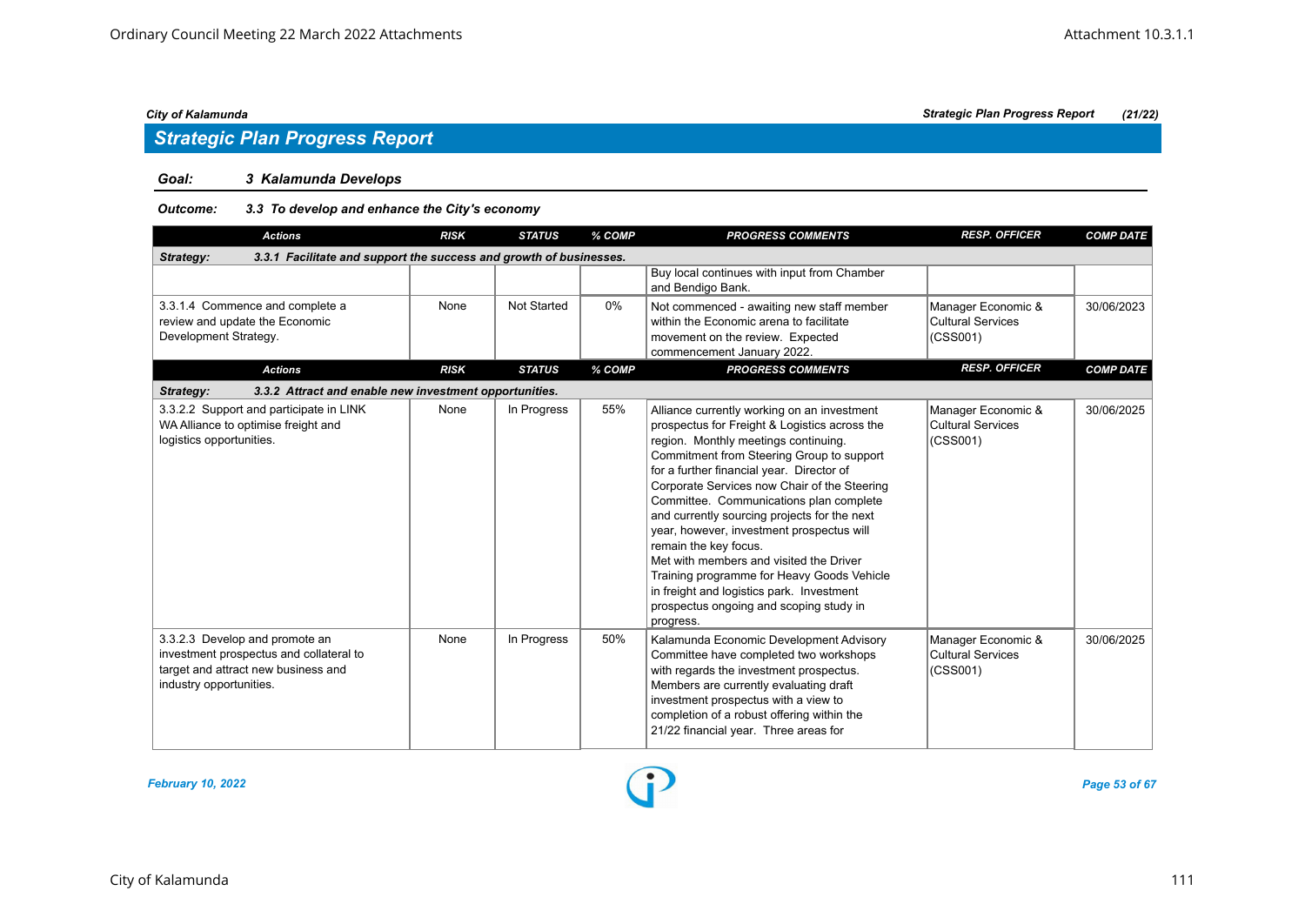### *Goal: 3 Kalamunda Develops*

#### *Outcome: 3.3 To develop and enhance the City's economy*

| <b>Actions</b>                                                                                                                                                                                                                                               | <b>RISK</b> | <b>STATUS</b> | % COMP | <b>PROGRESS COMMENTS</b>                                                                                                                                                                                                                                                                                                                                                                                                                                                                                                                                                                         | <b>RESP. OFFICER</b>                                       | <b>COMP DATE</b> |  |  |  |
|--------------------------------------------------------------------------------------------------------------------------------------------------------------------------------------------------------------------------------------------------------------|-------------|---------------|--------|--------------------------------------------------------------------------------------------------------------------------------------------------------------------------------------------------------------------------------------------------------------------------------------------------------------------------------------------------------------------------------------------------------------------------------------------------------------------------------------------------------------------------------------------------------------------------------------------------|------------------------------------------------------------|------------------|--|--|--|
| 3.3.2 Attract and enable new investment opportunities.<br>Strategy:                                                                                                                                                                                          |             |               |        |                                                                                                                                                                                                                                                                                                                                                                                                                                                                                                                                                                                                  |                                                            |                  |  |  |  |
|                                                                                                                                                                                                                                                              |             |               |        | Economic Development have been<br>highlighted, the Investment Prospectus will be<br>the key piece of work going forwards.<br>Next meeting early 2022. Focus for<br>committee is to continue to provide feedback<br>and ideas for the Investment prospectus.                                                                                                                                                                                                                                                                                                                                      |                                                            |                  |  |  |  |
| 3.3.2.4 Work closely with stakeholders to<br>raise awareness of economic<br>development opportunities and through<br>the Economic Development Committee<br>and other key agencies ensure regular<br>contact and opportunities are recorded<br>and maximised. | None        | In Progress   | 50%    | Working with all key stakeholders to identify<br>opportunities within the Economic<br>Development arena. Awaiting results of grant<br>application to run a series of women in<br>business workshops over a 6 to 12 month<br>period - funding through Dept of Communities.<br>Strong relationships with Kalamunda<br>Chamber of Commerce, Kalamunda Tourism<br>Alliance, Link WA and looking to reinvigorate<br>Grow South East.<br>still in negotiations with Business Station to try<br>and secure some training for local community.<br>Good ongoing relationship with Chamber of<br>Commerce. | Manager Economic &<br><b>Cultural Services</b><br>(CSS001) | 30/06/2025       |  |  |  |
| <b>Actions</b>                                                                                                                                                                                                                                               | <b>RISK</b> | <b>STATUS</b> | % COMP | <b>PROGRESS COMMENTS</b>                                                                                                                                                                                                                                                                                                                                                                                                                                                                                                                                                                         | <b>RESP. OFFICER</b>                                       | <b>COMP DATE</b> |  |  |  |
| Strategy:                                                                                                                                                                                                                                                    |             |               |        | 3.3.3 Plan for strong activity centres and employment areas to meet the future needs of the community, industry, and commerce.                                                                                                                                                                                                                                                                                                                                                                                                                                                                   |                                                            |                  |  |  |  |
| 3.3.3.1 As resources permit, implement<br>the Kalamunda Activity Centre Plan and<br>Landscape Masterplan.                                                                                                                                                    | None        | In Progress   | 50%    | Central Mall upgrades being implemented in<br>2022. Other future streetscape upgrades<br>subject to the adoption of the Council's<br>budget.<br>Scheme amendment to introduce design<br>quidelines and land use flexibility due to be<br>finalised in 2022.                                                                                                                                                                                                                                                                                                                                      | Manager Strategic<br>Planning (TO00041)                    | 30/06/2025       |  |  |  |

*Outcome: 3.4 To be recognised as a preferred tourism destination*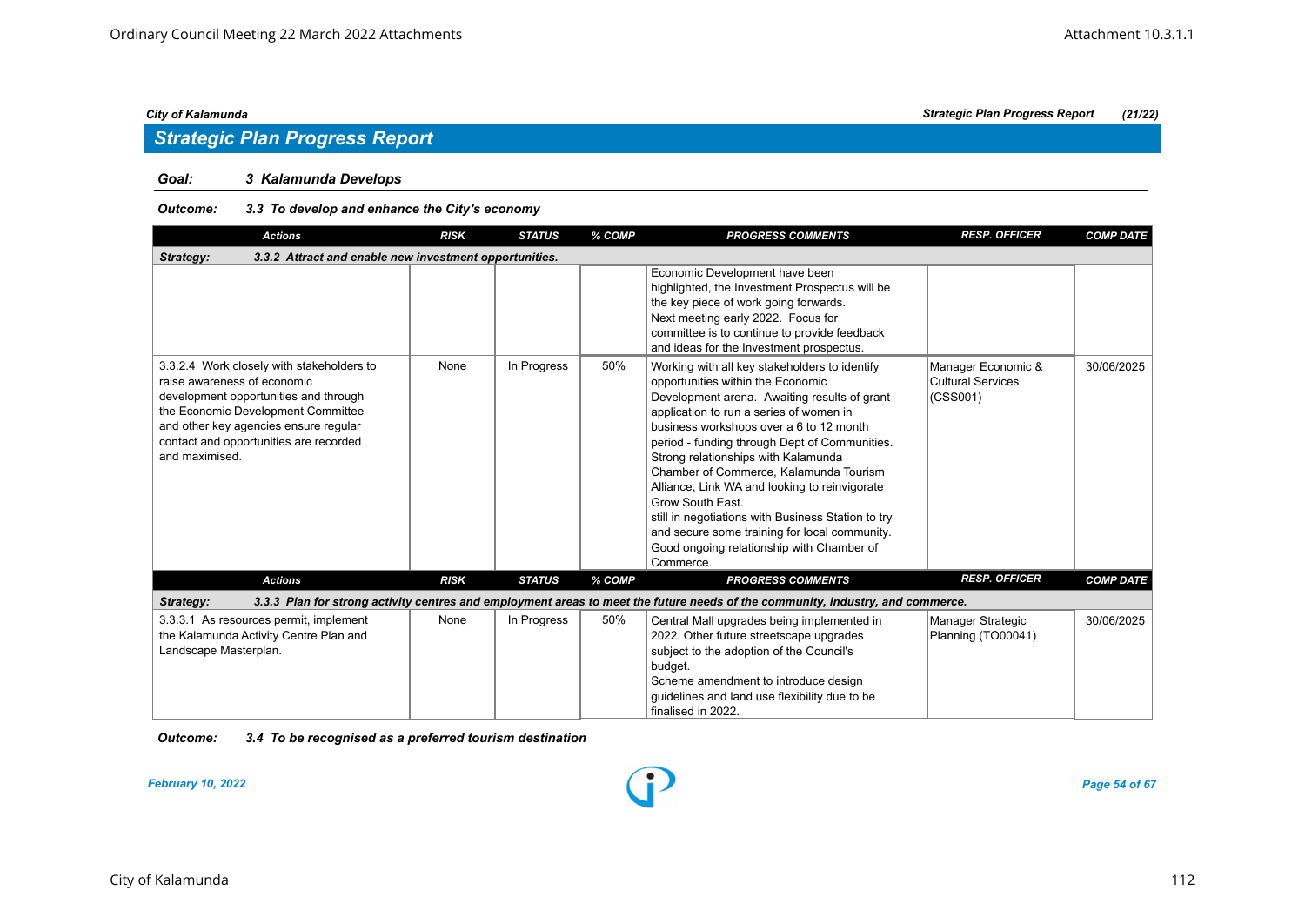#### *Goal: 3 Kalamunda Develops*

#### *Outcome: 3.4 To be recognised as a preferred tourism destination*

| <b>Actions</b>                                                                                                                         | <b>RISK</b> | <b>STATUS</b> | % COMP | <b>PROGRESS COMMENTS</b>                                                                                                                                                                                                                                                                                                                                                                                                                                                                                                                                                                                                                                   | <b>RESP. OFFICER</b>                                       | <b>COMP DATE</b> |  |  |  |  |
|----------------------------------------------------------------------------------------------------------------------------------------|-------------|---------------|--------|------------------------------------------------------------------------------------------------------------------------------------------------------------------------------------------------------------------------------------------------------------------------------------------------------------------------------------------------------------------------------------------------------------------------------------------------------------------------------------------------------------------------------------------------------------------------------------------------------------------------------------------------------------|------------------------------------------------------------|------------------|--|--|--|--|
| Strategy:<br>3.4.1 Facilitate, support and promote activities and places to visit.                                                     |             |               |        |                                                                                                                                                                                                                                                                                                                                                                                                                                                                                                                                                                                                                                                            |                                                            |                  |  |  |  |  |
| 3.4.1.1 Implement the key actions in the<br>Tourism Development Strategy.<br>Foster growth of the Perth Hills Tourism<br>Alliance.     | None        | In Progress   | 50%    | Perth Hills Tourism Alliance procured new<br>website designers - Currently working on<br>collateral. Experience Perth Hills recognised<br>as a leader in the social media field with<br>organic growth and curated content.<br>Working with members of Kalamunda Tourism<br>Advisory Committee to identify the best<br>signage structure for Kalamunda around<br>precincts rather than businesses.<br>Signage plotted around subject area which will<br>be Carmel/Pickering Brook and Bickley Valley.<br>Reference group formed as a sub group from<br>Tourism Alliance. Advertising Perth Hills,<br>Experience Perth Hills continues to grow<br>momentum. | Manager Economic &<br><b>Cultural Services</b><br>(CSS001) | 30/06/2025       |  |  |  |  |
| 3.4.1.3 Collaborate with the alliance<br>members to increase promotion and<br>branding of the Perth Hills.                             | None        | In Progress   | 50%    | Alliance members committed to a six month<br>campaign with Destination Perth which will<br>include radio advertising, print advertising,<br>Electronic Direct Messaging with Perth Now,<br>Billboards in Perth Underground and<br>Instameets with young influencers for the<br>Hills.                                                                                                                                                                                                                                                                                                                                                                      | Manager Economic &<br>Cultural Services<br>(CSS001)        | 30/06/2025       |  |  |  |  |
| <b>Actions</b>                                                                                                                         | <b>RISK</b> | <b>STATUS</b> | % COMP | <b>PROGRESS COMMENTS</b>                                                                                                                                                                                                                                                                                                                                                                                                                                                                                                                                                                                                                                   | <b>RESP. OFFICER</b>                                       | <b>COMP DATE</b> |  |  |  |  |
| 3.4.2 Advocate and facilitate Agri-Tourism opportunities for rural properties to flourish.<br>Strategy:                                |             |               |        |                                                                                                                                                                                                                                                                                                                                                                                                                                                                                                                                                                                                                                                            |                                                            |                  |  |  |  |  |
| 3.4.2.2 Provide input as part of the<br>Working Group for the Pickering Brook &<br>Surrounds - Sustainability and Tourism<br>Strategy. | None        | In Progress   | 50%    | Part 2 of the working group and taskforce<br>recommendations being progressed by<br>Department of Planning, Lands and Heritage.                                                                                                                                                                                                                                                                                                                                                                                                                                                                                                                            | <b>Director Development</b><br>Services (DE00004)          | 30/06/2022       |  |  |  |  |
|                                                                                                                                        |             |               |        |                                                                                                                                                                                                                                                                                                                                                                                                                                                                                                                                                                                                                                                            |                                                            |                  |  |  |  |  |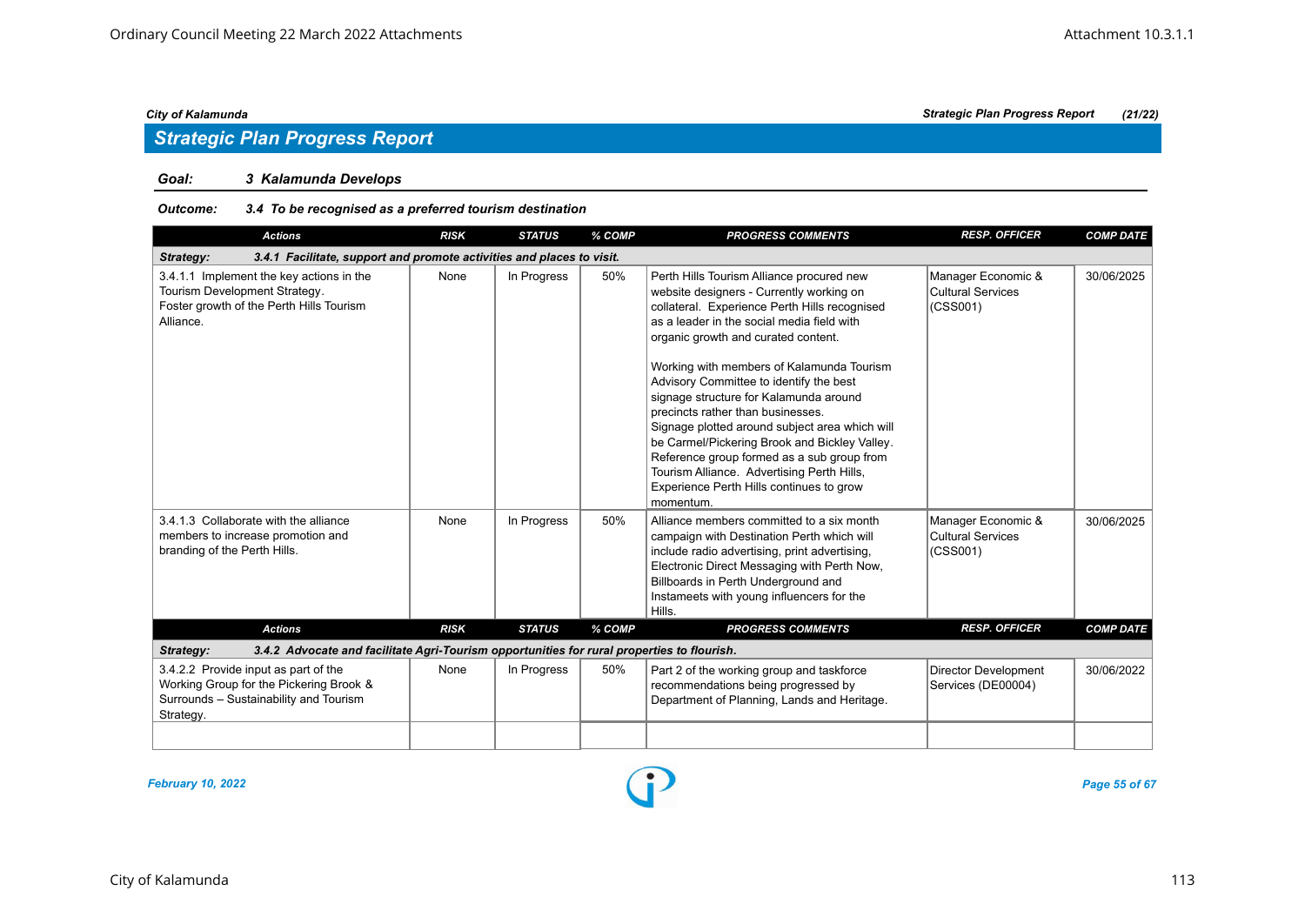## *Strategic Plan Progress Report*

#### *Goal: 3 Kalamunda Develops*

#### *Outcome: 3.4 To be recognised as a preferred tourism destination*

| <b>Actions</b>                                                                                                                       | <b>RISK</b> | <b>STATUS</b> | % COMP | <b>PROGRESS COMMENTS</b>                                                                                                                                                                                                                                                          | <b>RESP. OFFICER</b>                                 | <b>COMP DATE</b> |  |  |  |
|--------------------------------------------------------------------------------------------------------------------------------------|-------------|---------------|--------|-----------------------------------------------------------------------------------------------------------------------------------------------------------------------------------------------------------------------------------------------------------------------------------|------------------------------------------------------|------------------|--|--|--|
| 3.4.2 Advocate and facilitate Agri-Tourism opportunities for rural properties to flourish.<br>Strategy:                              |             |               |        |                                                                                                                                                                                                                                                                                   |                                                      |                  |  |  |  |
| 3.4.2.3 Facilitate, investigate, and<br>advocate for opportunities to enable<br>landowners to diversify through tourism<br>ventures. | None        | In Progress   | 50%    | The City has put in place a single point<br>concierge service for new tourism businesses<br>- garnering support from all departments prior<br>to applications being received. Worked with<br>Planners on new items for inclusion in the<br>review of the Local Planning Scheme to | Manager Economic &<br>Cultural Services<br> (CSS001) | 30/06/2025       |  |  |  |
|                                                                                                                                      |             |               |        | identify tourism opportunities and look to<br>include them in the Scheme. Continue to be<br>recommended as a point of contact for new<br>ventures. Looking to work with Experience<br>Extraordinary to potentially bring high<br>ropes/luge to the City of Kalamunda.             |                                                      |                  |  |  |  |

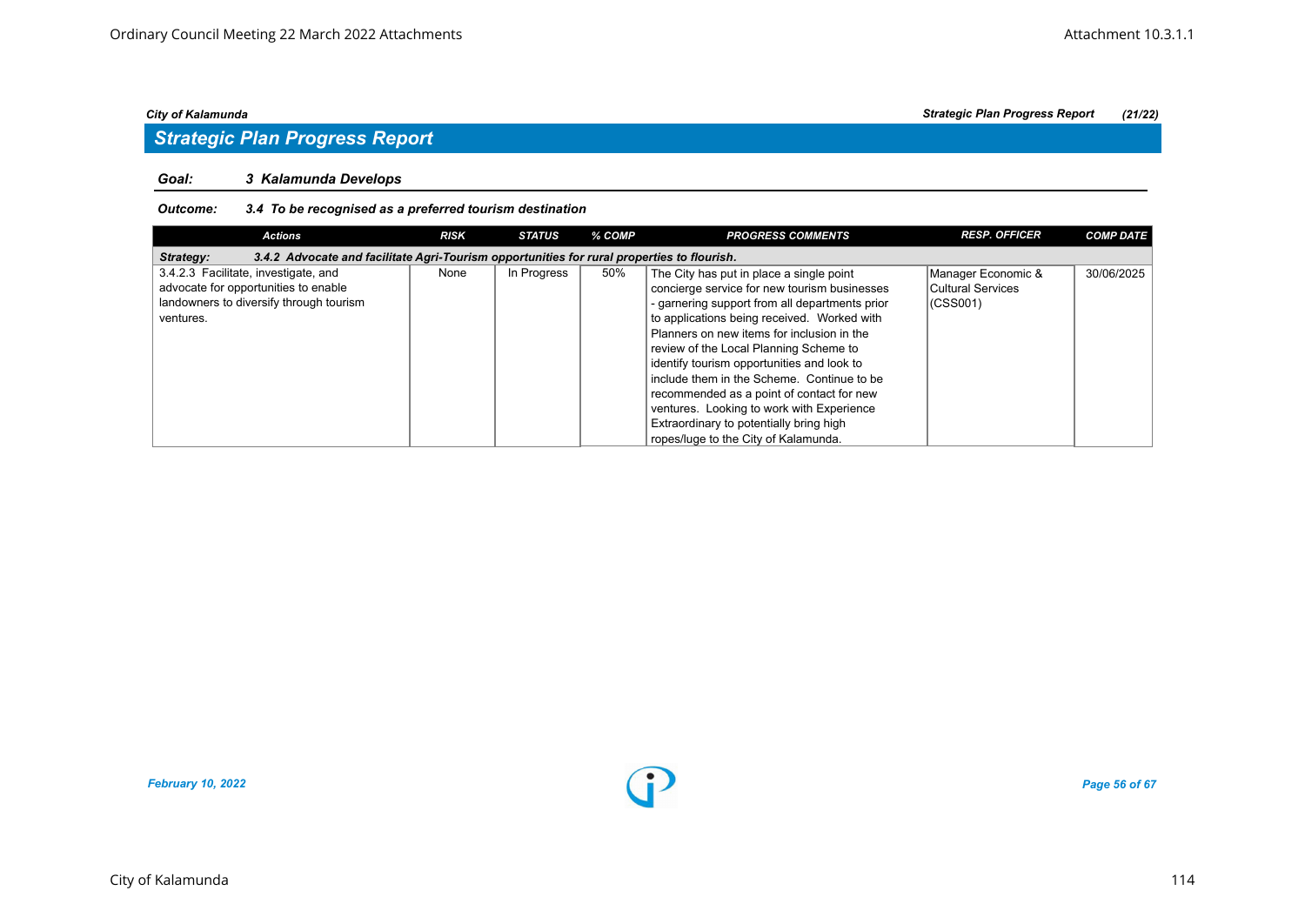#### *Goal: 4 Kalamunda Leads*

#### *Outcome: 4.1 To provide leadership through transparent governance*

| <b>Actions</b>                                                                                                                                                               | <b>RISK</b> | <b>STATUS</b> | % COMP | <b>PROGRESS COMMENTS</b>                                                                                                                                                                                                                                                                                                                                                                                                                                 | <b>RESP. OFFICER</b>                            | <b>COMP DATE</b> |  |  |  |
|------------------------------------------------------------------------------------------------------------------------------------------------------------------------------|-------------|---------------|--------|----------------------------------------------------------------------------------------------------------------------------------------------------------------------------------------------------------------------------------------------------------------------------------------------------------------------------------------------------------------------------------------------------------------------------------------------------------|-------------------------------------------------|------------------|--|--|--|
| 4.1.1 Provide good governance.<br>Strategy:                                                                                                                                  |             |               |        |                                                                                                                                                                                                                                                                                                                                                                                                                                                          |                                                 |                  |  |  |  |
| 4.1.1.1 Demonstrate compliance with the<br>Integrated Planning & Reporting<br>Framework through self assessment<br>against the Department of Local<br>Government guidelines. | None        | Completed     | 100%   | The Strategic Community Plan was reviewed<br>and adoption by Council occurred in May<br>2021.<br>The Long Term Financial Plan was adopted in<br>June 2021.<br>The Corporate Business Plan was adopted in<br>June 2021.<br>The Workforce Plan was completed in June<br>2021.<br>All plans meet the required standards as<br>outlined in the Department's guidelines.<br>Progress reporting will commence each<br>quarter via the Corporate Business Plan. | <b>Chief Executive Officer</b><br>(DE00001)     | 30/06/2025       |  |  |  |
| 4.1.1.3 Undertake a rolling program of<br>review and update of the Governance &<br>Policy Framework, Council Policies and<br>Local Laws.                                     | None        | Completed     | 100%   | The Governance and Policy Framework has<br>been reviewed internally, along with the<br>Council Policy Manual, these were<br>workshopped with Council in September<br>2021.<br>The review was completed, with Council<br>adopting the Policy review in October 2021.                                                                                                                                                                                      | <b>Chief Executive Officer</b><br>(DE00001)     | 30/06/2025       |  |  |  |
| 4.1.1.6 Develop and implement the<br>Annual Internal Audit Plan.                                                                                                             | None        | In Progress   | 50%    | The Internal Audit program was endorsed and<br>the first tranche of audits have been<br>undertaken, including the records<br>management audit, CEO corporate card audit.                                                                                                                                                                                                                                                                                 | <b>Director Corporate</b><br>Services (DE00003) | 30/06/2025       |  |  |  |
| 4.1.1.7 Conduct an annual review of the<br>Delegated Authority Manual and report to<br>Council.                                                                              | None        | In Progress   | 55%    | The review will commence in March 2022 to<br>be completed and adopted by Council in June<br>2022.                                                                                                                                                                                                                                                                                                                                                        | Chief Executive Officer<br>(DE00001)            | 30/06/2025       |  |  |  |
| 4.1.1.8 Compliance Audit Return is<br>completed in accordance with<br>Regulations 14 and 15 of the LG (Audit)                                                                | None        | In Progress   | 68%    | The Compliance Audit Return will be<br>completed in March 2022.                                                                                                                                                                                                                                                                                                                                                                                          | Chief Executive Officer<br>(DE00001)            | 30/06/2025       |  |  |  |

*February 10, 2022 Page 57 of 67*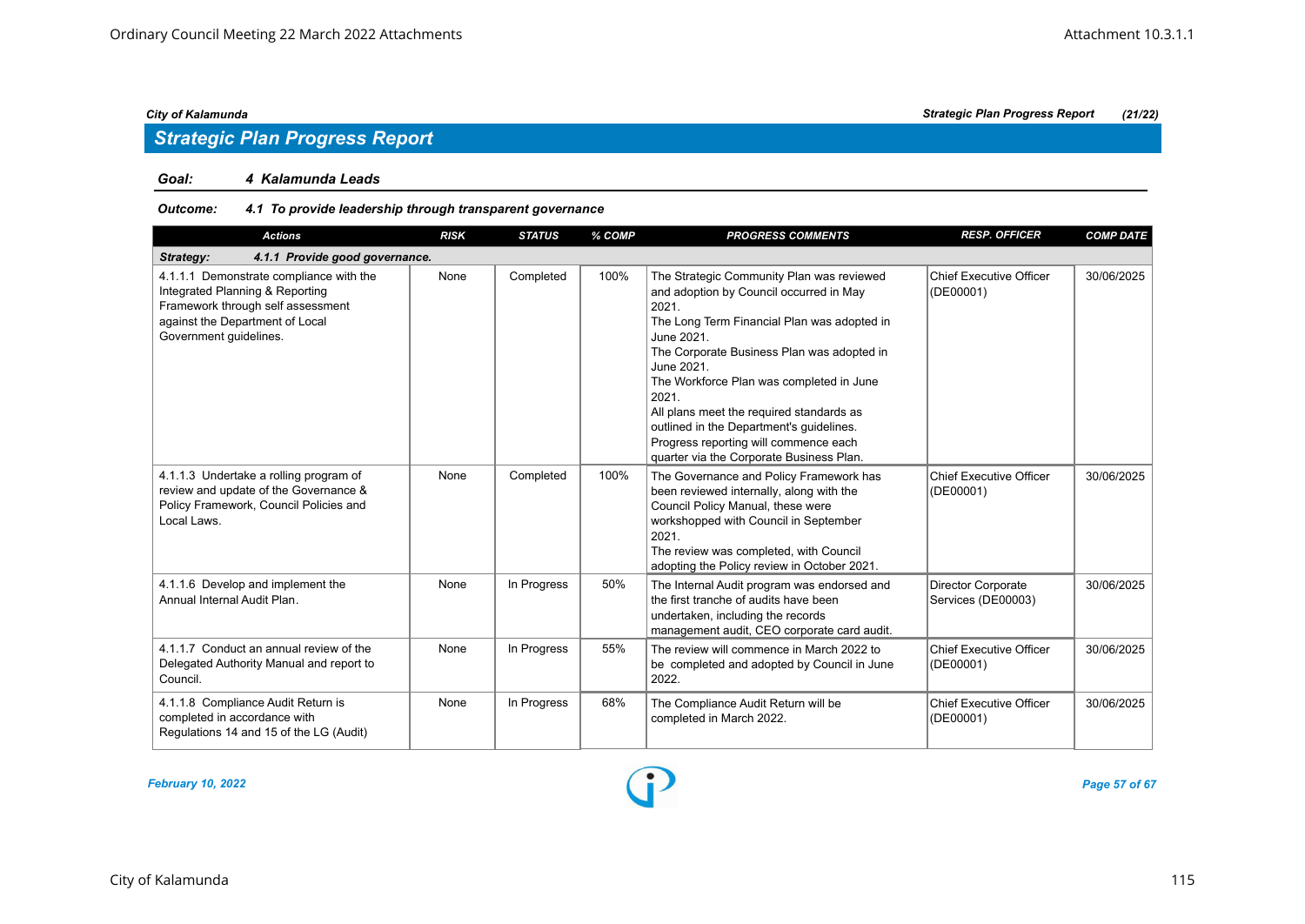#### *Goal: 4 Kalamunda Leads*

| <b>Actions</b>                                                                                                                                            | <b>RISK</b> | <b>STATUS</b> | % COMP | <b>PROGRESS COMMENTS</b>                                                                                                                                                                                                                                                                                                                                                                                             | <b>RESP. OFFICER</b>                        | <b>COMP DATE</b> |  |  |
|-----------------------------------------------------------------------------------------------------------------------------------------------------------|-------------|---------------|--------|----------------------------------------------------------------------------------------------------------------------------------------------------------------------------------------------------------------------------------------------------------------------------------------------------------------------------------------------------------------------------------------------------------------------|---------------------------------------------|------------------|--|--|
| 4.1.1 Provide good governance.<br>Strategy:                                                                                                               |             |               |        |                                                                                                                                                                                                                                                                                                                                                                                                                      |                                             |                  |  |  |
| Regulations.                                                                                                                                              |             |               |        |                                                                                                                                                                                                                                                                                                                                                                                                                      |                                             |                  |  |  |
| 4.1.1.10 Convene the Audit & Risk<br>Committee quarterly.                                                                                                 | None        | In Progress   | 50%    | The Audit and Risk Committee was convened<br>in September and November of 2021. the<br>first meeting resulted in the adoption of the<br>City's Risk Appetite Statement, reporting of<br>the External Audit Interim Findings and the<br>Internal Audit Plan was endorsed.<br>The December 2021 meeting considered the<br>City's Annual Financial Statement Audit, which<br>resulted in no management letter findings. | Director Corporate<br>Services (DE00003)    | 30/06/2025       |  |  |
| 4.1.1.12 All annual returns are distributed<br>and collated by due dates, and any<br>non-compliance reported to the<br>Department of Local Government.    | None        | Completed     | 100%   | All annual returns were submitted by August<br>2021.                                                                                                                                                                                                                                                                                                                                                                 | <b>Chief Executive Officer</b><br>(DE00001) | 30/06/2025       |  |  |
| 4.1.1.13 Undertake biennial reviews of<br>advisory committees of Council, and reset<br>terms of reference and membership prior<br>to each election cycle. | None        | Completed     | 100%   | The review was completed and adopted by<br>Council in October 2021.                                                                                                                                                                                                                                                                                                                                                  | <b>Chief Executive Officer</b><br>(DE00001) | 30/06/2022       |  |  |
| <b>Actions</b>                                                                                                                                            | <b>RISK</b> | <b>STATUS</b> | % COMP | <b>PROGRESS COMMENTS</b>                                                                                                                                                                                                                                                                                                                                                                                             | <b>RESP. OFFICER</b>                        | <b>COMP DATE</b> |  |  |
| 4.1.2 Build an effective and efficient service-based organisation.<br>Strategy:                                                                           |             |               |        |                                                                                                                                                                                                                                                                                                                                                                                                                      |                                             |                  |  |  |
| 4.1.2.1 Develop, implement, and annually<br>review the Workforce Plan.                                                                                    | None        | In Progress   | 80%    | Information such as the Long Term Financial<br>Plan, adopted in June 2021, influence the<br>data.<br>Draft Workforce Plan has been drafted and<br>reviewed, but with further content required to<br>incorporate diversity goals for the<br>organisation.                                                                                                                                                             | Manager People<br>Services (DE00009)        | 30/06/2025       |  |  |
| 4.1.2.2 Develop, annually review, and<br>implement the GROW Organisational                                                                                | None        | Completed     | 100%   | The in house GROW training program for<br>2020 and 2021 was delivered and a staff                                                                                                                                                                                                                                                                                                                                    | Manager People<br>Services (DE00009)        | 30/06/2025       |  |  |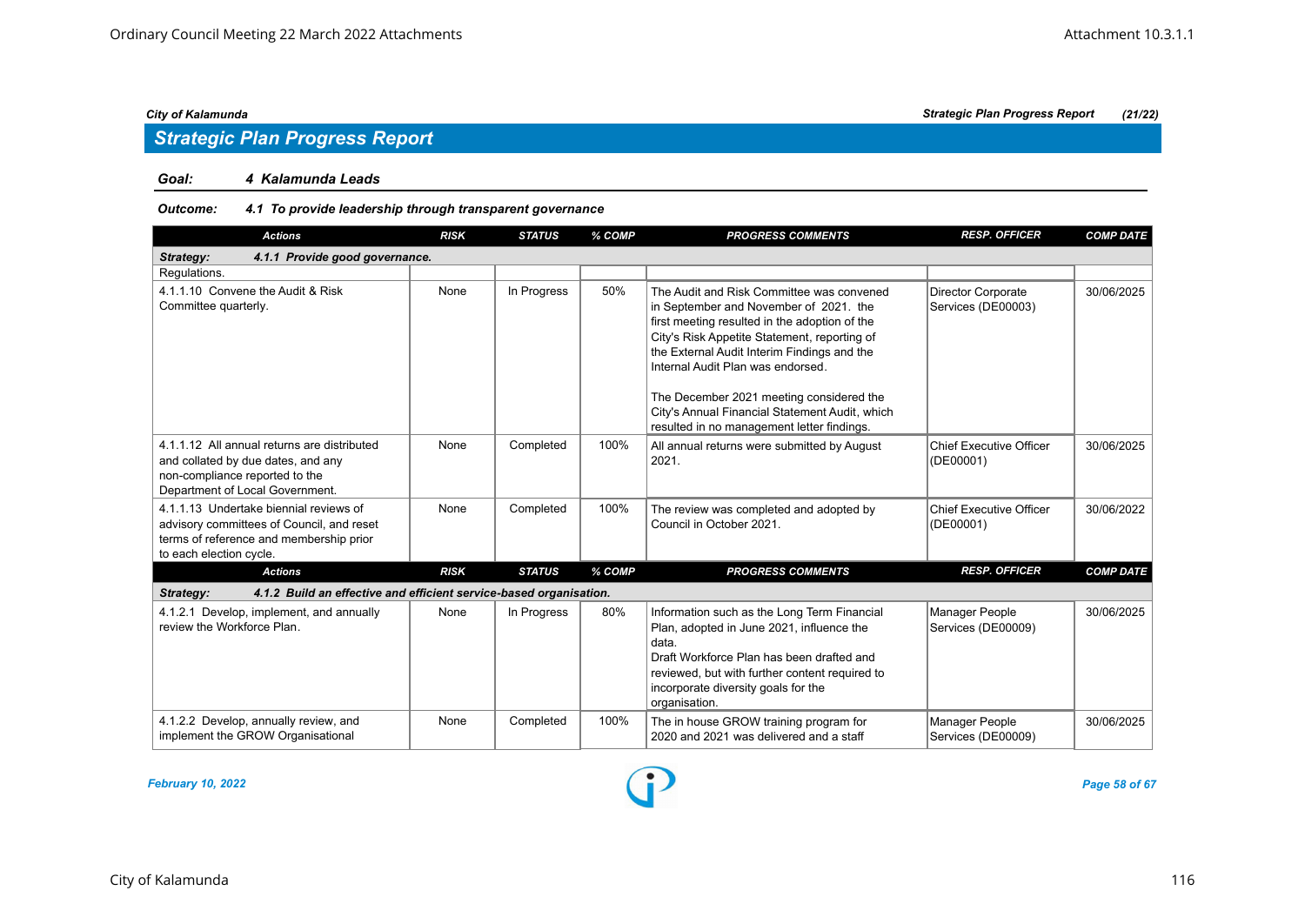#### *Goal: 4 Kalamunda Leads*

| <b>Actions</b>                                                                  | <b>RISK</b> | <b>STATUS</b> | % COMP | <b>PROGRESS COMMENTS</b>                                                                                                                                                                                                                                                                                                                                                                                                                                                                                                                                                                                                                                                                                                                                                                                                                                                                                                                                                                                                                                                                                                                                                                                                    | <b>RESP. OFFICER</b>                        | <b>COMP DATE</b> |  |  |  |
|---------------------------------------------------------------------------------|-------------|---------------|--------|-----------------------------------------------------------------------------------------------------------------------------------------------------------------------------------------------------------------------------------------------------------------------------------------------------------------------------------------------------------------------------------------------------------------------------------------------------------------------------------------------------------------------------------------------------------------------------------------------------------------------------------------------------------------------------------------------------------------------------------------------------------------------------------------------------------------------------------------------------------------------------------------------------------------------------------------------------------------------------------------------------------------------------------------------------------------------------------------------------------------------------------------------------------------------------------------------------------------------------|---------------------------------------------|------------------|--|--|--|
| 4.1.2 Build an effective and efficient service-based organisation.<br>Strategy: |             |               |        |                                                                                                                                                                                                                                                                                                                                                                                                                                                                                                                                                                                                                                                                                                                                                                                                                                                                                                                                                                                                                                                                                                                                                                                                                             |                                             |                  |  |  |  |
| Culture Plan.                                                                   |             |               |        | satisfaction rate of over 90% was achieved.                                                                                                                                                                                                                                                                                                                                                                                                                                                                                                                                                                                                                                                                                                                                                                                                                                                                                                                                                                                                                                                                                                                                                                                 |                                             |                  |  |  |  |
| 4.1.2.4 Review, develop and implement<br>the ICT Strategy $2021 - 2025$ .       | None        | In Progress   | 50%    | - Process mapping of business units prior to<br>developing Altus modules for them is<br>continuing.<br>- Participated in three audits, which have<br>demonstrated the transparency and<br>accountability of the City's Information<br>Technology Infrastructure.<br>- Change management process and policies<br>developed to ensure the City's IT changeover<br>of systems happens in a structured manner.<br>- IT have migrated across to a new Service<br>Desk platform to allow for better reporting of<br>issues.<br>- IT have commissioned a new Virtual Private<br>Network (VPN) connection that allows a<br>connection to the datacentre regardless of<br>whether or not the Administration Centre has<br>power.<br>- IT Disaster Recovery capability and capacity<br>tested via City staff working from home. No<br>issues with capacity, performance or<br>connectivity.<br>- Remote access tests have been conducted<br>in a live environment with a large number of<br>staff currently working from home.<br>- The Customer Service and Relationship<br>system is currently in progress.<br>- A review of telecommunications services is<br>currently being conducted to reduce costs and<br>increase bandwidth. | Manager Information<br>Technology (IT00008) | 30/06/2025       |  |  |  |

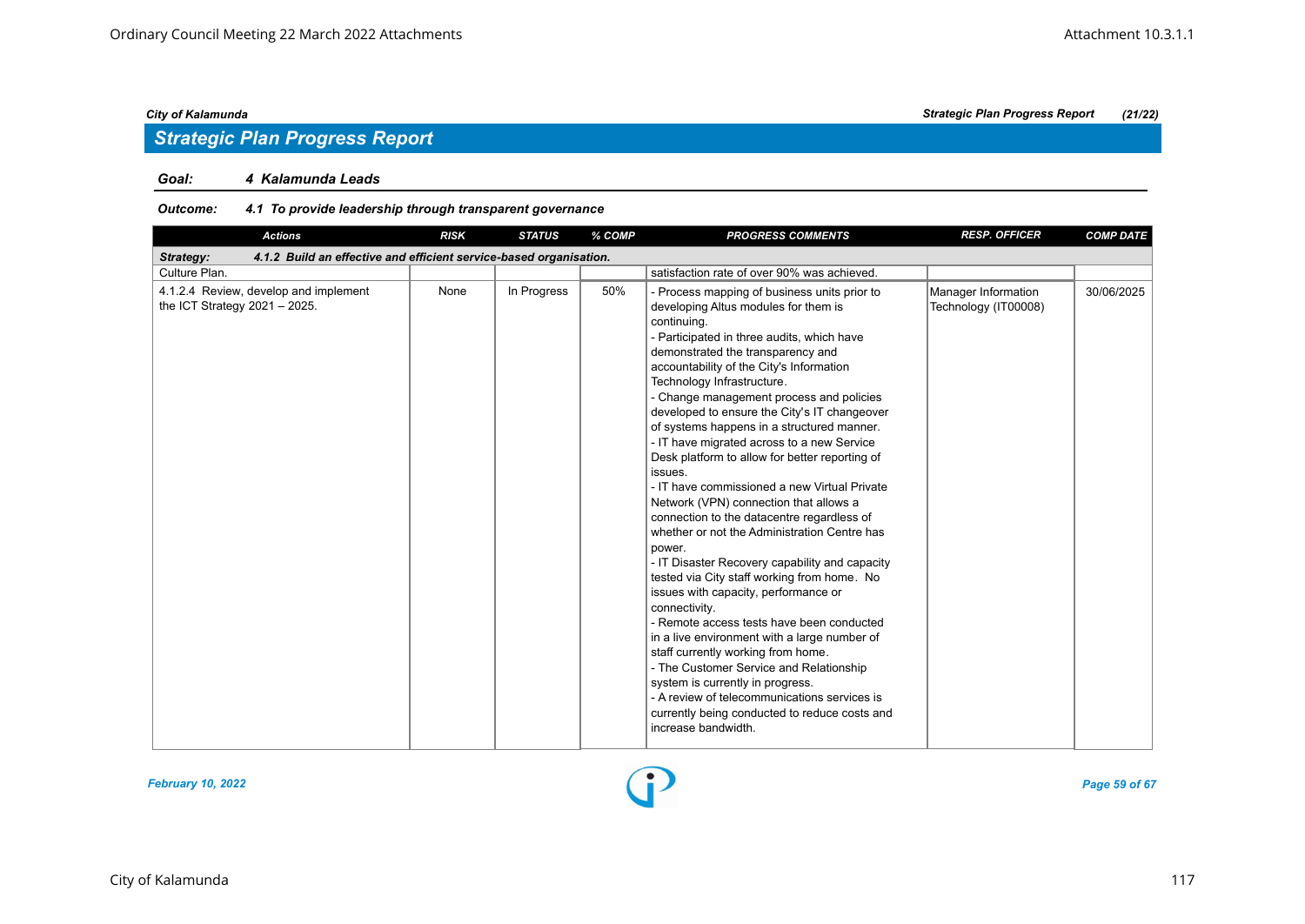#### *Goal: 4 Kalamunda Leads*

| <b>Actions</b>                                                                                                                                 | <b>RISK</b> | <b>STATUS</b> | % COMP | <b>PROGRESS COMMENTS</b>                                                                                                                                                                                                                                                                                    | <b>RESP. OFFICER</b>                            | <b>COMP DATE</b> |  |  |  |  |
|------------------------------------------------------------------------------------------------------------------------------------------------|-------------|---------------|--------|-------------------------------------------------------------------------------------------------------------------------------------------------------------------------------------------------------------------------------------------------------------------------------------------------------------|-------------------------------------------------|------------------|--|--|--|--|
| 4.1.2 Build an effective and efficient service-based organisation.<br>Strategy:                                                                |             |               |        |                                                                                                                                                                                                                                                                                                             |                                                 |                  |  |  |  |  |
|                                                                                                                                                |             |               |        | - Work continues on the creation of a new ICT<br>/ Digital Strategy.<br>Initial strategic priorities have been presented<br>to the Kalamunda Leadership Team for review<br>and feedback. Telecommunications Tender<br>Review which provides the backbone for the<br>next Strategic Plan has been completed. |                                                 |                  |  |  |  |  |
| 4.1.2.17 Participate in the Local<br>Government Performance Excellence<br>Program to track and benchmark<br>performance against the sector.    | None        | In Progress   | 75%    | The City provided all data to inform the<br>production of the December 2021<br>Performance Excellence Program. The City's<br>Leadership Team are currently reviewing the<br>data to identify any adverse trends and areas<br>for improvement.                                                               | <b>Director Corporate</b><br>Services (DE00003) | 30/06/2025       |  |  |  |  |
| 4.1.2.19 Develop and review annually the<br>long-term financial plan.                                                                          | None        | In Progress   | 50%    | The Long Term Financial Plan is updated<br>annually.                                                                                                                                                                                                                                                        | Manager Financial<br>Services (FS00009)         | 30/06/2025       |  |  |  |  |
| 4.1.2.20 Develop Implementation Plan for<br>Altus Core Financials and implement<br>Core Financials.                                            | None        | In Progress   | 50%    | The City has completed the Core Financials<br>Specifications Document, currently in<br>negotiation with the Vendor to implement.                                                                                                                                                                            | <b>Manager Financial</b><br>Services (FS00009)  | 30/06/2023       |  |  |  |  |
| 4.1.2.21 Develop and implement a<br>budget management system.                                                                                  | None        | In Progress   | 50%    | Selected a vendor from the quotation process.<br>Set-up phase of the project plan currently<br>underway.                                                                                                                                                                                                    | Manager Financial<br>Services (FS00009)         | 30/06/2022       |  |  |  |  |
| 4.1.2.22 Regularly review the City's Risk<br>Management Plans and annually review<br>the Strategic Risk Review to inform the<br>Risk Register. | None        | In Progress   | 50%    | A Strategic Risk Workshop was undertaken<br>with the Council and Leadership Team in<br>November to inform the City's risk profile.<br>Data from the workshop is being reviewed and<br>consolidated to update the Risk Register.                                                                             | <b>Director Corporate</b><br>Services (DE00003) | 30/06/2025       |  |  |  |  |
|                                                                                                                                                |             |               |        |                                                                                                                                                                                                                                                                                                             |                                                 |                  |  |  |  |  |

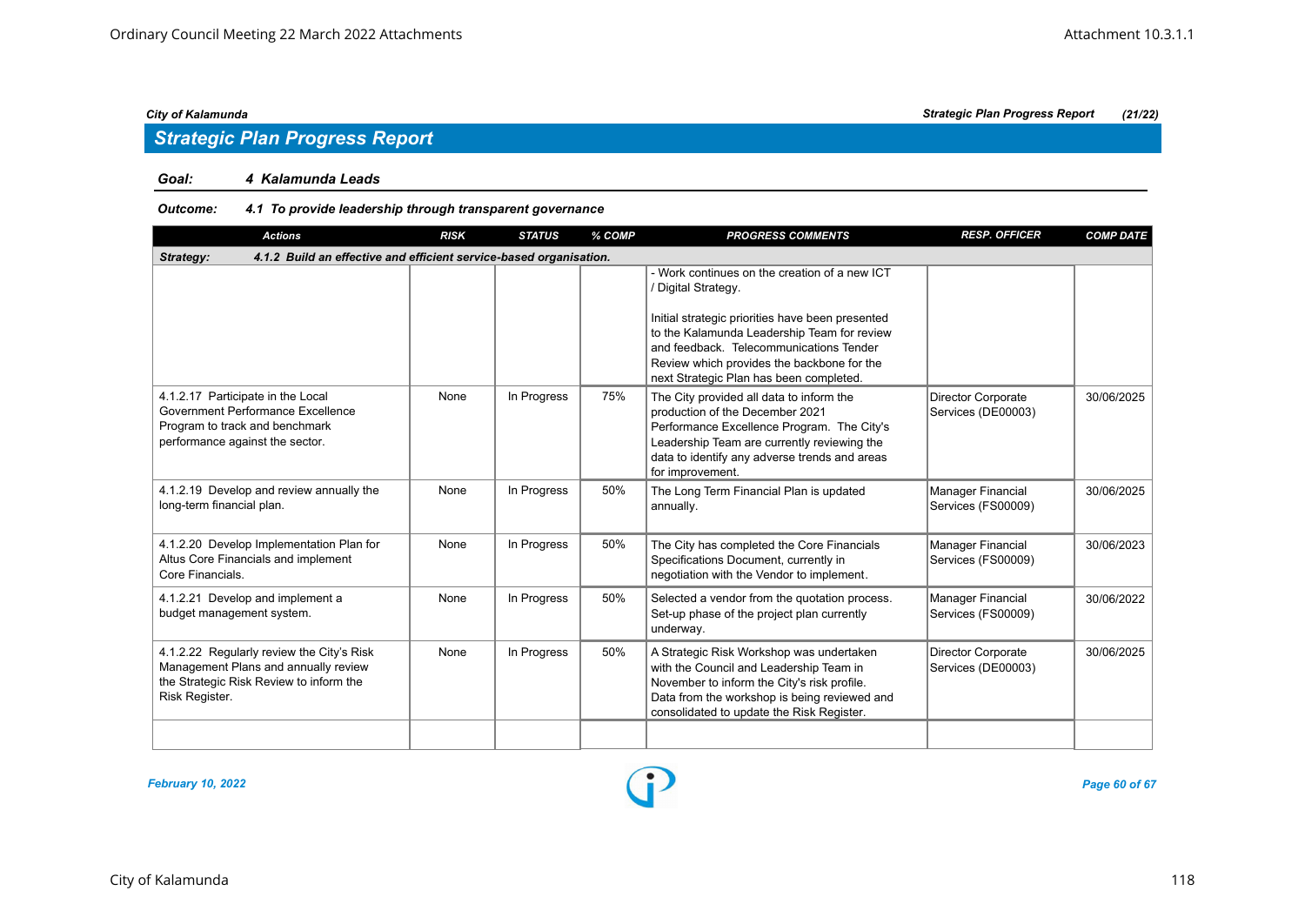#### *Goal: 4 Kalamunda Leads*

| <b>Actions</b>                                                                                                                             | <b>RISK</b> | <b>STATUS</b> | % COMP | <b>PROGRESS COMMENTS</b>                                                                                                                                                                                                                                                                                                                                                                                                                                                                                                                                                                                                                                                                                                                                                                                                                                   | <b>RESP. OFFICER</b>                           | <b>COMP DATE</b> |  |  |  |
|--------------------------------------------------------------------------------------------------------------------------------------------|-------------|---------------|--------|------------------------------------------------------------------------------------------------------------------------------------------------------------------------------------------------------------------------------------------------------------------------------------------------------------------------------------------------------------------------------------------------------------------------------------------------------------------------------------------------------------------------------------------------------------------------------------------------------------------------------------------------------------------------------------------------------------------------------------------------------------------------------------------------------------------------------------------------------------|------------------------------------------------|------------------|--|--|--|
| 4.1.2 Build an effective and efficient service-based organisation.<br>Strategy:                                                            |             |               |        |                                                                                                                                                                                                                                                                                                                                                                                                                                                                                                                                                                                                                                                                                                                                                                                                                                                            |                                                |                  |  |  |  |
| 4.1.2.23 Develop and adopt an Annual<br>Budget.                                                                                            | None        | In Progress   | 50%    | Budget 2021/2022 adopted in June 2021.<br>Budget 2022/2023 process to commence in<br>January 2022.                                                                                                                                                                                                                                                                                                                                                                                                                                                                                                                                                                                                                                                                                                                                                         | Manager Financial<br>Services (FS00009)        | 30/06/2025       |  |  |  |
| 4.1.2.24 Prepare the Annual Financial<br>Statement and facilitate the Office of the<br>Auditor General annual external financial<br>audit. | None        | Completed     | 100%   | Annual Financial Statements presented to the<br>Audit and Risk Committee Meeting. Office of<br>Auditor General audit successfully completed<br>with the great result of an unqualified opinion.                                                                                                                                                                                                                                                                                                                                                                                                                                                                                                                                                                                                                                                            | <b>Manager Financial</b><br>Services (FS00009) | 30/06/2025       |  |  |  |
| 4.1.2.25 Monitor closely emerging<br>cybersecurity risks and conduct external<br>cyber penetration testing twice a year.                   | None        | In Progress   | 50%    | Penetration testing in November 2020 didn't<br>highlight any critical or high risk issues.<br>Successfully responded to significant<br>Microsoft Exchange (email servers) threats.<br>Third party tested and validated that no City<br>email servers have been compromised.<br>Scoping of the FY2021/22 cybersecurity<br>testing is underway, with discussion being<br>held with vendors for quotes. This year the<br>testing scope will be increased to test the<br>Intranet, Social Engineering tests, and include<br>the standard two external penetration tests.<br>The City has proactively undertaken an<br>external penetration test, an external security<br>review of its Microsoft Office 365 environment<br>(Intranet, Sharepoint and Yammer), and an<br>external phishing test (social engineering<br>test). No significant issues were found. | Manager Information<br>Technology (IT00008)    | 30/06/2025       |  |  |  |
| 4.1.2.26 Test Disaster Recovery and<br>Business Continuity annually.                                                                       | None        | In Progress   | 50%    | The City has undertaken its most significant<br>Business Continuity test yet, the supporting of<br>Operations during COVID-19. As IT had                                                                                                                                                                                                                                                                                                                                                                                                                                                                                                                                                                                                                                                                                                                   | Manager Information<br>Technology (IT00008)    | 30/06/2025       |  |  |  |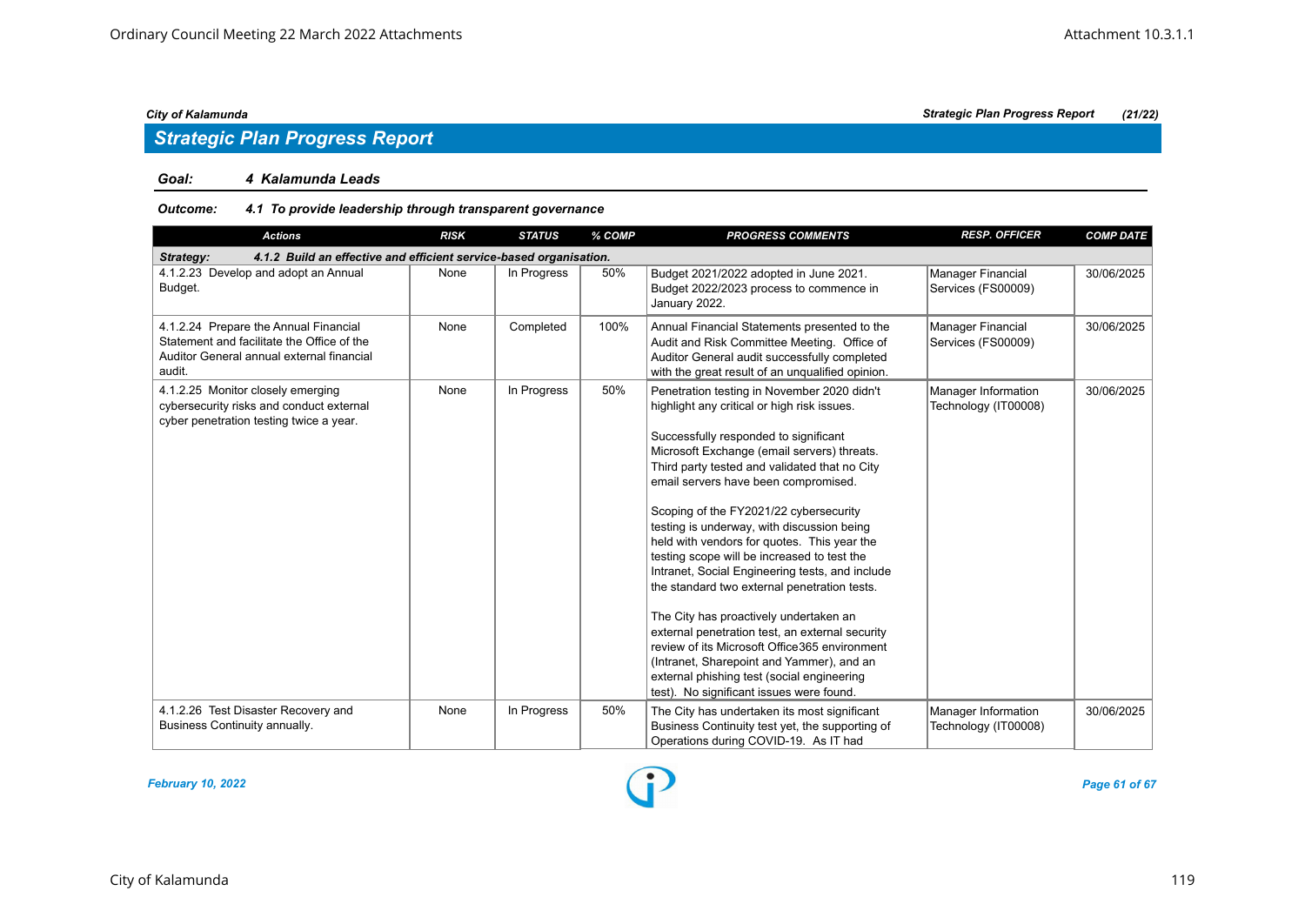#### *Goal: 4 Kalamunda Leads*

#### *Outcome: 4.1 To provide leadership through transparent governance*

| <b>Actions</b>                                                                  | <b>RISK</b> | <b>STATUS</b> | % COMP | <b>PROGRESS COMMENTS</b>                                                                                                                                                                                                                                                                                                                                                                                                                                                                                                                                                                                                                                                                                                                                                                                                                                                                                                                                                                              | <b>RESP. OFFICER</b>                        | <b>COMP DATE</b> |
|---------------------------------------------------------------------------------|-------------|---------------|--------|-------------------------------------------------------------------------------------------------------------------------------------------------------------------------------------------------------------------------------------------------------------------------------------------------------------------------------------------------------------------------------------------------------------------------------------------------------------------------------------------------------------------------------------------------------------------------------------------------------------------------------------------------------------------------------------------------------------------------------------------------------------------------------------------------------------------------------------------------------------------------------------------------------------------------------------------------------------------------------------------------------|---------------------------------------------|------------------|
| 4.1.2 Build an effective and efficient service-based organisation.<br>Strategy: |             |               |        |                                                                                                                                                                                                                                                                                                                                                                                                                                                                                                                                                                                                                                                                                                                                                                                                                                                                                                                                                                                                       |                                             |                  |
|                                                                                 |             |               |        | correctly sized the datacentre environment,<br>deployed Remote Desktop Servers and<br>provided multiple data paths into the<br>datacentre, City staff were able to work from<br>home during COVID-19 lockdown periods.<br>This exercise demonstrated that people can<br>continue to access technology resources<br>regardless of their location, and that IT<br>resources were not affected by increased<br>usage.<br>Disaster Recovery test utilising the Geraldton<br>Datacentre to recover a sample of servers<br>successfully actioned.<br>One business continuity test involving the<br>Finance Department has been completed, two<br>disaster recovery desktop exercises have<br>been completed.<br>Planning has commenced for the next round<br>of Disaster Recovery and Business Continuity<br>tests in FY2021/22.<br>The City undertook a full network link<br>shutdown in December 2021 and responded<br>to it effectively. The City will use this as a test<br>disaster recovery scenario. |                                             |                  |
| 4.1.2.27 Whole of City<br>Telecommunications Review.                            | None        | In Progress   | 50%    | Request for tender has been released to<br>market and pricing received. The focus of the<br>Tender Request package was to achieve                                                                                                                                                                                                                                                                                                                                                                                                                                                                                                                                                                                                                                                                                                                                                                                                                                                                     | Manager Information<br>Technology (IT00008) | 30/06/2023       |

*February 10, 2022 Page 62 of 67*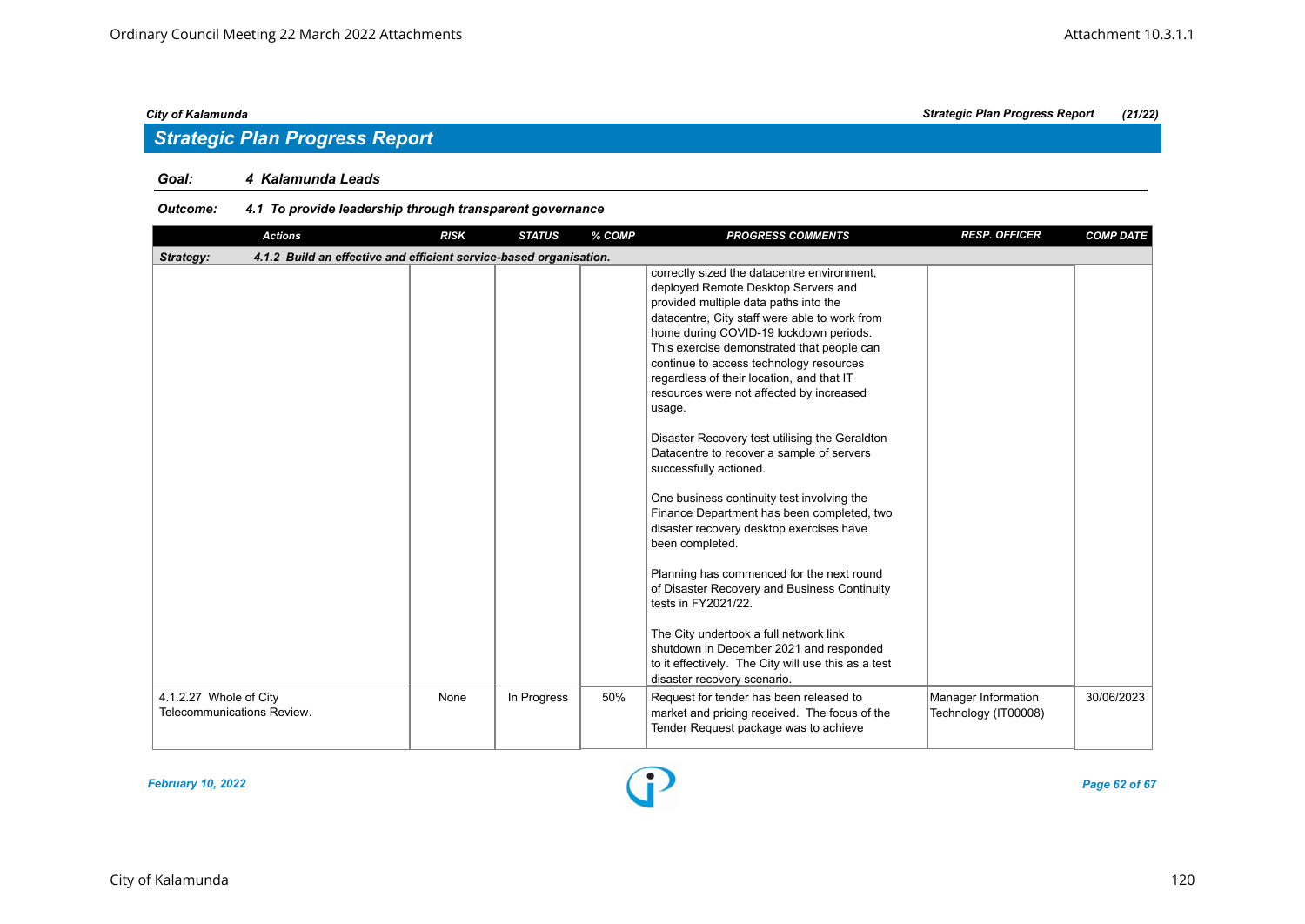## *Strategic Plan Progress Report*

#### *Goal: 4 Kalamunda Leads*

| <b>Actions</b>                                                                                   | <b>RISK</b> | <b>STATUS</b> | % COMP | <b>PROGRESS COMMENTS</b>                                                                                                                                                                                                                                                                                                                                                                                                                                                                                                                                                                                                                                                                                                                     | <b>RESP. OFFICER</b>                        | <b>COMP DATE</b> |  |  |  |
|--------------------------------------------------------------------------------------------------|-------------|---------------|--------|----------------------------------------------------------------------------------------------------------------------------------------------------------------------------------------------------------------------------------------------------------------------------------------------------------------------------------------------------------------------------------------------------------------------------------------------------------------------------------------------------------------------------------------------------------------------------------------------------------------------------------------------------------------------------------------------------------------------------------------------|---------------------------------------------|------------------|--|--|--|
| 4.1.2 Build an effective and efficient service-based organisation.<br>Strategy:                  |             |               |        |                                                                                                                                                                                                                                                                                                                                                                                                                                                                                                                                                                                                                                                                                                                                              |                                             |                  |  |  |  |
|                                                                                                  |             |               |        | higher bandwidth speeds for a reduced cost,<br>and to provide better disaster recovery<br>opportunities.<br>The Tender Panel has reviewed tenders and<br>prepared a report to Council. Contract will<br>follow Datacentre Review completion.<br>Procurement process has been completed.<br>Letter of Intent to Award will be provided to the<br>successful vendor by the end of September<br>2021. Project planning for the implementation<br>of the new telecommunications will<br>commence in October 2021.<br>The contract has been awarded to TPG<br>Telecom. The City has met with TPG<br>representatives and planning has commenced<br>to start migrating City sites across to the new<br>network with faster speeds, from April 2022. |                                             |                  |  |  |  |
| 4.1.2.28 Datacentre Contract Review to<br>increase Disaster Recovery and Business<br>Continuity. | None        | In Progress   | 50%    | Expression of Interest report completed with<br>three successful vendors identified. Request<br>for Tender package was reviewed prior to<br>release.<br>Request for Tender process completed with<br>no suitable vendors identified. The City has<br>sought feedback from vendors on the Tender,<br>and will take an updated Tender to market<br>again.                                                                                                                                                                                                                                                                                                                                                                                      | Manager Information<br>Technology (IT00008) | 30/06/2023       |  |  |  |

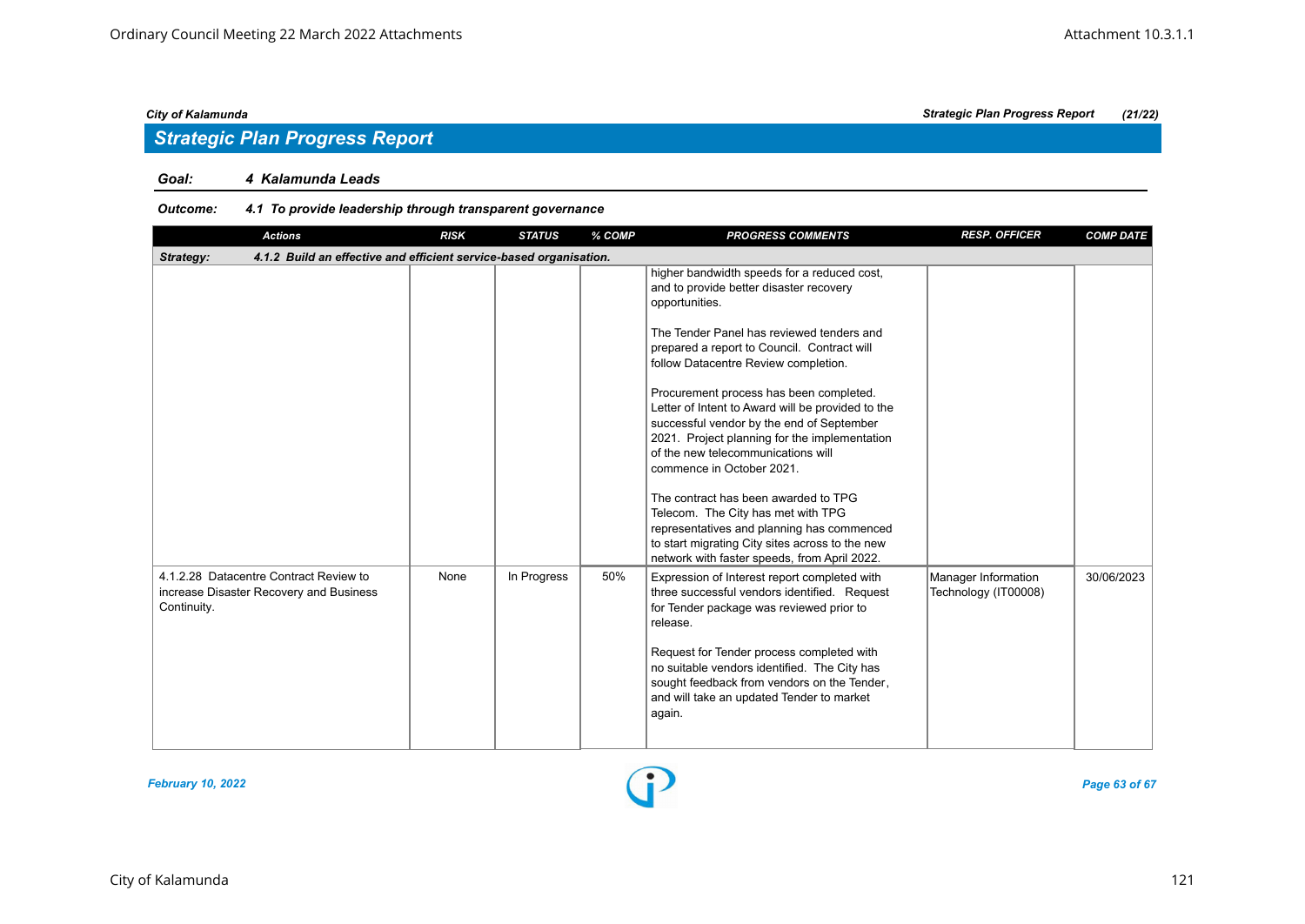#### *Goal: 4 Kalamunda Leads*

#### *Outcome: 4.1 To provide leadership through transparent governance*

| <b>Actions</b>                                                                                                                                                                             | <b>RISK</b> | <b>STATUS</b> | % COMP | <b>PROGRESS COMMENTS</b>                                                                                                                                                                                                                                                                                                                                                                                                                                                          | <b>RESP. OFFICER</b>                                       | <b>COMP DATE</b> |  |  |  |
|--------------------------------------------------------------------------------------------------------------------------------------------------------------------------------------------|-------------|---------------|--------|-----------------------------------------------------------------------------------------------------------------------------------------------------------------------------------------------------------------------------------------------------------------------------------------------------------------------------------------------------------------------------------------------------------------------------------------------------------------------------------|------------------------------------------------------------|------------------|--|--|--|
| 4.1.2 Build an effective and efficient service-based organisation.<br>Strategy:                                                                                                            |             |               |        |                                                                                                                                                                                                                                                                                                                                                                                                                                                                                   |                                                            |                  |  |  |  |
|                                                                                                                                                                                            |             |               |        | Updated tender documentation completed<br>with no scope requirements relating to the<br>enhanced protection of backups from<br>ransomware. Tender currently under internal<br>review prior to being released.                                                                                                                                                                                                                                                                     |                                                            |                  |  |  |  |
| 4.1.2.29 Investigate and develop digital<br>citizenship opportunities to enable<br>improved communication and<br>engagement between council and<br>community members.                      | None        | In Progress   | 50%    | Project governance framework for the<br>Customer Relationship Management (CRM)<br>project has been completed. Contractual<br>negotiations with vendor are in progress.<br>Significant work has been undertaken with<br>vendor on terms and conditions of Customer<br>Relationship Management project. Final draft<br>is with the vendor for approval by their legal<br>team.                                                                                                      | Manager Information<br>Technology (IT00008)                | 30/06/2025       |  |  |  |
| 4.1.2.30 Continue to map business<br>processes, reengineer, and focus on<br>optimising current mapped processes for<br>organisational efficiencies and<br>documenting corporate knowledge. | None        | In Progress   | 50%    | Business analysis focus is currently on the<br>Customer Relationship Management System<br>5 processes that are being developed with the<br>contractor. Sorting of the recommended<br>processes to follow is continuing, with a<br>submission to be provided to the Executive<br>Management Group for their decision on<br>priorities.<br>There are currently 1311 business processes<br>mapped. There has been an increase due to<br>a focus on mapping library business process. | Manager Information<br>Technology (IT00008)                | 30/06/2025       |  |  |  |
| 4.1.2.31 Implement a Customer<br>Relationship Management System.<br>(CEO KPI 7.3)                                                                                                          | None        | In Progress   | 20%    | Contract development and discussions are<br>underway in order to commence formal<br>development works. Project Charter<br>completed and approved.                                                                                                                                                                                                                                                                                                                                 | Manager Customer &<br><b>Public Relations</b><br>(DE00008) | 30/06/2025       |  |  |  |

*February 10, 2022 Page 64 of 67*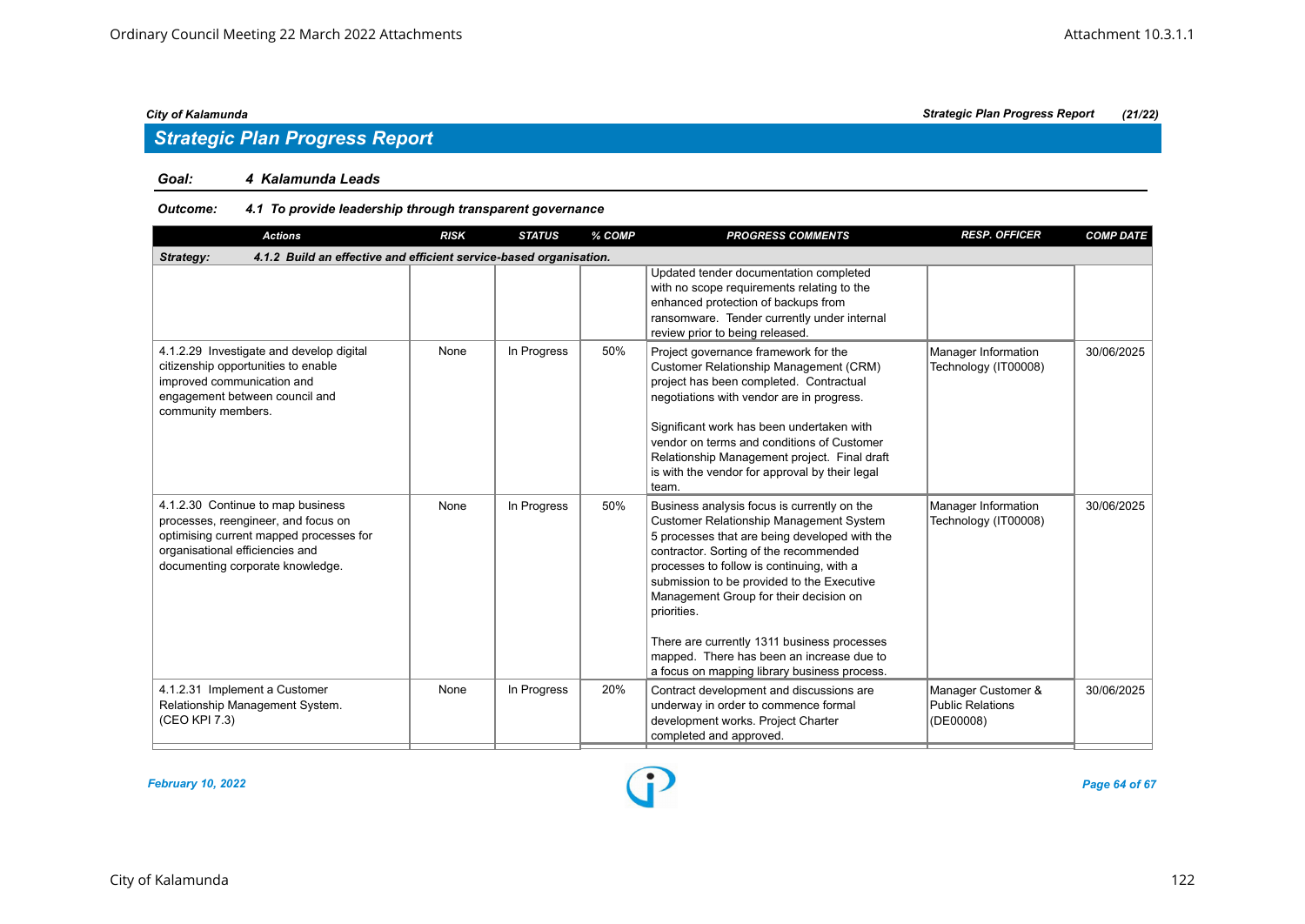#### *Goal: 4 Kalamunda Leads*

#### *Outcome: 4.1 To provide leadership through transparent governance*

| Actions                                                                                                             | <b>RISK</b> | STATUS      | % COMP | <b>PROGRESS COMMENTS</b>                                                                                                                                                                                               | <b>RESP. OFFICER</b>                 | <b>COMP DATE</b> |  |  |  |
|---------------------------------------------------------------------------------------------------------------------|-------------|-------------|--------|------------------------------------------------------------------------------------------------------------------------------------------------------------------------------------------------------------------------|--------------------------------------|------------------|--|--|--|
| 4.1.2 Build an effective and efficient service-based organisation.<br>Strategy:                                     |             |             |        |                                                                                                                                                                                                                        |                                      |                  |  |  |  |
| 4.1.2.32 Ensure the City complies with its<br>OHS responsibilities in providing a duty of<br>care to its employees. | None        | In Progress | 40%    | Expecting the revised Work Health & Safety<br>(WHS) laws to be published early 2022 and<br>preparation has begun to rebadge OHS to<br>WHS.<br>Training in areas of WHS being developed as<br>part of the GROW program. | Manager People<br>Services (DE00009) | 30/06/2025       |  |  |  |

#### *Outcome: 4.2 To proactively engage and partner for the benefit of the community*

| <b>Actions</b>                                                                                        | <b>RISK</b> | <b>STATUS</b> | % COMP | <b>PROGRESS COMMENTS</b>                                                                                                                                                                                                                                                                                                                                                                                                                                                                                                                                                                                                                                                                                                                                                | <b>RESP. OFFICER</b>                                | <b>COMP DATE</b> |  |  |  |
|-------------------------------------------------------------------------------------------------------|-------------|---------------|--------|-------------------------------------------------------------------------------------------------------------------------------------------------------------------------------------------------------------------------------------------------------------------------------------------------------------------------------------------------------------------------------------------------------------------------------------------------------------------------------------------------------------------------------------------------------------------------------------------------------------------------------------------------------------------------------------------------------------------------------------------------------------------------|-----------------------------------------------------|------------------|--|--|--|
| 4.2.1 Actively engage with the community in innovative ways.<br>Strategy:                             |             |               |        |                                                                                                                                                                                                                                                                                                                                                                                                                                                                                                                                                                                                                                                                                                                                                                         |                                                     |                  |  |  |  |
| 4.2.1.1 Review regularly, implement, and<br>report on the Customer Service Strategy.<br>(CEO KPI 7.2) | None        | In Progress   | 60%    | The City of Kalamunda's customer service<br>strategy implementation has to date been an<br>immense success.<br>The key objectives of the Strategy are to:<br>- Strive to achieve a new customer service<br>ethos and deliver on the customer service<br>promise and principles<br>- Culturally optimise the organisation to<br>achieve best practice customer service<br>outcomes<br>- Support and train staff to feel empowered,<br>be proactive and work collaboratively toward<br>business objectives and customer service<br>excellence<br>- Effectively communicate with our customers,<br>internally and externally.<br>Customer Service results have continued to<br>demonstrate that Key Performance Indicators<br>are being met. Report to Council in February | Manager Customer &<br>Public Relations<br>(DE00008) | 30/06/2025       |  |  |  |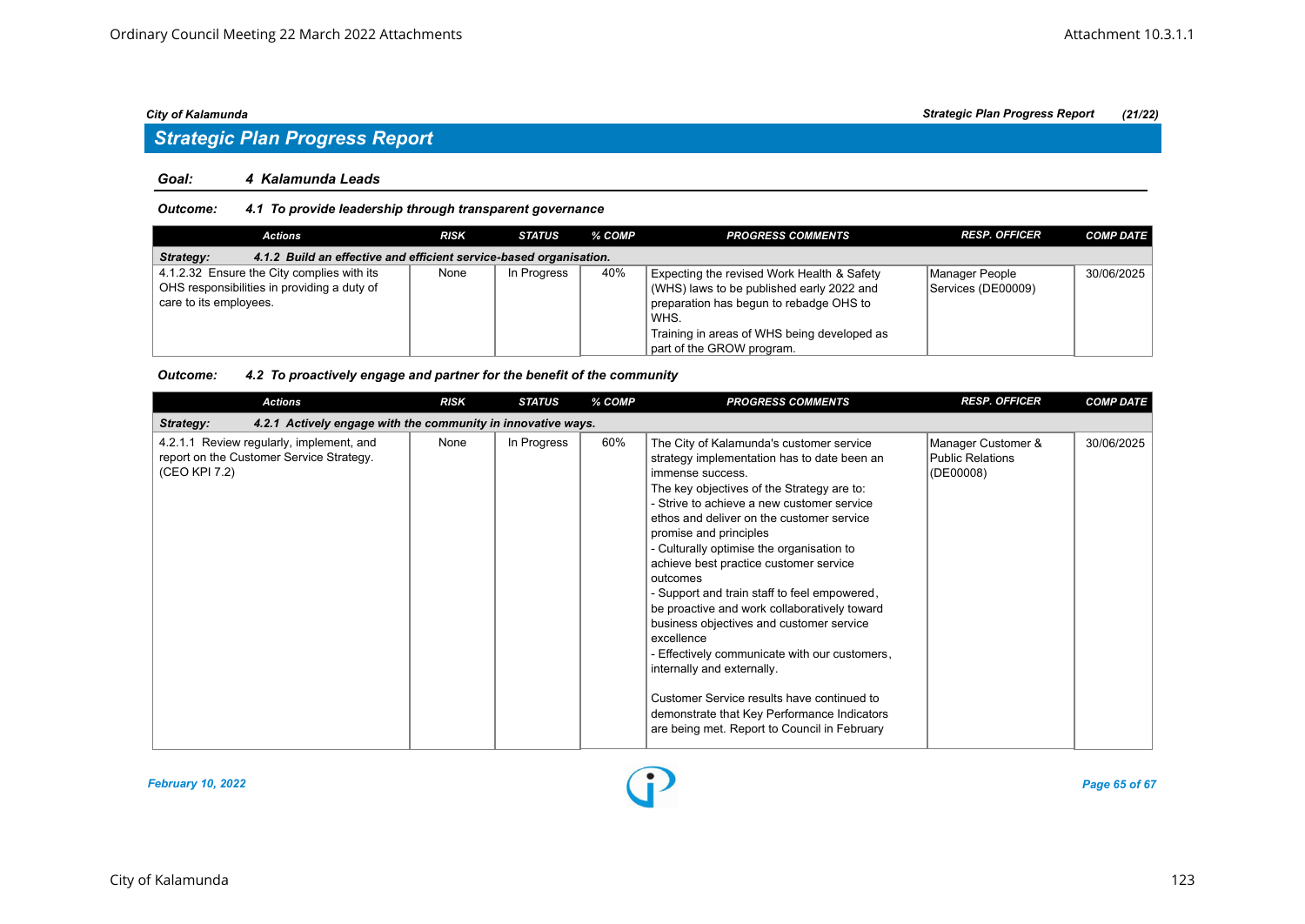## *Strategic Plan Progress Report*

#### *Goal: 4 Kalamunda Leads*

#### *Outcome: 4.2 To proactively engage and partner for the benefit of the community*

| <b>Actions</b>                                                                                              | <b>RISK</b> | <b>STATUS</b> | % COMP | <b>PROGRESS COMMENTS</b>                                                                                                                                                                                                                                                                                                                                                                                                                                                                                                                                                                                                                                                                                                                                                                                                                                                                                                           | <b>RESP. OFFICER</b>                                       | <b>COMP DATE</b> |  |  |
|-------------------------------------------------------------------------------------------------------------|-------------|---------------|--------|------------------------------------------------------------------------------------------------------------------------------------------------------------------------------------------------------------------------------------------------------------------------------------------------------------------------------------------------------------------------------------------------------------------------------------------------------------------------------------------------------------------------------------------------------------------------------------------------------------------------------------------------------------------------------------------------------------------------------------------------------------------------------------------------------------------------------------------------------------------------------------------------------------------------------------|------------------------------------------------------------|------------------|--|--|
| 4.2.1 Actively engage with the community in innovative ways.<br>Strategy:                                   |             |               |        |                                                                                                                                                                                                                                                                                                                                                                                                                                                                                                                                                                                                                                                                                                                                                                                                                                                                                                                                    |                                                            |                  |  |  |
|                                                                                                             |             |               |        | on the 2021 calendar year results.                                                                                                                                                                                                                                                                                                                                                                                                                                                                                                                                                                                                                                                                                                                                                                                                                                                                                                 |                                                            |                  |  |  |
| 4.2.1.2 Undertake the biennial<br>Community Perception Survey.<br>(CEO KPI 4.3)                             | None        | In Progress   | 50%    | Consultant briefed, with the next Survey to<br>commence in February 2022.                                                                                                                                                                                                                                                                                                                                                                                                                                                                                                                                                                                                                                                                                                                                                                                                                                                          | Manager Customer &<br><b>Public Relations</b><br>(DE00008) | 30/06/2022       |  |  |
| 4.2.1.3 Review regularly, implement and<br>report on the Community Engagement<br>Strategy.<br>(CEO KPI 6.4) | None        | In Progress   | 60%    | Full review of the strategy underway this<br>financial year.<br>Report on projects completed in 2021 to be<br>presented to Council in early 2022.                                                                                                                                                                                                                                                                                                                                                                                                                                                                                                                                                                                                                                                                                                                                                                                  | Manager Customer &<br>Public Relations<br>(DE00008)        | 30/06/2025       |  |  |
| 4.2.1.4 Develop, review and implement<br>communications plans and Public<br>Relations responses.            | None        | In Progress   | 60%    | Communications plans are developed for all<br>major projects and as a part of our<br>Community engagement.<br>The City has also been successful in receiving<br>a number of awards and finalist nominations<br>for our communication and engagement plan<br>strategy, development and execution. As an<br>example, in December 2021 the City of<br>Kalamunda and the Department of Transport<br>won the Stakeholder Engagement Award at<br>the 2021 Planning Excellence Awards. The<br>High Wycombe Station Shared Paths<br>community engagement project was<br>recognised for its innovative approach<br>designed to increase community vibrancy and<br>its links to the City's Strategic Community<br>Plan. The project embraces neighbourhood<br>stories and local Whadjuk Noongar history<br>and culture through brightly coloured street<br>crossings, designed by talented local artist<br>Aurora Abraham. The design of the | Manager Customer &<br><b>Public Relations</b><br>(DE00008) | 30/06/2025       |  |  |